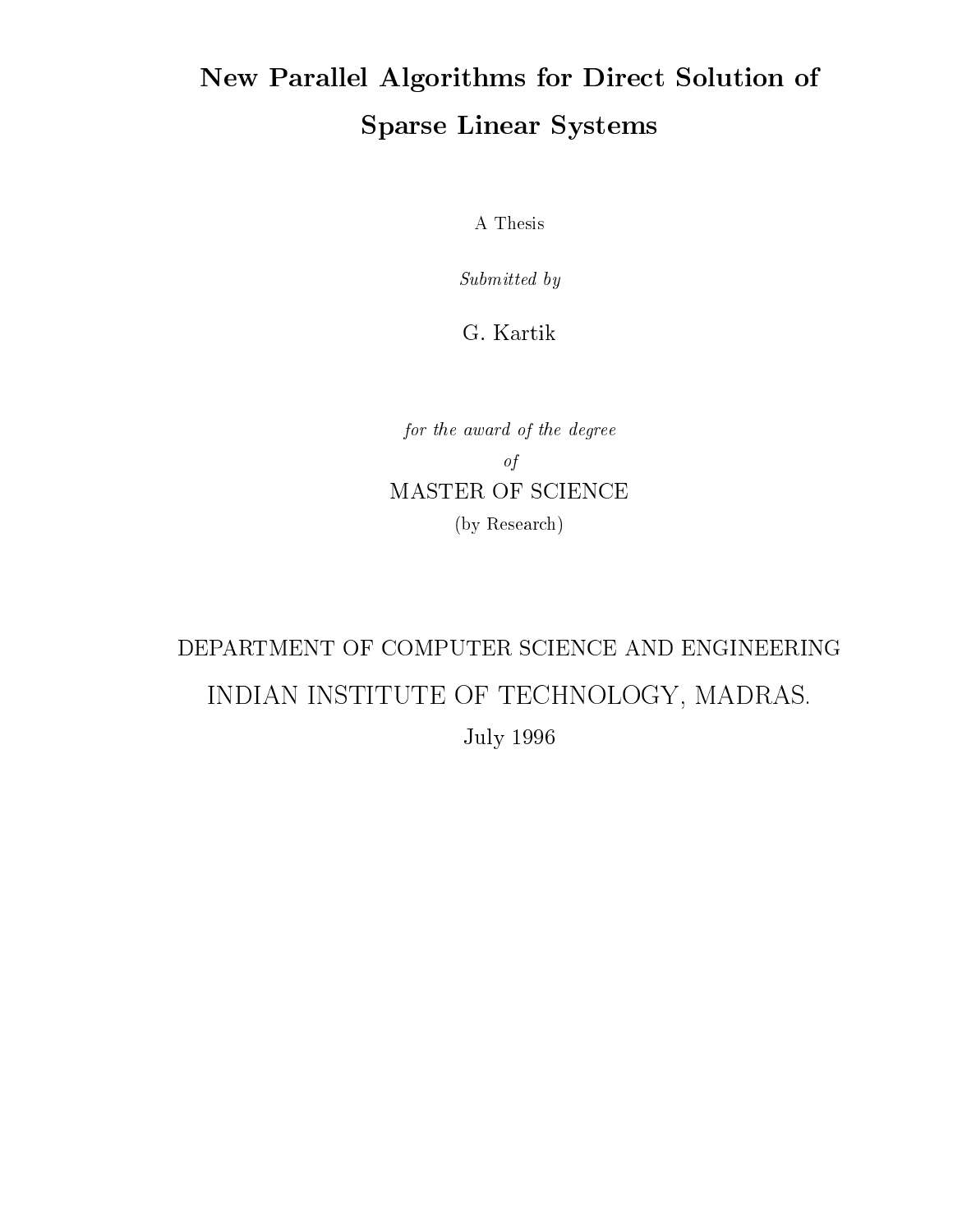### THESIS CERTIFICATE

This is to certify that the thesis titled New Parallel Algorithms for Direct Solution of Sparse Linear Systems, submitted by G. Kartik, to the Indian Institute of Technology, Madras, for the award of the degree of Master of Science by Research, is a bonafide record of the research work done by him under my supervision. The ontents of this thesis, in full or in parts, have not been submitted to any other Institute or University for the award of any degree or diploma.

Place: Madras 600 036. [C. Siva Ram Murthy] Date: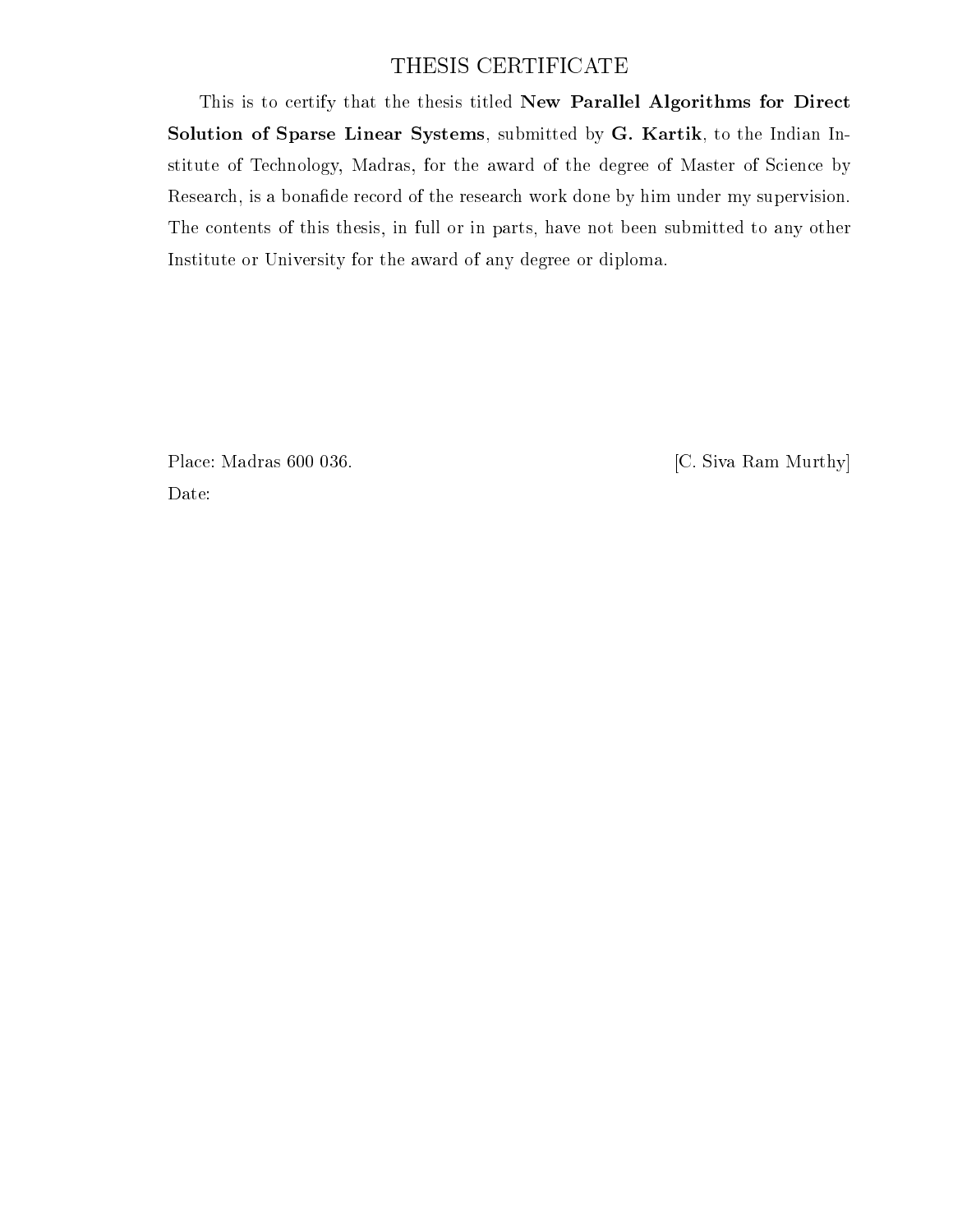## **Acknowledgements**

First and foremost, I would like to express gratitude to my guide Dr. C. Siva Ram Murthy, whose onstant guidan
e has been the prin
ipal moving for
e behind my thesis work. It is the outcome of his gentle encouragement, invaluable feedbacks, and the ountless hours he spent going through the drafts, that this thesis has materialized in the present form. His perseveran
e and his ability to always keep the larger pi
ture in view without ompromising on the ner details are qualities worth being emulated.

I would like to thank the Head of the Department, the department office and the department library for providing all the help when required. I would like to express special thanks to Dr. P. Sreenivasa Kumar who spent time with me discussing important aspe
ts of my work. I would also like to thank Dr. V. V. Rao for providing me with useful tips and suggestions during GTC meetings.

This work was supported by *Indian National Science Academy* and the *Department* of S
ien
e and Te
hnology.

It is hard to work alone without ompany. The ompany of my PDC lab mates went a long way in filling that void. Balu, who spent so many hours discussing my work and suggesting new ideas, in spite of his busy s
hedule, was a onstant sour
e of en
ouragement to me. It was indeed a pleasure to work with Bhuvana, Manimaran, Santosh, Sudhakar and Tom. The help given by Godbole and Murthy in running my simulation programs have proved invaluable.

Then, of course, it is imperative that I mention all those MS-ites, (both *chai* and nonhai types), from Tapti, Brahms, and Ganga whose friendship I will remember forever. There was never a dull moment during my stay in Cauvery, thanks to the ex
ellent ompany of my numerous friends, who are too many to mention individually.

It is difficult to express in words, all the support and encouragement I received from my family members. I derive strength from their love and affection.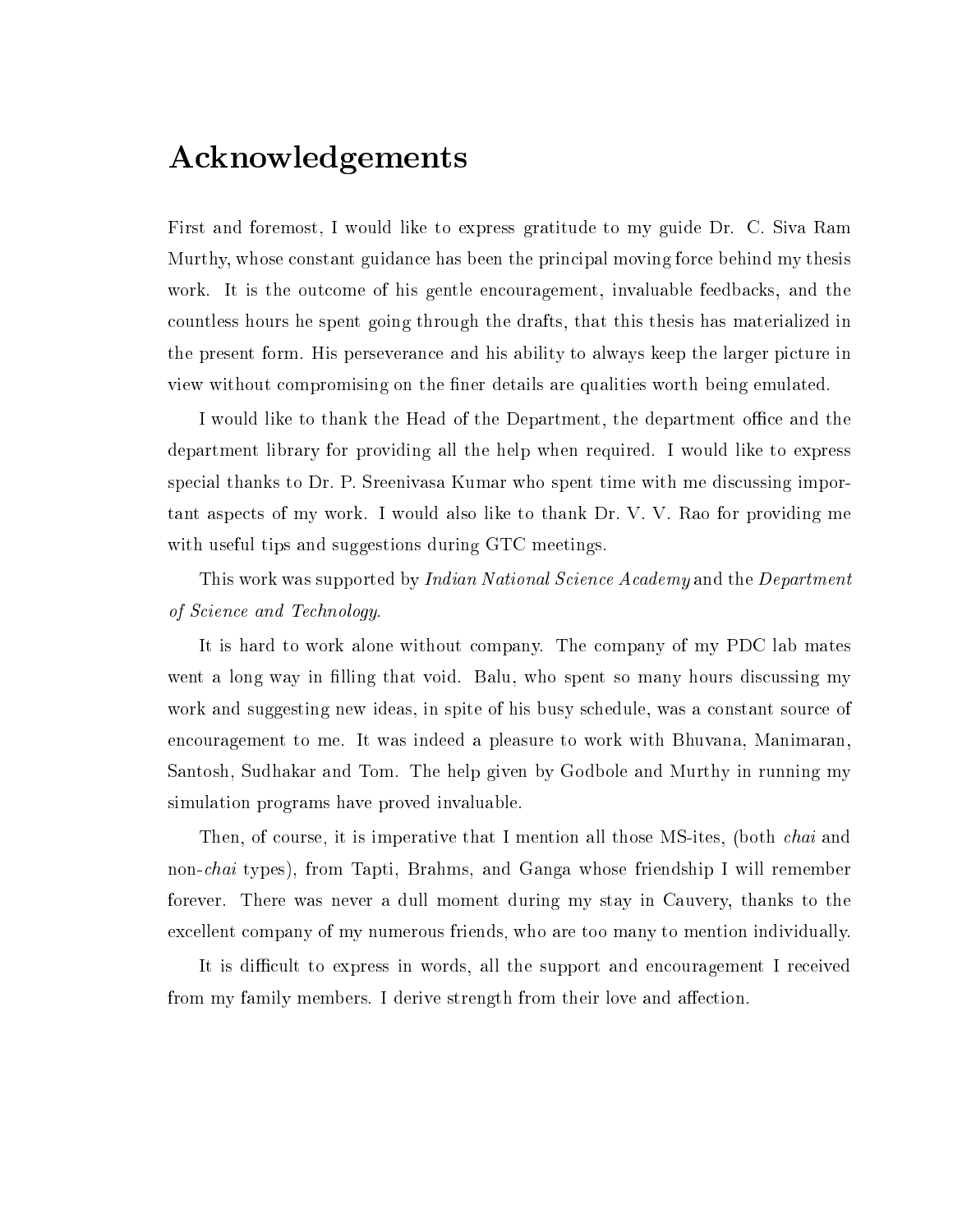### **Abstract**

The problem of solving large sparse systems of linear equations of the form  $(Ax = b)$ - i.e. systems of linear equations in which majority of coefficients  $(A[i, j])$  are zero arise in various applications such as finite element analysis, computational fluid dynami
s, and power systems analysis. The te
hniques for solving sparse linear systems involve more complex data structures and algorithms than their dense counterparts. We have developed new parallel algorithms for solution of three classes of sparse linear systems - (i) blo
k tridiagonal linear systems, (ii) sparse symmetri linear systems, and (iii) general sparse linear systems. For the solution of blo
k tridiagonal system of linear equations, we propose a new mapping of the Cy
li Elimination (CE) algorithm onto hypercube multiprocessors. Unlike the previous mapping schemes, in our mapping of the CE algorithm, all communications are restricted to physically adjacent processors, using the concept of *data replication*. For the solution of sparse symmetric linear systems, we propose a new *bidirectional algorithm*, based on Cholesky factorization. Unlike the regular algorithm based on Cholesky fa
torization, in our algorithm, the numerical factorization phase is carried out in such a manner that the entire back substitution omponent of the substitution phase is repla
ed by a single step division. On similar lines, for the solution of general sparse system of linear equations, we propose a new bidire
tional algorithm, based on LU fa
torization. As with the sparse symmetric case, the substitution phase of our algorithm does not have a back substitution component. However, due to absence of symmetry, important differences arise in the ordering te
hnique, the symboli fa
torization phase, and message passing during numerical factorization phase. Extensive simulations, comparing the two bidirectional algorithms with their orresponding existing algorithms indi
ate that, when solving for multiple *b*-vectors, the speedups obtained from these two bidirectional algorithms steadily overtake those obtained from the orresponding regular algorithms, as the number of *b*-vectors for which the system is solved increases.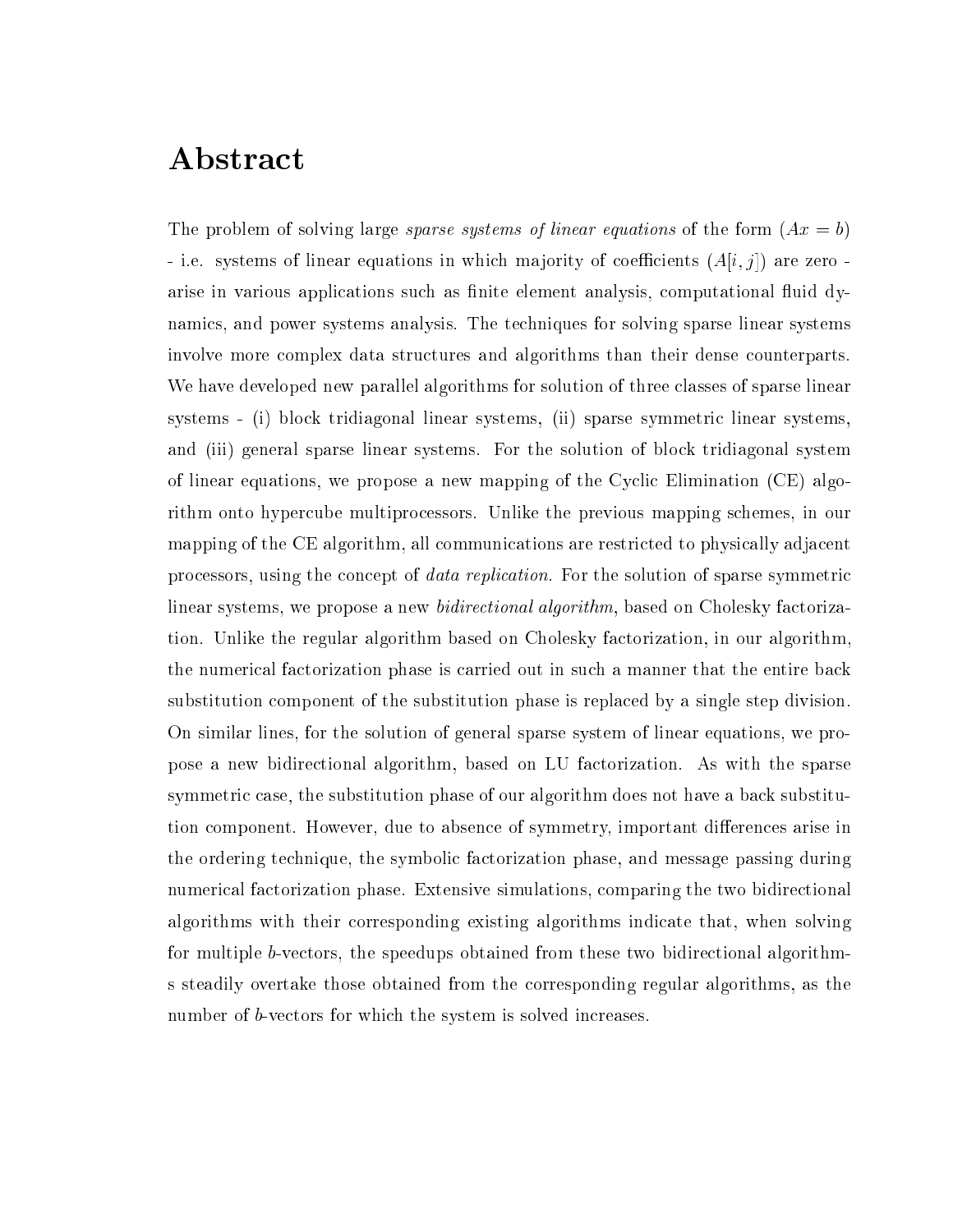# **Contents**

|                |                      |                 | <b>Acknowledgements</b>                                         | $\mathbf{i}$    |  |  |
|----------------|----------------------|-----------------|-----------------------------------------------------------------|-----------------|--|--|
|                | ${\bf Abstract}$     |                 |                                                                 | ii              |  |  |
|                |                      | List of Figures |                                                                 | vi              |  |  |
|                | List of Tables<br>ix |                 |                                                                 |                 |  |  |
| $\mathbf{1}$   |                      | Introduction    |                                                                 | $\mathbf{1}$    |  |  |
|                | 1.1                  |                 | Multiprocessing Systems and Parallel Algorithms                 | $\mathbf{1}$    |  |  |
|                | 1.2                  |                 | Key Issues in Design of Parallel Algorithms                     | $\sqrt{2}$      |  |  |
|                | 1.3                  |                 |                                                                 | $\sqrt{2}$      |  |  |
|                | 1.4                  |                 |                                                                 | $\overline{4}$  |  |  |
|                | 1.5                  |                 |                                                                 | $\overline{5}$  |  |  |
|                | 1.6                  |                 |                                                                 | $6\phantom{.}6$ |  |  |
| $\overline{2}$ |                      |                 | Solving Block Tridiagonal Linear Systems on Hypercube Multipro- |                 |  |  |
|                | cessors              |                 |                                                                 | $\overline{7}$  |  |  |
|                | 2.1                  |                 |                                                                 | $\overline{7}$  |  |  |
|                | 2.2                  |                 |                                                                 | $\overline{9}$  |  |  |
|                | 2.3                  |                 | Solving Block Tridiagonal Linear Systems                        | 10              |  |  |
|                |                      | 2.3.1           | Sequential Block Gaussian Elimination (BGE)                     | 10              |  |  |
|                |                      | 2.3.2           |                                                                 | 11              |  |  |
|                |                      | 2.3.3           | The Block Cyclic Reduction Algorithm $(CR)$                     | 12              |  |  |
|                |                      | 2.3.4           | The Block Cyclic Elimination Algorithm $(CE)$                   | 13              |  |  |
|                | 2.4                  |                 | Solving Block Tridiagonal Linear Systems on Hypercubes          | 15              |  |  |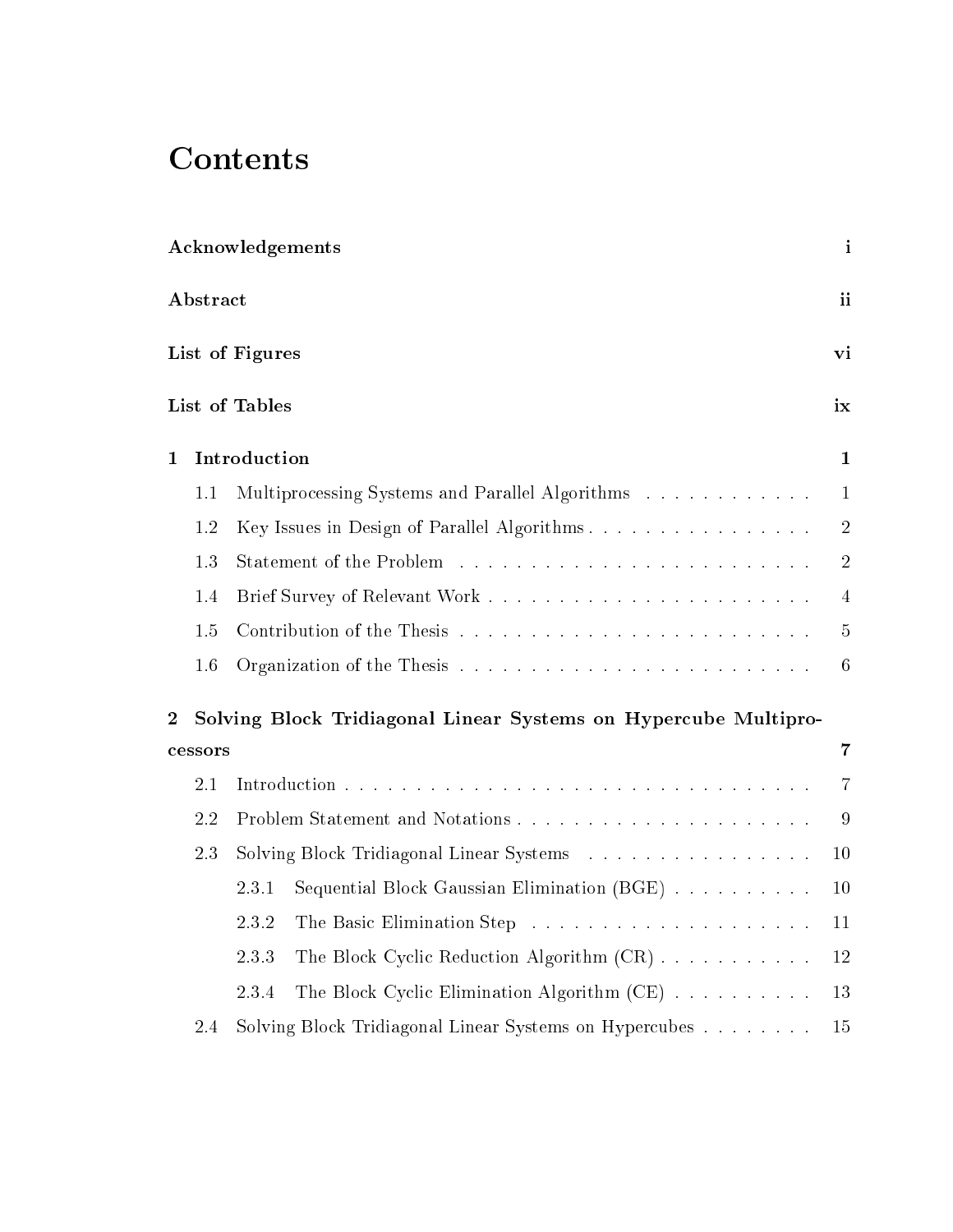|         |                   | 2.4.1 |                                                                       | 15 |
|---------|-------------------|-------|-----------------------------------------------------------------------|----|
|         |                   | 2.4.2 |                                                                       | 23 |
|         |                   | 2.4.3 | Our Improved Mapping of CE onto Hypercubes                            | 25 |
|         |                   | 2.4.4 |                                                                       | 28 |
|         | 2.5               |       |                                                                       | 32 |
|         | 2.6               |       |                                                                       | 39 |
| 3       |                   |       | A New Algorithm for Direct Solution of Sparse Symmetric Linear        |    |
|         | <b>Systems</b>    |       |                                                                       | 40 |
|         | 3.1               |       |                                                                       | 40 |
|         | 3.2               |       | The Bidirectional Sparse Cholesky Factorization (BSCF) Algorithm      | 41 |
|         |                   | 3.2.1 | Bidirectional Cholesky Factorization - The Concept                    | 42 |
|         |                   | 3.2.2 | Exploiting the Sparsity of the Coefficient Matrix $A \dots \dots$     | 44 |
|         |                   | 3.2.3 | Implementing the BSCF Algorithm on Multiprocessors                    | 45 |
|         | 3.3               |       | The Substitution Phase                                                | 54 |
|         |                   | 3.3.1 | Bidirectional Substitution Algorithm - The Concept                    | 54 |
|         |                   | 3.3.2 | Increasing Parallelism by Exploiting Sparsity                         | 56 |
|         | 3.4               |       | Ordering the Sparse Symmetric Matrix for Bidirectional Factorization. | 59 |
|         | $3.5\,$           |       | The Bidirectional Symbolic Factorization Algorithm                    | 66 |
|         | 3.6               |       | Experimental Results and Performance Analysis                         | 73 |
|         | 3.7               |       |                                                                       | 79 |
| $\bf 4$ |                   |       | A New Algorithm for Direct Solution of General Sparse Linear Sys-     |    |
|         | ${\rm \bf terms}$ |       |                                                                       | 81 |
|         | 4.1               |       |                                                                       | 81 |
|         | 4.2               |       | The Bidirectional Sparse Factorization (BSF) Algorithm                | 83 |
|         |                   | 4.2.1 | Bidirectional Factorization - The Concept                             | 83 |
|         |                   | 4.2.2 | Exploiting the Sparsity of the Coefficient Matrix $A \dots \dots$     | 83 |
|         |                   | 4.2.3 | Implementing the BSF Algorithm on Multiprocessors                     | 84 |
|         | 4.3               |       | Ordering the General Sparse Matrix for Bidirectional Factorization    | 88 |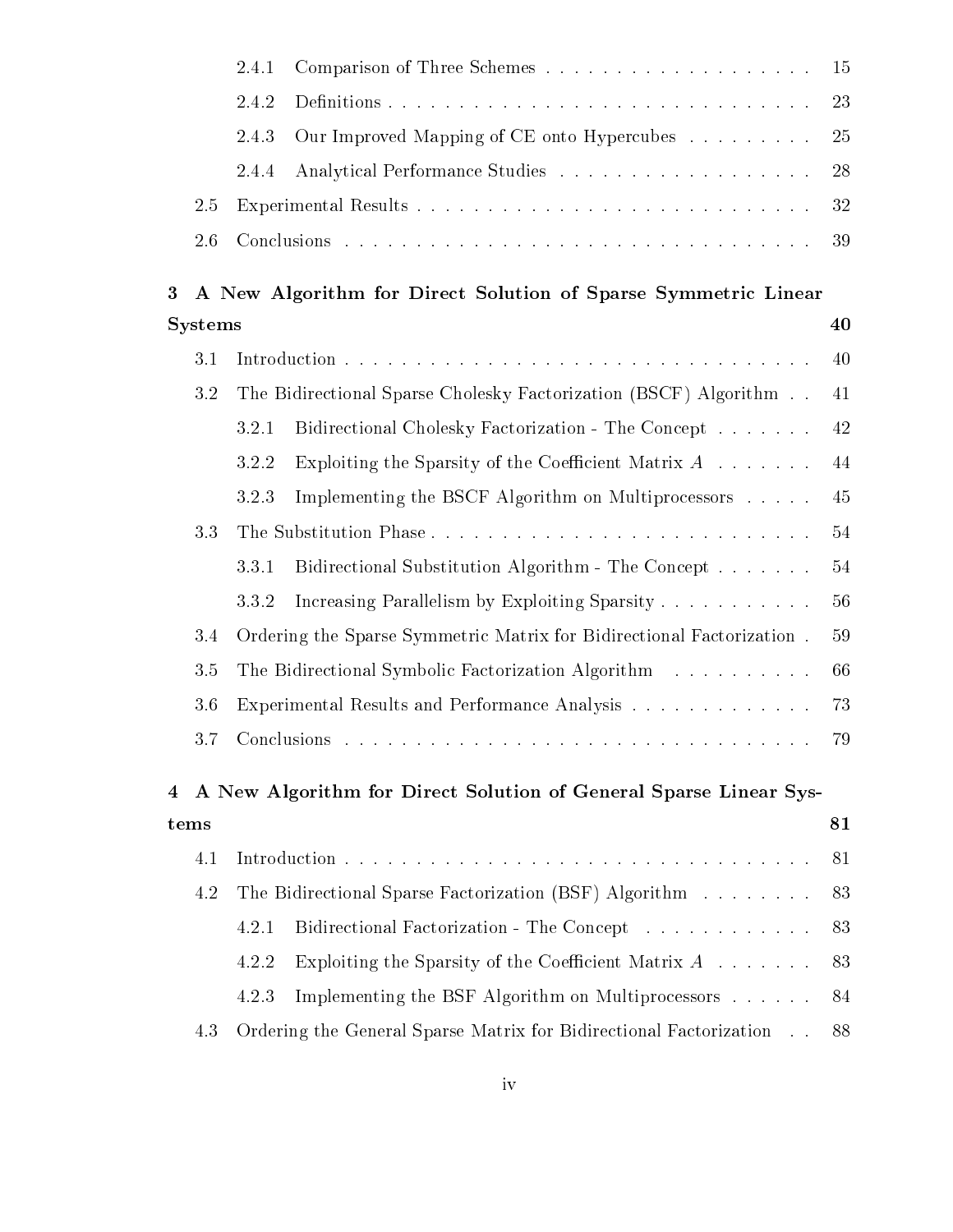|     | 4.4 The Bidirectional Symbolic Factorization Algorithm 90 |     |
|-----|-----------------------------------------------------------|-----|
| 4.5 | Experimental Results and Performance Analysis 92          |     |
| 4.6 |                                                           |     |
|     | 5 Conclusions                                             | 100 |
| 5.1 |                                                           |     |
|     |                                                           |     |
|     | <b>Bibliography</b>                                       | 103 |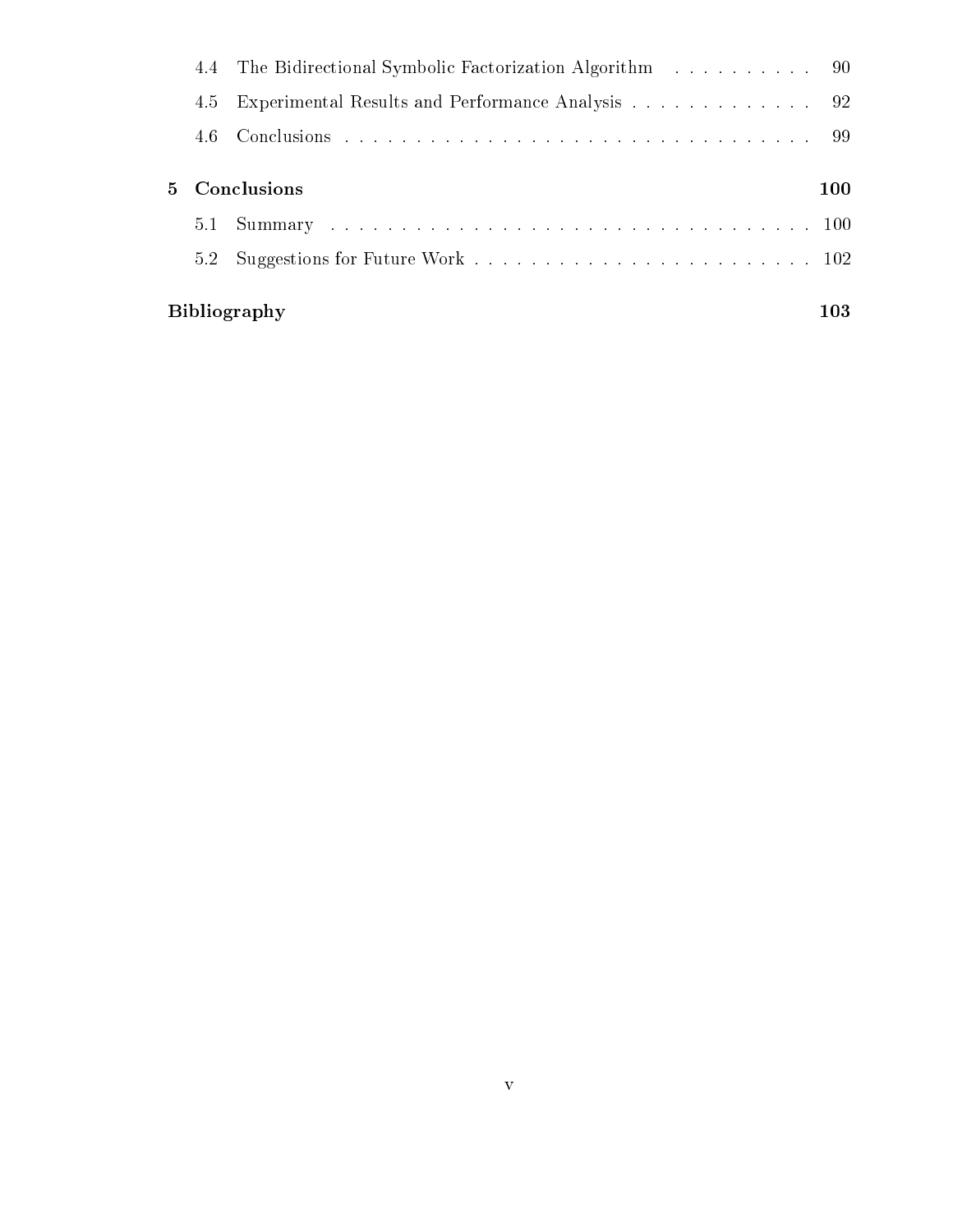# List of Figures

| An 8 $\times$ 8 block tridiagonal system and listing of row <sub>i</sub> <sup>(1)</sup> at various stages                         | 10     |
|-----------------------------------------------------------------------------------------------------------------------------------|--------|
| Elimination and back substitution pattern in CR algorithm for $N=8$ .                                                             | 13     |
| Elimination pattern in CE algorithm for $N=8$                                                                                     | 14     |
| Progression of the CR algorithm with the existing mapping for $N=16$                                                              |        |
| .<br>The contract of the contract of the contract of the contract of the contract of the contract of the contract of<br>and $p=4$ | 17     |
| Progression of the CE algorithm with existing mapping for $N=16$ and                                                              |        |
|                                                                                                                                   | 19     |
| Progression of the CE algorithm with improved mapping for $N=16$ and                                                              |        |
|                                                                                                                                   | 21     |
| (a) Progression of our algorithm on hypercube for $N=16$ and $p=8$                                                                | $29\,$ |
| (b) Progression of our algorithm on hypercube for $N=16$ and $p=8$                                                                | 30     |
| Speedups obtained for our algorithm versus CR algorithm for $N=512$ and $n=1$                                                     | 33     |
| Speedups obtained for our algorithm versus CR algorithm for $N=512$ and $n=2$                                                     | 34     |
| Speedups obtained for our algorithm versus CR algorithm for $N=512$ and $n=4$                                                     | 35     |
| 2.11 Speedups obtained for our algorithm versus CR algorithm for $N=1024$ and                                                     |        |
| والمتعاط والمتعاط والمتعاط والمتعاط والمتعاط والمتعاط والمتعاط والمتعاط والمتعاط والمتعاط والمتعاط والمتعاط والمتعاط<br>$n=1$     | 36     |
| 2.12 Speedups obtained for our algorithm versus CR algorithm for $N=1024$ and                                                     |        |
| والمتعاونة والمتعاونة والمتعاونة والمتعاونة والمتعاونة والمتعاونة والمتعاونة والمتعاونة والمتعاونة والمتعاونة<br>$n=2$            | 37     |
| 2.13 Speedups obtained for our algorithm versus CR algorithm for $N=1024$ and                                                     |        |
| والمتعاون والمتعاون والمتعاون والمتعاون والمتعاون والمتعاون والمتعاون والمتعاون والمتعاون والمتعاون والمتعاون<br>$n=4$            | 38     |
| The progression of BSCF algorithm for $N = 4$                                                                                     | 43     |
| The progression of BSCF algorithm for $p = N = 4$ (one column is                                                                  |        |
|                                                                                                                                   | $49\,$ |
|                                                                                                                                   |        |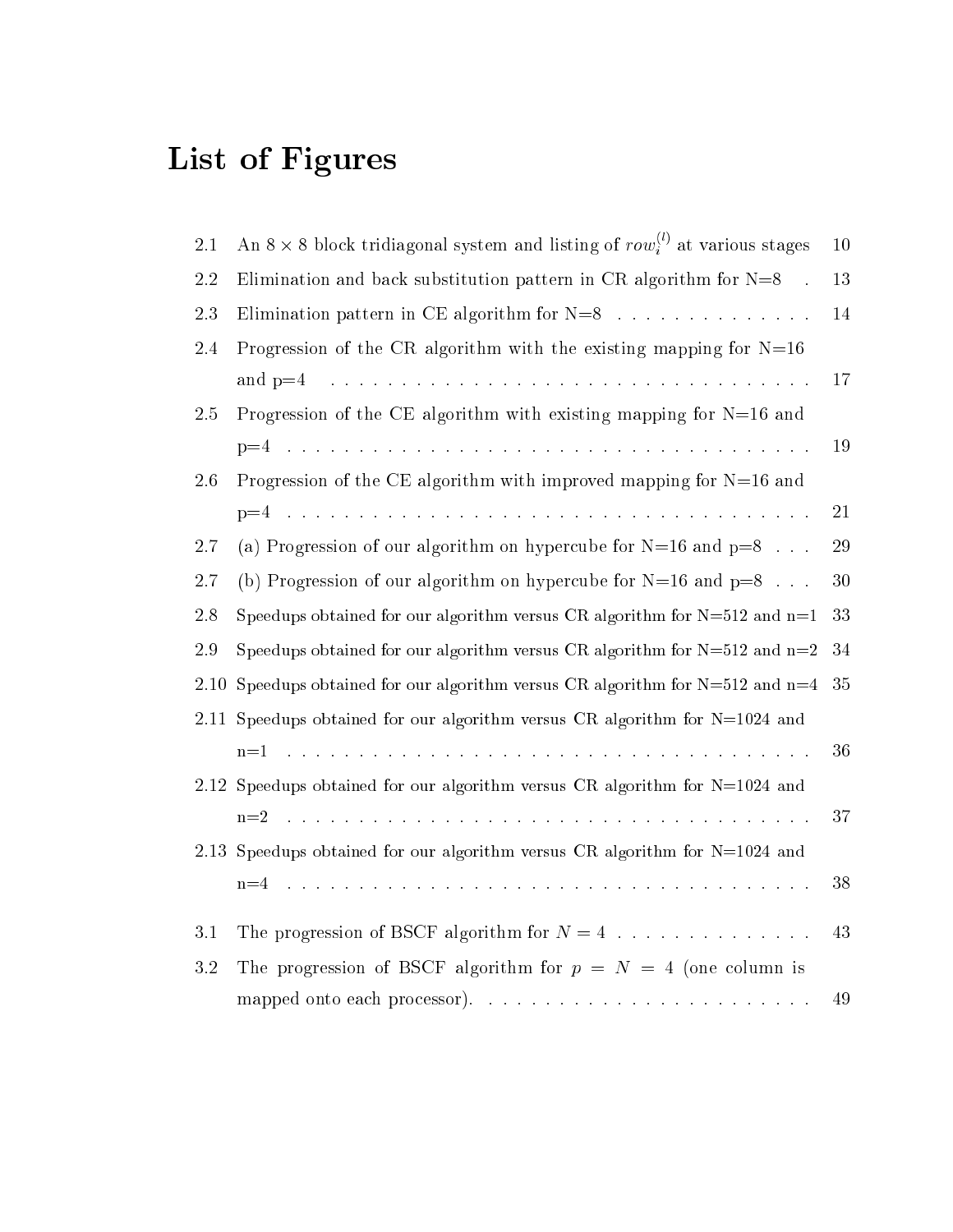| 3.3  | Progression of the BSCF algorithm for $p = 4$ and $N = 16$ (four columns                                                  |    |
|------|---------------------------------------------------------------------------------------------------------------------------|----|
|      |                                                                                                                           | 53 |
| 3.4  | The progression of substitution phase for $N = 4$                                                                         | 55 |
| 3.5  | Dissection of a $7 \times 7$ grid by separators during nested dissection                                                  | 61 |
| 3.6  | The nested dissection tree for a $7 \times 7$ grid                                                                        | 61 |
| 3.7  | Ordering of a $7 \times 7$ grid using regular nested dissection ordering                                                  | 62 |
| 3.8  | The forward and backward elimination trees for a $7 \times 7$ grid obtained                                               |    |
|      |                                                                                                                           | 63 |
| 3.9  | The colouring of tree nodes in bidirectional nested dissection ordering                                                   | 63 |
| 3.10 | Ordering of a $7 \times 7$ grid using bidirectional nested dissection ordering.                                           | 64 |
| 3.11 | The forward and backward elimination trees for a $7 \times 7$ grid obtained                                               |    |
|      | using bidirectional nested dissection ordering                                                                            | 65 |
|      | 3.12 Speedups obtained for bidirectional algorithm versus regular algorithm for a                                         |    |
|      | $16 \times 16$ grid (i.e., $N = 256$ ) with $C/E = 50$                                                                    | 75 |
|      | 3.13 Speedups obtained for bidirectional algorithm versus regular algorithm for a                                         |    |
|      | $16 \times 16$ grid (i.e., $N = 256$ ) with $C/E = 100$                                                                   | 76 |
|      | 3.14 Speedups obtained for bidirectional algorithm versus regular algorithm for a                                         |    |
|      | $32 \times 32$ grid (i.e., $N = 1024$ ) with $C/E = 50$                                                                   | 77 |
|      | 3.15 Speedups obtained for bidirectional algorithm versus regular algorithm for a                                         |    |
|      | $32\times32$ grid (i.e., $N=1024)$ with $C/E=100$                                                                         | 78 |
|      | 4.1 Ordering of a $9 \times 9$ matrix using alternate stripe reordering.                                                  | 89 |
| 4.2  | Speedups obtained for bidirectional algorithm versus regular algorithm for                                                |    |
|      |                                                                                                                           | 95 |
| 4.3  | Speedups obtained for bidirectional algorithm versus regular algorithm for                                                |    |
|      |                                                                                                                           | 96 |
| 4.4  | Speedups obtained for bidirectional algorithm versus regular algorithm for                                                |    |
|      | GRE343.<br>والمتحاوية والمتحاولة والمتحاولة والمتحاولة والمتحاولة والمتحاولة والمتحاولة والمتحاولة والمتحاولة والمتحاولات | 97 |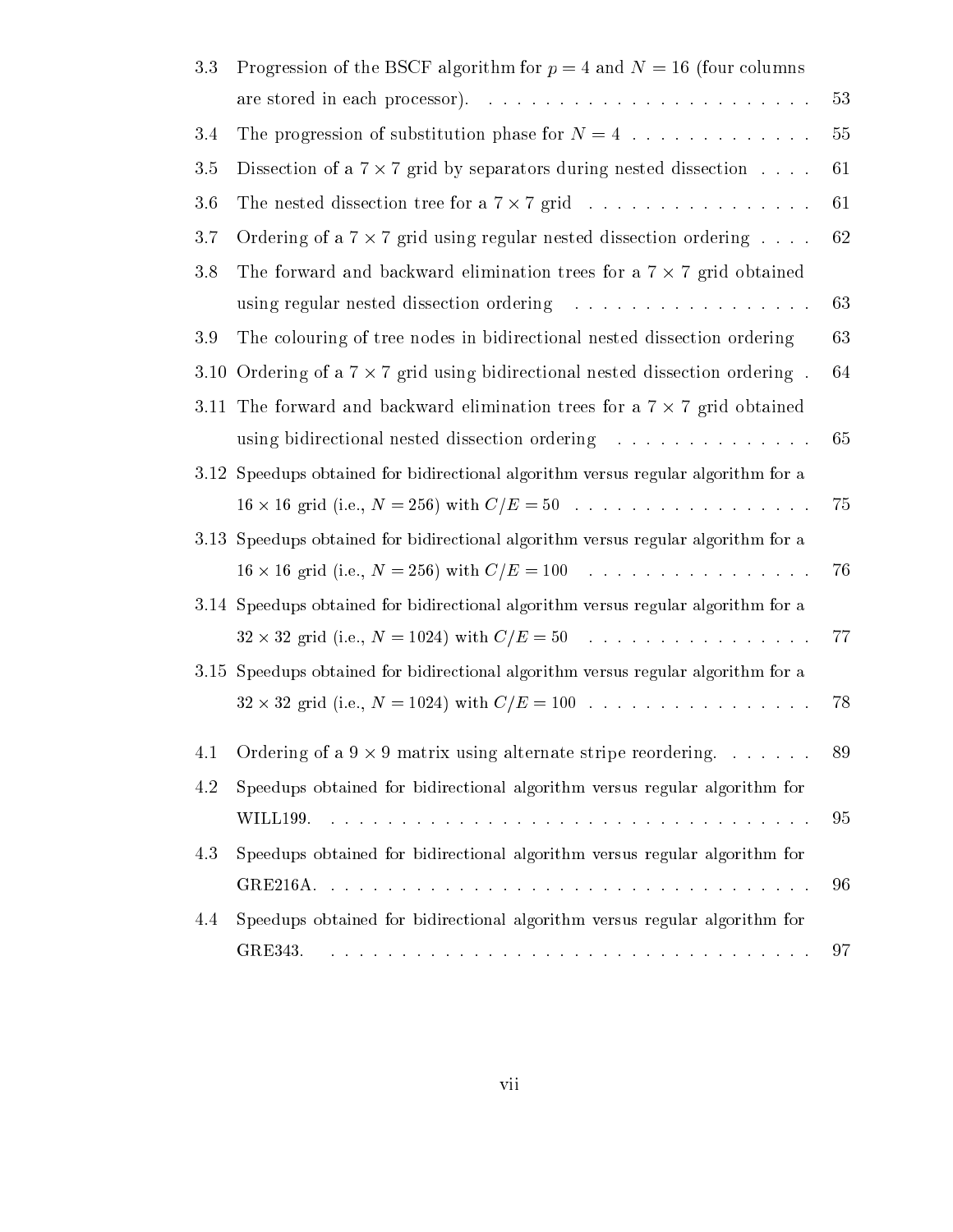| 4.5 Pseudo-speedups obtained for bidirectional factorization with matrices re- |  |
|--------------------------------------------------------------------------------|--|
| ordered by ASR method versus those reordered by Liu's rotation method.         |  |
|                                                                                |  |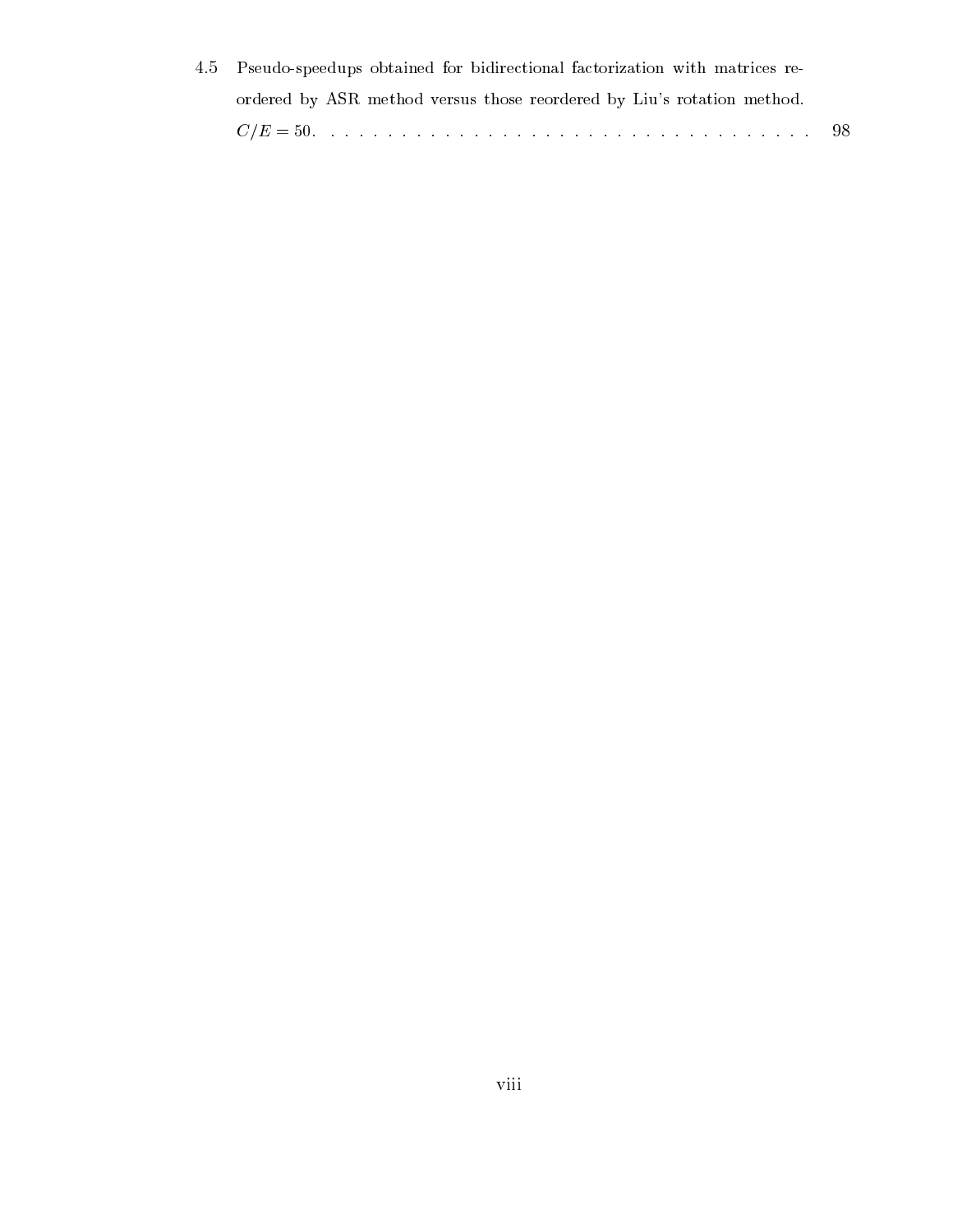# List of Tables

| 2.1 Counts of tasks executed by the CR algorithm  18                          |     |
|-------------------------------------------------------------------------------|-----|
| 2.2 Counts of tasks executed by the CE algorithm with the existing mapping 20 |     |
| 2.3 Counts of tasks executed by the CE algorithm with improved mapping        | -23 |
|                                                                               |     |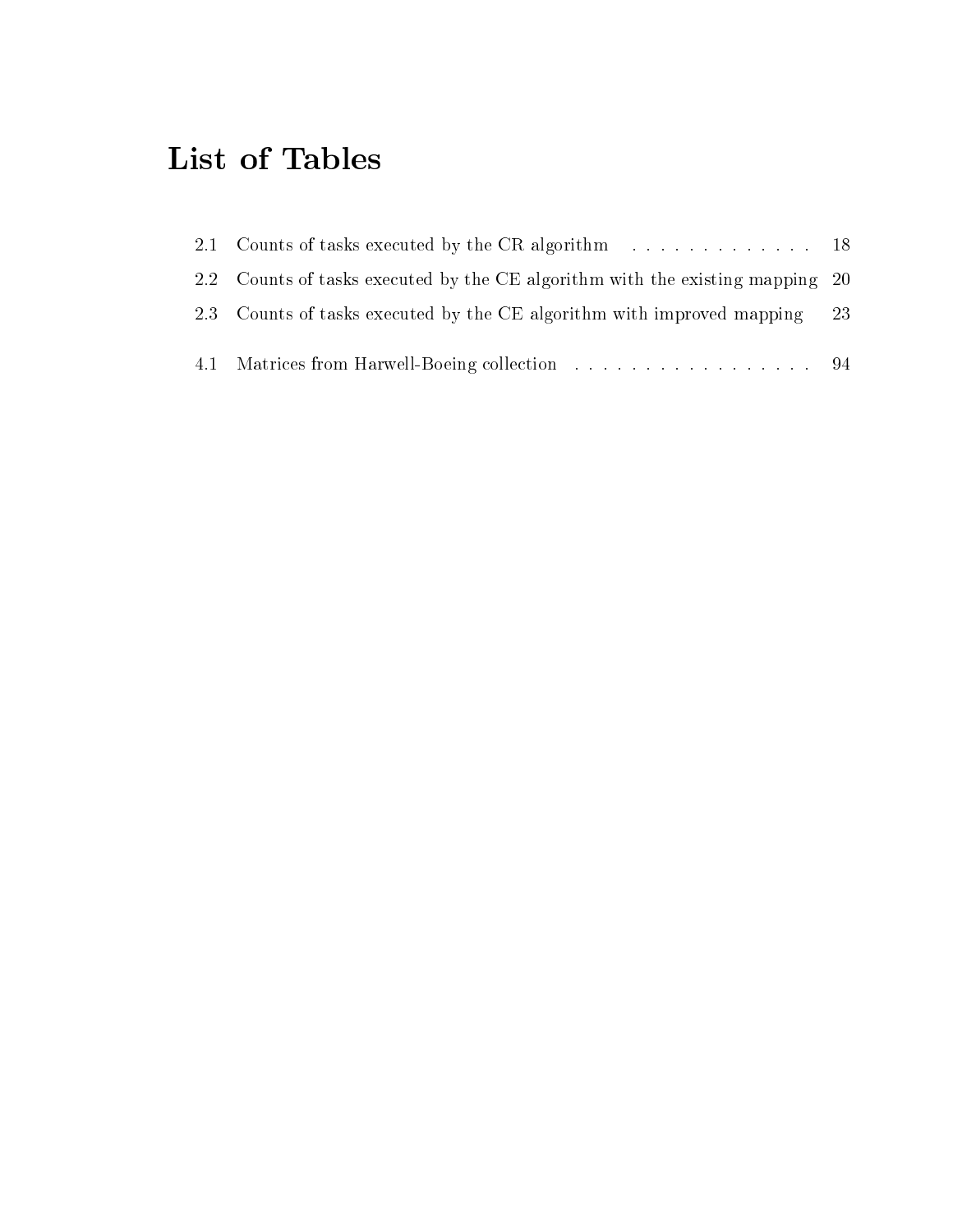## Chapter 1

## Introduction

#### 1.1 Multipro
essing Systems and Parallel Algorithms

Various scientific computing problems, such as computational fluid dynamics and numerical weather prediction, are highly computationally intensive. The high computational power required for fast solution of su
h problems is beyond the rea
h of present day onventional unipro
essors. Furthermore, the performan
e of unipro
essors tends to display an early saturation in relation to their costs. This implies that even modest gains in performan
e of a unipro
essor omes at an exorbitant in
rease in its ost. Thus ordinary mi
ropro
essors, whi
h ost many orders of magnitude lower than the fastest serial computers, have only marginally lower performance. By connecting many such microprocessors together to form a *multiprocessor*, we can obtain raw computing power omparable to that of the fastest serial omputers available, that too at a onsiderably lower pri
e.

However, this raw power of multiprocessors needs to be translated to high computational rates that are realizable for a
tual appli
ations. For this purpose, we need to design efficient *parallel algorithms* that can exploit the maximum possible parallelism available in the problem and deliver the high performan
e required. Unlike a sequential algorithm, whi
h simply exe
utes a sequen
e of instru
tions on a single pro
essor, a parallel algorithm pro
eeds by dividing a problem into multiple sub-problems. Ea
h of these sub-problems can in turn be solved on different processors in an asynchronous fashion. In addition, a parallel algorithm handles the various interactions that occur between these sub-problems in the form of ex
hange of messages. In the next se
tion, we look at some of the fundamental issues that crop up in the design of a parallel algorithm.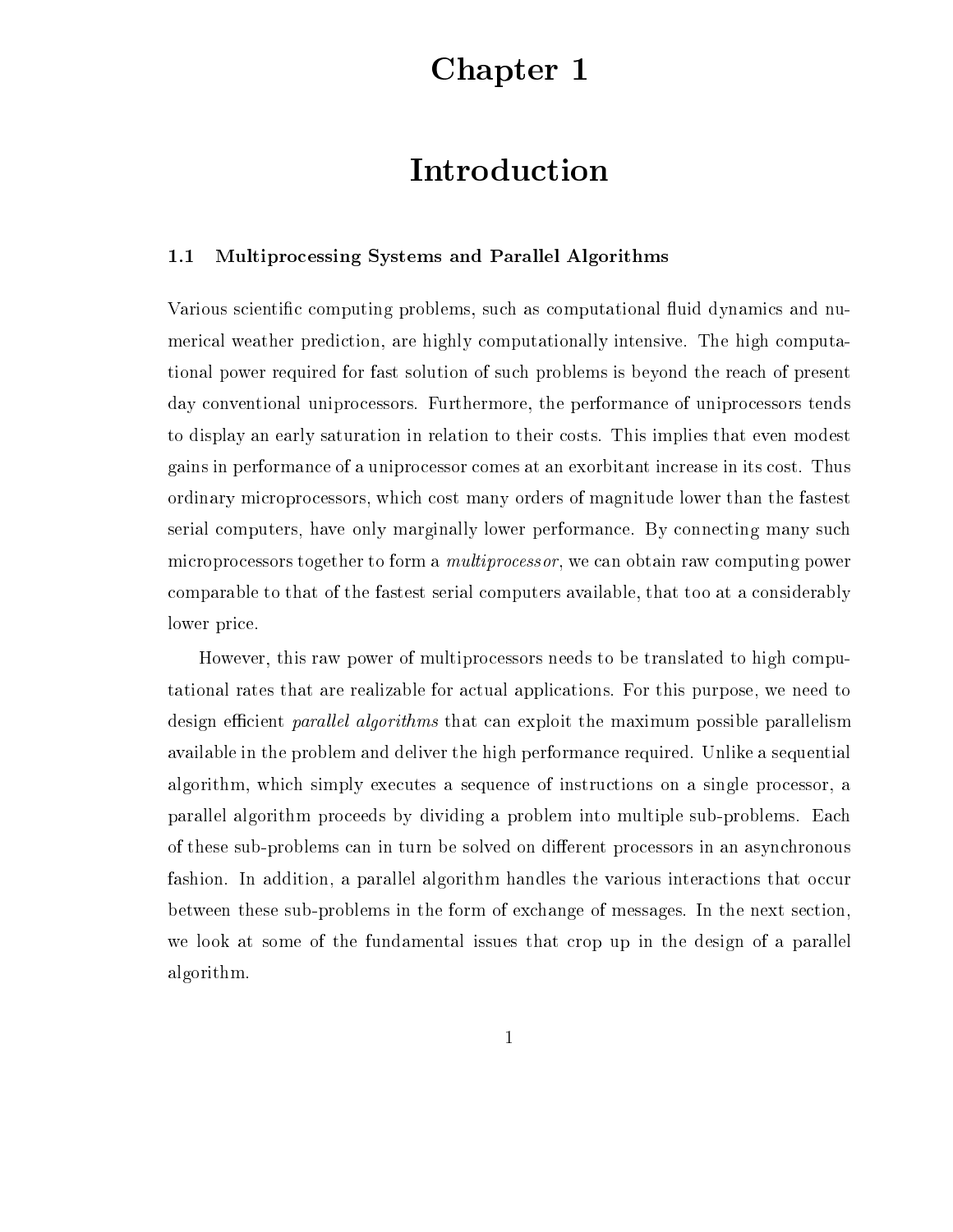#### 1.2 Key Issues in Design of Parallel Algorithms

The following two principal issues arise in the design of parallel algorithms.

- Problem partitioning and mapping : refers to dividing a problem into a number of co-operating sub-problems (tasks) which can be executed concurrently and assigning these tasks to various pro
essors.
- Communi
ation : refers to intera
tion between various tasks of a parallel algorithm by exchange of messages containing data or control information across the inter-pro
essor links.

A parallel algorithm may execute different number of tasks simultaneously at different instants of time. The maximum number of tasks that can be executed simultaneously at any time in a parallel algorithm is called its *degree of concurrency*. The degree of concurrency depends principally upon how amenable a given problem is to parallelization.

The measure of the amount of computation involved in each task of a parallel algorithm is called task granularity. Task granularity can be classified as  $\hat{f}$  medium. or *coarse* depending upon the processing levels involved.

Speedup is a simple metric to measure the performance of a parallel algorithm. It refers to the ratio of the serial run time of the best sequential algorithm for solving a problem to the time taken by a parallel algorithm for solving the same problem on p identical processors. For an ideal multiprocessor system, the speedup is equal to p. In practice, however, depending upon the inter-task dependencies and communication overheads, the speedup is less than p.

#### 1.3 Statement of the Problem

In this thesis, we address the problem of solving the sparse system of linear equations

$$
a_{11}x_1 + a_{12}x_2 + \cdots + a_{1N}x_N = b_1
$$
  
\n
$$
a_{21}x_1 + a_{22}x_2 + \cdots + a_{2N}x_N = b_2
$$
  
\n
$$
\vdots
$$
  
\n
$$
a_{N1}x_1 + a_{N2}x_2 + \cdots + a_{NN}x_N = b_N
$$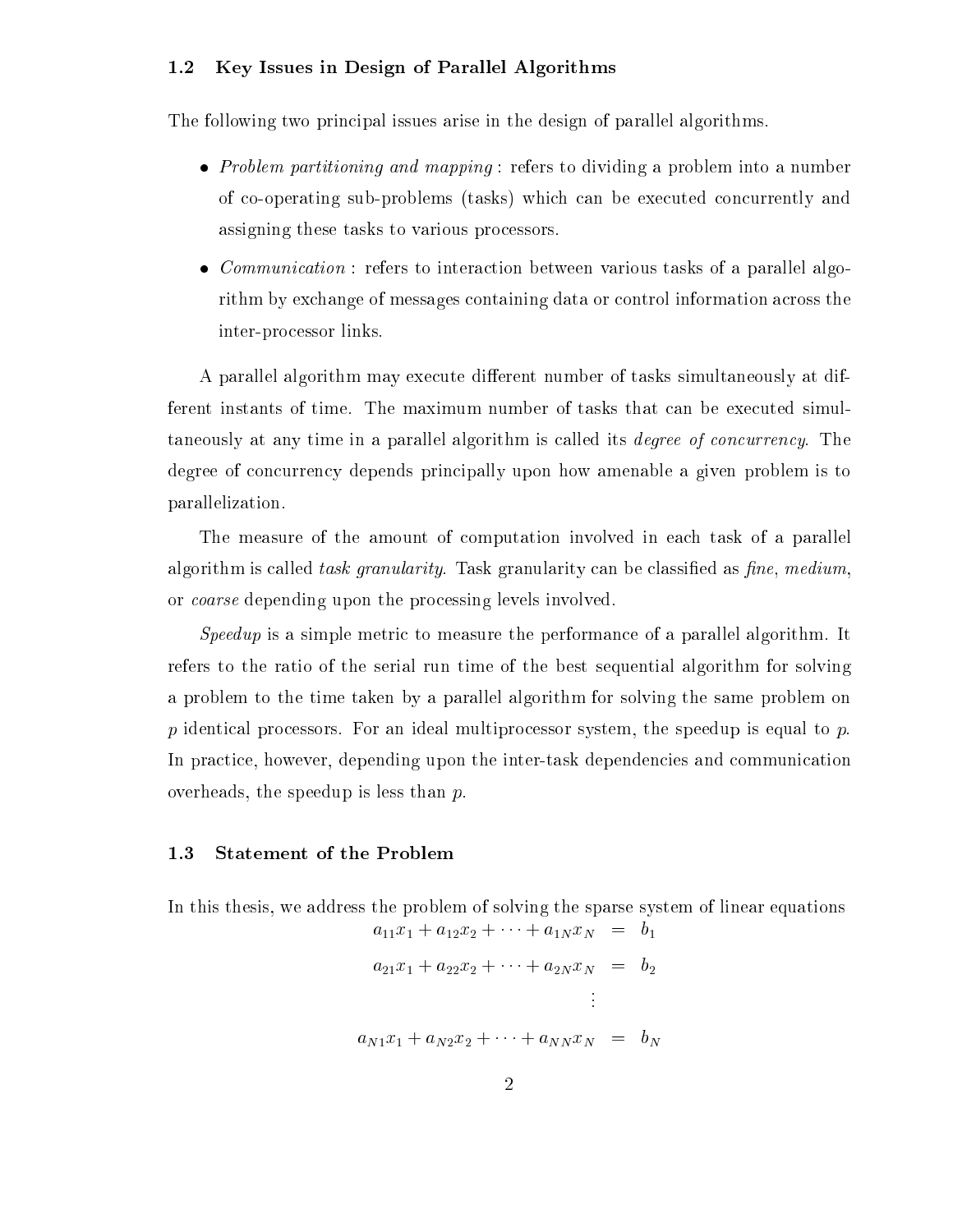where majority of the majority of the majority of the solve the solve the solve the solve the solve the solve t linear system  $Ax = b$ , where A is a *sparse* coefficient matrix (i.e., majority of its elements are zero) of dimension N - N, x is an N - 1 unknown solution ve
tor, and b is an N - 1 known right hand side ve
tor.

In this work we have considered the solution of the following three classes of sparse linear systems.

e tridi in the system systems : in which is a has non-the system of the second contract to a has nonzeros in along the three diagonals as shown below.

$$
A = \left(\begin{array}{cccc} \times & \times & & & \\ \times & \times & \times & & & \\ & & \ddots & \ddots & \ddots & \\ & & \times & \times & \times \\ & & & \times & \times \end{array}\right)
$$

- sparse symmetric museum systems : in which the relation Afinity it is a figure and the each element of the coefficient matrix A.
- General sparse linear systems : in whi
h the oeÆ
ient matrix does not have any specific pattern in the location of nonzeros.

The te
hniques for obtaining solution for sparse linear systems an be divided into two broad categories - *iterative* and *direct*. Iterative methods, such as Jacobi, Gauss-Seidel, and conjugate gradient methods, converge towards an approximate final solution by means of a sequen
e of iterations. The number of iterations required to solve a system of linear equations with a desired pre
ision is not known beforehand. Iterative methods do not guarantee convergence towards a final solution, but when they do yield a solution, they are usually less omputationally expensive than the direct methods.

Direct methods, such as Guassian elimination, LU factorization, and Cholesky factorization based methods, yield an exact final solution by executing a predetermined number of arithmetic operations. Although these methods are more computationally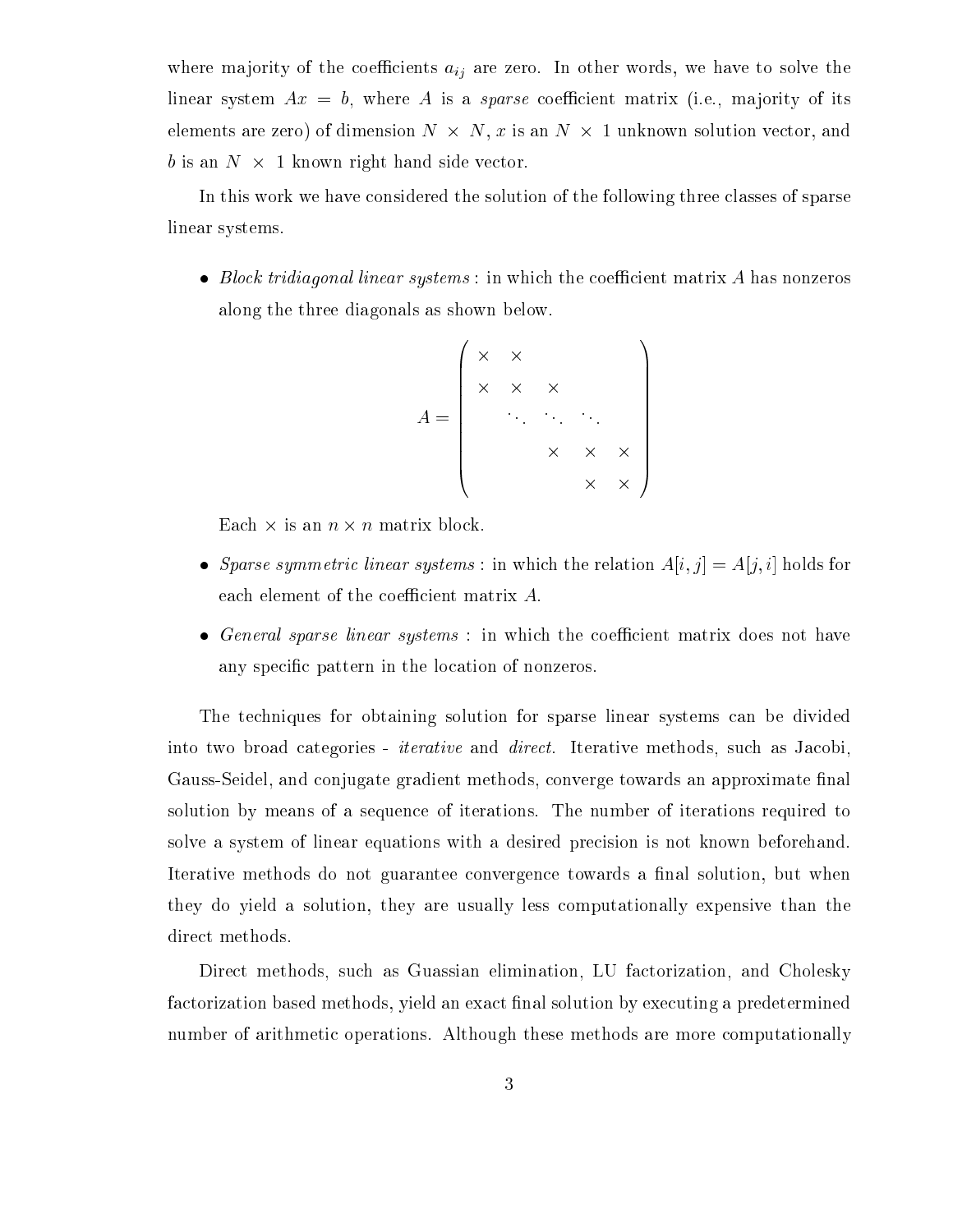intensive than iterative methods, they are important for solving sparse linear systems due to their accuracy, robustness, and generality. In this work we consider the direct methods for solution of sparse linear systems.

#### 1.4 Brief Survey of Relevant Work

The problem of solving a system of linear equations  $(Ax = b)$  is central to many problems in engineering and scientific computing. Large sparse systems of linear equations arise in various applications such as finite element analysis, computational fluid dynamics, and power systems analysis. Developing fast parallel algorithms for solving sparse linear systems has been the focus of research in recent years not only because they are encountered frequently in scientific computing problems, but also because they usually form the most omputationally intensive part of these problems. Furthermore, the techniques for solving sparse linear systems involve more complex data structures and algorithms than their dense ounterparts. There is an enormous amount of literature available in this field. The current state of art in developing parallel algorithms for sparse linear systems can be found in  $[19, 13, 20, 30]$ .

Although there is substantial parallelism inherent in sparse linear systems, efforts made till date to develop efficient parallel algorithms for solving these have achieved only limited success. This is because most of the attempts are based on trying to parallelize good sequential algorithms. However, the goal of a good sequential algorithm i.e., minimizing the total operation count, directly conflicts with the goal of a good parallel algorithm, which is maximizing the number of concurrent sub-problems. Hence, parallelizing the good sequential formulations may not yield good parallel ounterparts.

Existing works on parallel algorithms for solving tridiagonal and blo
k tridiagonal systems can be found in  $[3, 31, 50, 51, 52]$ .

Existing works on solving sparse symmetri and general sparse linear systems can be classified according to the phases of solution that each work addresses. Parallelization of the numerical factorization phase has received much attention  $[2, 4, 14, 15, 11, 20, 44, 30]$  due to its being a computationally intensive phase. A class of algorithms called *multifrontal algorithms* has also gained popularity recently [9, 40].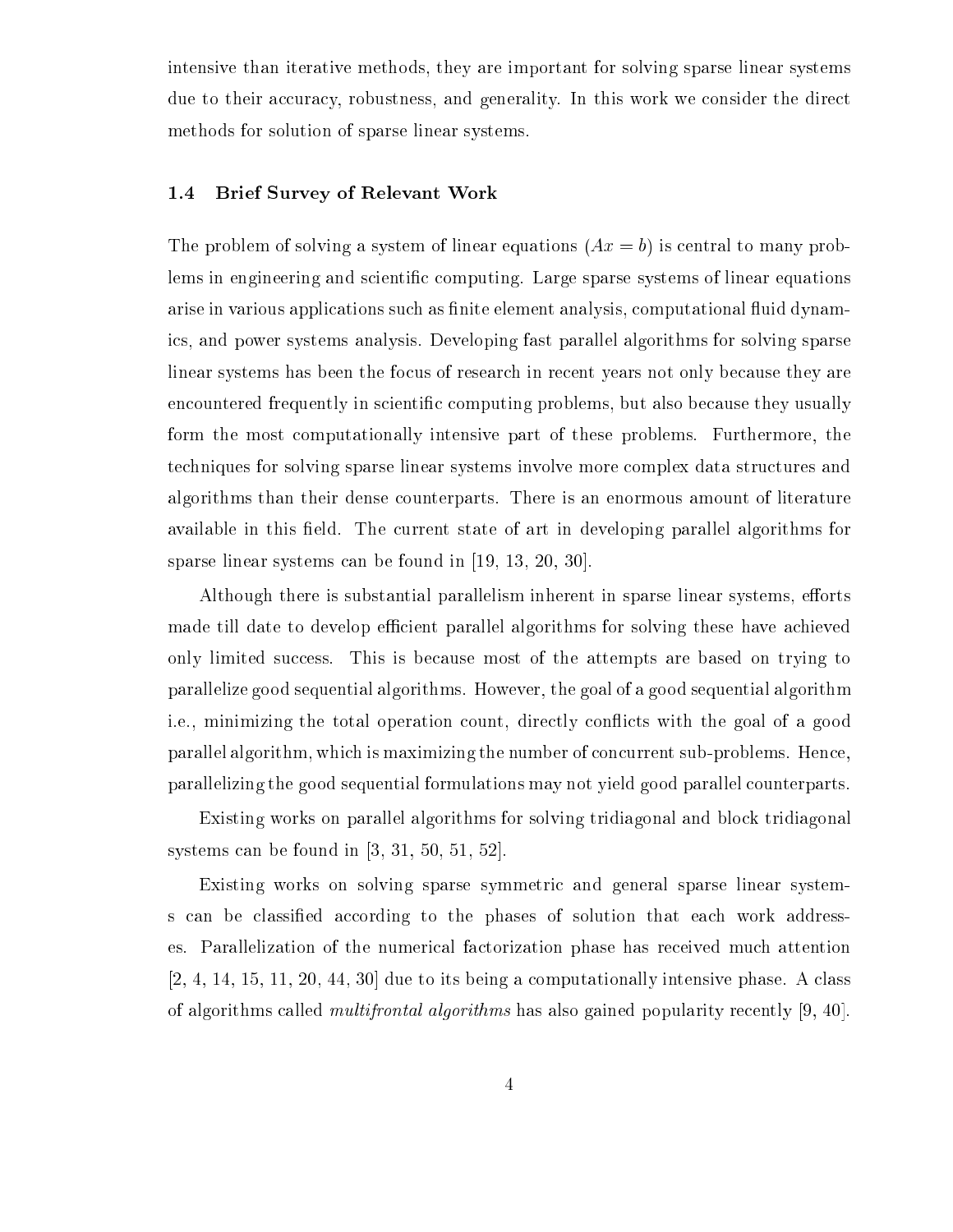Ashcraft et. al. [5] compare the fan-out, fan-in and multifrontal approaches to sparse numerical factorization.

The substitution phase, whi
h involves solution of triangular systems, has limited inherent parallelism. Therefore efforts towards parallelizing this phase have received much less attention. Solving sparse triangular systems in parallel is discussed in [14,  $22, 29$ .

Literature on the various techniques for the ordering phase can be found in [12, 26, 38, 33, 32. Work on developing parallel ordering algorithms is fairly rudimentary till date  $[8, 41, 47]$ . Work on parallel algorithms for the symbolic factorization phase can be found in  $[2, 18, 28]$ .

#### 1.5 Contribution of the Thesis

We have proposed new parallel algorithms for the following three problems in our work:

- In the rst problem, we have proposed a new mapping of the Cy
li Elimination  $(CE)$  algorithm [25] for the solution of block tridiagonal system of linear equations onto hyper
ube multipro
essors. Unlike the previous mapping s
hemes, in our mapping of the CE algorithm, all communications are restricted to physically adjacent processors, using the concept of *data replication*.
- In the se
ond problem, we have proposed a new parallel bidire
tional algorithm, based on *Cholesky factorization*, for the solution of sparse symmetric system of linear equations. Traditionally, the pro
ess of obtaining a dire
t solution of a sparse symmetric linear system,  $Ax = b$ , where A is a sparse symmetric matrix, involves the four distinct phases  $-$  (i) Ordering, (ii) Symbolic factorization  $(iii) Numerical factorization$ , and  $(iv) Substitution$ . For solution of multiple bvectors, the first three phases are carried out only once to obtain the Cholesky factor L. The substitution phase is then repeated for each b-vector in order to obtain a different solution vector x in each case. Thus, in problems which involve solution of multiple b-vectors, the time taken by repeated execution of substitution phase dominates the overall solution time.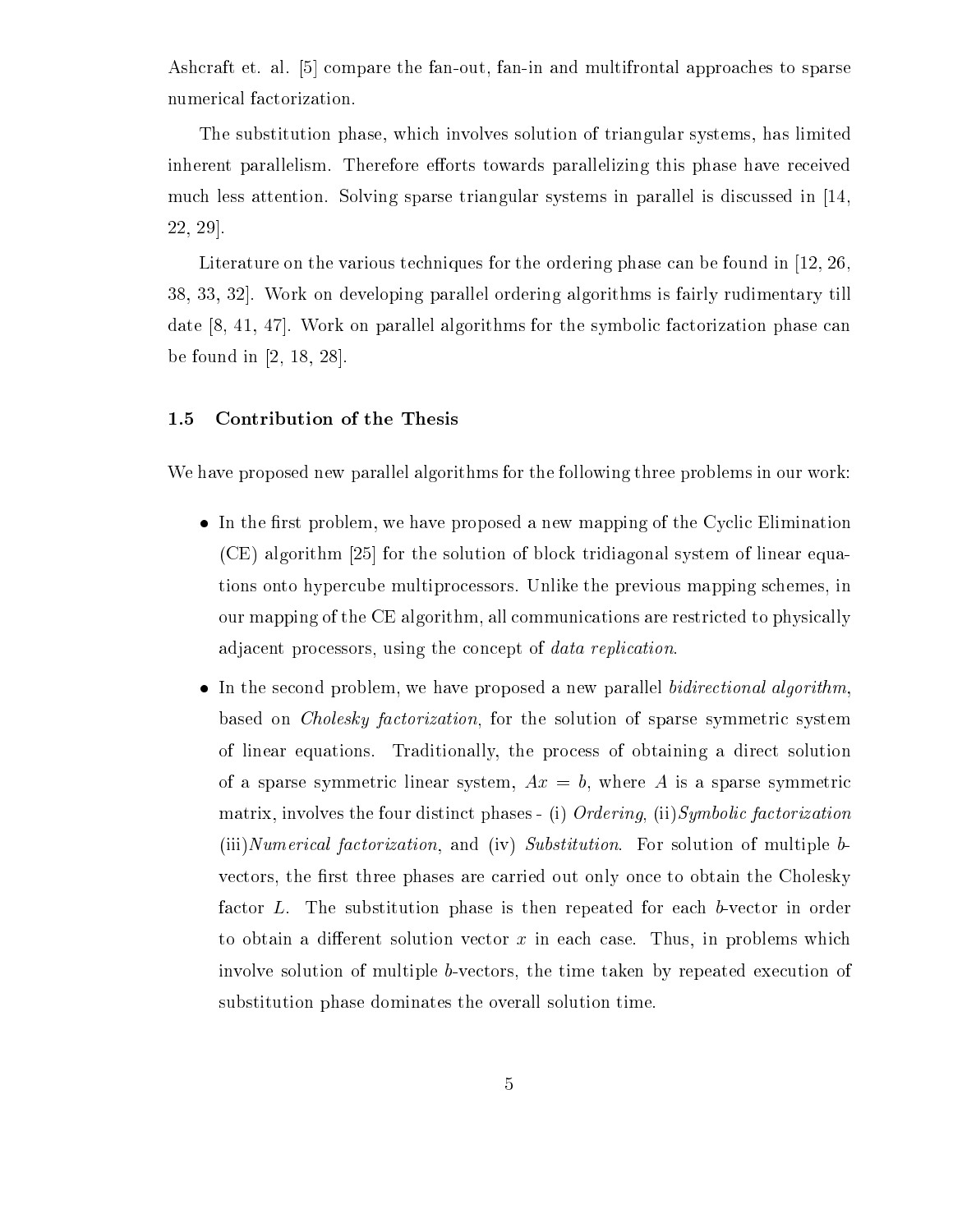In the bidirectional algorithm based on Cholesky factorization, that we have proposed, the numeri
al fa
torization phase is arried out in su
h a manner that the entire ba
k substitution omponent of the substitution phase is repla
ed by a single step division. The application of the novel concept of bidirectional elimination to dense linear systems can be found in  $[42, 43]$ .

 In the third problem, we have proposed a new parallel bidire
tional algorithm, based on LU factorization, for the solution of general sparse system of linear equations. The traditional method for parallel solution of this lass of problem consists of the four phases mentioned above. As with sparse symmetric systems, the numerical factorization phase is carried out in such a manner that the entire ba
k substitution omponent of the substitution phase is repla
ed by a single step division. However, due to absence of symmetry, important differences arise in the ordering technique, the symbolic factorization phase, and message passing during numeri
al fa
torization phase. The bidire
tional substitution phase for solving general sparse systems is the same as that for sparse symmetric systems.

The effectiveness of all our algorithms have been demonstrated by comparing them with their orresponding existing parallel algorithms using extensive simulation studies.

#### 1.6 Organization of the Thesis

The rest of the thesis is organized as follows. In hapter 2, we present an improved mapping of the cyclic elimination algorithm onto hypercube multiprocessors. We also present analyti
al and experimental performan
e studies for the new mapping s
heme. In chapter 3, we describe new parallel algorithms based on Cholesky factorization for solving sparse symmetric linear systems. We consider the case where the system needs to be solved for multiple b-ve
tors and ompare the new s
heme with the existing method for solving sparse symmetri linear systems. In hapter 4, we present new parallel algorithms, based on LU fa
torization, for solving general sparse linear systems with multiple *b*-vectors and present comparison with the existing methods based on LU factorization. Chapter 5 concludes the work with a summary of the thesis and pointers to some dire
tions in whi
h the work presented here an be extended.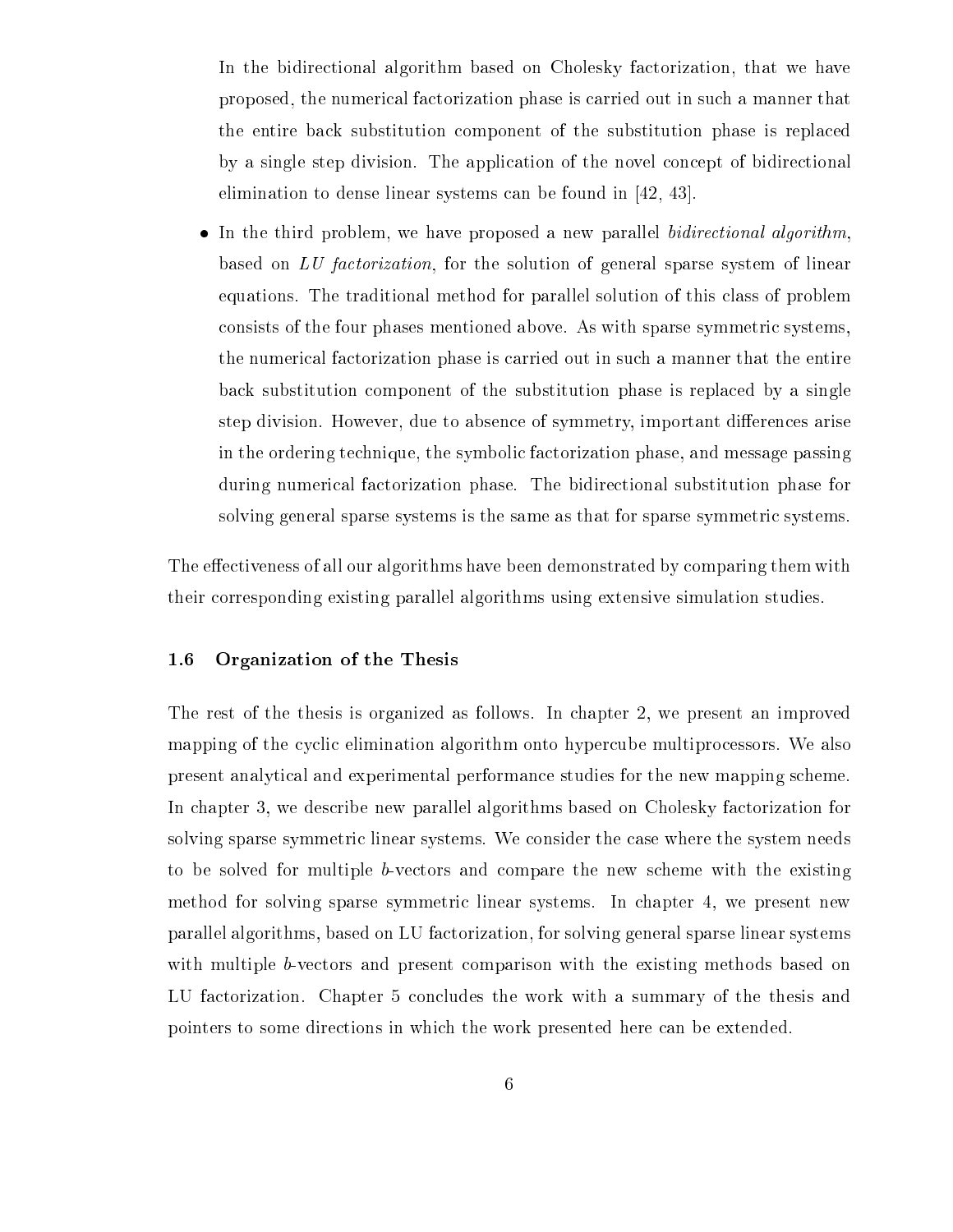## Chapter 2

# Solving Blo
k Tridiagonal Linear Systems on Hyper
ube Multipro
essors

#### 2.1 Introduction

The numerical solution of block tridiagonal linear system of equations is one of the important classes of problems which occurs in many areas of numerical analysis such as solving partial differential equations using finite difference schemes. The most efficient method for solving block tridiagonal linear systems on a uniprocessor is the Block Gaussian Elimination (BGE) [19]. However, the BGE algorithm is not suitable for multiprocessor environment because of lack of adequate parallelism. On the other hand algorithms such as block Cyclic Reduction  $(CR)$  [24], Buneman's algorithm [7]. block Cyclic Elimination (CE) [25, 19] and recursive doubling [31] exploit the inherent parallelism present in the problem. For efficient implementation of these algorithms on multiprocessors, the principal challenge lies in reducing the overhead involved in communication between processors. This aim can be achieved by using efficient mapping s
hemes and overlapping the ommuni
ation and omputation steps.

A mapping of any algorithm onto a hypercube is said to be *desirable* if all communi
ations are restri
ted to physi
ally adja
ent pro
essors. However, the following  $(\text{statement})$  result due to Lakshmivarahan and Dhall [31] relates to non-existence of a desirable mapping of the CR and CE algorithms onto base-2 (binary) hypercube.

"In any mapping of the CR or CE algorithm onto a  $p$ -node base-2 hypercube, it is necessary that at least  $\frac{p-2}{2} - 1$  steps involve communication between processors that are at a distance two or more apart." (For proof refer to [31], pp 364-365.) Further, it has been shown by Johnsson  $[27]$  that upon using the binary reflected Gray code mapping [48], the distance between any two communicating processors is no more than two.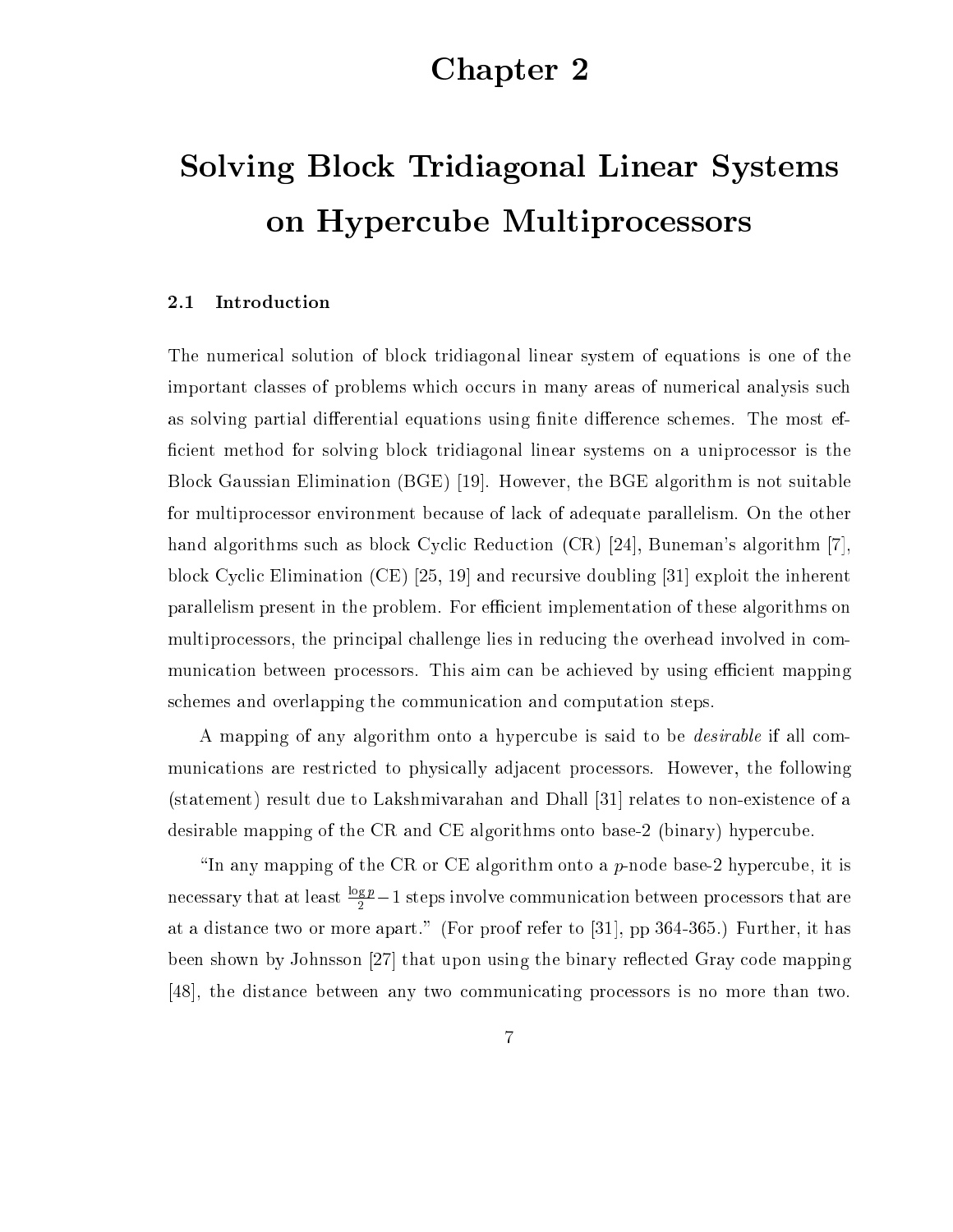However, we show, in this chapter, that it is possible to obtain a desirable mapping of CE algorithm onto hypercube multiprocessors using the concept of *data replication*.

Complete details about mapping of CR or CE algorithm onto a hypercube multiprocessor can be found in [31]. Here we give a brief overview of the major differences between the CR and CE algorithms. The CR algorithm consists of two phases - reduction and *substitution*. The CE algorithm consists of only one phase, namely, *reduction*. The degree of parallelism in the reduction phase of CR algorithm halves with every consecutive stage. On the other hand, the degree of parallelism in the reduction phase of CE algorithm remains onstant through all stages. Thus, theoreti
ally, CE algorithm ought to be preferred over CR algorithm. However, the communication overhead incurred in the existing mapping of CE algorithm onto hypercubes is much higher than that of CR algorithm. In particular, the communication graph of the CR algorithm is a sub-graph of the communication graph of CE algorithm. The communication overhead incurred by the existing mapping of CE algorithm becomes costly, especially since sucessive stages of the redu
tion phase all for data ommuni
ation between pro
essors which are not neighbours. A large number of such multiple hop data communications lead to link ontentions and, onsequently, lower performan
e.

In order to gainfully exploit the higher degree of parallelism of the CE algorithm we propose an improved mapping of the CE algorithm onto a hypercube multiprocessor with which the data communications are restricted to occur between neighbouring pro
essors only. This is a
hieved by eÆ
ient dupli
ation of data at every stage of the algorithm. Thus the problem due to link ontentions are over
ome and better performance achieved. Two significant features of our algorithm are that, the computational load is balanced among all the processors at all stages of the algorithm and secondly, mu
h of the ommuni
ation gets overlapped with omputation giving an overall better performan
e.

The rest of the chapter is organised as follows. In section 2.2, we make a problem statement and introdu
e some notations whi
h will be used in the subsequent se
tions. In section 2.3, we discuss the sequential BGE algorithm on a uniprocessor, and the parallel CR and CE algorithms. In section 2.4, using an example, we first look at the existing schemes for mapping CR and CE algorithms onto hypercube multiprocessors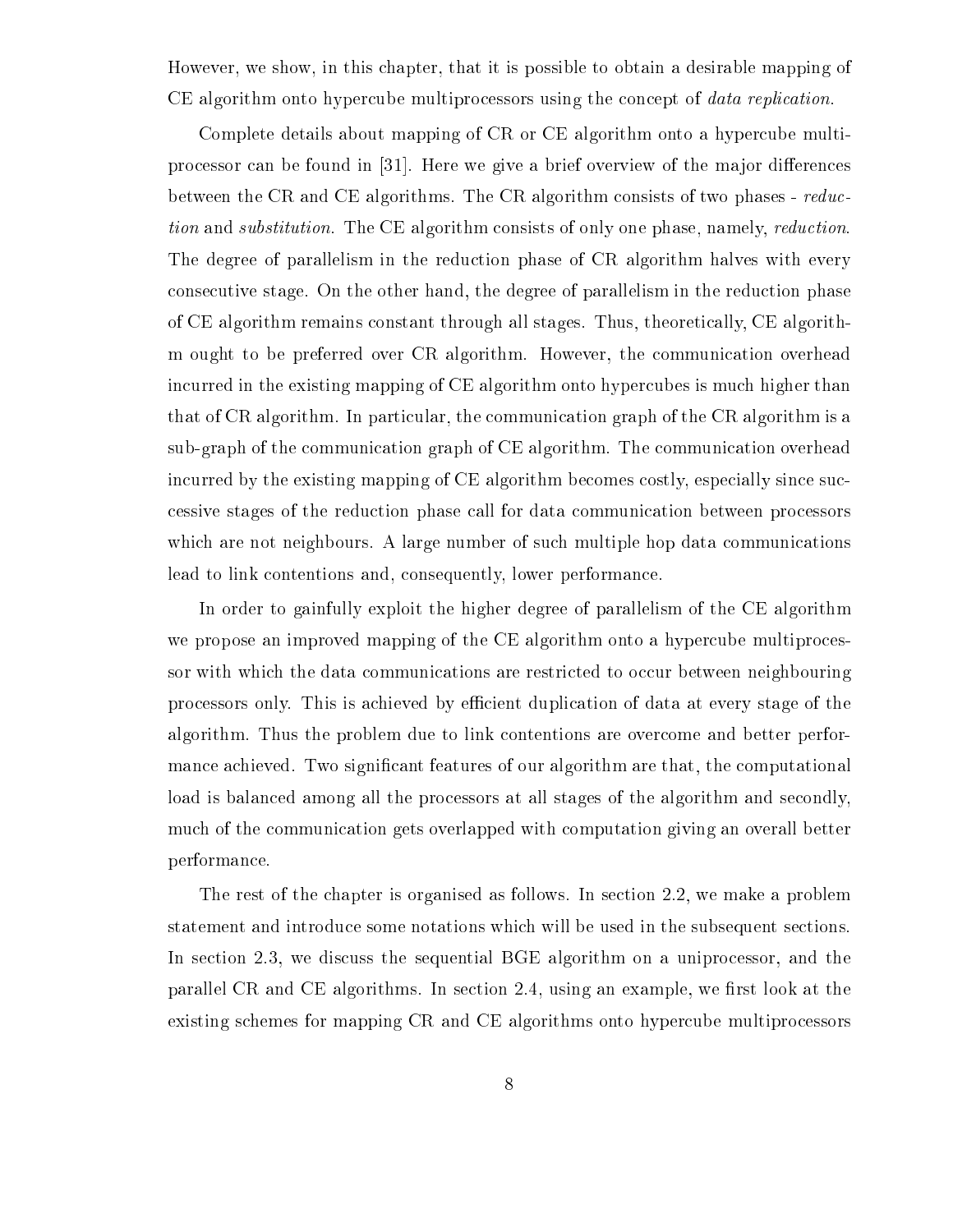and then present our improved mapping s
heme for the CE algorithm followed by its analyti
al performan
e study. In se
tion 2.5, we present numeri
al results for the speedups obtained from our new mapping s
heme and the existing mapping of CR algorithm, and ompare the two s
hemes. Se
tion 2.6 on
ludes the work with some pointers for future resear
h.

#### 2.2 Problem Statement and Notations

The block tridiagonal matrix  $A$  is defined as

 $\overline{\phantom{a}}$ 

$$
A = \begin{pmatrix} d_1 & f_1 & & & \\ e_2 & d_2 & f_2 & & \\ & \ddots & \ddots & \ddots & \\ & & e_{N-1} & d_{N-1} & f_{N-1} \\ & & & & e_N & d_N \end{pmatrix}
$$

 $\sim$ 

where the components  $\{0,1\}$  are n  $\{0,1\}$  and for the following the following  $\{1,2,3\}$  with end  $\{1,2,3\}$ There are N such blocks along principal diagonal of A where N is a power of 2. So the overall dimension of A is (N n) -  $N$  are to solve the system AX  $\mu$  are to solve the system AX  $\mu$ vector  $A = (x_1, x_2, \ldots, x_N)$ , the vector  $b = (b_1, b_2, \ldots, b_N)$ , the components  $x_i$  and  $b_i$ are n-ve
tors and

$$
e_j x_{j-1} + d_j x_j + f_j x_{j+1} = b_j \quad , \quad j = 1, \dots, N.
$$

The CR algorithm for solving the system  $Ax = b$  consists of the reduction phase followed by the back substitution phase. Each of these two phases, in turn, is divided into  $\log N$  stages. The CE algorithm consists of reduction phase alone which is divided into  $\log N$  stages. In both CR and CE algorithms, at the beginning of stage  $l = 1$  of the reduction phase, we define the 5-tuple  $row_i^{\leftrightarrow}$  as

$$
row_i^{(0)} = (e_i^{(0)}, d_i^{(0)}, (d_i^{(0)})^{-1}, f_i^{(0)}, b_i^{(0)}) = (e_i, d_i, (d_i)^{-1}, f_i, b_i).
$$

At each stage  $l \in \{1, \ldots, \log N\}$  of reduction phase, we define the tuple  $row_i^{\vee\vee}$  as

$$
row_i^{(l)} = \begin{cases} (e_i^{(l)}, d_i^{(l)}, (d_i^{(l)})^{-1}, f_i^{(l)}, b_i^{(l)}) & , & \forall i \in \{1, ..., N\} \\ (0, I, I, 0, 0) & , & \forall i \leq 0 \text{ or } i > N. \end{cases}
$$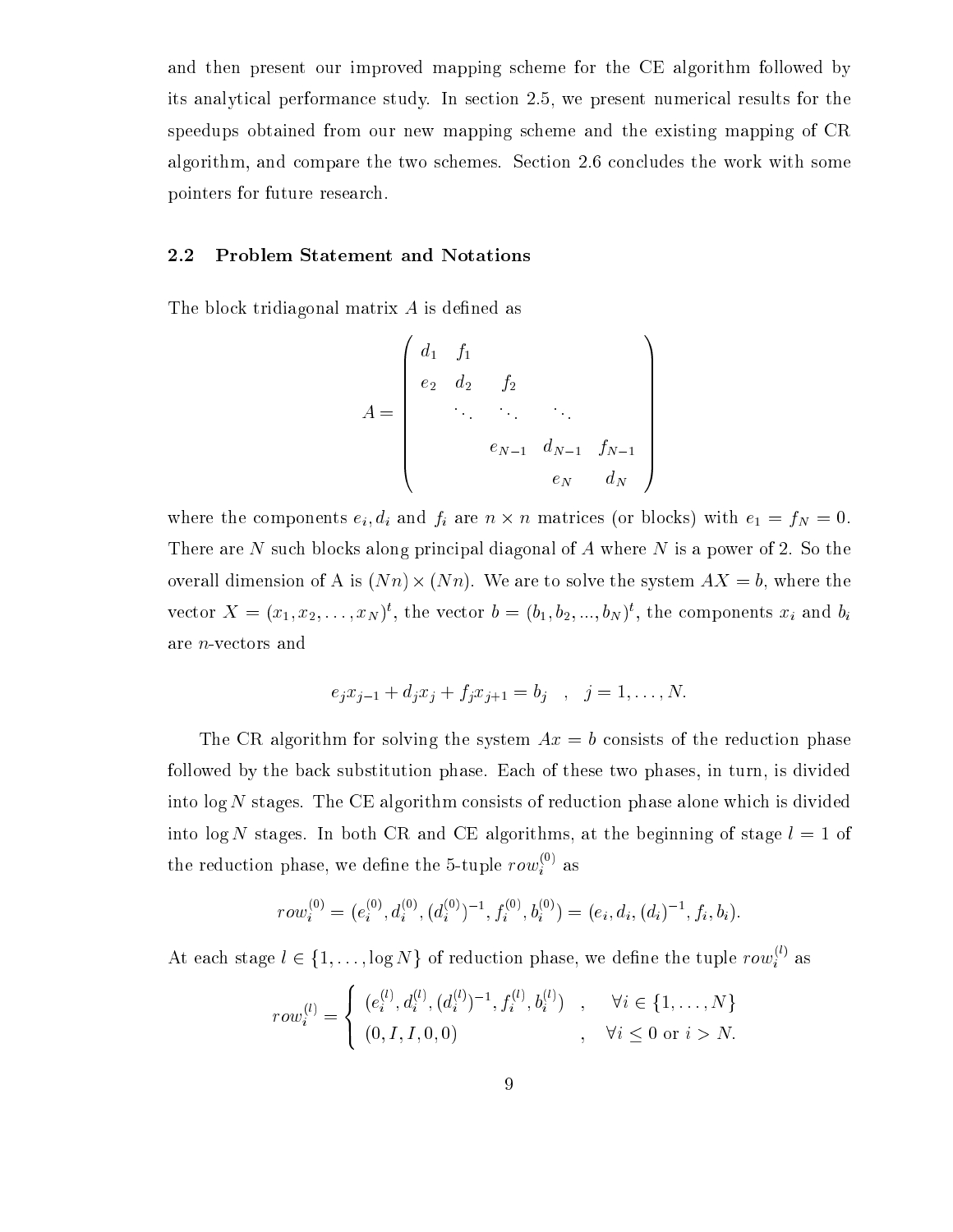Here  $e_i^{\gamma}$  is the value of  $e_i$  at the end of stage l,  $f_i^{\gamma}$  is the value of  $f_i$  at the end iiof stage l and so on. The matrix I is the  $n \times n$  identity matrix. Note that  $(d_i^{\gamma})$  $i$  ) – is included as a member of the tuple  $row_i^{\vee}$ . This is done because, the inverse, once icomputed at a source processor, can be transferred along with the tuple  $row_i^{\times}$  to other pro
essors whi
h need it, thus avoiding its reomputation at the destination produced an example of the above notations for an above notations for any  $\alpha$  and an  $\alpha$ tridiagonal system.

$$
\begin{pmatrix}\n d_1 & f_1 \\
 e_2 & d_2 & f_2 \\
 & \ddots & \ddots & \ddots \\
 & & e_7 & d_7 & f_7 \\
 & & & e_8 & d_8\n\end{pmatrix}\n\begin{pmatrix}\n x_1 \\
 x_2 \\
 \vdots \\
 x_7 \\
 x_8\n\end{pmatrix}\n=\n\begin{pmatrix}\n b_1 \\
 b_2 \\
 \vdots \\
 b_7 \\
 b_8\n\end{pmatrix}
$$
\n
$$
A \qquad x = b
$$

Stage1 Stage2 Stage3  $row_1^{(1)} = (e_1, d_1, (d_1)^{-1}, f_1, b_1)$   $row_1^{(1)} = (e_1^{(1)}, d_1^{(1)}, (d_1^{(1)})^{-1}, f_1^{(1)}, b_1^{(1)})$   $row_1^{(1)} = (e_1^{(1)}, d_1^{(1)}, (d_1^{(1)})^{-1}, f_1^{(1)}, b_1^{(1)})$  $row_2^{*} = (e_2, d_2, (d_2)^{-1}, f_2, b_2)*$   $row_2^{*} = (e_2^{*'} , d_2^{*} , (d_2^{*'} )^{-1}, f_2^{*'} , b_2^{*} )******$   $row_2^{*} = (e_2^{} , (d_2^{*'} )^{-1}, f_2^{*} , b_2^{*} )****$  $row_3^{*}=(e_3,d_3,(d_3)^{-1},f_3,b_3)*$   $row_3^{*}=(e_3^{*'} ,d_3^{*'} , (d_3^{*'} )^{-1},f_3^{*'} ,b_3^{*} )******$   $row_3^{*}=(e_3^{*'} ,d_3^{*'} , (d_3^{*'} )^{-1},f_3^{*'} ,b_3^{*} )******$ 

Figure 2.1: An  $8 \times 8$  block tridiagonal system and listing of  $row_i^{\sim}$  at various stages

#### 2.3 Solving Blo
k Tridiagonal Linear Systems

In this section, we first briefly present the theoretical concepts behind the sequential BGE and then the parallel versions of CR and CE algorithms.

#### 2.3.1 Sequential Blo
k Gaussian Elimination (BGE)

There are two phases in this algorithm - forward elimination and ba
k substitution. Computation within each phase is completely sequential in nature.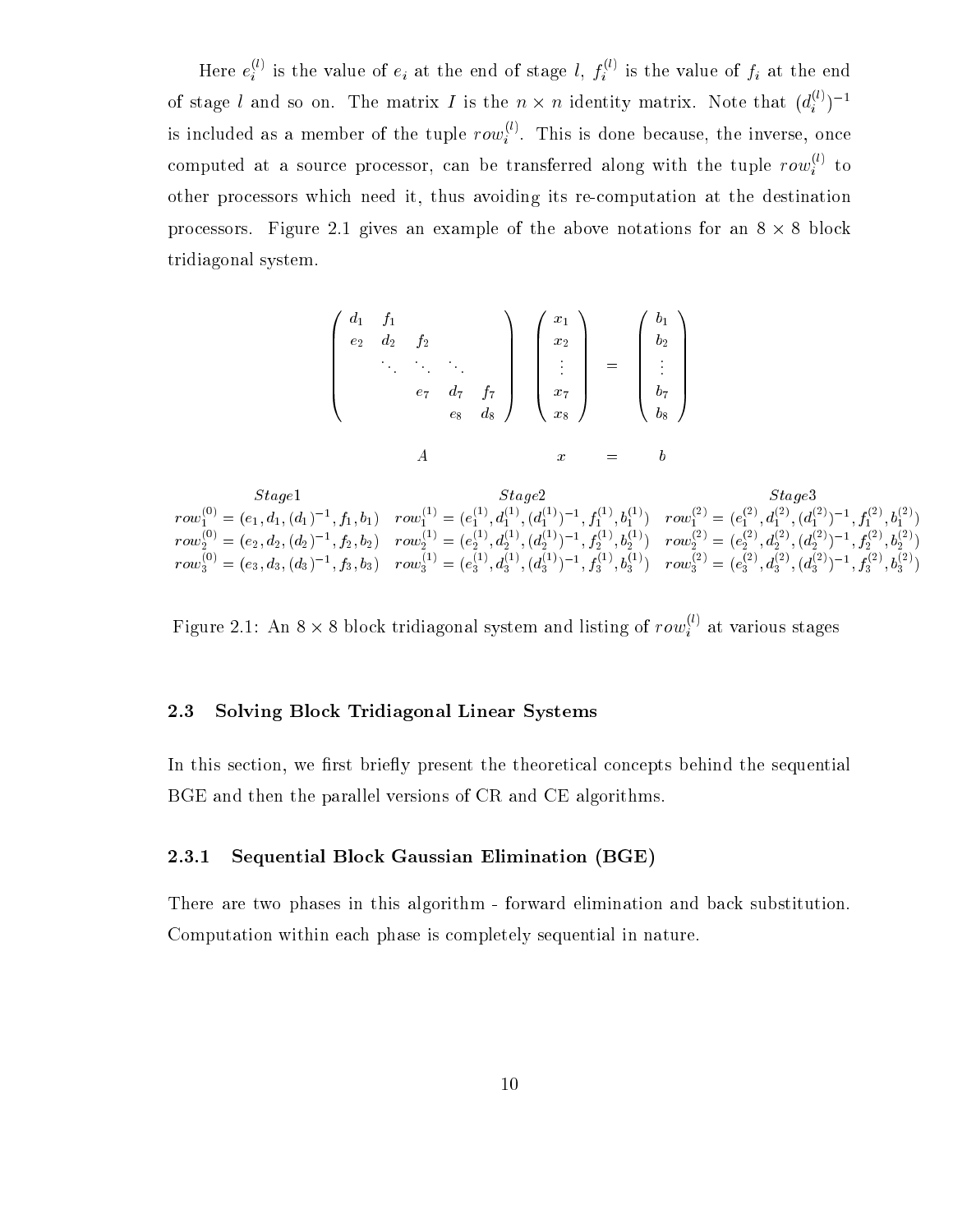Algorithm 1 (\*Forward elimination phase\*) for  $i = 2$  to  $N$  do Calculate  $(d_{i-1})^{-1}$  $a_i = e_i(a_{i-1})$ ei  $\mathbf{r}$  $\cdots$  dividends  $\cdots$  dividends  $\cdots$  $\mathbf{f}$  is a function of  $\mathbf{f}$  $\begin{array}{ccc} - & i & -i & -i \end{array}$ 

### endfor

(\*Ba
k substitution phase\*)

Calculate  $(a_N)$  –  $x_N = (a_N)^{-1}$ for  $i = (N - 1)$  downto 1 do  $x_i = (a_i)$   $(o_i - j_i x_{i+1})$ 

#### endfor.

the time the international contracts the international contracts of an international contracts  $\mu$  . *method*, is  $T_{inv} = 3n^2 - 4n^2 + 2n$  computational time units. Multiplying two  $n \times n$ matrices takes  $I_{mult} = Zn^{2} - n^{2}$  time units, whereas multiplying an  $n \times n$  matrix with an *n*-vector takes  $T_n$  $_{mult}$  =  $2n - n$  time units. The sequential BGE algorithm executes N matrix inversions,  $2(N-1)$  matrix-matrix multiplications,  $3N-2$  matrixvector multiplications,  $N-1$  matrix subtractions, and  $2(N-1)$  vector subtractions. Summing up all the omponents, this step takes

$$
T_{BGE} = N(3n^3 - 4n^2 + 2n) + 2(N-1)(2n^3 - n^2) + (3N-2)(2^2 - n) + (N-1)n^2 + 2(N-1)n
$$
  
=  $(N-1)(7n^3 + n^2 + n) + (3n^3 + 2n^2 + n)$  time units.

#### 2.3.2 The Basi Elimination Step

Both CE and CR algorithms, have a basi elimination step in ommon. We name this step *Compute row*, where  $i \in \{1, \ldots, N\}$  is the index of a row of blocks and  $l \in$  $\{1,\ldots,\log N\}$  is the stage being considered. Let  $h=2^{(i-1)}$ . The Compute row, step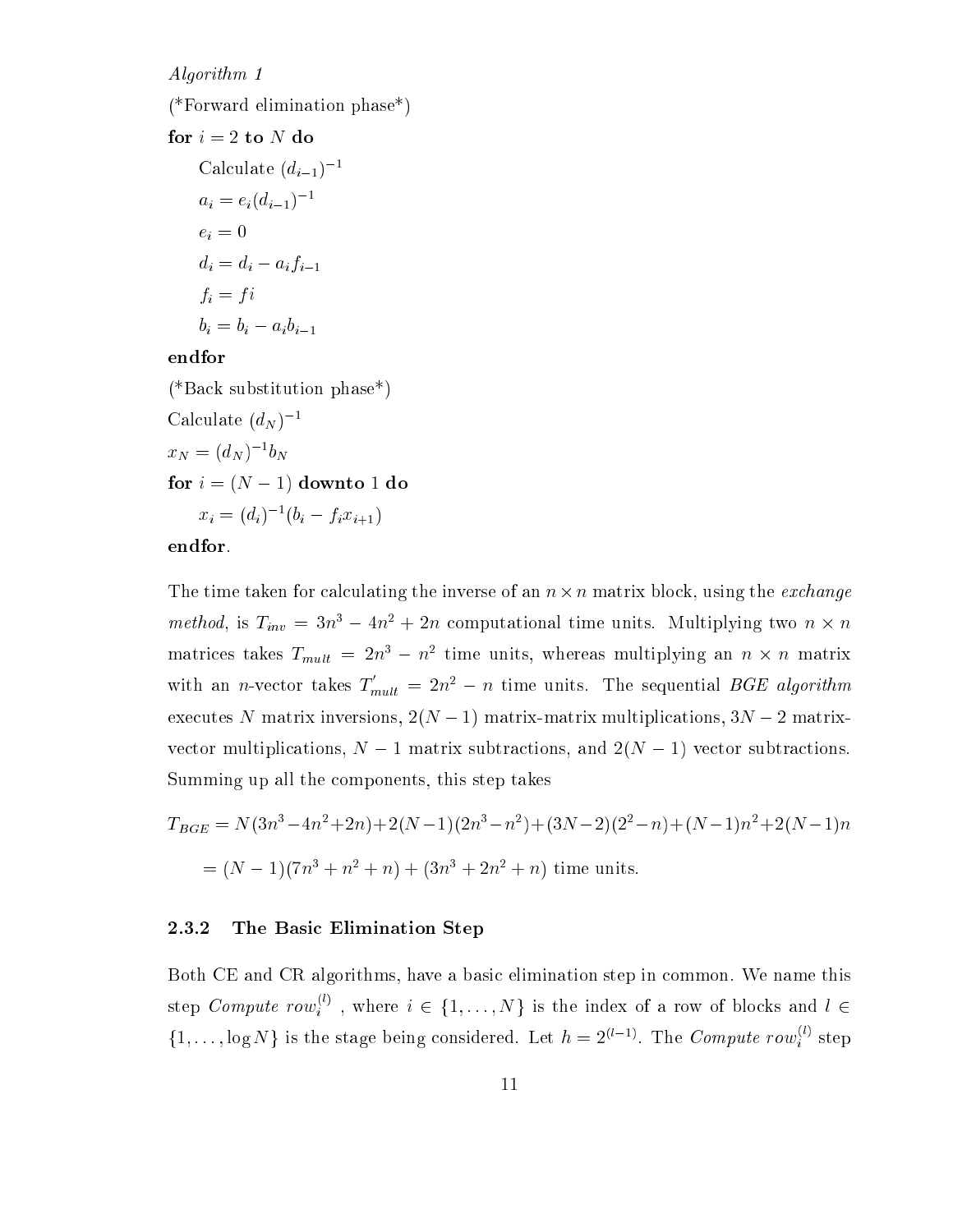eliminates the dependen
e of equation i on the variables xi+h and xih by subtra
ting appropriate multiples of equations  $i+h$  and  $i-h$  from equation  $i$ . The  $\emph{Compute row}^{i'}_i$ step onsists of the following omputation steps.

$$
u_i^{(l)} = -e_i^{(l)} (d_{i-h}^{(l-1)})^{-1}
$$
  
\n
$$
v_i^{(l)} = -f_i^{(l)} (d_{i+h}^{(l-1)})^{-1}
$$
  
\n
$$
e_i^{(l)} = u_i^{(l)} e_{i-h}^{(l-1)}
$$
  
\n
$$
d_i^{(l)} = d_i^{(l-1)} + u_i^{(l)} f_{i-h}^{(l-1)} + v_i^{(l)} e_{i+h}^{(l-1)}
$$
  
\nCalculate 
$$
(d_i^{(l)})^{-1}
$$
  
\n
$$
f_i^{(l)} = v_i^{(l)} f_{i+h}^{(l-1)}
$$
  
\n
$$
b_i^{(l)} = b_i^{(l-1)} + u_i^{(l)} b_{i-h}^{(l-1)} + v_i^{(l)} b_{i+h}^{(l-1)}
$$

The *Compute row*<sub>i</sub>' step involves six matrix-matrix multiplications, two matrix-vector multiplications, one matrix inversion, two matrix additions, and two vector additions. Summing up the components, this step takes  $e = (15n^3 - 4n^2 + 2n)$  time units.

### 2.3.3 The Block Cyclic Reduction Algorithm (CR)

The CR algorithm onsists of two phases, namely redu
tion (or elimination) phase and ba
k substitution phase. These two phases are essentially sequential although the computations within each phase can be carried out in parallel. Therefore, the total parallel time is the sum of the individual parallel times. Figure 2.2 shows the pattern of elimination and back substitution steps for the case of  $N = 8$  block equations.

### Algorithm 2 (\*Redu
tion phase\*) 1. for  $l = 1$  to  $\log N$  do  $\sqrt{1}$ for  $i \in \{2, 2 \times 2, 3 \times 2, \ldots, \log N\}$  are in parallel Compute  $row_i^{(l)}$ endfor

### endfor

(\*Ba
k substitution phase\*)

2.  $x_N = (d_N^{\vee})$  $N$  )<sup>1</sup> $b_N$ <sup>o</sup>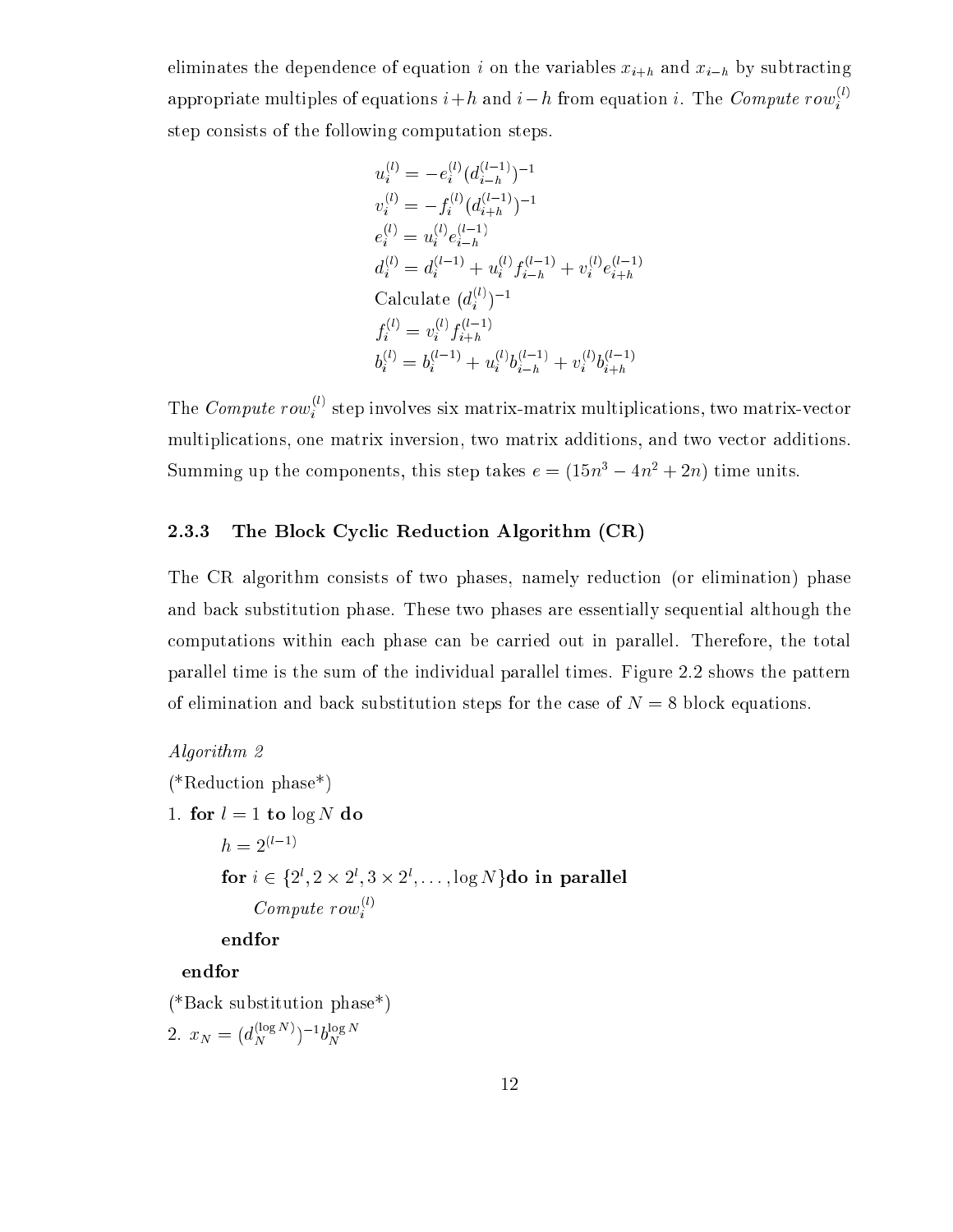

Figure 2.2: Elimination and back substitution pattern in CR algorithm for  $N=8$ 

3. for 
$$
l = \log N
$$
 downto 1 do  
\n
$$
h = 2^{(l-1)}
$$
\nfor  $i \in \{2^{(l-1)}, 3 \times 2^{(l-1)}, 5 \times 2^{(l-1)}, \dots, N - 2^{(l-1)}\}$ do in parallel  
\n
$$
x_i = (d_i^{(l-1)})^{-1} (b_i^{(l-1)} - e_i^{(l-1)} x_{i-h} - f_i^{(l-1)} x_{i+h})
$$
\nendfor

endfor.

#### 2.3.4 The Blo
k Cy
li Elimination Algorithm (CE)

The CE algorithm onsists of only the elimination phase followed by a single step division. Here the elimination phase recursively converts the given system of equations into two independent systems of equations ea
h of whi
h an be solved in parallel using the CE algorithm. Figure 2.3 shows the pattern of  $Compute\ row_i^{\sim}$  steps for the case of  $N = 8$  block equations.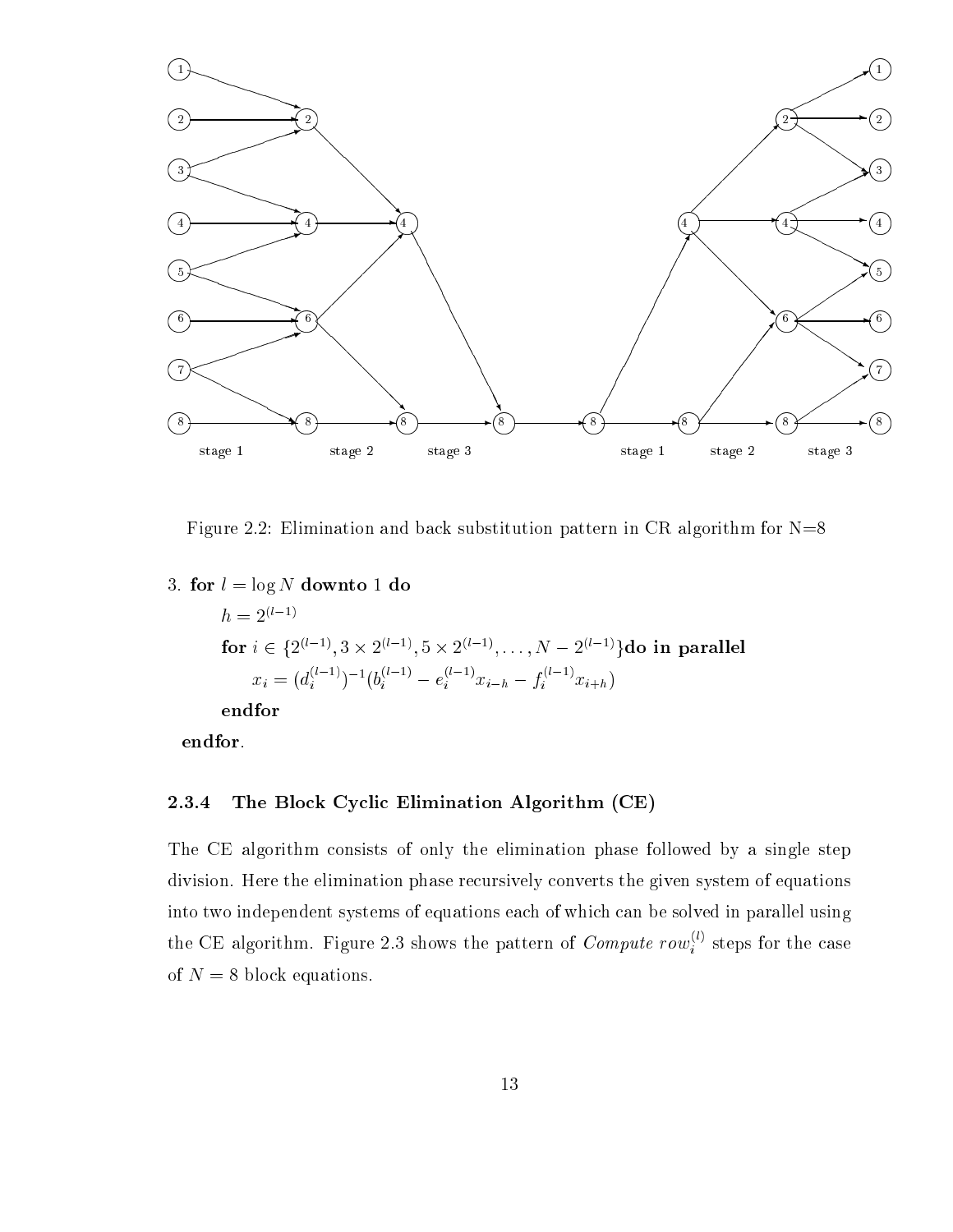

Figure 2.3: Elimination pattern in CE algorithm for  ${{\cal N}{=}}8$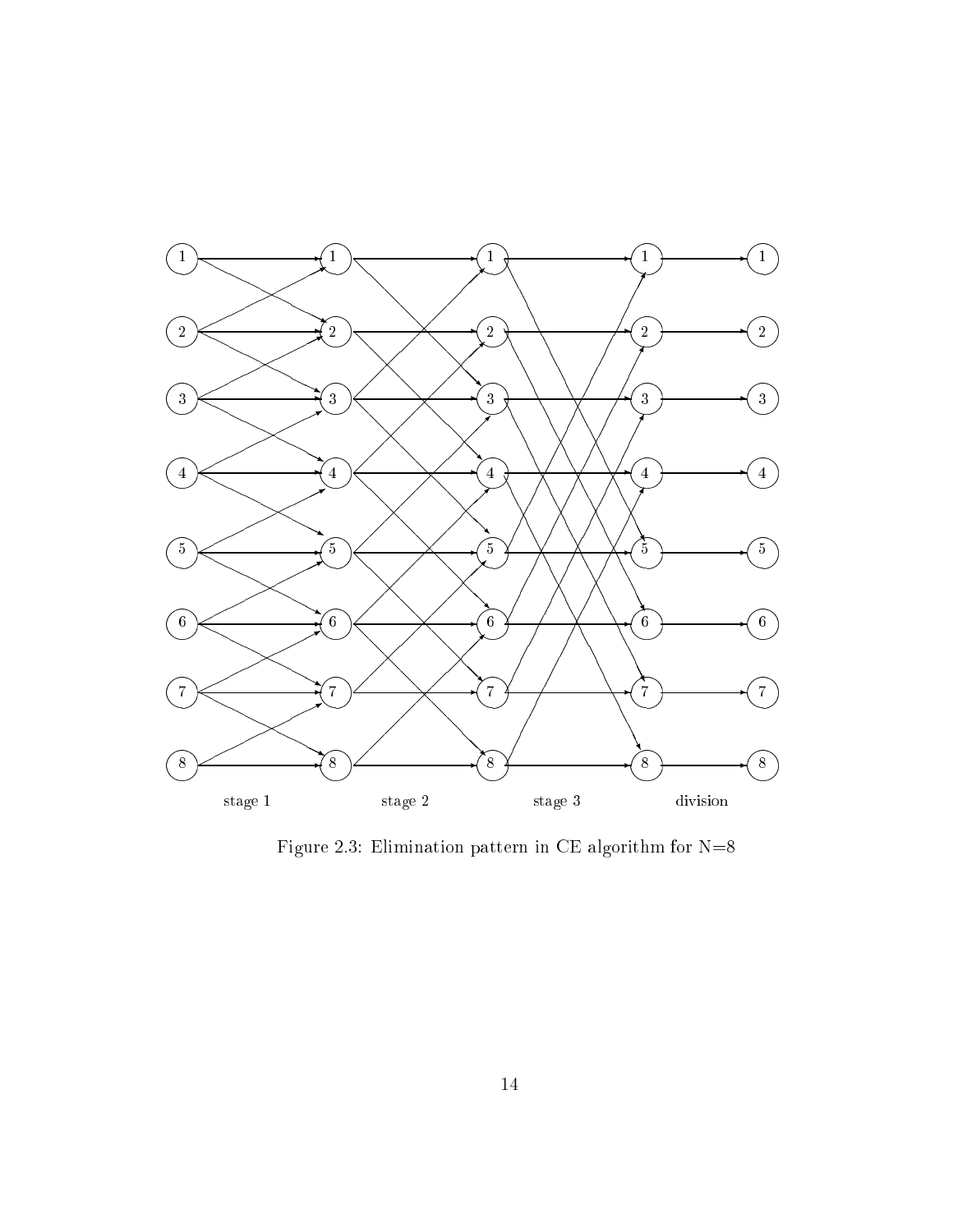Algorithm 3

1. for  $l = 1$  to  $\log N$  do  $h = 2^{(l-1)}$ for  $i \in \{1, 2, ..., N\}$ do in parallel Compute  $row_i^{(l)}$ endfor

endfor

2. for 
$$
i \in \{1, 2, \ldots, N\}
$$
 do in parallel  $x_i = (d_i^{(\log N)})^{-1} b_i^{(\log N)}$ 

endfor.

#### 2.4 Solving Blo
k Tridiagonal Linear Systems on Hyper
ubes

The hypercube, one of the most popular architecture for multiprocessor systems, is a generalization of a cube to  $a$  dimensions such that each of the  $\mathcal{Z}^+$  processors has  $a$ neighbours. In this se
tion, we present an improved mapping of the CE algorithm on a hyper
ube multipro
essor whi
h a
hieves neighbouring pro
essor ommuni
ation by efficient use of the concept of data duplication. We begin by comparing the three mapping s
hemes, namely, the existing mapping of the CR algorithm, the existing mapping of the CE algorithm, and our improved mapping of the CE algorithm with the help of a simple example. We then pro
eed to formally present our algorithm and explain the various steps.

#### 2.4.1 Comparison of Three S
hemes

Let us consider the simple problem of solving a block tridiagonal system with  $N = 16$ block and block size in the block of the street in the size of the contract of the two-dimensional hyperbolic (i.e., there are four processors in the hypercube). We trace the step by step execution of ea
h of the s
hemes below and al
ulate the time taken in ea
h ase. For the sake of simplicity, we consider only the non-overlapped execution of computation and ommuni
ation steps.

We define the following notations to make our comparison clearer.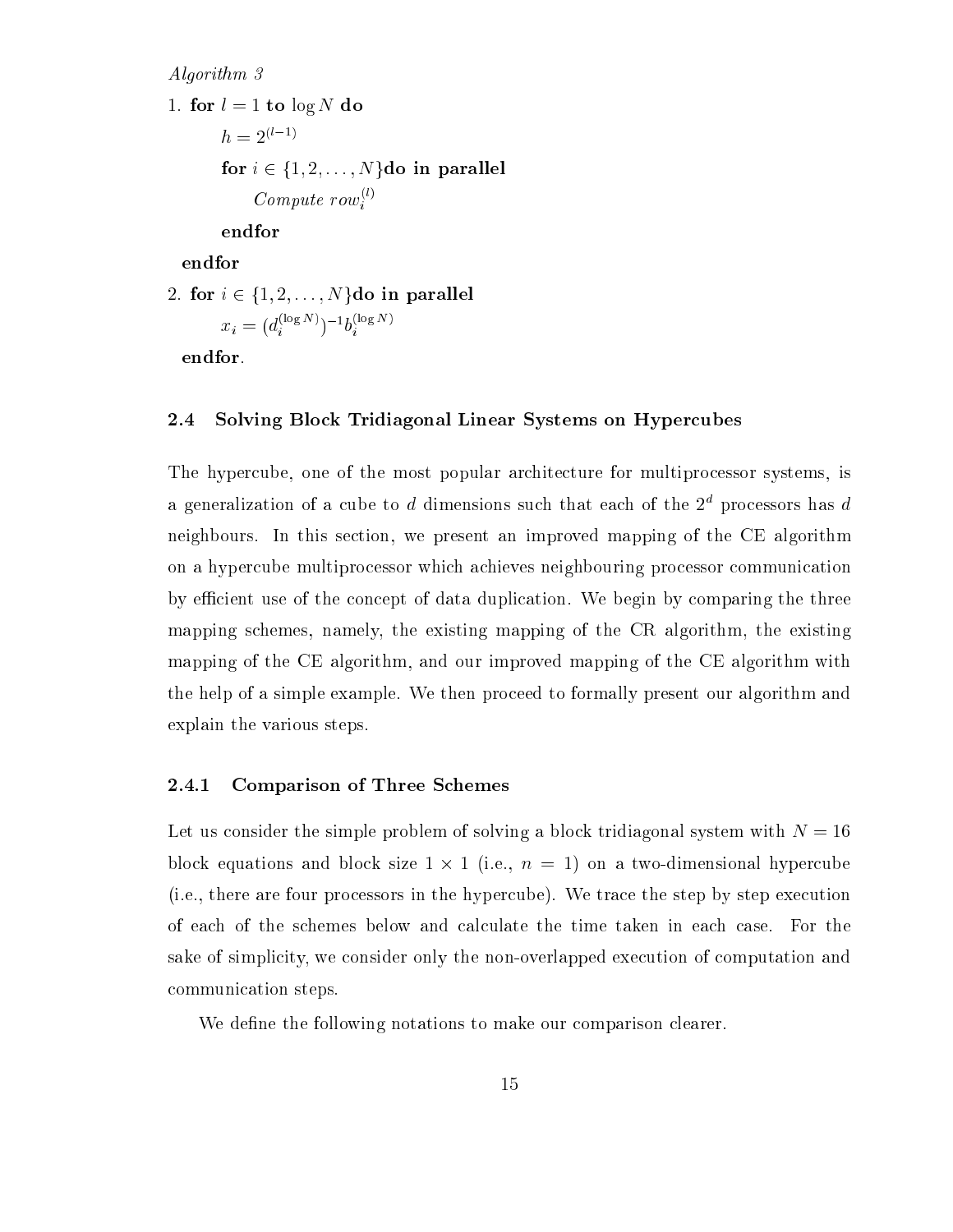- pk symbolis the the kind of production is the contract of a hyperator and any production is the first of a hyp
- p represents the number of pro
essors in a hyper
ube. Thus the dimension of the hypercube is  $\log p$ .
- e represents the number of operations involved in executing the *Compute row*.<sup>11</sup> with no communication overheads. As shown in section 3.2, this works out to be  $e = 15n^3 - 4n^2 + 2n$  computational time units.
- s represents the number of operations involved in exe
uting one ba
k substitution step, whi
h involves three matrix-ve
tor multipli
ations and two ve
tor subtractions. This works out to be  $s = 6n^2 - n$  computational time units.
- community computation ratio of the computation ratio of the representation ratio of the ratio of time takeen to communicate one floating point value between two neighbouring processors to the time taken to execute one floating point operation.
- Tb represents the time taken to ommuni
ate the ontents of an <sup>n</sup> n matrix block between two heighbouring processors. This works out to be  $n^{\circ}$  (C/E) omputational time units.
- $T_e$  represents the time taken to communicate the contents of a 5-tuple  $row_i$ between two neighbouring processors. This works out to be  $5T_b \equiv 5n$  (C/E) omputational time units.
- kth dimension of a hyper
ube is represented by a set of links ea
h of whi
h connects some processor  $p_i$  to its neighbour  $p_{i'}$ , such that j is obtained by jinverting the kth bit in the binary representation of  $j$ .

#### 2.4.1.1 Existing Mapping of the CR Algorithm

Figure 2.4 shows the step by step execution of the CR algorithm for solving the tridiagonal system of 16 equations using a hyper
ube of four pro
essors. The equations are initially mapped onto processors in a block wrap manner (see figure 2.4(a)). The reduction phase of the mapped algorithm consists of 4 (i.e.,  $log 16$ ) stages. The first stage consists of a one hop communication of tuples  $row_5^{27}$  (from processor  $p_1$  to  $p_0$ ),  $row_9^{\sim}$  (from  $p_3$  to  $p_1$ ),  $row_{13}^{\sim}$  (from  $p_2$  to  $p_3$ ) followed by the computation steps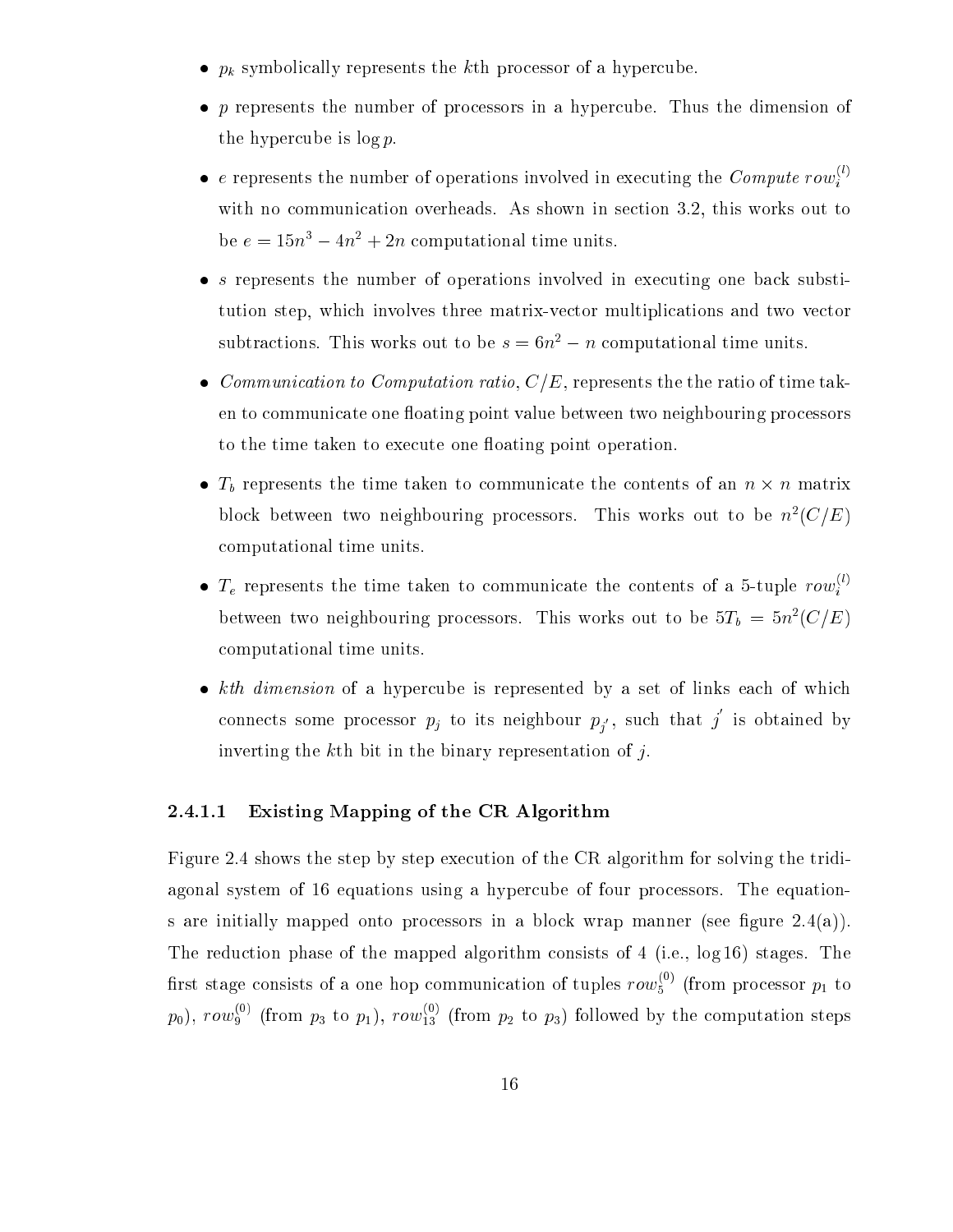

(a) initial data distribution



Figure 2.4: Progression of the CR algorithm with the existing mapping for N=16 and  $p=4$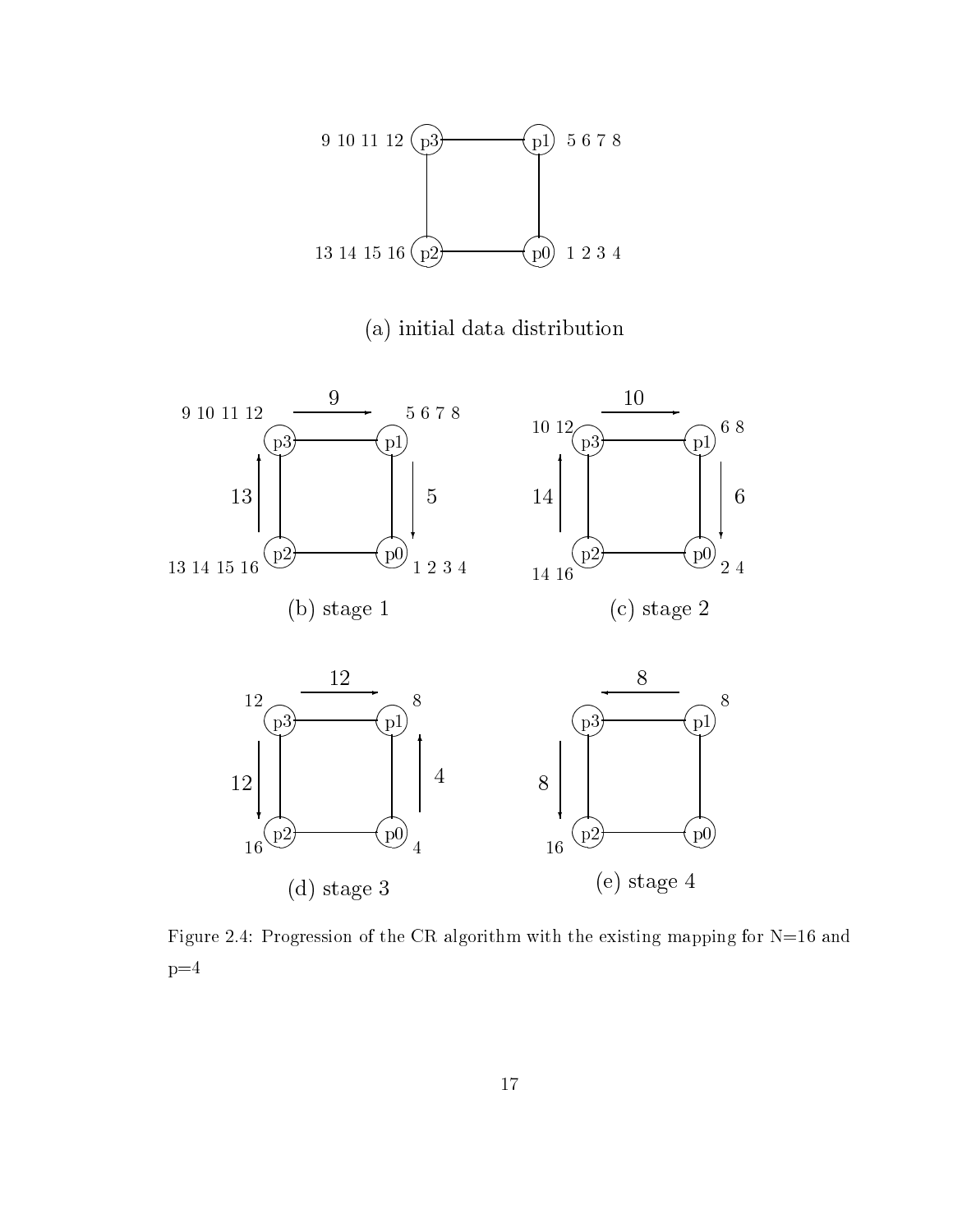Table 2.1: Counts of tasks executed by the CR algorithm

|                        |                |         | task count     |                    |       |                | task count       |
|------------------------|----------------|---------|----------------|--------------------|-------|----------------|------------------|
| <b>Reduction phase</b> | stage          | $T_e\,$ | $\epsilon$     |                    | stage | $T_{b}$        | $\boldsymbol{s}$ |
|                        |                |         | $\overline{2}$ | Substitution phase |       | $\overline{2}$ |                  |
|                        | $\overline{2}$ |         |                |                    | റ     |                |                  |
|                        | 3              |         |                |                    | 3     |                |                  |
|                        |                | റ       |                |                    |       |                |                  |

Compute row<sub>2</sub><sup>-</sup> and Compute row<sub>4</sub><sup>-</sup> at  $p_0$ , Compute row<sub>6</sub><sup>-</sup> and Compute row<sub>8</sub><sup>-</sup> at  $p_1$ , Compute row $_{10}^{10}$  and Compute row $_{12}^{12}$  at  $p_3$  and Compute row $_{14}^{12}$  and Compute row $_{16}^{16}$ at  $p_2$ . This completes the first stage of reduction phase. Similarly, second and third stages involve one hop communication of  $row_i^\vee$  tuples and one step each of the form *Compute row*;" Stage 4 consists of a two hop communication of  $row_8^{\times}$  from  $p_1$  to  $p_2$ followed by the step  $Compute\ row_{16}^\circ$  . The substitution phase of the algorithm follows - a ompletely reverse pattern of ommuni
ation and an be des
ribed by reversing the order of the stages and the dire
tion of the arrows in the redu
tion phase. The data items communicated are the floating point values of the variables  $x_i$  (instead of  $row_i^{\cdot\cdot}$ ) ias in redu
tion phase).

The ounts of various tasks exe
uted at ea
h stage of the algorithm are summarised in table 2.1. We see from table 2.1 that it takes 5Te <sup>+</sup> 5e omputational time units for the redu
tion phase, followed by a division step, followed by 5Tb <sup>+</sup> 5s units for the substitution phase. Thus the total execution phase. Thus the time is the time is TCR  $\sim$  1. The system of the time is the time is the time is the time in the time is the time in the time is the time in the time in the ti units. Typically the communication to computation ratio  $(C/E)$  is of the order of 100. Thus with Transaction in the 16, noted provided that the second provided the second terms of the second second Thus TCR <sup>=</sup> <sup>3091</sup> omputational time units from the above expression.

#### 2.4.1.2 Existing Mapping of the CE Algorithm

Figure 2.5 shows the step by step execution of the CE algorithm for solving the tridiagonal system of 16 equations using a hypercube with four processors. The equations are initially mapped onto processors in a block wrap manner (see figure  $2.5(a)$ ). The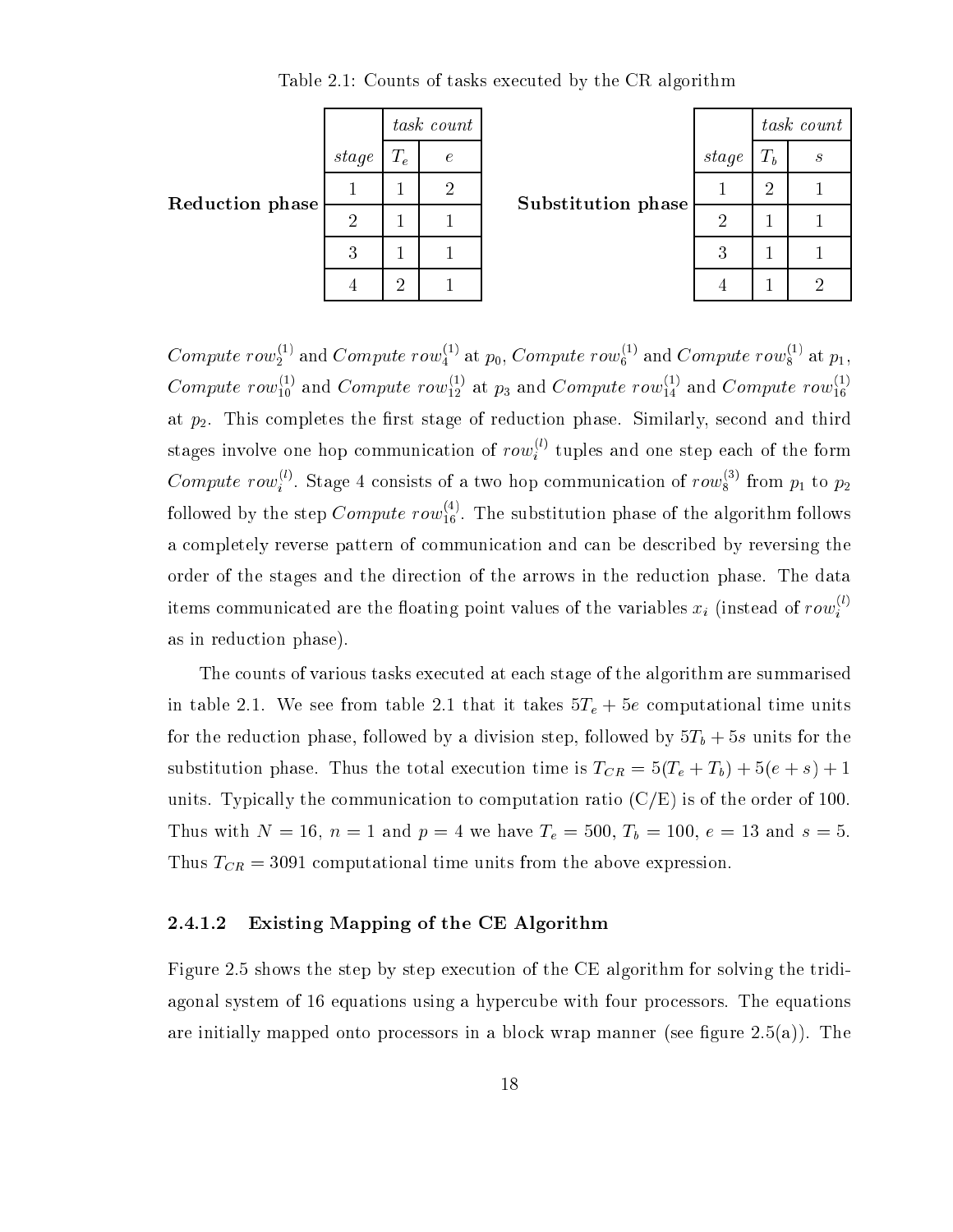

Figure 2.5: Progression of the CE algorithm with existing mapping for  $N=16$  and  $p=4$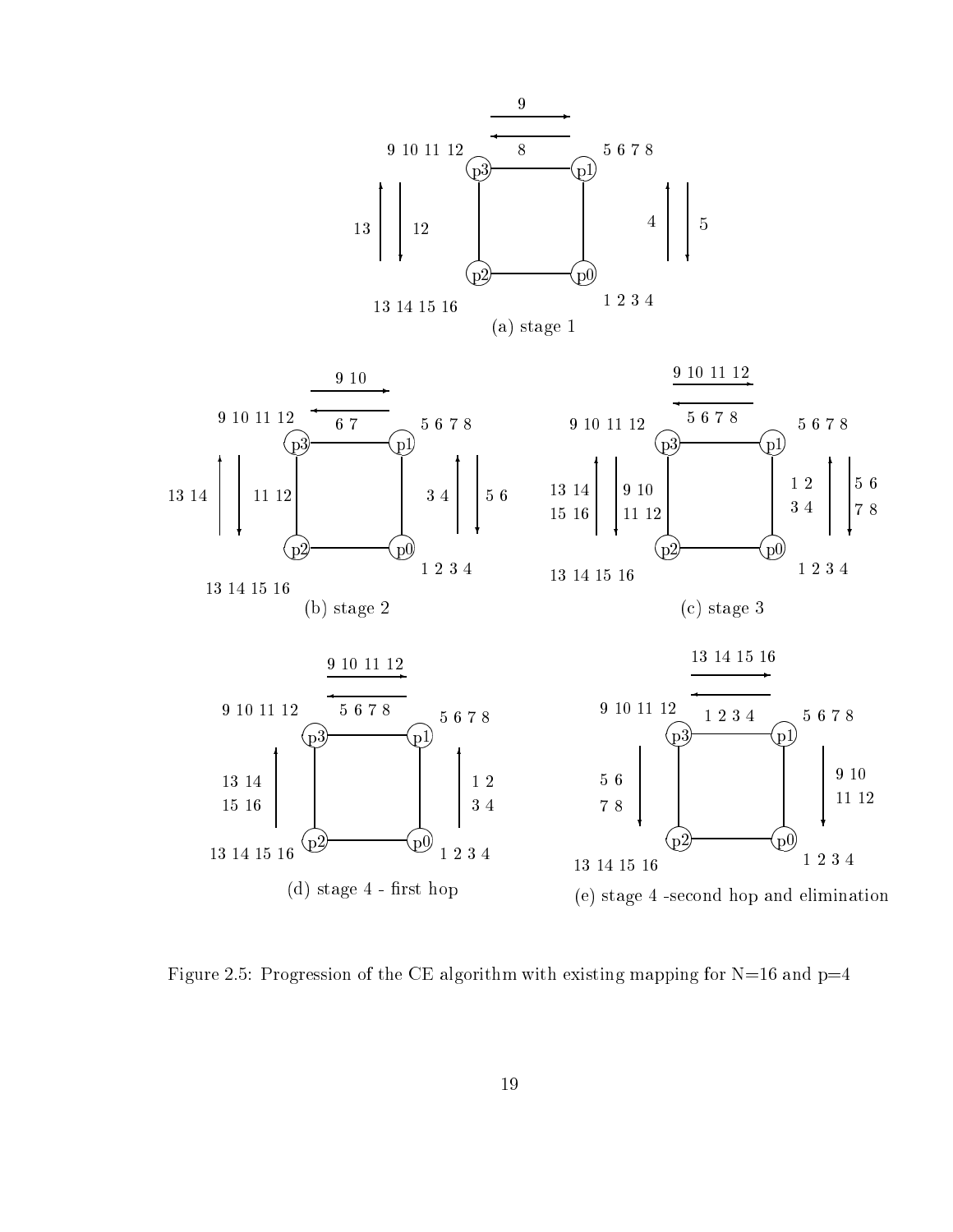|       | task count |                |  |
|-------|------------|----------------|--|
| stage | $T_e\,$    | $\overline{e}$ |  |
|       |            |                |  |
| 2     | 2          |                |  |
| 3     |            |                |  |
|       | 8(2hops)   |                |  |

Table 2.2: Counts of tasks exe
uted by the CE algorithm with the existing mapping

algorithm onsists of only redu
tion phase whi
h has 4 (i.e., log 16) stages. In the first stage,  $row_{\delta}$  tuple is communicated from  $p_1$  to  $p_0$  preceding the step  $Compute$  $row_4^{\epsilon_1}$ . Simultaneously,  $row_4^{\epsilon_2}$  tuple is communicated from  $p_0$  to  $p_1$  preceding the step  $Compute\ row_5^{2\gamma}$  and so on. Thus stage 1 consists of one-hop communication of  $row_i^{\sim}$  tuples followed by four  $Compute\ row_i^{\sim}$  steps per processor. At the end of stage 1, there are two independent sets of equations, namely,  $\{1, 3, 5, 7, 9, 11, 13, 15\}$ and  $\{2, 4, 6, 8, 10, 12, 14, 16\}$ . Similarly, stage 2 consists of two one-hop communication of  $row_i^{\sim}$  tuples followed by four  $Compute\ row_i^{\sim}$  steps per processor. At the end of stage 2 there are four independent sets of equations, namely  $\{1, 5, 9, 13\}, \{3, 7, 11, 15\}$  $\{2, 6, 10, 14\}$ , and  $\{4, 8, 12, 16\}$ . Stage 3 consists of four one hop communications of  $row_i^{\sim}$  tuples followed by four  $Compute\ row_i^{\sim}$  steps.

The ounts of various tasks exe
uted at ea
h stage of the algorithm are summarised in table 2.2. We see from table 2.2 that communication overhead doubles with each stage as the number of independent sets of equations doubles at ea
h stage. Further, the last stage consists of four consecutive two-hop communication of  $row_i^{\sim}$  tuples. Stage 4 is followed by four divisions per pro
essor. Thus the total exe
ution time taken in the present time is TCE  $\alpha$  is the first time units. Substituting the substituting the substitution of the substitution of the substitution of the substitution of the substitution of the substitution of the substitution o values for Te and e, we get TCE = 772 time units. Thus, in the present present the present  $\sim$ existing mapping of CE algorithm performs poorly in omparison to the mapping of CR algorithm onto hypercubes.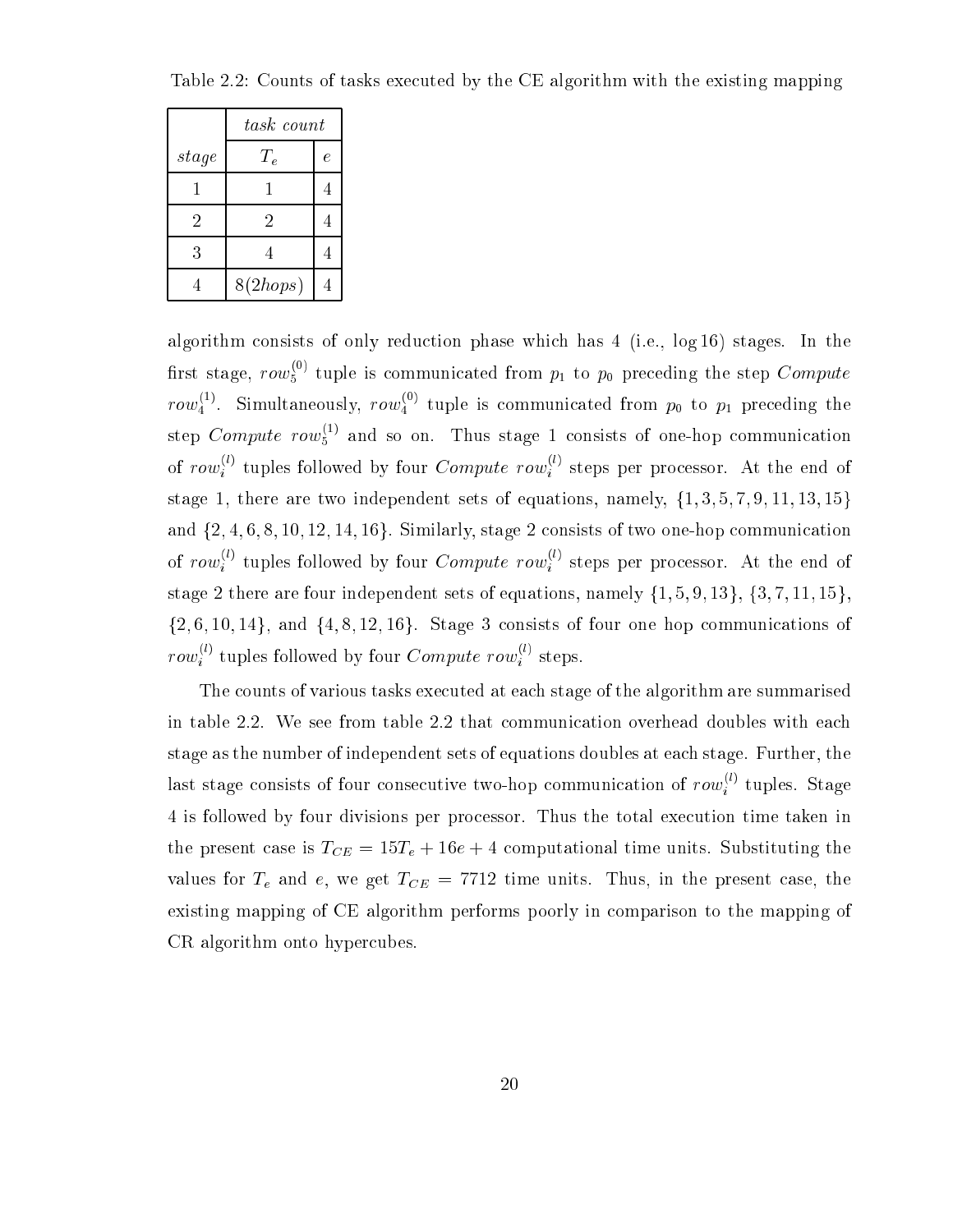

Figure 2.6: Progression of the CE algorithm with improved mapping for N=16 and  $p=4$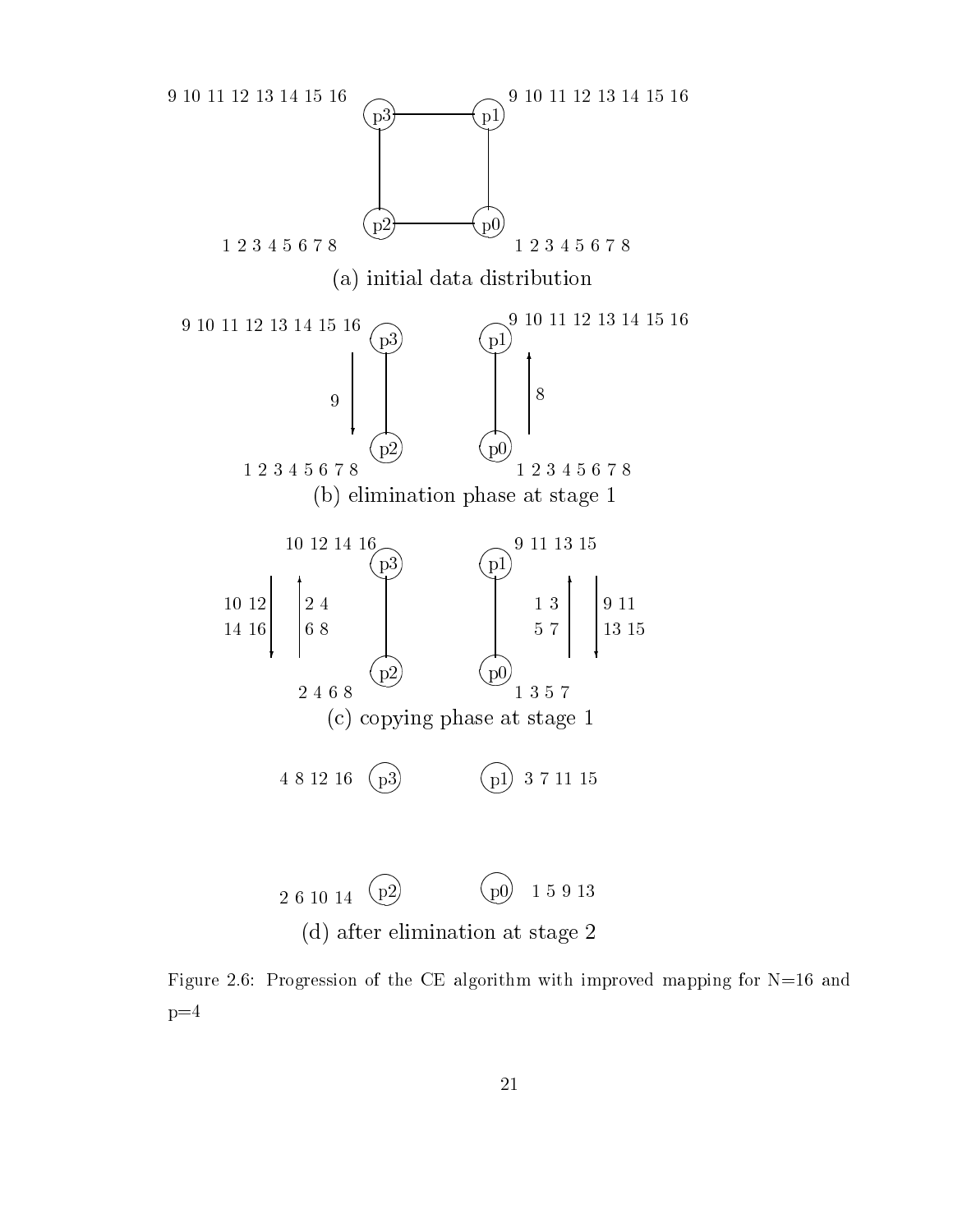#### 2.4.1.3 The Improved Mapping of CE Algorithm

Figure 2.6 shows the step by step exe
ution of our improved mapping of CE algorithm for solving the tridiagonal system of 16 equations using a hypercube with four processors. In this improved mapping scheme, all the communication steps occur between neighbouring pro
essors only. The initial distribution of data is as follows. We divide the processors of the hypercube into two sets -  $\{p_0, p_1\}$  and  $\{p_2, p_3\}$  - the former being the set of processors in the lower half of the hypercube along 2nd dimension and the latter being the set of processors in the upper half of the hypercube along the 1st dimension. The 16 equations are then mapped onto ea
h of the two sets of pro
essors in a blo
k wrap manner. Thus we get the initial data distribution as shown in figure 2.6(a). There are  $\log p$  stages of the improved mapping. Each of the first  $\log p - 1$  stages (only the first stage in the present case) consists of two phases - *elimi*nation and replication (copying). The elimination phase corresponds to the reduction stage of the CE algorithm in which  $Compute\ row_i^\vee$  steps are executed. Thus in stage 1 of the algorithm (figure 2.6(b)), the processors in the set  $\{p_0, p_1\}$  execute Compute  $row_i^{\sim}$  steps for odd-indexed equations and the processor set  $\{p_2, p_3\}$  executes  $Compute$  $row_i^{\{c\}}$  for even-indexed equations. This involves a one-hop communication of  $row_i^{\{c\}}$ tuples followed by four  $Compute\ row_i^{\vee}$  steps per processor. At the end of elimination phase of stage 1, the processor set  $\{p_0, p_1\}$  holds the independent set of equations  $\{1, 3, 5, 7, 9, 11, 13, 15\}$  and the processor set  $\{p_2, p_3\}$  holds the independent set of equations  $\{2, 4, 6, 8, 10, 12, 14, 16\}$ . The next phase of stage 1 is the *copying phase* in which each processor copies the  $row_i^{(+)}$  tuples of its set of equations to the neighbouring processor along the 1st dimension of the hypercube. Thus  $p_0$  copies the  $row_i^{z}$  tuples of equations for pickets that participate of equations for example, and property in the political contracts of the opying o

urs between pro
essors p2 and p3. Stage <sup>2</sup> of the algorithm onsists of only the elimination phase. Thus  $p_0$  executes Compute row<sub>i</sub><sup>-</sup> steps for  $i = 1, 5, 9, 13, p_1$ executes Compute row<sub>i</sub><sup>-1</sup> steps for  $i = 3, 7, 11, 15, p_2$  executes Compute row<sub>i</sub><sup>-1</sup> steps for  $i = 2, 6, 10, 14,$  and  $p_3$  executes Compute row<sub>i</sub><sup>-</sup> steps for  $i = 4, 8, 12, 16$ . Thus at the end of  $\log p$  stages (i.e., elimination phase of stage 2 in the present case) each pro
essor ontains an independent set of equations whi
h an be solved using BGE algorithm without ommuni
ating with any other pro
essor.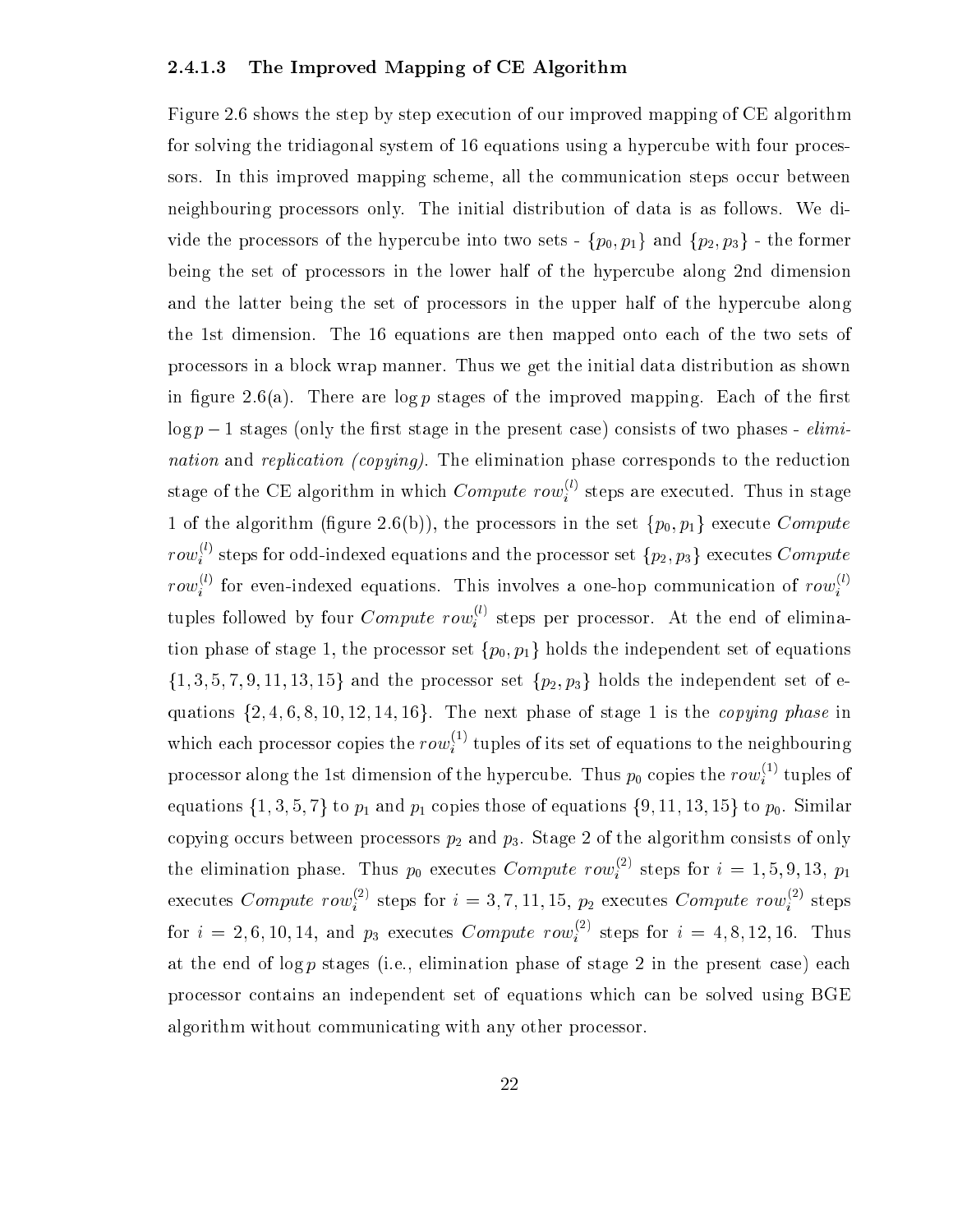Table 2.3: Counts of tasks exe
uted by the CE algorithm with improved mapping

|                | stage       | task count |                     |  |
|----------------|-------------|------------|---------------------|--|
|                |             | $T_e$      | $\boldsymbol{\rho}$ |  |
| 1              | elimination |            |                     |  |
|                | copying     |            |                     |  |
| $\overline{2}$ | elimination |            |                     |  |

The ounts of various tasks exe
uted at ea
h stage of the algorithm are summarised in the BGE algorithm for solving  $\Omega$  and  $\Omega$  equations per proportions per proportions per proportions  $\Omega$ omputational time units (see se
tion 3.1). Thus the total time taken in the present as in the substitution of the values for the values for Te and  $\alpha$  and  $\alpha$  and  $\alpha$  $\sim$  2637 time units. The units of  $\sim$  2637 time units. The units of  $\sim$  2637 time units. The units of  $\sim$  2637 time units of  $\sim$  2637 time units of  $\sim$  2637 time units of  $\sim$  2637 time units of  $\sim$  2637 time units

Thus we see that in the case of  $N = 16$ ,  $n = 1$  and  $p = 4$ , our improved mapping of CE algorithm performs better than the existing mappings of both CR and the CE algorithms. Further, the existing mapping of CR algorithm performs better than the existing mapping of CE algorithm due to lower communication overhead. We now present some definitions and then formally present our improved mapping of the CE algorithm. We then evaluate its performan
e by omparing with the existing mapping of the CR algorithm only, sin
e this mapping fares better than the existing mapping of CE algorithm, as shown in the above example.

#### 2.4.2 Definitions

odes lass are a ring to see the contract of the contract of the ring  $\alpha$  -ring structure onto a binary hypercube. Let  $G(n)$  denote the set of all n-digit code words of the base-2 (binary) reflected gray code i.e.,

$$
G(n) = \{G_0(n), G_1(n), \ldots, G_{2^n-1}(n)\}
$$

where,  $G_i(n)$  ith code word of binary reflected gray code,  $i \in \{0, \ldots, 2^n - 1\}$ . Let

$$
i = i_n i_{n-1} \cdots i_2 i_1 i_0
$$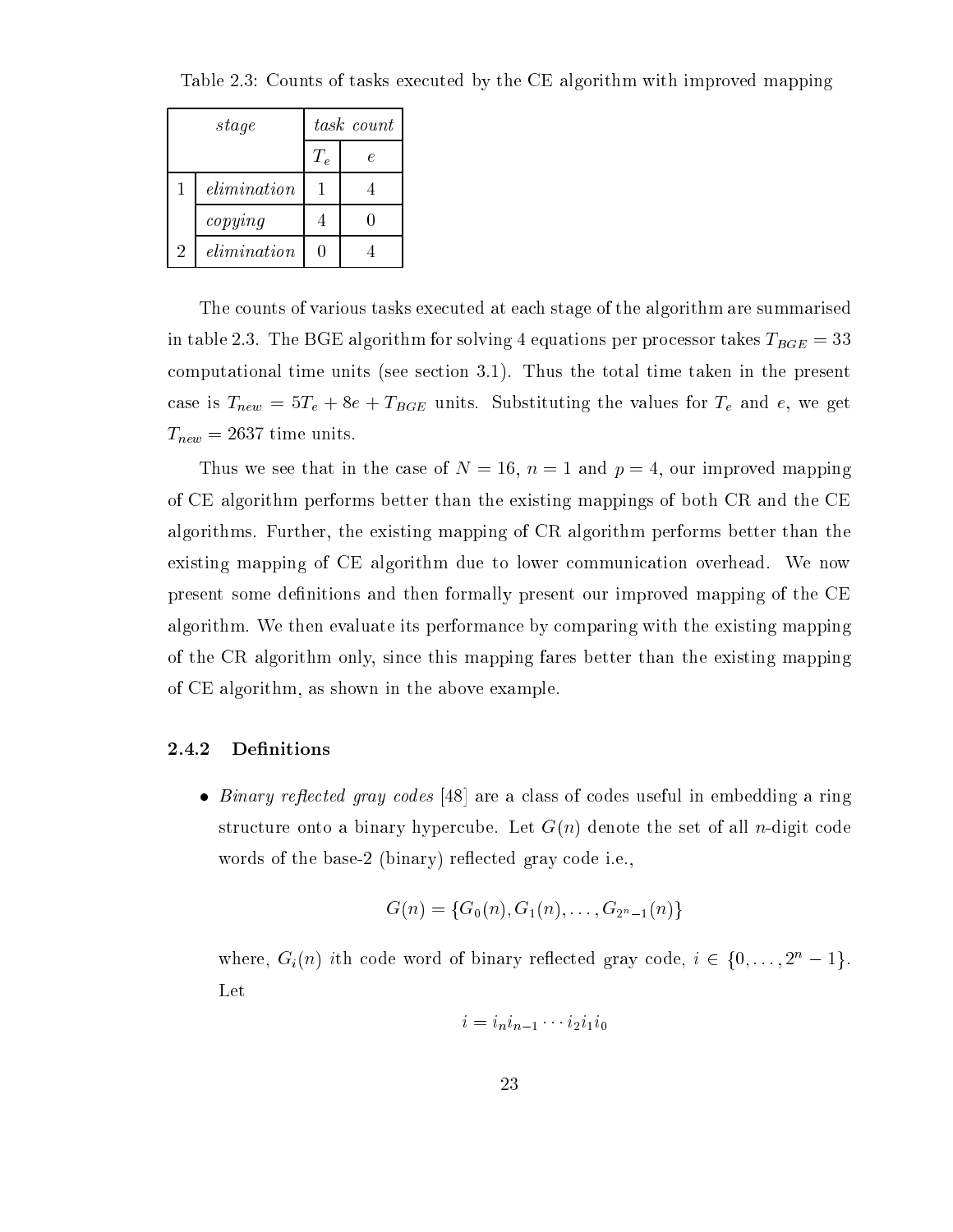in binary with indicate  $\mathbf{h}$  and  $\mathbf{h}$  and  $\mathbf{h}$  and  $\mathbf{h}$  and  $\mathbf{h}$  and  $\mathbf{h}$ 

$$
G_i(n)=g_ng_{n-1}\cdots g_2g_1
$$

in binary. If  $\oplus$  denotes the exclusive-OR addition of binary bits, then the enthe function  $\alpha$  is given by  $\alpha$  ,  $\alpha$  ,  $\alpha$  ,  $\alpha$  ,  $\alpha$  is given by  $\alpha$ 

$$
E_n(i) = G_i(n) = g_n g_{n-1} \cdots g_1
$$

where

$$
g_j = i_j \oplus i_{j-1}
$$

for all  $\alpha$  is the definition of the definition of  $\alpha$  is given by  $\alpha$ by

$$
D_n(g)=i
$$

where

$$
i_j = g_{j+1} \oplus g_{j+2} \oplus \cdots \oplus g_n.
$$

- $\bullet$   $p_j$  : send(row;',  $p_{j'}$ ) indicates that processor  $p_j$  sends contents of row;' to pro- $\cdots$   $\cdots$   $\cdots$   $\cdots$
- $p_j$  : receive(row, n, n) indicates that processor  $p_j$  receives contents of row,  $_{r_{j}}$ .
- neighbour(j; k) indicates the neighbourger of produces in pj along the kind the kind the the of hypercube. If  $j = \text{neighbor}(j, k)$  then j is obtained by complementing the kth bit in the binary representation of  $j$ .
- Let d be the dimension of the hyper
ube and l <sup>2</sup> f1; : : : ; dg be the dimension across which the hypercube is to be divided into two halves. We define two sets  $P_{upper}^{(v)}$  and  $P_{low}^{(v)}$  $\iota$ owe $r$  ---

$$
P_{upper}^{(l)} = \{j \mid j > neighbor(j, l)\}
$$
  

$$
P_{lower}^{(l)} = \{j \mid j < neighbor(j, l)\}
$$

where  $j \in \{0, \ldots, p-1\}$ . Further,

$$
P_{upper}^{(0)} = \{p/2, p/2+1, \ldots, p-1\}
$$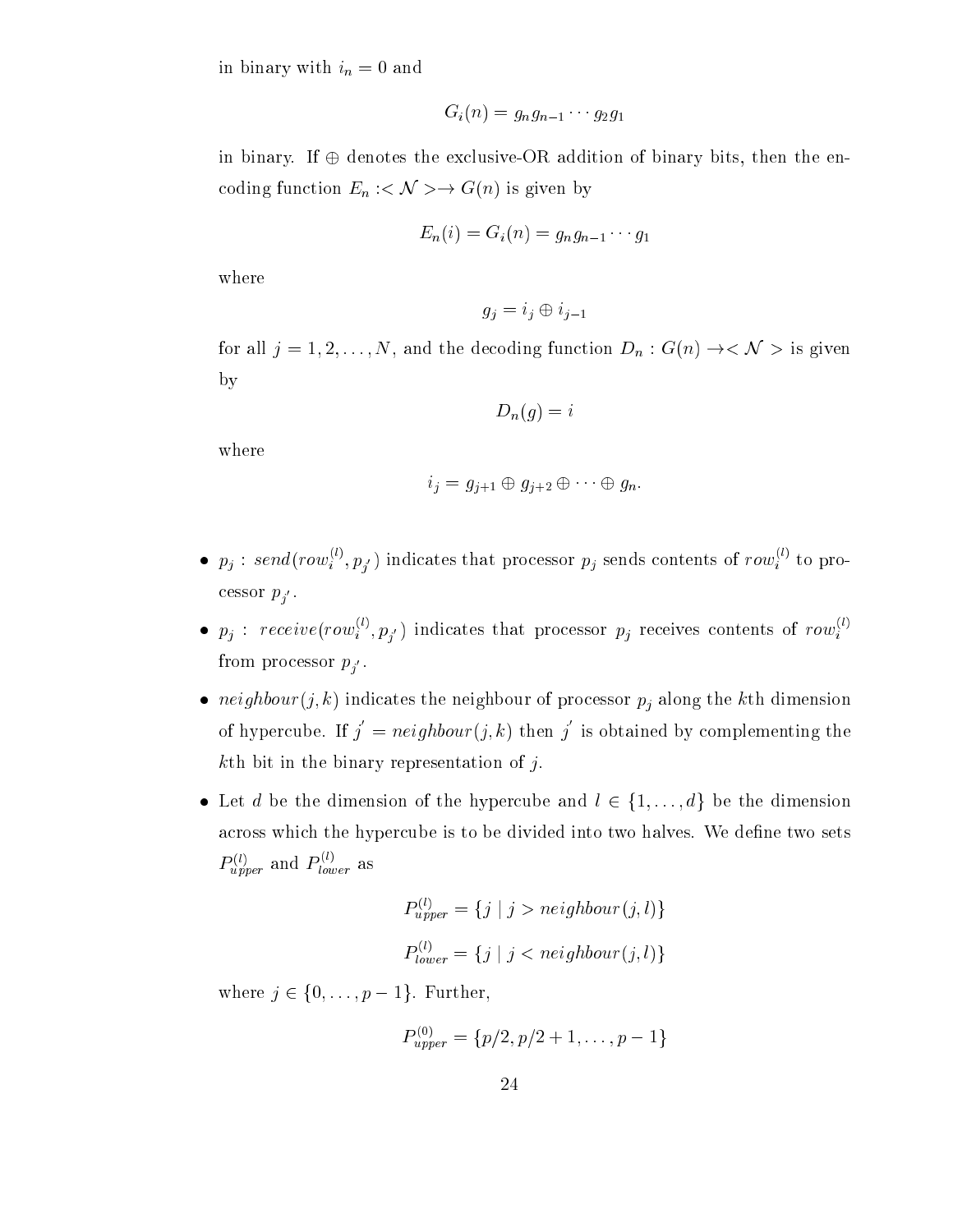$$
P_{lower}^{(0)} = \{0, 1, \ldots, p/2 - 1\}.
$$

In the next two sub-sections the following assumptions hold.

- Ea
h pro
essor ontains suÆ
ient lo
al memory and no global memory exists.
- N=p 1, where N is the number of rows of blo
ks in the blo
k tridiagonal linear system.
- all links between the production of the property of production of the full-duplex of the second completion ommuni
ation.
- For ea
h ommuni
ation step between a pair of neighbouring pro
essors, the startup time is assumed to be negligible.
- Ea
h pro
essor an overlap its omputation with the data ommuni
ation from/to its neighbours.
- Inversion of matrix blo
ks is done using the ex
hange method.
- The matrix blocks  $d_i^{\gamma\gamma}$  $\mathbf{u}$ , i e  $\mathbf{u}$ , i  $\mathbf{v}$ , i are non-singular at all stages l  $\mathbf{u}$  $1, \ldots, \log N$ .

#### 2.4.3 Our Improved Mapping of CE onto Hyper
ubes

Initially, all  $row_i^{\sim}, i = 1, \ldots, N$  in the block tridiagonal linear system are partitioned into  $p/2$  sets  $S_1^{<\gamma}$  $_1^{\cdots}$ ,  $S_2^{\cdots}$  $S_{p/2}^{(1)}$ ,  $\ldots$ ,  $S_{p/2}^{(1)}$  $p_{\ell}$  2 of 2N=p rows each substitute  $p_{\ell}$ 

$$
S_i^{(0)} = \{row_{2(i-1)\frac{N}{p}+1}^{(0)}, row_{2(i-1)\frac{N}{p}+2}^{(0)}, \dots, row_{2i\frac{N}{p}}^{(0)}\}
$$

 $i = 1, \ldots, p/2.$ 

One copy of each set  $S_i$ .  $\sum_{i=1}^{n}$  is stored in a pair of processors  $p_j$  and  $p_j$  ;  $j \in \{0, \ldots, p\}$  = 1 and  $j \in \{p/2, \ldots, p-1\}$  such that

$$
j = E_{\log p-1}(i-1)
$$

i.e.,  $j = (i - 1)$ th code word of the binary reflected gray code with  $\log p - 1$  bits and

$$
j' = \text{neighbor}(j, \log p)
$$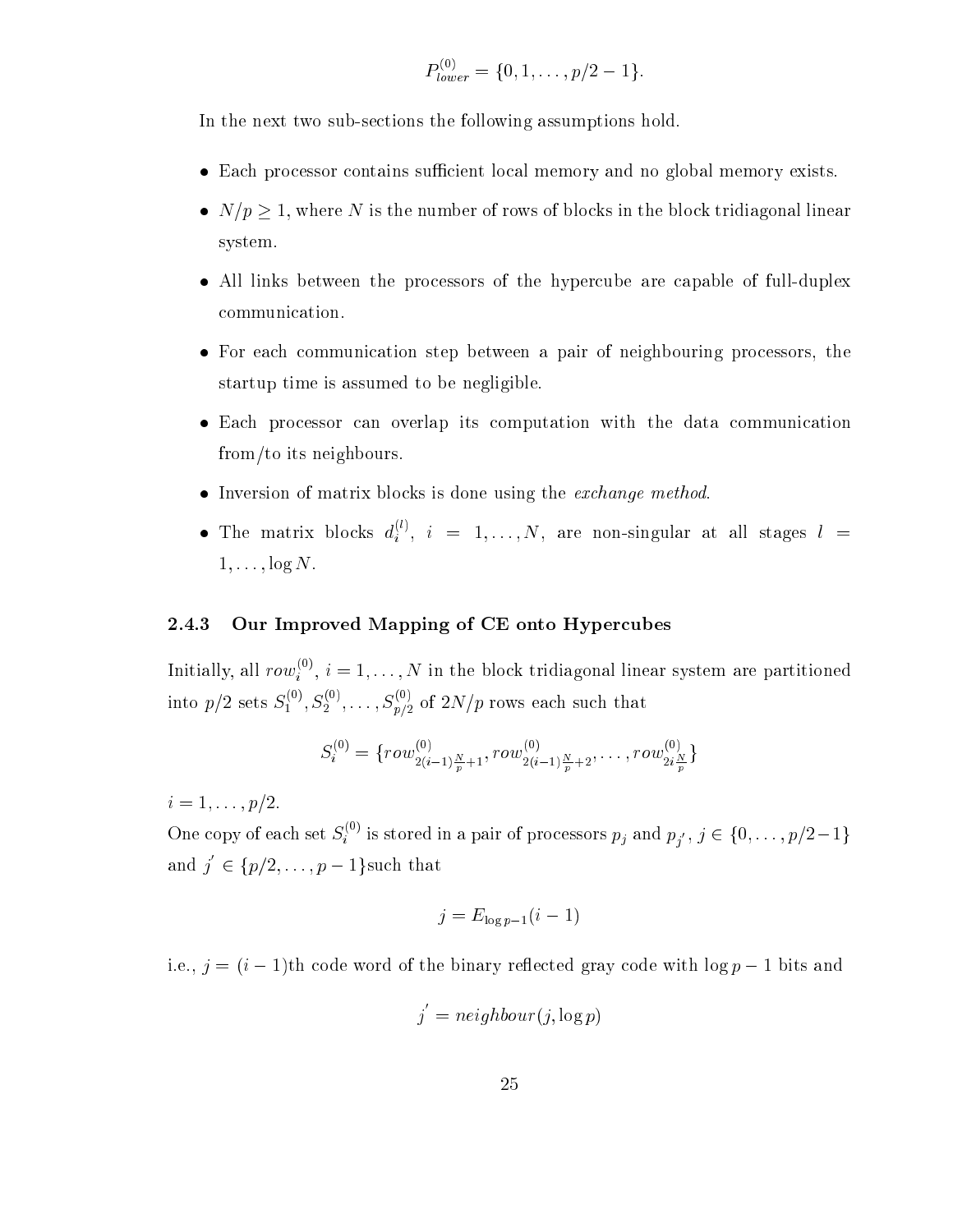At any stage l of the algorithm, we maintain sets  $C_j^{\gamma\gamma}$  at every processor  $p_j$  such that

$$
C_j^{(l)} = \{row_i^{(l-1)} \mid row_i^{(l)} \text{is computed at processor } p_j \}.
$$

For all  $j \in P_{lower}$ , let  $k = D_{\log p-1}(j) + 1$ . Thus the members of the set  $S_k^{\gamma}$ .  $k$  are stored stored stored states  $k$ at the property of the property of the state of the property of the state of the state of the state of the sta

$$
C_j^{(1)} = \{row_i^{(0)} \mid row_i^{(0)} \in S_k^{(0)} \text{ and } i \in \{1, 3, ..., N - 1\}\}
$$

1.e.,  $\emph{Compute row}^{\sim}_{i}$  step is executed at  $p_{j}$  for all odd indexed equations which are members of the set  $S_k^{\gamma\gamma}$  $k^{\circ}$ . Similarly, for all  $j \in P_{upper}^{(0)}$ , let  $k = D_{\log p-1}(neighbor(j), \log p)) +$ 1. Then

$$
C_j^{(1)} = \{row_i^{(0)} \mid row_i^{(0)} \in S_k^{(0)} \text{ and } i \in \{2, 4, ..., N\}\}\
$$

i.e., *Compute*  $row_i^\vee$  step is executed at  $p_j$  for all even indexed equations which are members of the set  $S_k^{\gamma\gamma}$  $\kappa$  . We now for the centre of the  $\sigma$  algorithm for  $\sigma$  is the set of the set of the set of the set of the set of the set of the set of the set of the set of the set of the set of the set of the set of the set of the

#### Algorithm 4

(\*Cy
li elimination on hyper
ube\*) 1. for  $j \in \{0, 1, ..., p/2 - 1\}$  do in parallel 2. pj , pj+p=2 : <sup>k</sup> <sup>=</sup> Dlog p1(j) <sup>+</sup> <sup>1</sup> 3.  $h = 2^{l-1}$ 4. endfor 5. for  $l = 1$  to  $\log p - 1$  do 6. (\*Elimination phase\*) 7. for all  $j \in \{0, \ldots, p-1\}$  do in parallel 8.  $p_j$ : for all i such that (row<sub>i</sub>  $\in C_j^{\infty}$ ) do 9.  $Compute\ row_i^{(l)}$ 10. endfor 11. endfor 12. if  $(l < \log p - 1)$  then 13. (\*Copying phase\*) 14. for  $j \in \{0, \ldots, p-1\}$  do in parallel 15. p*j* pjesma iz pjesma iz pjesma iz pjesma iz pjesma iz pjesma iz pjesma iz pjesma iz pjesma iz pjesma iz p  $S_k^{\vee\vee} = C_i^{\vee\vee}$ j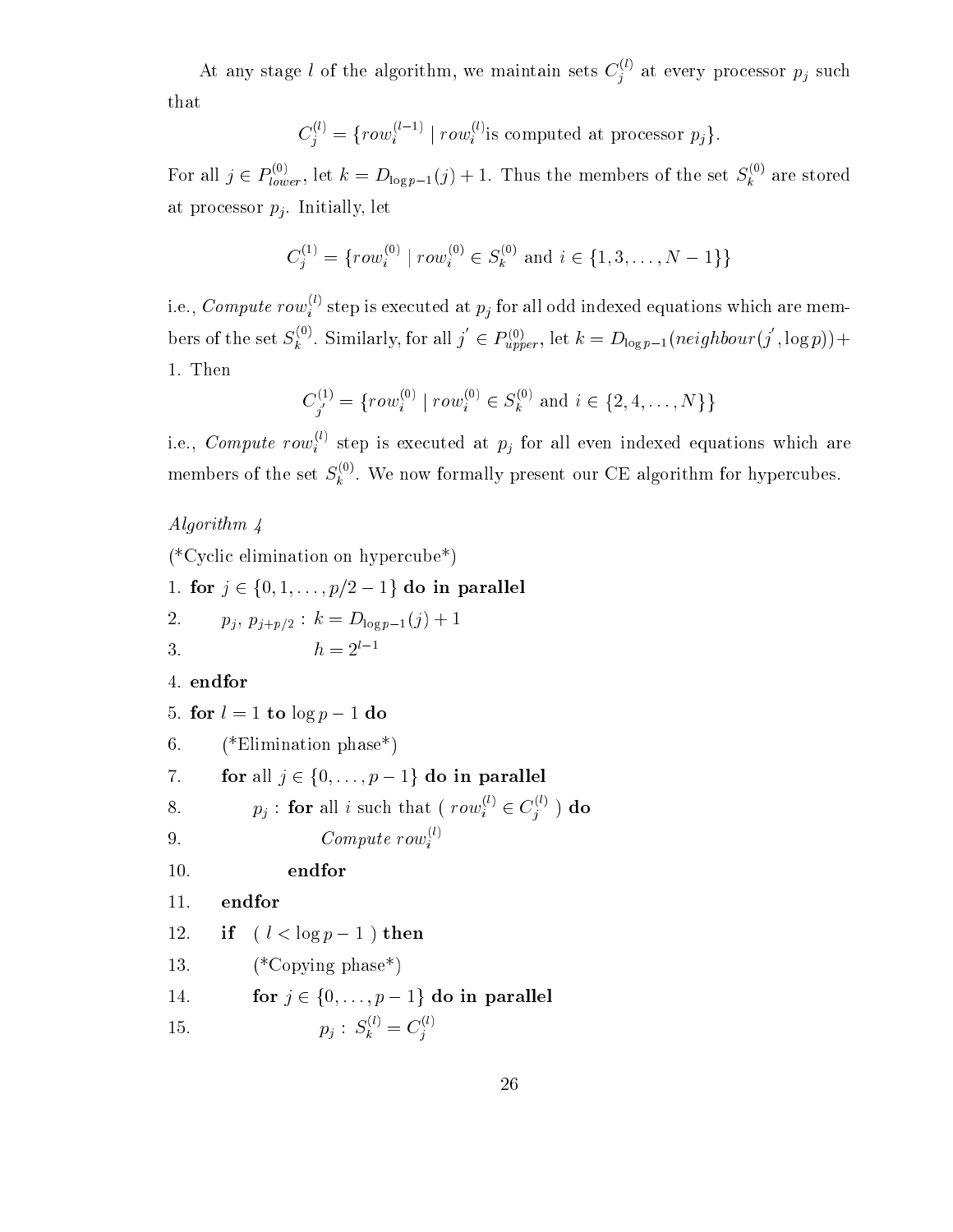16. **for all** *i* such that 
$$
(row_i^{(l-1)} \in C_j^{(l)})
$$
  
\n17. *send(row\_i^{(l)}, p\_{neighbor(j,i)})*  
\n18. *receive(row\_i^{(l)}, p\_{neighbor(j,i)})*  
\n19.  $S_k^{(l)} = S_k^{(l)} \cup \{row_i^{(l)}\}$   
\n20. **endfor**  
\n21. **endfor**  
\n22.  $(*Updating C_j^{(l+1)*})$   
\n23. **for**  $j \in P_{lower}^{(l)}$  and  $j' \in P_{upper}^{(l)}$  **do in parallel**  
\n24.  $p_j : min = minimum\{i \mid row_i^{(l)} \in S_k^{(l)}\}$   
\n25.  $C_j^{(l+1)} = \phi$   
\n26. **for**  $i = min$  **to**  $min + (\frac{\alpha}{p} - 1)h$  **step**  $2h$  **do**  
\n27.  $C_j^{(l+1)} = C_j^{l+1} \cup \{row_i^{(l)}\}$   
\n28. **endfor**  
\n29.  $p_j : min = minimum\{i \mid row_i^{(l)} \in S_K^{(l)}\}$   
\n30.  $C_j^{(l+1)} = \phi$   
\n31. **for**  $i = min + h$  **to**  $min + Nh/p$  **step**  $2h$  **do**  
\n $C_j^{(l+1)} = C_j^{l+1} \cup \{row_i^{(l)}\}$   
\n33. **endfor**  
\n34. **endfor**  
\n35. **endif**  
\n36. **endfor**  
\n37.  $(*0){{\bf t}_{\text{atning } x_i^*}}$   
\n38. **for**  $j \in \{0, ..., p - 1\}$  **do in parallel**  
\n39.  $p_j$  **if**  $(\frac{\alpha}{p} > 1)$  **then**  
\n40. **Solve the independent system of**  $\frac{\alpha}{p$ 

í

l,

Î.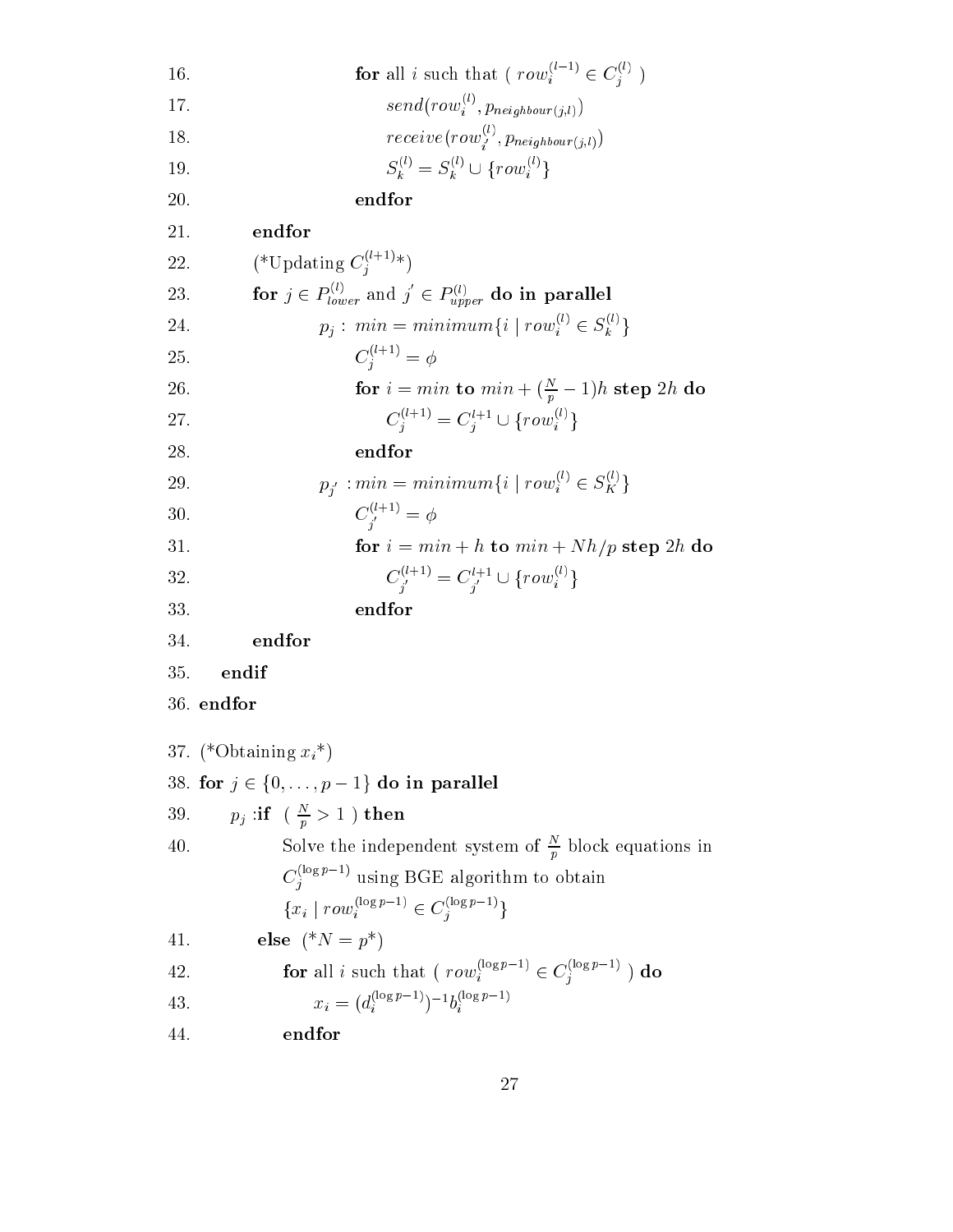#### 45. endif

#### 46. end

We see that the communication of data occurs in the lines 7-11 (elimination phase) and lines 14-21 (copying phase). Lines 7-11 for computing  $row_i^{\sim}$  at processor  $p_j$  require data of  $row_{i-h}^{\cdots}$ ,  $row_i^{\cdots}$ , and  $row_{i+h}^{\cdots}$ . Of the three,  $row_i^{\cdots}$  is available on  $p_j$ . If  $row_{i-h}^{\infty}$  and  $row_{i+h}^{\infty}$  are not available on  $p_j,$  then they have to be brought in from its neighbouring processors. In lines 14-21 of the copying phase, (see figures  $2.7(c)$ , (e)), at every stage  $\iota,$  exactly  $\div$  rows of blocks are copied in each direction between every  $\mathbf r$ pair of neighbouring processors along dimension  $l-1$  of the hypercube. Again the ommuni
ation is between neighbouring pro
essors only. Hen
e the number of hops in any ommuni
ation step is no more than one at any stage of the algorithm.

Note that after  $\log p-1$  stages, the above algorithm switches over to BGE algorithm on uniprocessor. This is because after  $\log p - 1$  stages each processor contains an independent set of equations which can be solved without communicating with any other processor. Since on a uniprocessor, the BGE algorithm is the most efficient one, switching over to BGE enhances the performance.

#### 2.4.4 Analyti
al Performan
e Studies

We now derive expressions for the execution time of our algorithm and also the CR algorithm.

#### 2.4.4.1 Our Improved CE Algorithm

The lines 1-4 take T1 <sup>=</sup> <sup>3</sup> time units to exe
ute in parallel on <sup>p</sup> pro
essors. In lines 5-36, the opying phase of every iteration l overlaps with the omputation phase of  $(l + 1)$ th iteration. Thus this step (lines 5-36) takes

$$
T_2 = \max\{(\frac{N}{p} - 1)e, T_e\} + e +
$$
  
\n
$$
(\log p - 2)(\max\{(\frac{N}{p} - 1)e, \frac{N}{p}(T_e + 1)\} + T_e + e) +
$$
  
\n
$$
(T_e + (\frac{N}{p} - 1)\max(e, T_e) + e) \text{ units.}
$$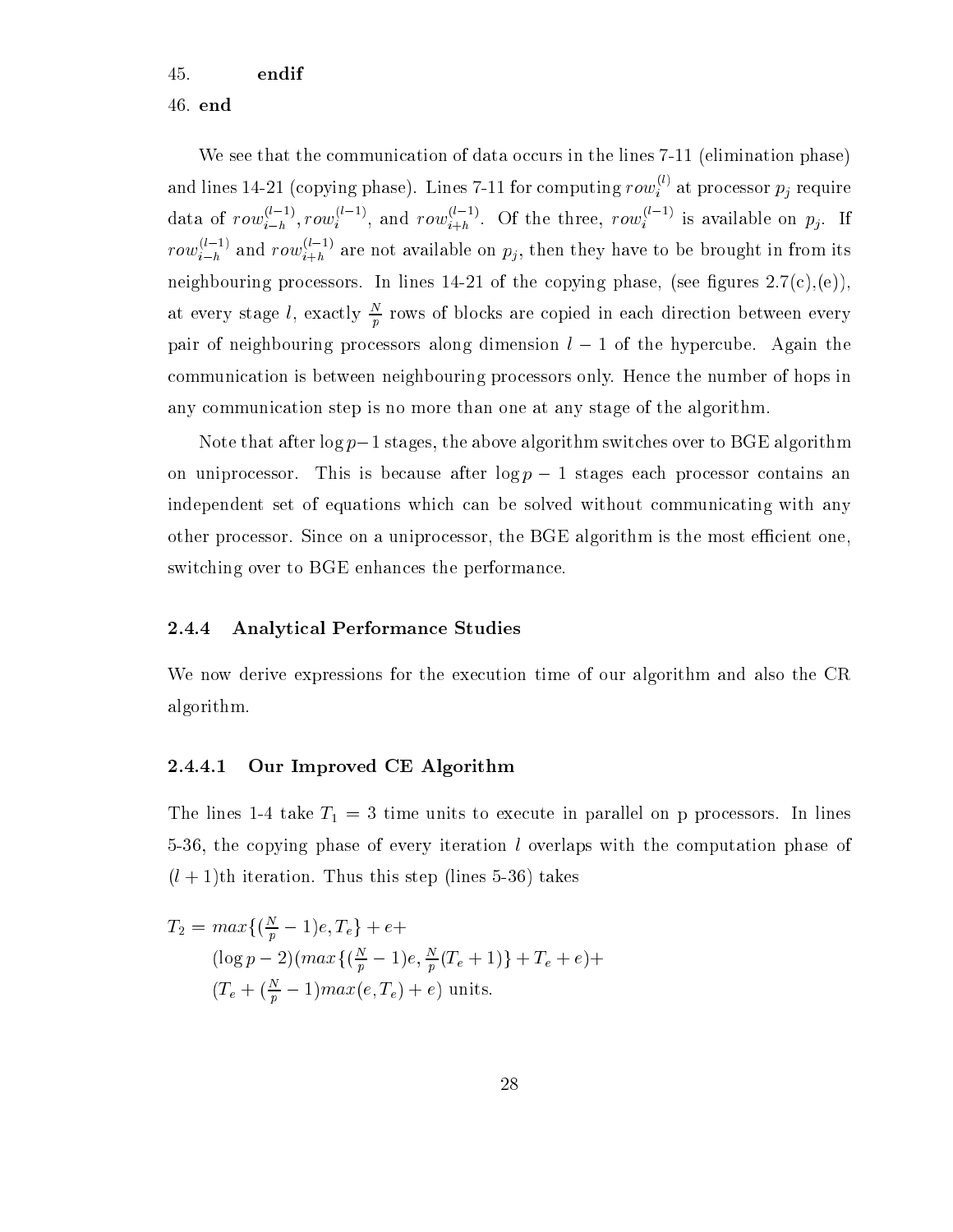

Figure 2.7: (a) Progression of our algorithm on hypercube for  $N=16$  and  $p=8$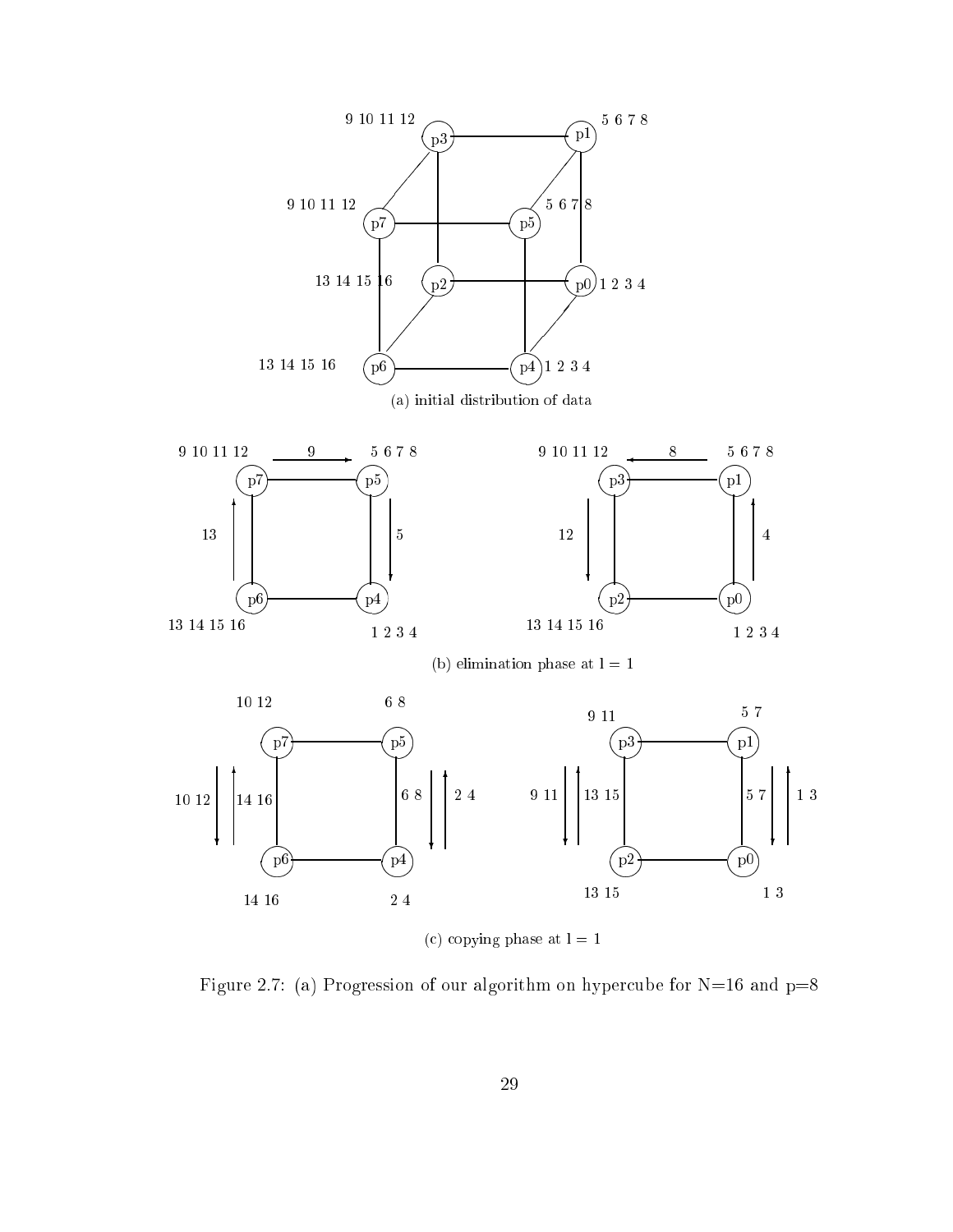

Figure 2.7: (b) Progression of our algorithm on hypercube for  $N=16$  and  $p=8$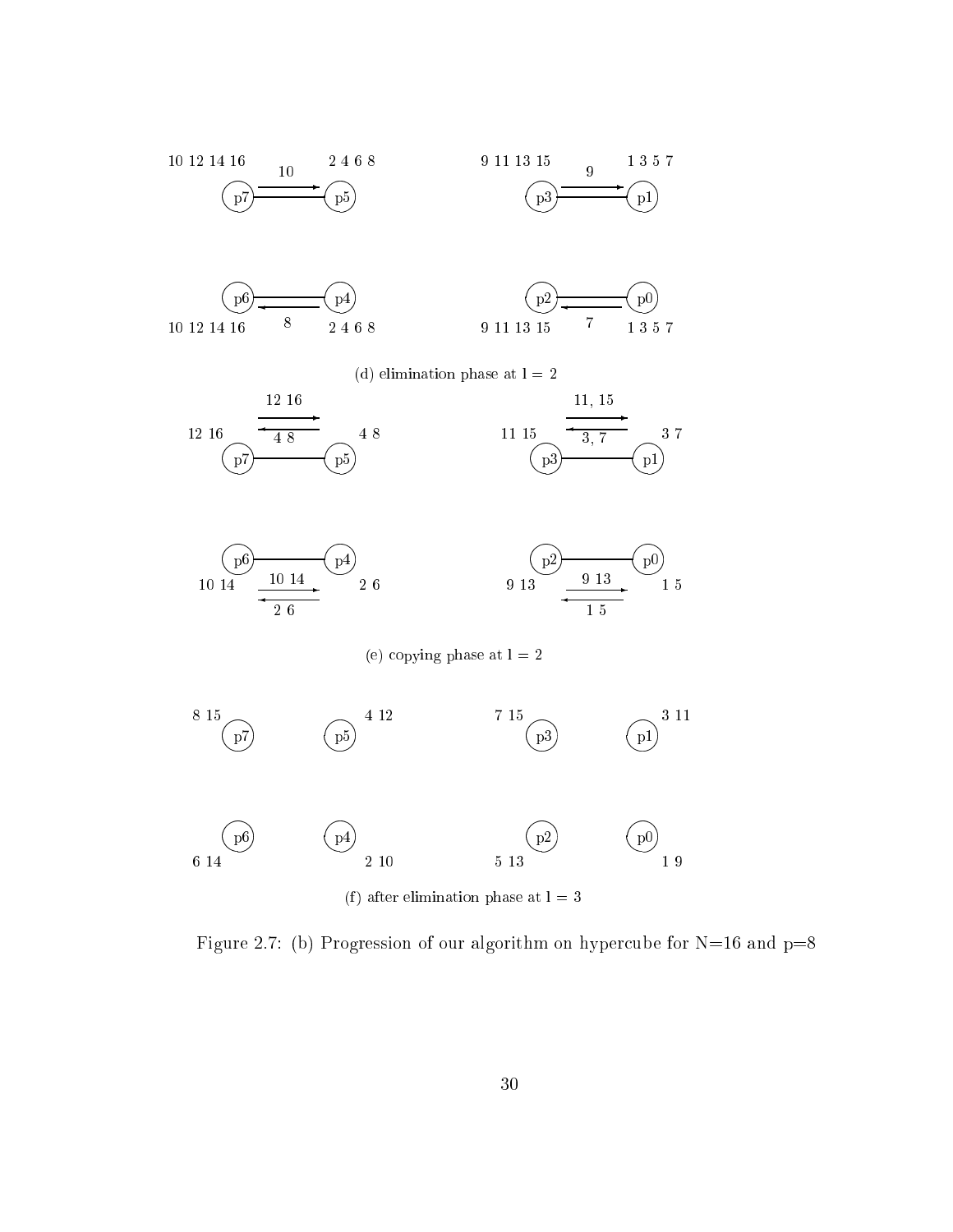For lines 38-46,  $T_3 = (\frac{b}{p} - 1)(e + s) + (2n^2 - n^2)$ . Thus the total time taken,  $T_{total} =$ T1 <sup>+</sup> T2 <sup>+</sup> T3.

Let us look at the communication complexity of our algorithm without considering any overlap between the ommuni
ation and omputation steps. The ontribution from elimination phase (lines 7-11 ) alone is (log p 1)Te and that from the that from the that for the from that from the term of the term of the term of the term of the term of the term of the term of the term of the term (lines 14-21) alone is  $\frac{1}{p}(\log p - z)I_e$ . Thus the total communication complexity of our algorithm is a sum of these two, given by

$$
\left( \left( \frac{N}{p} + 1 \right) \log p - 2 \frac{N}{p} - 1 \right) T_e \text{ units}
$$

where  $T_e \equiv 5\pi^2(C/E)$ ,  $n \times n$  being the size of each block.

#### 2.4.4.2 2.4.4.2 CR Algorithm

In reduction phase, the first  $log(N/p)$  stages involve one hop communication of rows of blocks and  $N/(p2^e)$  computations of  $row_i^{\{e\}}$  (figure 2.4(b) and (c)). Here the communication of a row of blocks and  $(\log(N/p)-1)$  computations of  $row_i^{\sim}$  are overlapped. The  $\log(N/p) + 1$ th stage involves one hop communication of a row of blocks and one  $row_i^{\times}$  computation step in a non-overlapped manner (figure 2.4(d)). The remaining ( $\log p - 1$ ) stages involve two hop communication of a row of blocks and one  $row_i^{\cdots}$ computation step in a non-overlapped manner (figure  $2.4(e)$ ). Thus the total time for the redu
tion phase works out to be

$$
T_{reduction} = (e+4)\log(\frac{N}{p}) +
$$
  
\n
$$
\sum_{l=1}^{\log(\frac{N}{p})} (max\{(N/(p2^l) - 1)(e+1), T_e\} +
$$
  
\n
$$
(T_e + e + 4) + (\log p - 1)(2T_e + e + 4)
$$
 units

Similar communication pattern exists for back substitution but in reversed manner. Thus the time taken for back substitution phase works out to be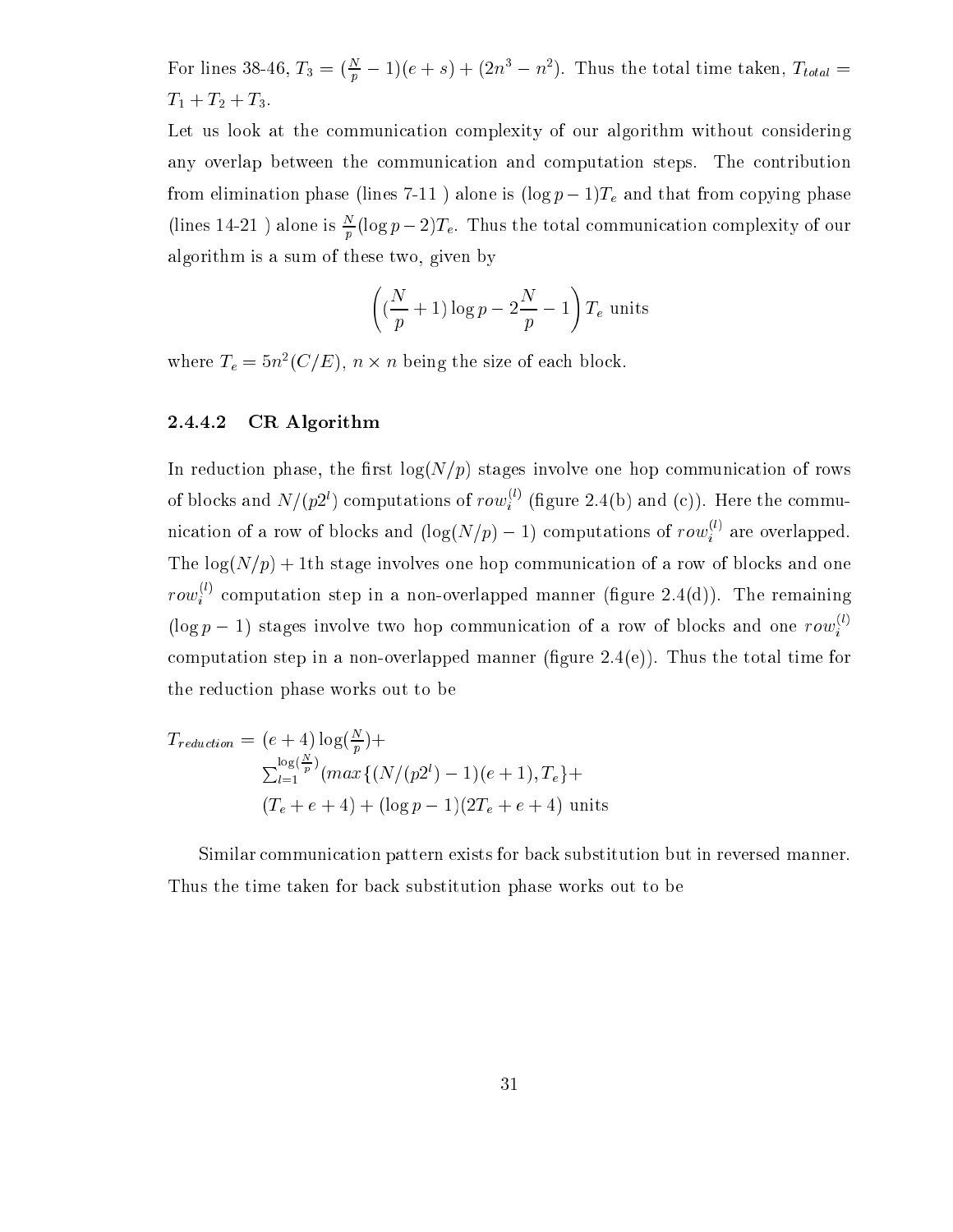$$
T_{back\; substitution} = (s+3)\log(\frac{N}{p}) +
$$
  

$$
\sum_{l=1}^{\log(\frac{N}{p})} \max\{(N/(p2^l) - 1)s, T_b\} +
$$
  

$$
(T_b + s + 3) + (\log p - 1)(2T_b + s + 3) \text{ units.}
$$

Taking a block multiplication step between these two phases into account, the  $\Delta$  is the transition of the the transition. Let us at the community of the community of the community of the community of the community of the community of the community of the community of the community of the communit complexity of CR algorithm without considering any overlap of the communication and computation steps. The contribution from reduction phase alone is  $(\log N + \log p - 1)T_e$ and contribution from back substitution phase alone is  $(\log N + \log p - 1)T_b$ . Thus the total ommuni
ation omplexity of CR algorithm, as a sum of these two, is given by

$$
(\log N + \log p - 1)(T_e + T_b)
$$
 units

where  $I_e \equiv 5n\Gamma(U/E)$  and  $I_b \equiv n\Gamma(U/E)$ ,  $n \times n$  being the size of each block.

#### 2.5 Experimental Results

To evaluate the accuracy of the above analytical expressions, we implemented a hyper
ube simulator in C language and ompared the speedups obtained from our new mapping of CE algorithm with those obtained from the existing mapping of CR algorithm. We used SPARC Classi ma
hines to arry out our simulations. The parameters that were varied were the number of rows of blocks  $N$  (512 and 1024), the block size  $n(1,2, \text{ and } 4)$ , the ratio of communication step to computation step  $C/E(10, 25, 50,$ and 100), and the number of processors  $p$  (1 to 1024). The figures 2.8-2.13 show the omparison of measured speedups of the two algorithms for various values of the above parameters. We observe the following facts.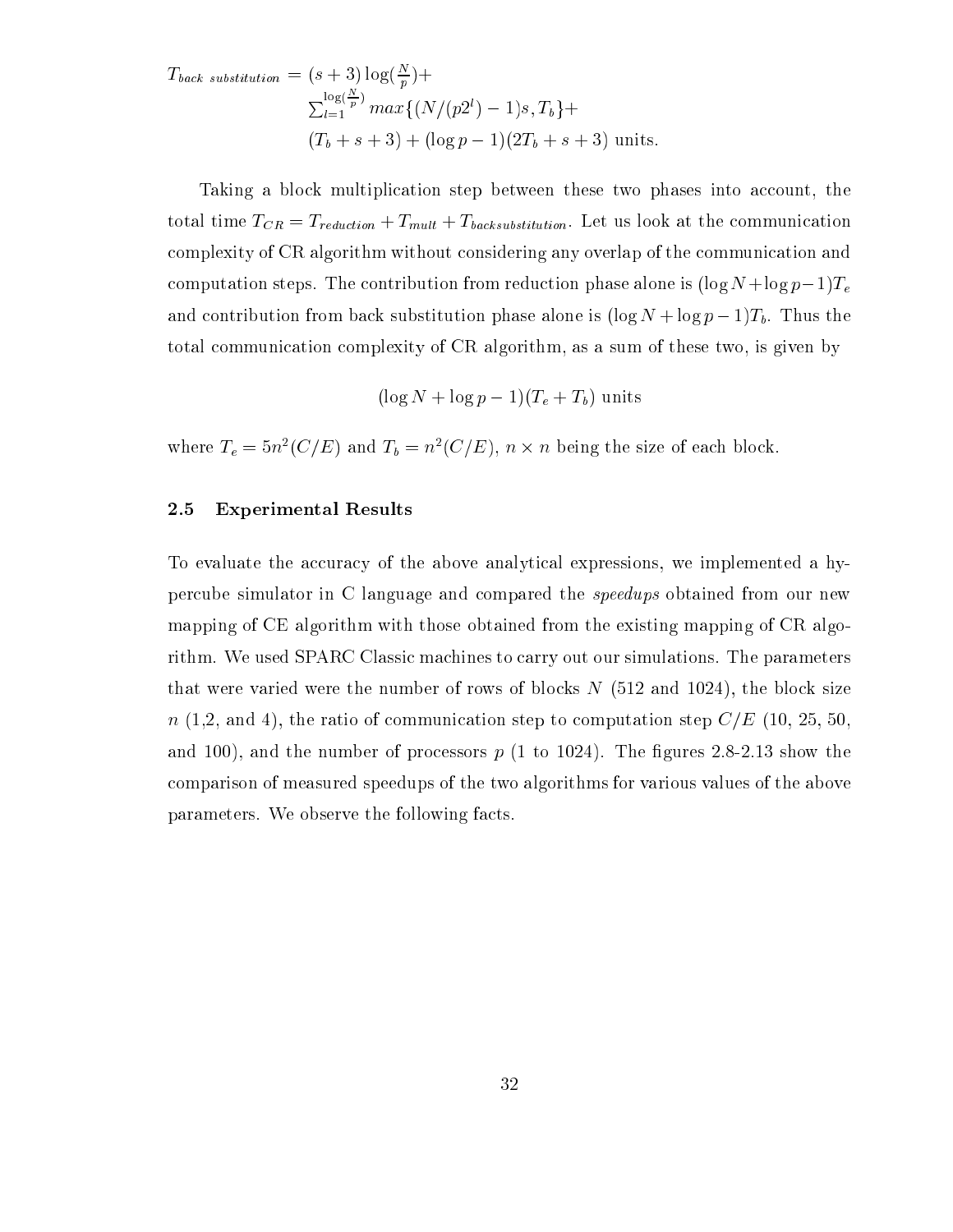

Figure 2.8: Speedups obtained for our algorithm versus CR algorithm for N=512 and n=1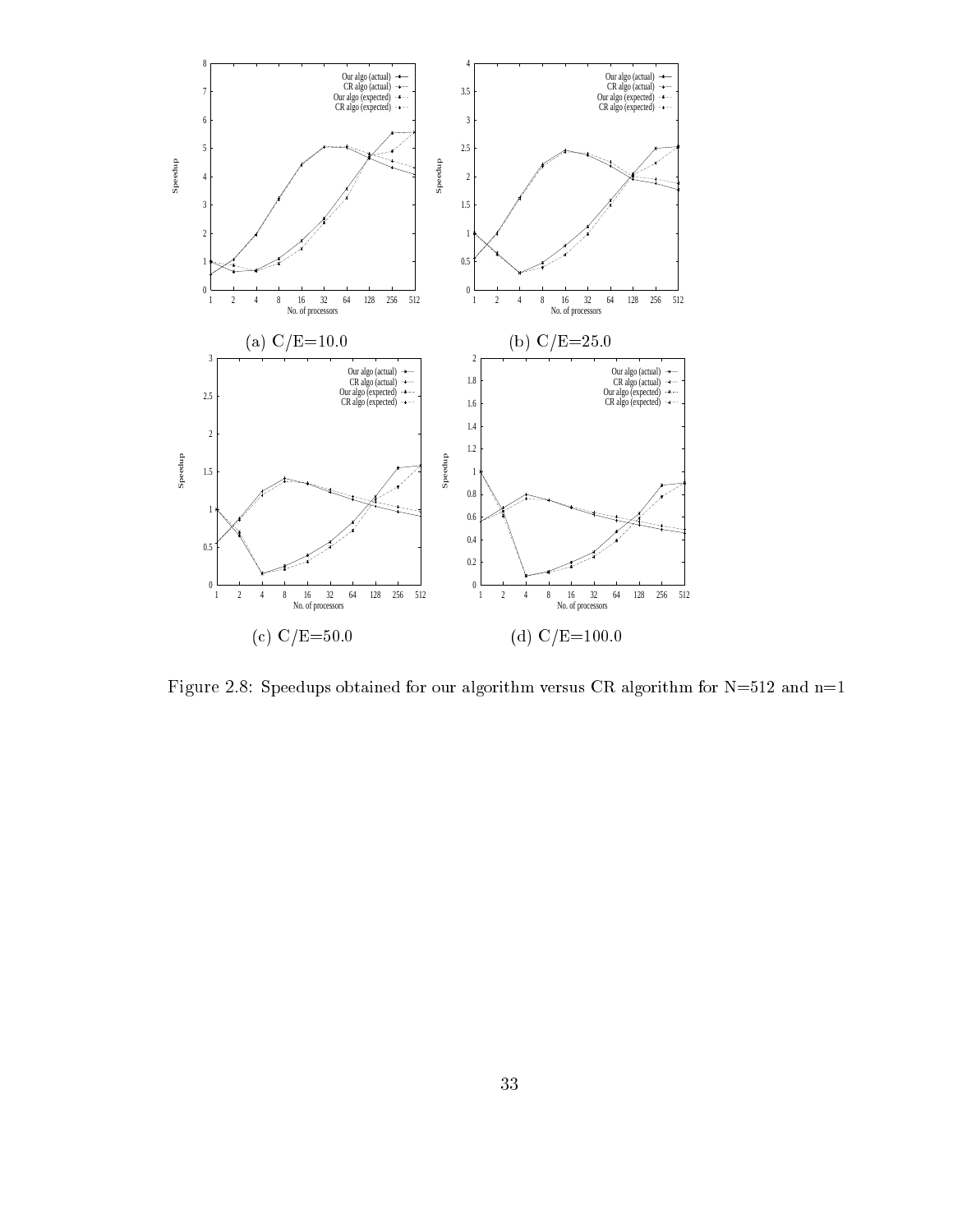

Figure 2.9: Speedups obtained for our algorithm versus CR algorithm for  $N=512$  and  $n=2$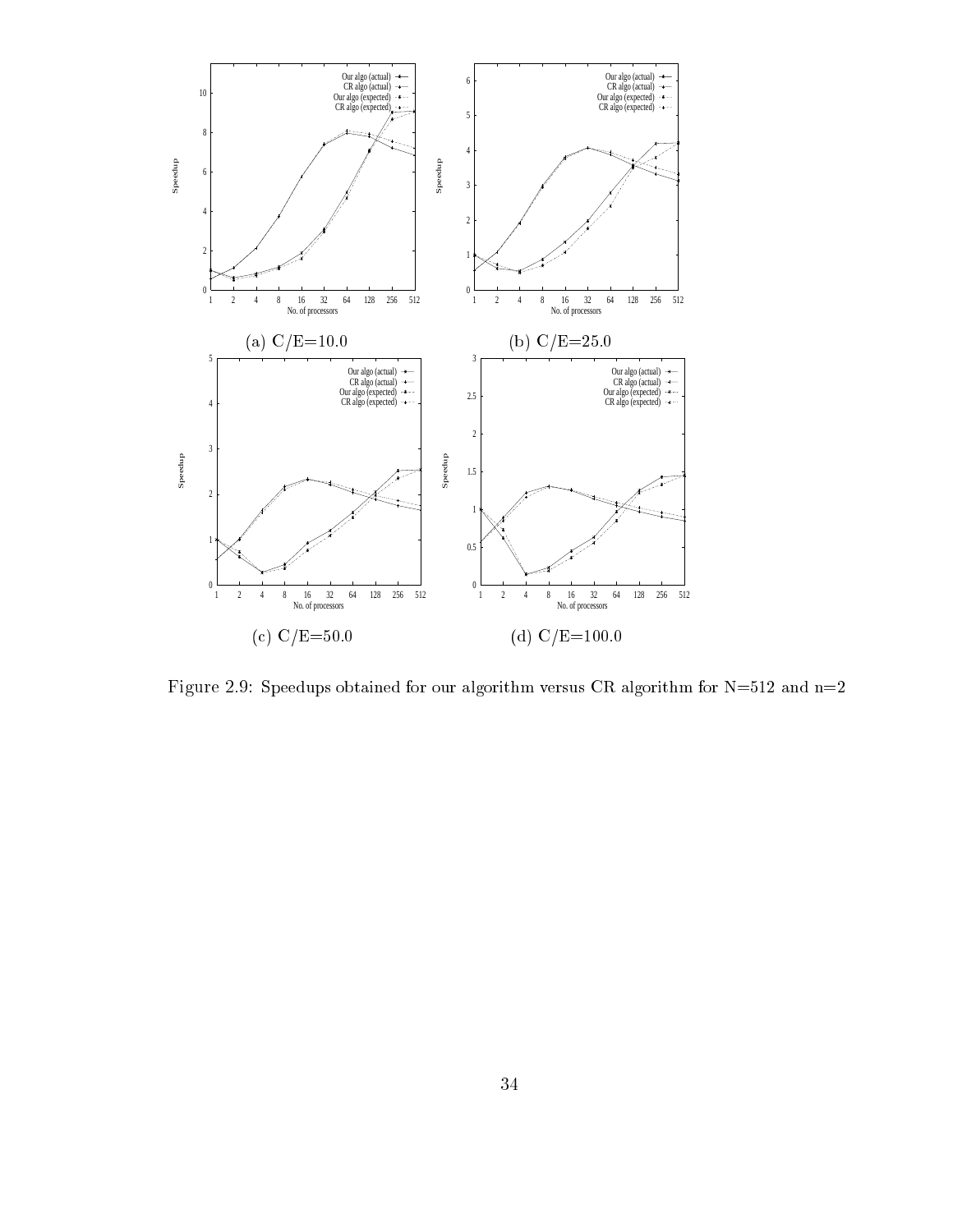

Figure 2.10: Speedups obtained for our algorithm versus CR algorithm for  $N=512$  and  $n=4$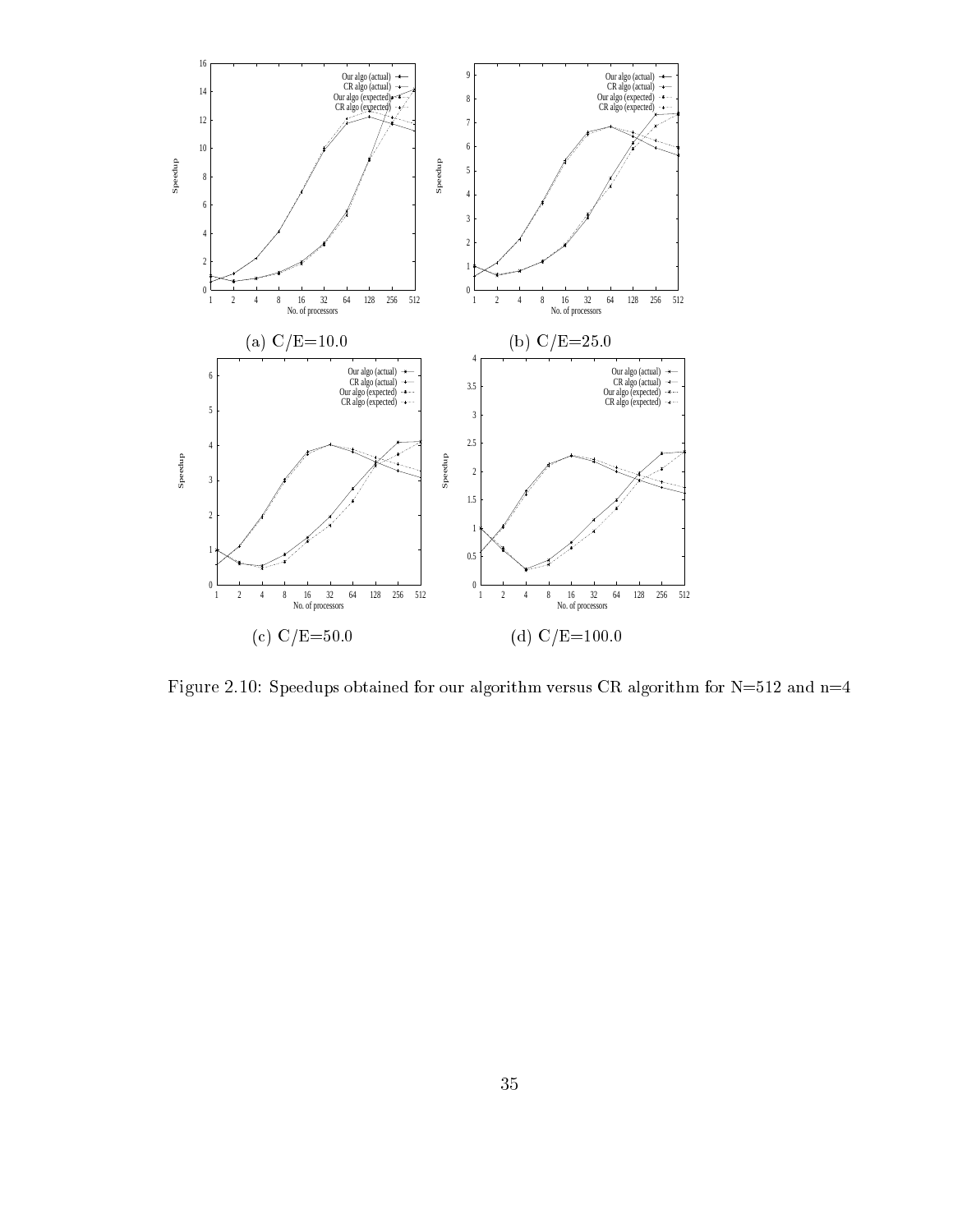

Figure 2.11: Speedups obtained for our algorithm versus CR algorithm for  $N=1024$  and  $n=1$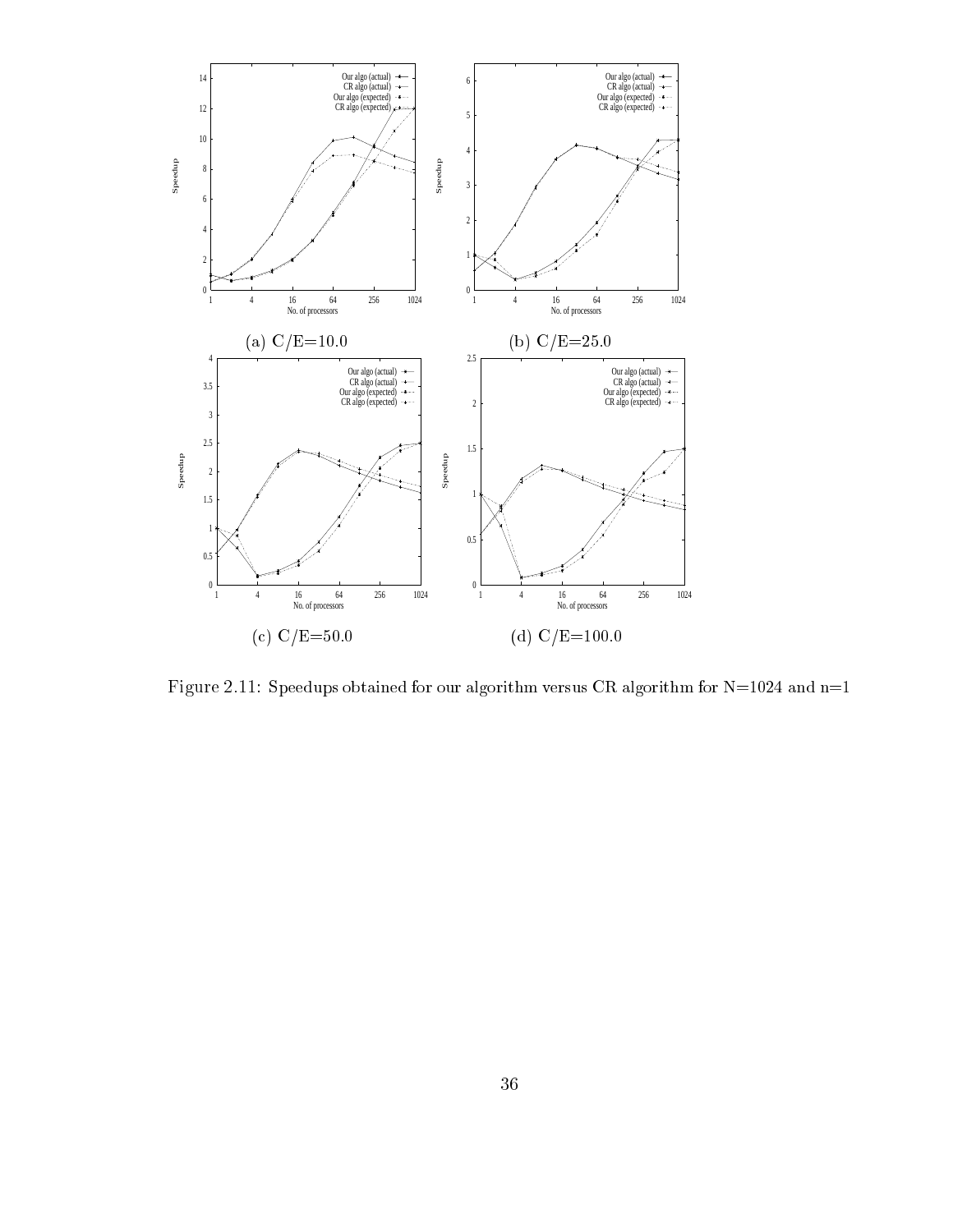

Figure 2.12: Speedups obtained for our algorithm versus CR algorithm for  $N=1024$  and  $n=2$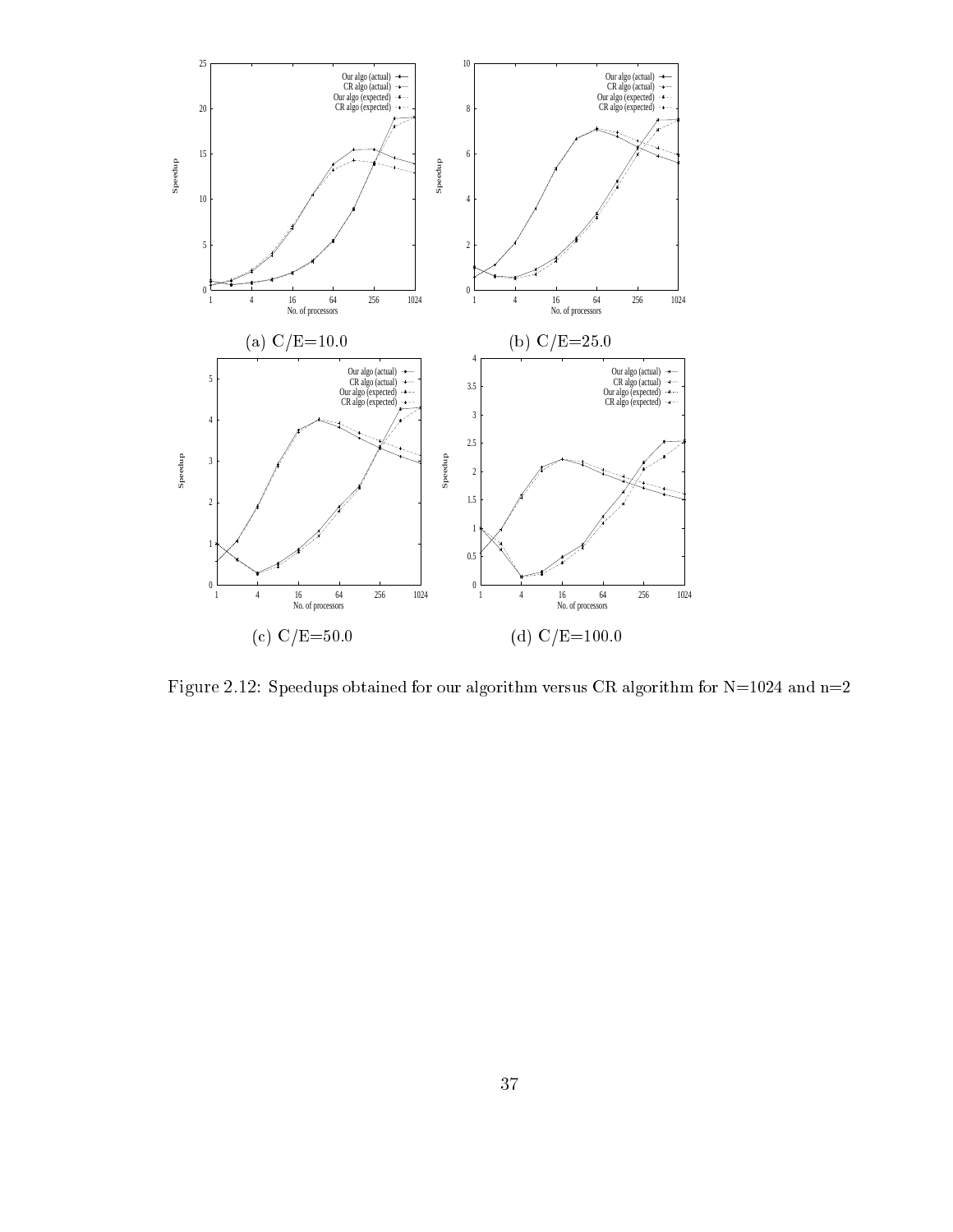

Figure 2.13: Speedups obtained for our algorithm versus CR algorithm for  $N=1024$  and  $n=4$ 

- $\mathbf{r}$  and  $\mathbf{r}$  are for  $\mathbf{r}$  algorithm always gives higher for  $\mathbf{r}$  always always always always always and speedup than the CR algorithm.
- reases the block size needs the magnitude of speedups of speedups of speedups of the magnitude of speedups of two schemes (see figures  $2.11(a), 2.12(a),$  and  $2.13(a)$ ). Increasing the number of rows of blocks, N, shows up a similar trend (see figures 2.8 and 2.11, 2.9 and 2.12 and, 2.10 and 2.13). On the other hand, as the  $C/E$  ratio increases, the magnitude of speedup reduces in both the algorithms (see figures  $2.8(a)$ , (b), and  $(c)$ ).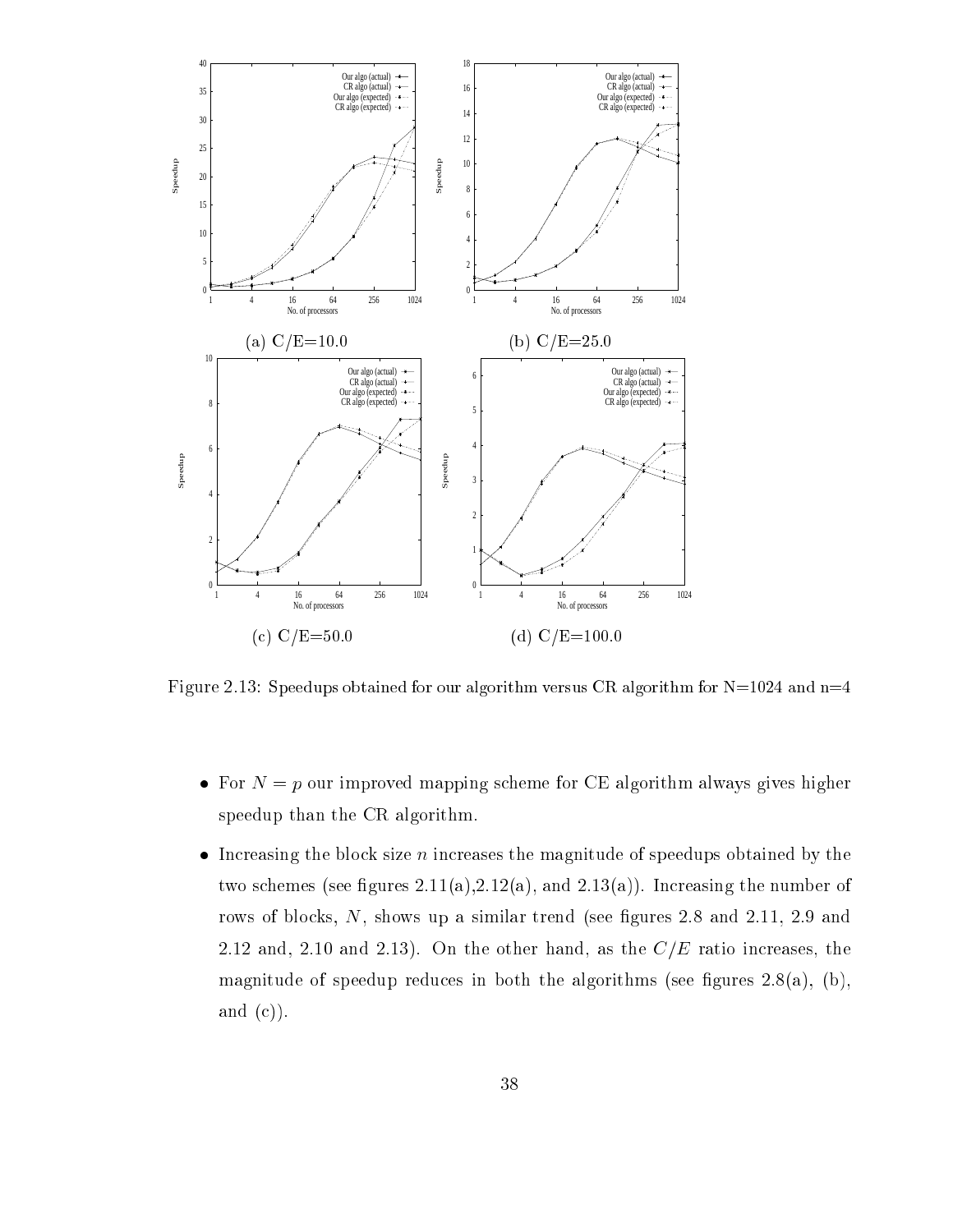- The speedup of CR algorithm tends to saturate and even fall as the number of processors increases. Such a saturation effect is absent from our algorithm in which the speedup progressively increases with the number of processors and reaches its maximum value at  $N = p$ .
- The results obtained from the simulation studies ompared well with the theoretical predictions obtained from the analytical method. The small differences between the speedups obtained from both the methods arise due to the following reason. The analyti
al method tries to estimate, as losely as possible, the amount of overlap between the omputation and ommuni
ation steps. However, the exact amount of overlap depends on various factors such as the  $C/E$ ratio, pre
eden
e onstraints between various omputation and ommuni
ation tasks, and routing scheme used in the multiprocessor system. The effect of all these factors on the speedup of the algorithms cannot be encapsulated neatly into a single analyti
al expression.

#### 2.6 Con
lusions

We have proposed a new mapping of the CE algorithm onto hypercube multiprocessors for solving blo
k tridiagonal linear systems. This mapping maintains the same degree of parallelism throughout and uses the concept of data replication to achieve only neighbouring pro
essor ommuni
ation at all stages of the pro
essing. We have demonstrated the effectiveness of our mapping by comparing it with the existing mapping of CR algorithm onto hyper
ubes using both analyti
al and simulation methods. Further work is possible in the direction of controlling the amount of parallelism in our implementation of the CE algorithm  $[42]$ . In its present form, our algorithm switches to the sequential BGE algorithm only after  $\log p - 1$  stages when each processor has an independent set of equations which can be solved without communicating with any neighbour. However, switching over to BGE algorithm at an earlier stage (say  $k$ ) may lead to further improvements in the performan
e of our algorithm. Determining the optimal value of k is an open problem.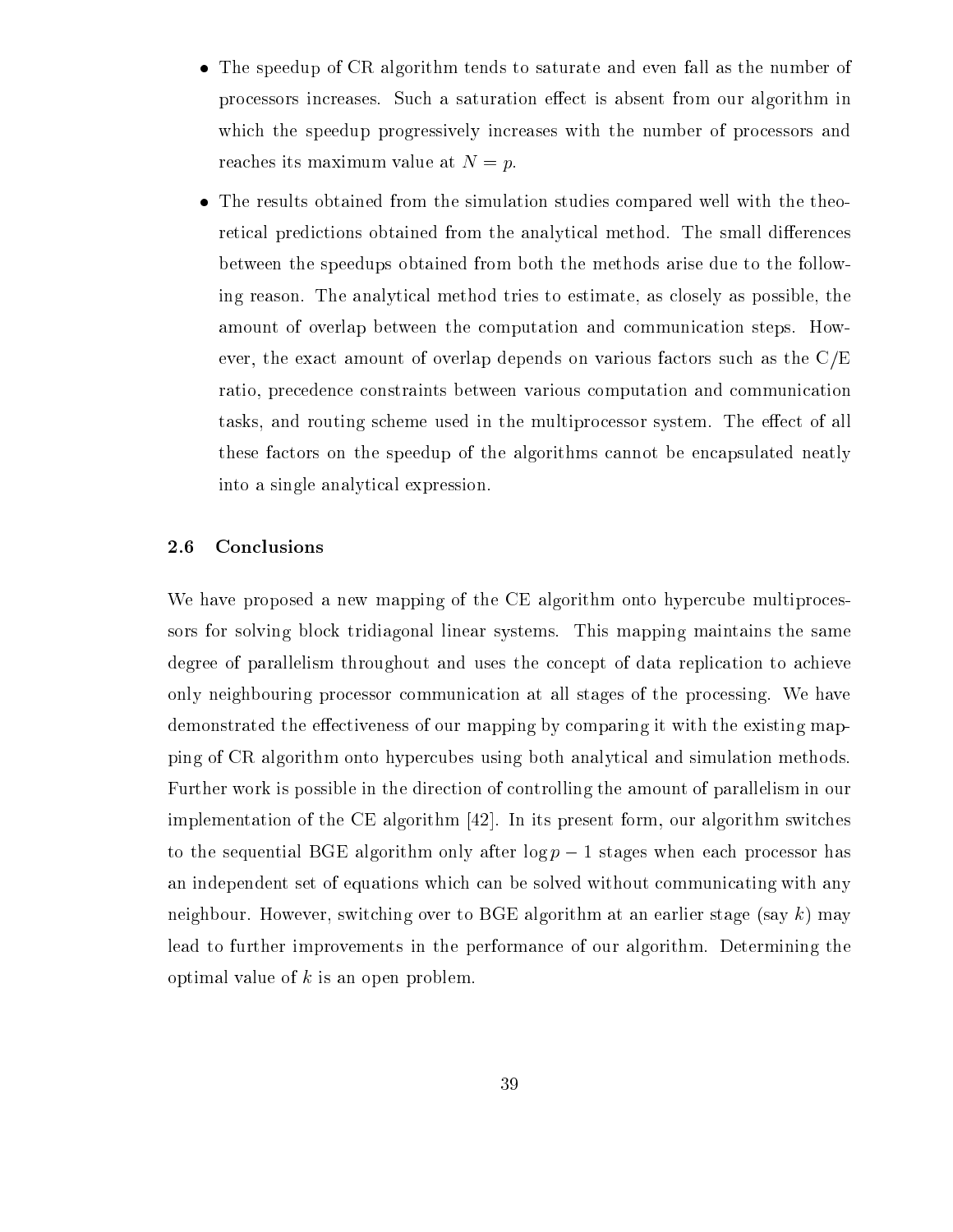## Chapter 3

# A New Algorithm for Dire
t Solution of Sparse Symmetri Linear Systems

#### 3.1 Introdu
tion

In this chapter, we consider the problem of solving sparse symmetric system of linear equations of the form  $Ax = b$ , where A is a sparse symmetric matrix of dimension N - N, and x and b are N-ve
tors. Su
h equations arise in various appli
ations su
h as finite element problems, power systems analysis, and circuit simulations for VLSI CAD. Traditionally, the process for obtaining the direct solution for a sparse symmetric system of linear equations,  $Ax = b$ , involves the following four distinct phases.

- Ordering : Apply an appropriate symmetri permutation matrix P su
h that the new system is of the form  $(PAT^+)$   $(Px) = (P\theta)$ .
- symbolities in the structure data structure in the structure structure and the numerical structure continues. fa
torization phase.
- *Numerical factorization*: Determine the Cholesky factor L such that  $A = LL^*$ .
- substitution is the solution of the solution of the solution  $\mathcal{A}$  , the form  $\mathcal{A}$  the form  $\mathcal{A}$ gular system  $Ly = v$  and then solving the backward triangular system  $L^+ x = y$ .

For solution of multiple b-vectors, the first three phases are carried out only once to obtain the Cholesky factor  $L$ . The substitution phase is then repeated for each b-vector in order to obtain a different solution vector x in each case. Thus, in problems which involve solution of multiple b-vectors, the time taken by repeated execution of substitution phase dominates the overall solution time. Any parallel formulation, whi
h can reduce the time taken by the substitution phase, will contribute significantly to enhan
ed performan
e of the entire pro
ess.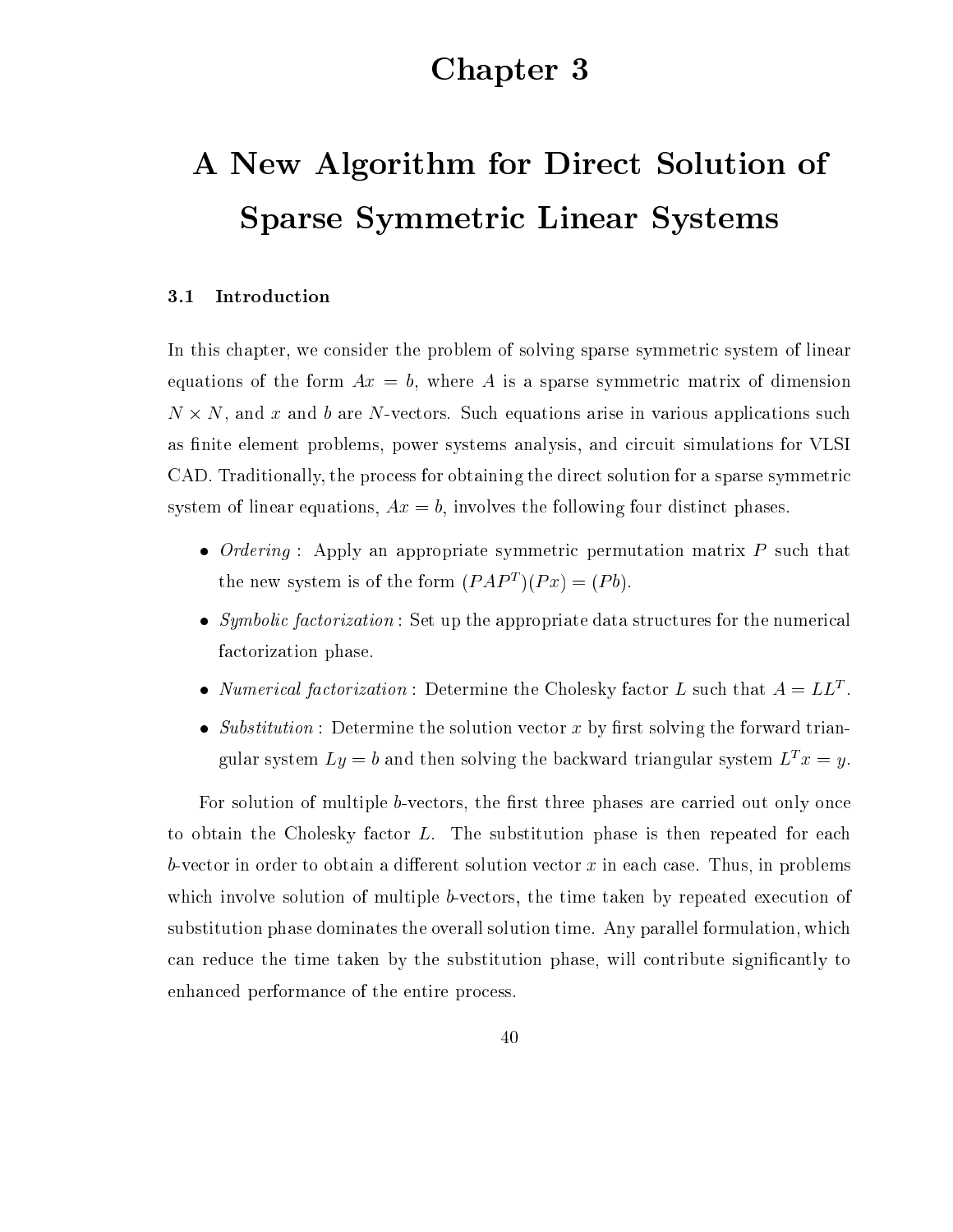Although traditional approaches to parallel solution of sparse symmetric system of linear equations have yielded efficient parallel algorithms for the numerical factorization phase  $[4, 15, 20, 30]$ , not much progress has been made in the case of substitution phase due to the limited amount of parallelism inherent in this phase. Moreover, the forward and ba
kward substitution omponents of the substitution phase require different parallel algorithms due to the manner in which data is distributed over various pro
essors. Existing work on parallel formulations for this phase an be found in  $[14, 22, 29].$ 

In this chapter we present a new *bidirectional algorithm*, based on Cholesky factorization, for the solution of sparse symmetric system of linear equations. In our algorithm, the numerical factorization phase is carried out in such a manner that the entire ba
k substitution omponent of the substitution phase is repla
ed by a single step division. The appli
ation of the novel on
ept of bidire
tional elimination to dense linear systems can be found in  $[42, 43]$ .

The rest of the chapter is organized as follows. In section 3.2, we present the bidirectional sparse Cholesky factorization algorithm for sparse symmetric matrices. In section 3.3, we present the bidirectional algorithm for the substitution phase which does not have a back substitution component. In section 3.4 we develop a bidirectional heuristic algorithm for ordering on the lines of the popular *nested dissection* ordering algorithm  $[13, 10]$  for sparse symmetric matrices. In section 3.5, we describe a symbolic factorization algorithm which sets up data structures required by the bidirectional Cholesky factorization phase. In section 3.6, we evaluate the performance of the bidire
tional algorithm on hyper
ube multipro
essors and present omparison of our algorithm with the existing s
heme based on sparse Cholesky fa
torization. In section 3.7, we conclude the work with some observations about possible future improvements to the bidire
tional s
heme.

#### 3.2 The Bidire
tional Sparse Cholesky Fa
torization (BSCF) Algorithm

Unlike the regular Cholesky factorization algorithm which factorizes  $A$  to obtain the fower triangular matrix  $L$ , such that  $A = LL^*$ , the BSCF algorithm factorizes A into a series of *trapezoidal* matrices of multipliers. This series of trapezoidal matrices remove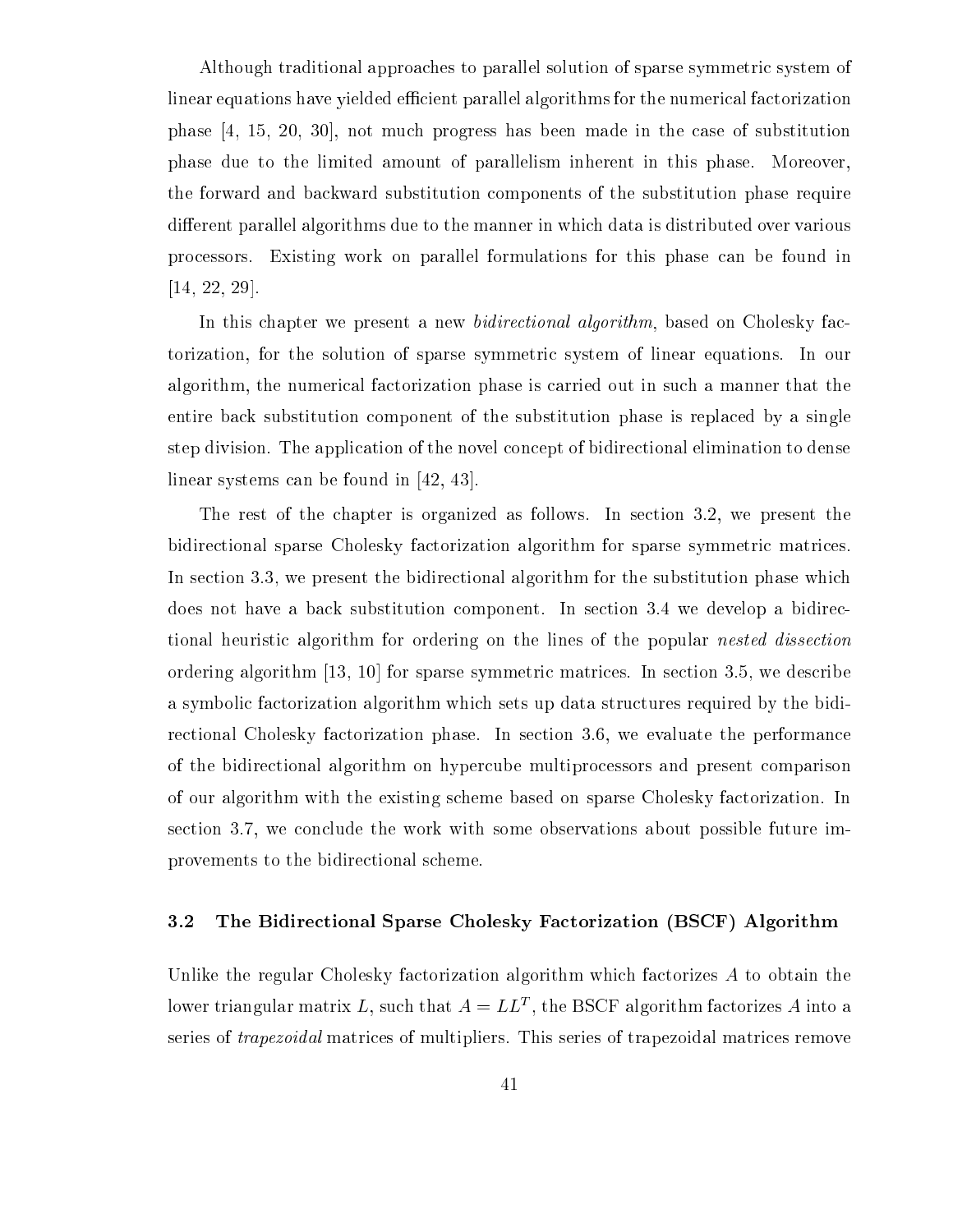the need for the ba
k substitution omponent in the substitution phase.

In this section, we first present an overall view of the concept of bidirectional Cholesky factorization. We then proceed to describe the manner in which the sparsity of the coefficient matrix can be exploited to obtain higher degree of parallelism. Following this we present the details of implementing BSCF algorithm on multipro
essor systems.

#### 3.2.1 Bidire
tional Cholesky Fa
torization - The Con
ept

In regular Cholesky algorithm, the lower triangular matrix  $L$  is obtained by choosing columns 1 through *N* of matrix A as pivots so that  $A = LL^*$  . We hame this process as factorization in forward direction. On the other hand, we can also choose columns N through 1 of matrix A as pivots and factorize A in a reverse fashion to obtain an upper triangular matrix  $U$  such that  $A = U^{\top} U$ . We hame this process as *factorization in* backward direction. The bidirectional Cholesky factorization of the coefficient matrix A proceeds as follows.

- step 1: We form two matrices, namely also to the form and all to the contract the and all to the form of the s matrix A. We family also a strongly the formulation  $\mathcal{O}$  in the formulation,  $\mathcal{O}$  $\lceil \frac{2}{2} \rceil$  pivot columns, to obtain a lower trapezoidal matrix  $L_0$ , as shown in fig- $\overline{\phantom{a}}$ ure  $3.1$ , in which only the sub-diagonal entries in columns 1 to  $\left[\frac{1}{2}\right]$  are present.  $$ contract and the fantacters of the ward direction of the second pixot and the contract of the members of to  $|\frac{\pi}{2}+1|,$  to obtain an upper trapezoidal matrix  $L_1,$  as shown in ngure 3.1, in which only the super-diagonal elements in columns *N* to  $\frac{1}{2} + 1$  are present.
- Step 2: We dupli
ate the redu
ed matrix A0 to form A00 and A01, and also dupli
ate the redu
ed matrix A1 to form A10 and A11. The matri
es A00 and  $\mathbf{u} = \mathbf{u}$ trapezoidal matricella matricella localis completed trapezoidal and the matricella complete matricella the ma torii are fan to produce through in the bandles for the base was a week through in the base of which co trapezoidal matricella longi matricelli essepti that here we family matricelli that here we family that four matri
es A00, A01, A10, and A11 in parallel.
- Step 3: We ontinue this pro
ess of halving the size of the sub-matri
es through simultaneous Cholesky factorization in both forward and backward directions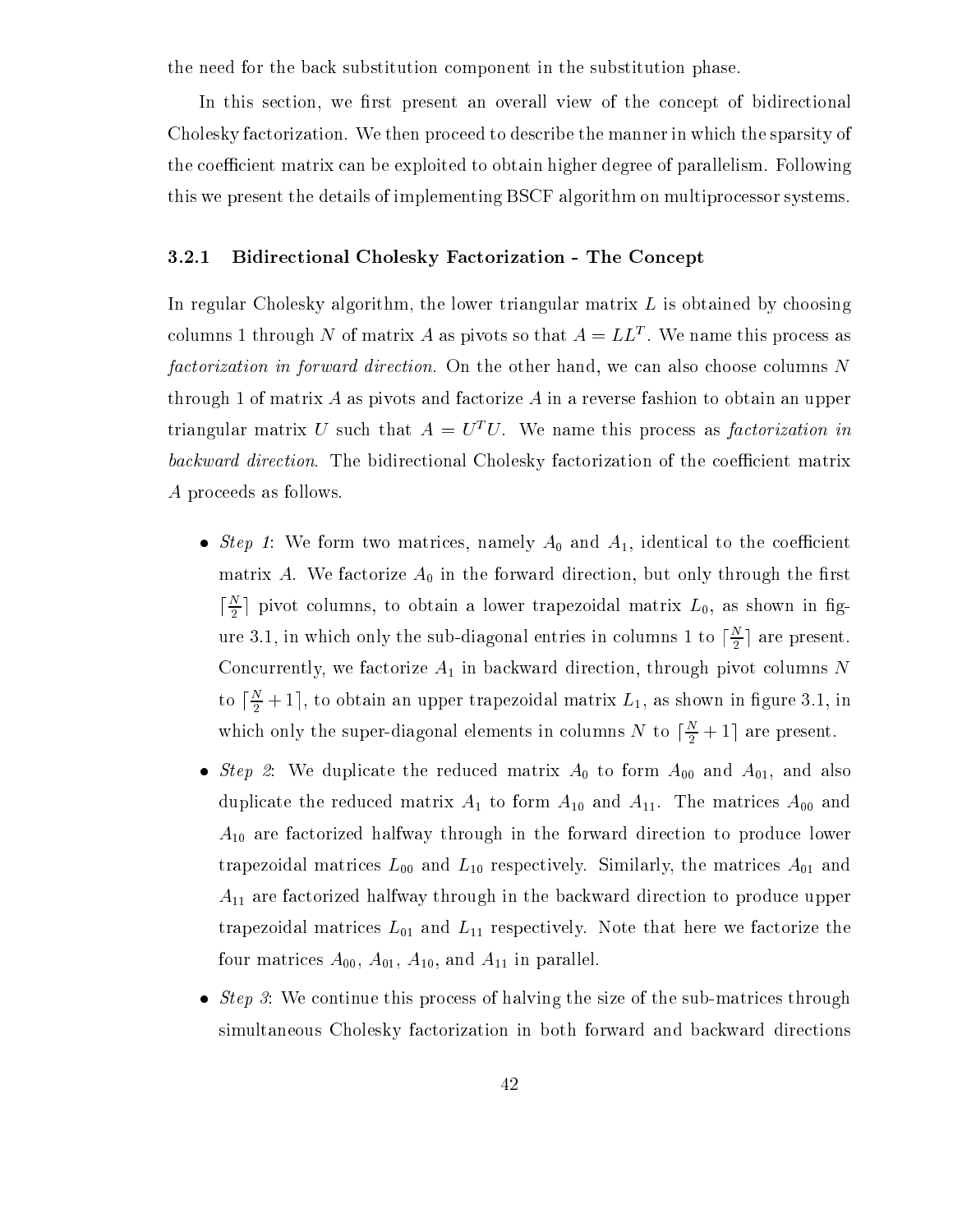

Figure 3.1: The progression of BSCF algorithm for  $N = 4$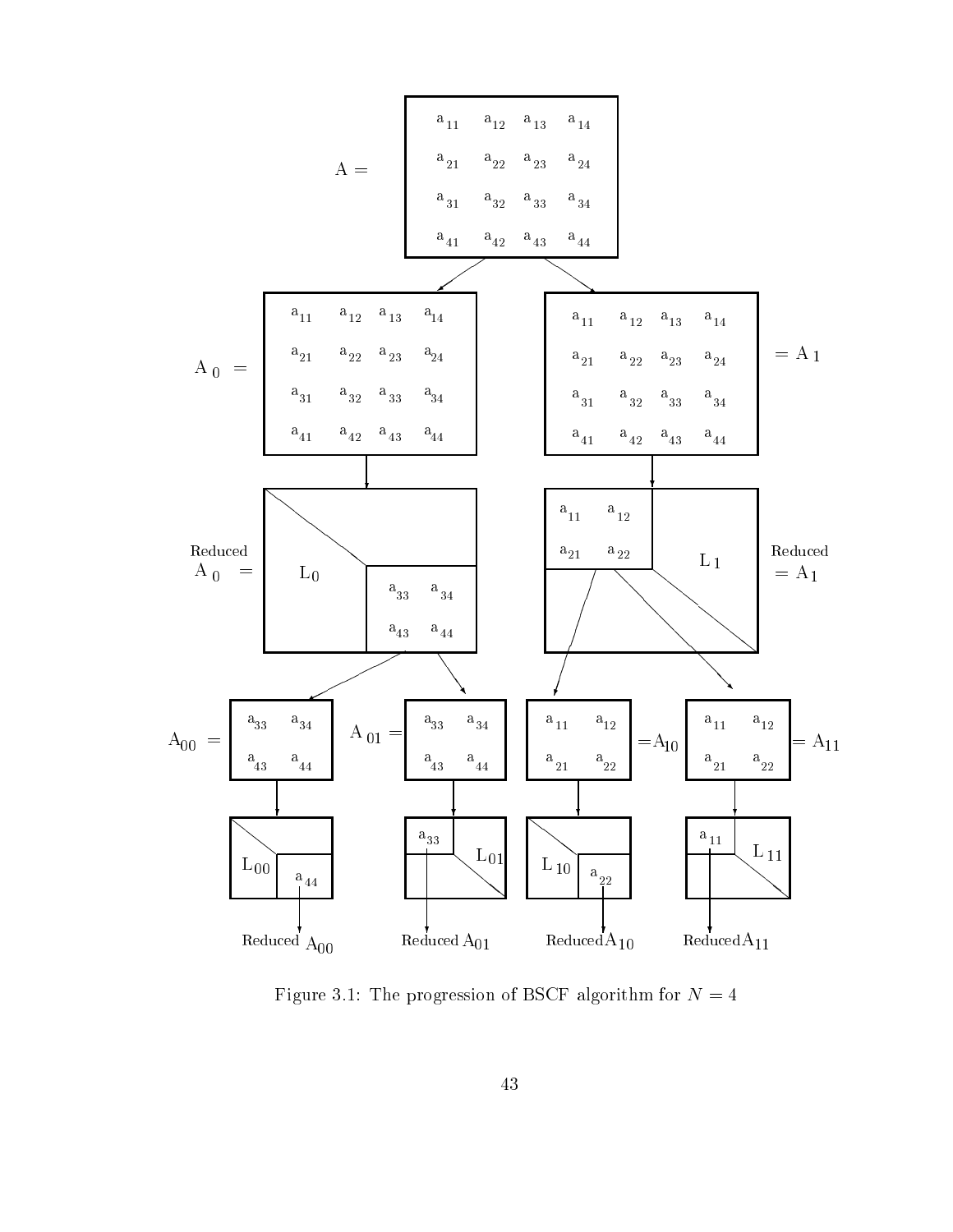and thus doubling the number of sub-matrices for  $\log N$  times. Finally we end up with N sub-matri
es of order 1 - 1.

The bidirectional Cholesky factorization algorithm described above produces a tree of trapezoids of multipliers (i.e.,  $L$  matrices). In the substitution phase, which is described in section 3.3, the b-vector, corresponding to which a solution vector x has to be found, is moved down this tree of trapezoids. At the end of this process each leaf produces an equation with just one variable whi
h is then solved by a single step division to produce the solution vector x.

#### 3.2.2 Exploiting the Sparsity of the Coefficient Matrix  $A$

In regular sparse Cholesky factorization of a coefficient matrix  $A$ , column i directly modifies column j if  $j > i$  and  $A[i, j] \neq 0$ . Column i indirectly modifies column j if column *i* directly modifies another column  $k$  which in turn modifies column  $j$  directly or indirectly. Columns i and j are *mutually independent* if column i does not modify  $\alpha$  column *j* directly or indirectly. The mutually independent columns of the sparse matrix an be used as pivots in parallel.

This on
ept of mutually independent olumns an be easily extended to the BSCF algorithm. At any stage  $s \in \{1 \cdots \log N\}$ , columns i and j  $(j > i)$  are forward  $independent$  if pivot column i does not modify column j directly or indirectly during factorization in forward direction. The forward independent columns, i and j, can be simultaneously used as pivots in forward direction. The columns  $i$  and  $j$  are backward  $independent$  if pivot column j does not modify column i directly or indirectly during factorization in backward direction. The backward independent columns, i and j, can be simultaneously used as pivots in backward direction.

In regular sparse Cholesky factorization, the concept of mutually independent columns can be abstracted with the help of *elimination trees*. An elimination tree contains a node corresponding to each column of the coefficient matrix. The parent of a node  $i$  is defined as

$$
parent(i) = min \{ j \mid j > i \text{ and } L[j, i] \neq 0 \} .
$$

The elimination tree defines a partially ordered precedence relation which determines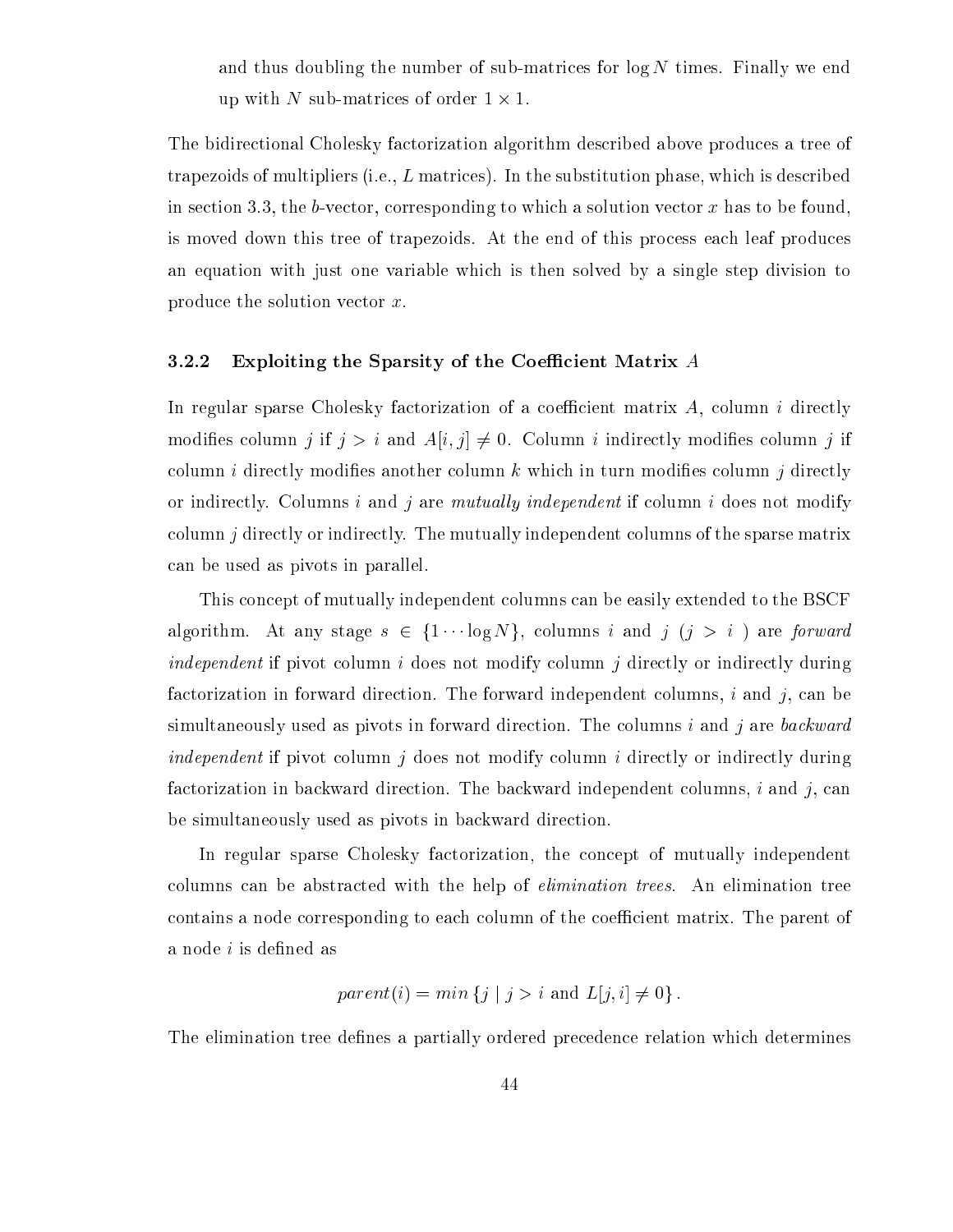when a certain column can be used as pivot.

Similarly, in BSCF algorithm, we can abstract the concepts of forward independence and backward independence by means of *forward elimination tree* and *backward* tively. At some stage state stage s 2 f1 in the angle Ax0 be a sub-matrix stage s 2 f1 in the and the sub-matrix to the form and  $\mu_1$  be a sub-matrix being factorized in the and Ax1 being factorized in the sub-matrix being factorized in the sub-matrix being factorized in the sub-matrix being factorized in the sub-matrix being fact backward direction (x being a possibly empty string of 0's and 1's). The *forward parent* of node  $i$ , is defined as

$$
fparent(i, A_{x0}) = min \{j \mid j > i \text{ and } L_{x0}[j, i] \neq 0 \}.
$$

Similarly, the *backward parent* of node  $i$ , is defined as

$$
bparent(i, A_{x1}) = max \{j \mid j < i \text{ and } L_{x1}[j, i] \neq 0 \}.
$$

For achieving high degree of parallelism during factorization phase, both the forward and the backward elimination trees should be as short and wide as possible. This is the function of the ordering phase (described in section 3.4).

In the next subse
tion, we examine the parallel implementation of BSCF algorithm on multipro
essors.

#### 3.2.3 Implementing the BSCF Algorithm on Multipro
essors

 $\sim$ 

For our present study, we consider the *medium grain model* of parallelism in which tasks perform floating point operations over nonzero elements of entire columns of coefficient matrix. The following elementary tasks are onsidered for the BSCF algorithm.

- fdivide(i,s) divides by Ax0[i; i℄ every nonzero element of the sub-diagonal part of the *i*th column of sub-matrix  $A_{x0}$ .
- bdivide(i,s) divides by  $\sim$ Ax1[i; i℄ every nonzero element of the super-diagonal part of the *i*th column of sub-matrix  $A_{x1}$ .
- finitely at the ith the ith the items of vertices of a subtraction of the items of a substantial contraction of sub-matrix  $A_{x0}$ , at stage  $s \in \{1 \cdots \log N\}$ . vector is an appropriate multiple of some column j of  $A_{x0}$ , which modifies column i directly in forward direction at stage s.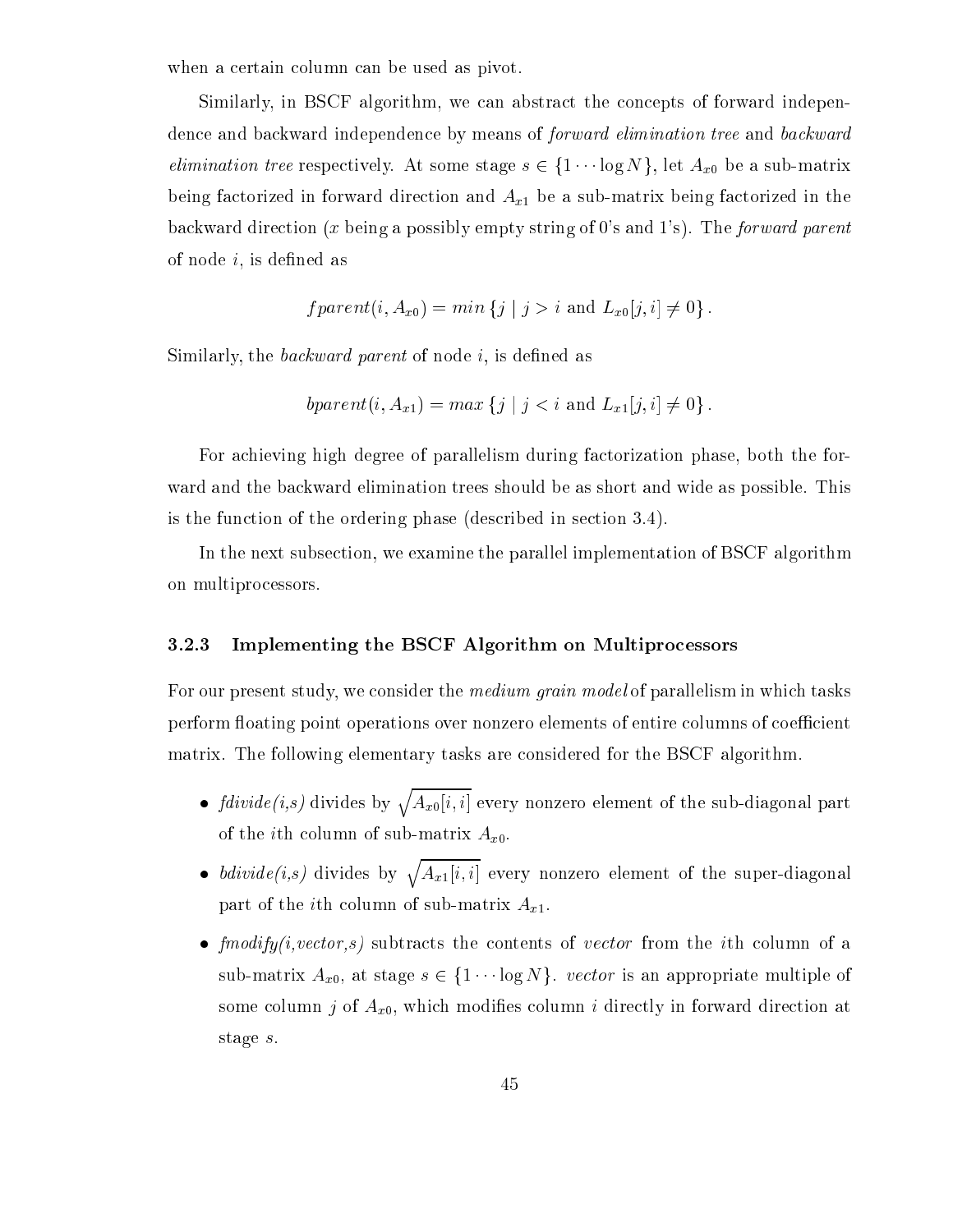tors the ith the ith subtraction of the ith contents of the items of the items of a second sub-matrix  $A_{x1}$ , at stage  $s \in \{1 \cdots \log N\}$ . vector is an appropriate multiple of some column j of  $A_{x_1}$ , which modifies column i directly in backward direction at stage s.

To keep track of the columns that each pivot should modify at each of the log N stages, we maintain the following data structures.

- $\bullet$   $F_i^{++}$  $\mathcal{U}$ ith column in the forward direction at stage s.
- $B_i^{\{\cdot\}}$  denotes the set of all columns with indices greater than i that modify the ith column in the backward direction at stage s.

These data structures are generated during the symbolic factorization phase. This phase is des
ribed in se
tion 3.5. In the remaining part of this se
tion, we des
ribe the implementation of BSCF algorithm on a message passing multipro
essor - initially for the case where each processor is responsible for only one column of the coefficient matrix and then for the case where the number of processors  $p$  is less than the order N of the coefficient matrix.

**Case**  $p = N$ : In algorithm 1 below, N processors are being used to factorize an n die hoofdat symmetrike bekend op die het die het tot tot the index of the index of the index of the index of stored in it is *mycol*. At any stage  $s \in \{1 \cdots N\}$ , there are two copies of column *mycol* store in the process of the first means and play in the formation and indicated means were alleged in the form represented by  $A_{x0}[*, mycol]$ . The second copy is a part of the backward sub-matrix ary arresponsible for it is represented by Axia (and the form is responsible for a complete form is responsibl ing out  ${\it fmodify(mycol, vector, s)}$ , bmodify(mycol, vector, s), fdivide(mycol, s), and  $bdivide(mycol, s)$  operations at every stage, s, of the BSCF algorithm.

**Algorithm 1** (\*The parallel BSCF algorithm for case  $p = N^*$ )

### begin

for  $s := 1$  to  $\log N$  do

 $\omega$  be the forward sub-matrix and Ax1 be the forward sub-matrix and Ax1 be the forward sub-matrix and Ax1 be the forward sub-matrix and Ax1 be the forward sub-matrix and Ax1 be the forward sub-matrix and Ax1 be the forwa backward sub-matrix to which column *mycol* belongs at stage s.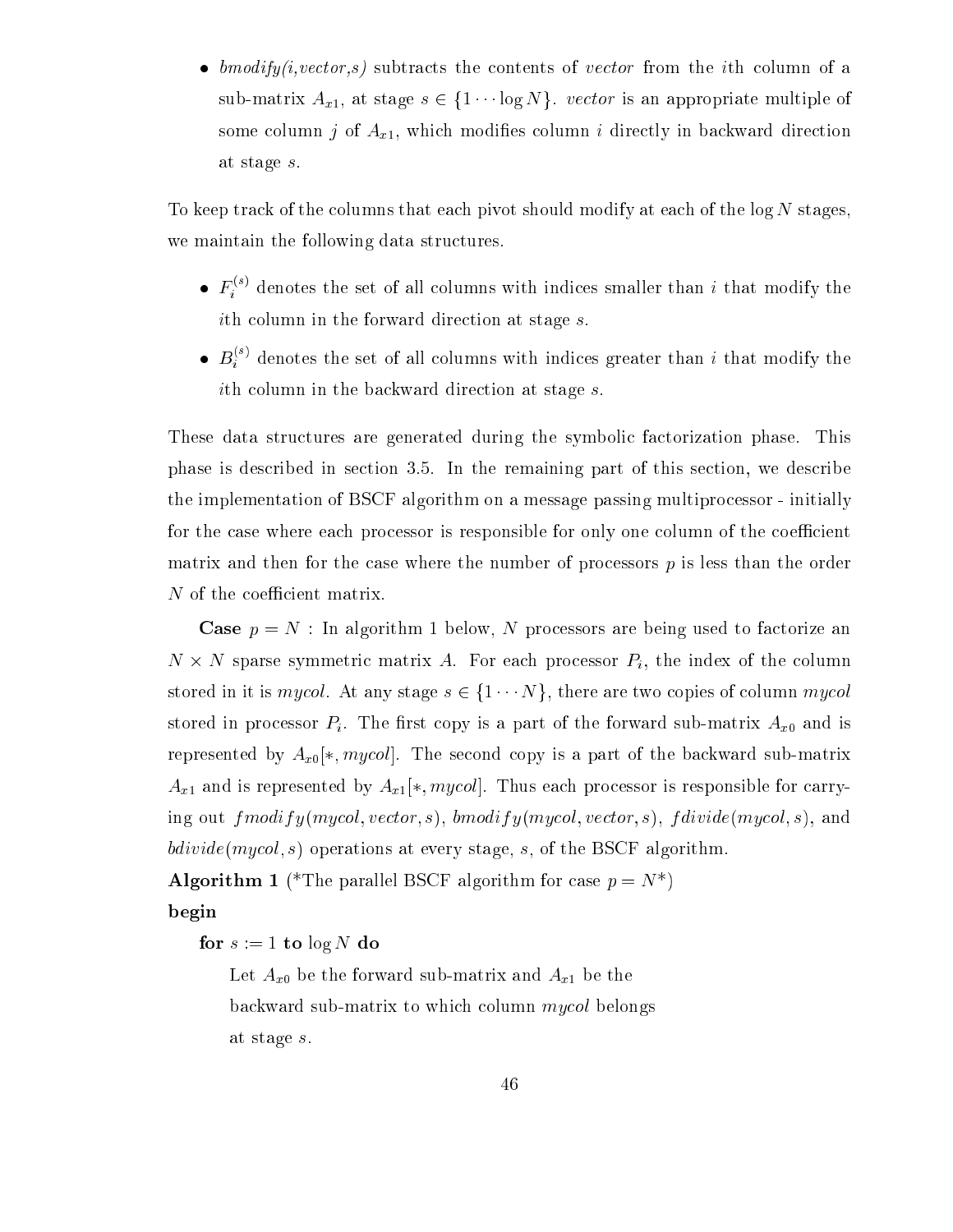#### parbegin

Forward factorize( $mycol,s$ );

 $Backward\_factorize(mycol,s);$ 

parend

end

```
procedure Forward factorize(col,s)
```
begin

for all  $i \in F_{col}^{\sim}$  do receive message of the form  $(col,vector,s)$  from processor storing the column  $i$ ;  $f$ modi $f$ y(col, vector, s);

```
if 
ol belongs to the rst half of sub-matrix Ax0 then
        fdivide(col, s);for all f such that col \in F_i^{\gamma \gamma}\frac{1}{1} do not do not do not do not do not do not do not do not do not do not do not do not do not do not do not do not do not do not do not do not do not do not do not do not do not do not do not do not do not do not d
                  sense the message (j) in two presented that is not presented to
                          to processor storing column j;
```
else if  $s < log N$  then

 $\sqrt{2}$  to  $\sqrt{2}$  and  $\sqrt{2}$  and  $\sqrt{2}$  and  $\sqrt{2}$ 

 $A_{x00}[*, col] := A_{x0}[*, col];$ 

 $\mathcal{N}$  to row and an only at the only of Ax01 since  $\mathcal{N}$ 

sub-diagonal part of the columns of the symmetric matrix  $A_{x0}$ 

are stored\*)

for all j such that  $A_{x0}[j,col] \neq 0$  do

 $A_{x01}[col, j] := A_{x0}[j, col];$ 

end

procedure Backward factorize $\left( col,s\right)$ 

begin

for all  $i \in B_{col}^{\sim}$  do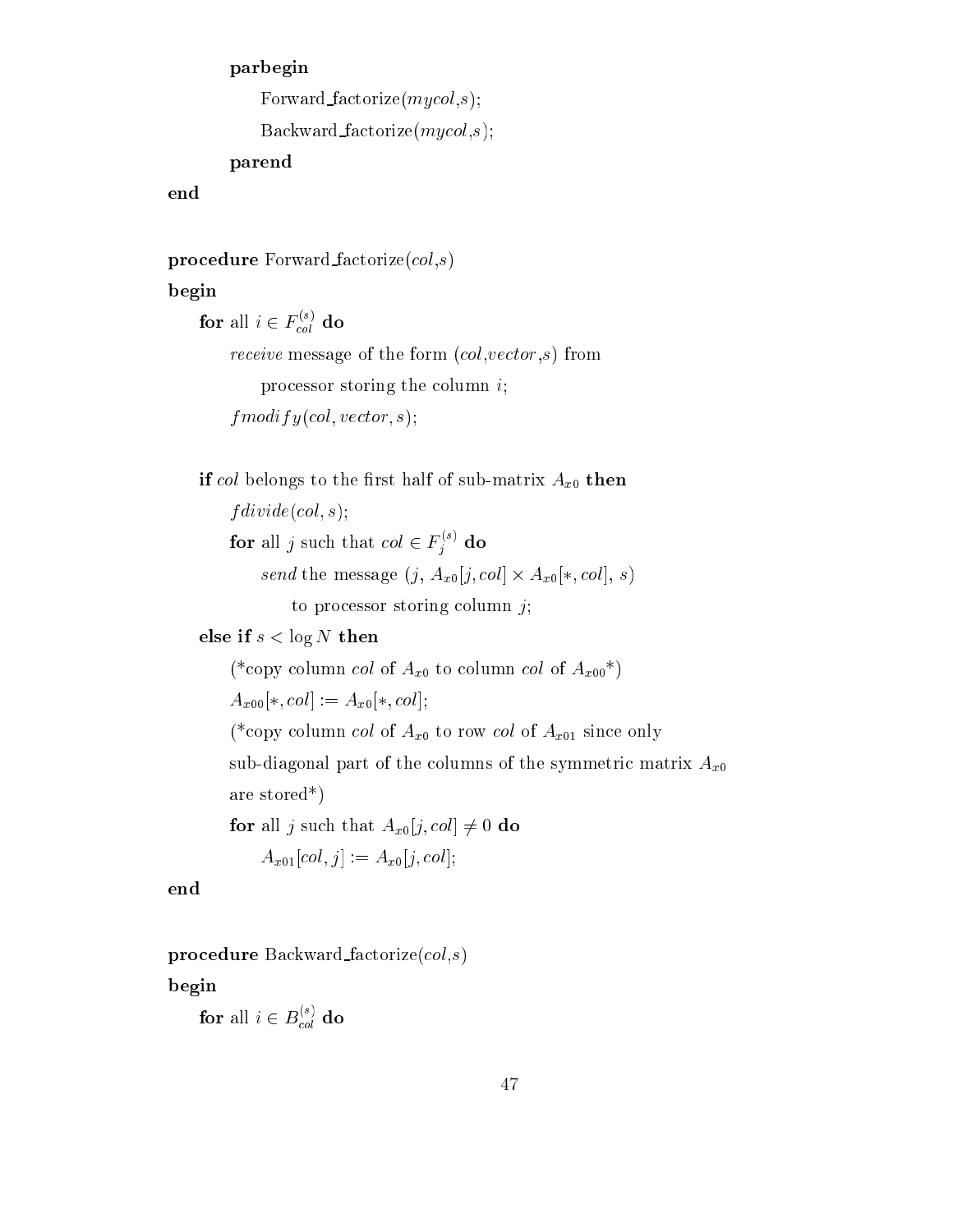receive message of the form  $(col,vector,s)$  from processor storing the column  $i$ ;  $bmodify(col,vector, s);$ 

if ol belongs to the se
ond half of sub-matrix Ax1 then  $bdivide(cd, s);$ for all  $j$  such that  $col \in B_j^{\times}$  do send the message (j, Ax1[j; ol℄ - Ax1[; ol℄, s) to processor storing column  $j$ ; else if  $s < log N$  then  $\lambda$  to row  $\lambda$  to row or  $\lambda$  and  $\lambda$  to row or  $\lambda$  axis of  $\lambda$  axis of  $\lambda$  axis of  $\lambda$ super-diagonal part of the columns of the symmetric matrix  $A_{x1}$ are stored\*) **for** all j such that  $A_{x1}[j,col] \neq 0$  do  $A_{x10}[col, j] := A_{x1}[j, col];$  $\mathcal{N} = \mathcal{N} = \mathcal{N} = \mathcal{N} = \mathcal{N}$  $A_{x11}[*, col] := A_{x1}[*, col];$ 

end

The progression of the above algorithm for the case of  $p = N = 4$  is shown in figure 3.2. In this figure we note that the size of the subset of processors with which any pro
essor Pi ommuni
ates, redu
es by half with every stage. In stage <sup>s</sup> <sup>=</sup> 1, all pro
essors P1 through P4 ommuni
ate with ea
h other. In stage <sup>s</sup> <sup>=</sup> 2, P1 and P2 ommunicate only with each contract power of  $\alpha$  and  $\alpha$  and  $\alpha$  and  $\alpha$  and  $\alpha$  and  $\alpha$  and  $\alpha$  and  $\alpha$  and  $\alpha$ Thus communication gets localized with every stage. Such a pattern of communication also holds for the case of  $p < N$ .

In practice, algorithm 1 would be extremely inefficient due to the excessive number of messages being passed. Also, the number of pro
essors is usually mu
h less than N, the order of the coefficient matrix. We now discuss the modification of algorithm 1 to the case where  $p < N$ .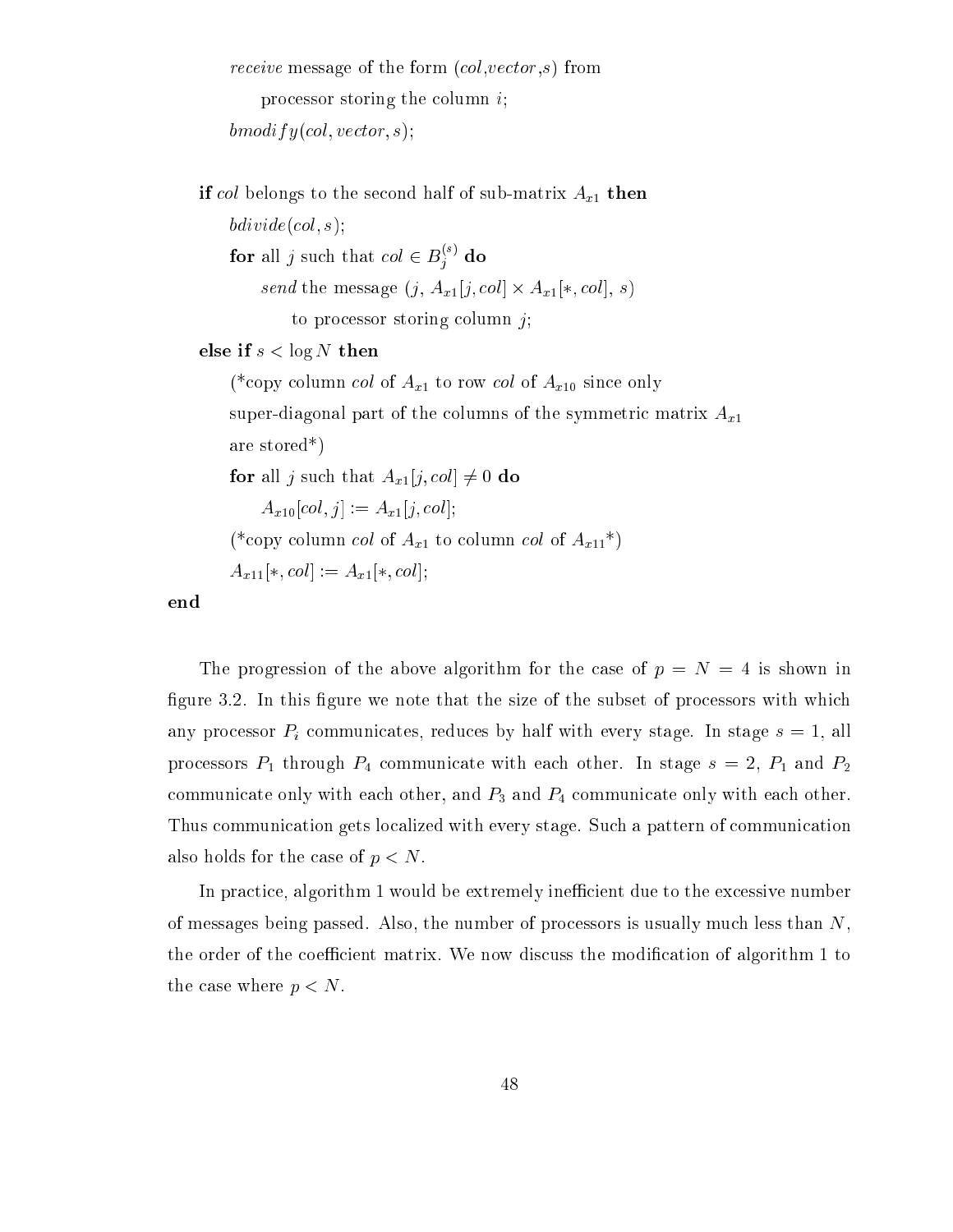

Figure 3.2: The progression of BSCF algorithm for  $p = N = 4$  (one column is mapped onto ea
h pro
essor).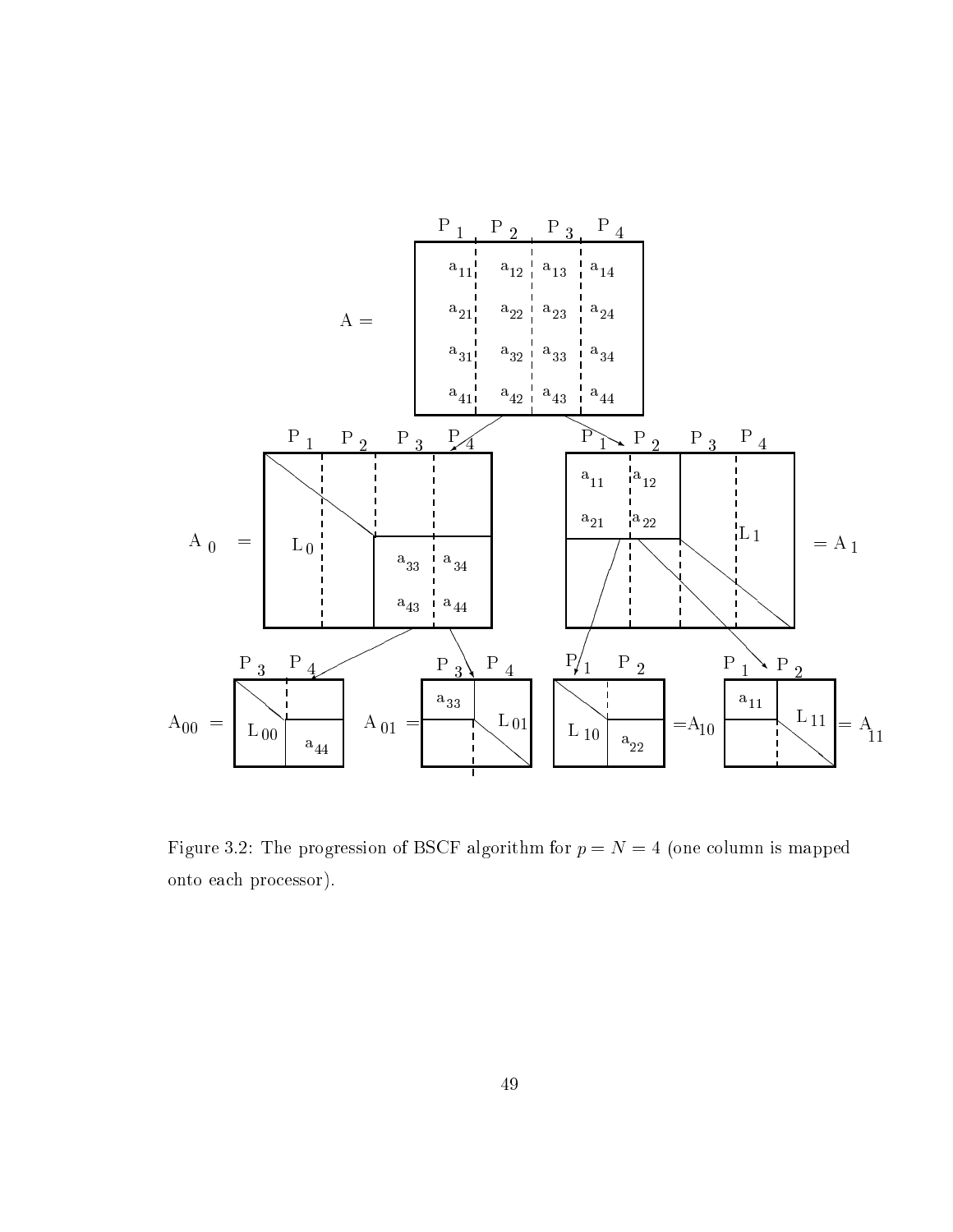Case  $p \leq N$ : In Cholesky factorization, if column i modifies column j, then the factor, by which the modifying column i is multiplied, is an element  $A[j, i]$  of the modifying column  $i$  itself. This happens due to the symmetric nature of the coefficient matrix being operated upon. Thus, as seen in algorithm 1, the multiple of the modifying column is calculated at the processor storing column  $i$  itself and the resulting vector is sent over to the processor storing column  $j$  which needs to be modified.

When  $p \leq N$ , there might be more than one column at a processor  $P_k$ , which modies olumn j (i.e., more than one olumn stored at pro
essor Pk might belong to the sets  $F_s^{\gamma\gamma}$  $\mathcal{F}_i^{\gamma}$  or  $B_i^{\gamma}$ ). In place of sending a separate vector as message corresponding to every  $\mathbb{R}^n$  that modifies  $\mathbb{R}^n$  these outgoing vectors in additionally vectors in a set of  $\mathbb{R}^n$ together and send them as one vector to the processor storing column  $j$ . In this manner, the number of outgoing messages can be significantly reduced. Note that the above observation applies for modifications in both forward and backward factorizations.

In algorithm 2 below, we incorporate the above idea in the BSCF algorithm and present the fance in SSCF algorithme. The set of the fangle is the set of the set of the set of the set processor maintains the sparse version that we have a parties of parties of parties of parties  $\mu$  and bu for  $1 \leq j \leq N$ . If column *i* is to modify column *j* in forward direction at stage *s* then, after performing  $fdivide( i, s)$  operation, the processor  $P_{muid}$ , which stores the column i, additional appropriate multiple of the vertical . To the vertical . We have able . When such a new and addition has been performed for all the core of all the modern in proposition in  $m_{\rm H}$  is the modern core of  $\sim$ j in forward direction at stage s, a message containing the  $fUpdate$  vector is sent to the processor storing the column  $j$ . Similar mechanism operates for factorization in ba
kward dire
tion.

**Algorithm 2** (\*The parallel fan-in BSCF algorithm for case  $p < N^*$ )

begin

```
for s := 1 to \log N do
    parbegin
         Forward_factorize(List_{muid}, s);
         \text{Backward\_factorize}(List_{muid}, s);
```
parend

end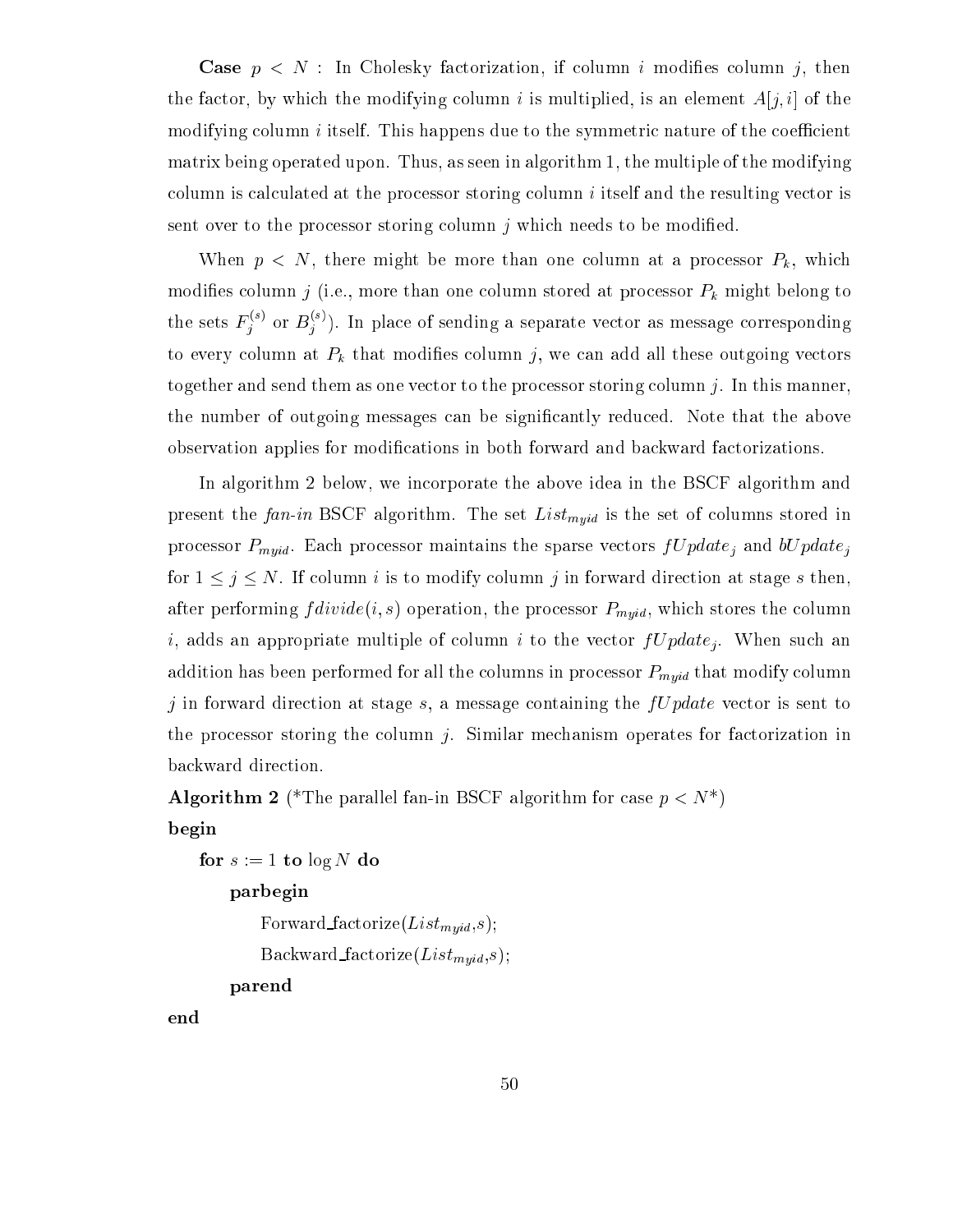pro
edure Forward fa
torize(List,s)

begin

for i :=0 i  $\mathcal{L} = 0$  . The integration is the function of  $\mathcal{L} = 0$ while  $List \neq \phi$  do if  $\exists i \in \text{List}$  such that  $\text{false}(j, s)$  has been performed for all  $j \in F_i^{(s)}$  $i$  then the number of  $i$  $\Omega$  belong to the form in the form in the form in the form in the form in the form in the form in the form in the form in the form in the form in the form in the form in the form in the form in the form in the form in th while messages of the form  $(i, fvector, s)$  have not been received from all processors that store columns belonging to  $F_i^{\gamma\gamma}$  $i$  do  $i$ receive messages of the form  $(i, fvector, s);$  $f modify(i, f vector, s);$ 

if the sub-matrix is defined to the sub-matrix  $\alpha$  and  $\alpha$  then  $\alpha$  then  $\alpha$ 

 $fdivide(i,s);$ 

for all *j* such that  $i \in F_i^{\times \times}$ j do fU pdatej := fU pdatej <sup>+</sup> Ax0[j; i℄ - Ax0[; i℄; if  $fdvvde(k,s)$  has been done for all  $k \in F_k^{\sim} \cap List$  then  $\mathcal{S}$  and the form (j,fU point  $\mathcal{S}$ ) and  $\mathcal{S}$  and  $\mathcal{S}$  ,  $\mathcal{S}$ to processor storing column  $j$ ;

else if  $s < log N$  then

 $\sqrt{ }$  to  $\sqrt{ }$  and  $\sqrt{ }$  and  $\sqrt{ }$  and  $\sqrt{ }$  and  $\sqrt{ }$  and  $\sqrt{ }$  and  $\sqrt{ }$  and  $\sqrt{ }$  and  $\sqrt{ }$  and  $\sqrt{ }$  and  $\sqrt{ }$  and  $\sqrt{ }$  and  $\sqrt{ }$  and  $\sqrt{ }$  and  $\sqrt{ }$  and  $\sqrt{ }$  and  $\sqrt{ }$  and  $\sqrt{ }$  and  $\sqrt{ }$  and  $\$  $A_{x00}[*, i] := A_{x0}[*, i];$ (\*
opy olumn i of Ax0 to row <sup>i</sup> of Ax01 sin
e only sub-diagonal part of the olumns of the symmetri matrix Axon and stored and the store of the store of the store of the store of the store of the store of the s **for** all j such that  $A_{x0}[j, i] \neq 0$  **do**  $A_{x01}[i, j] := A_{x0}[j, i];$  $List := List - i;$ 

end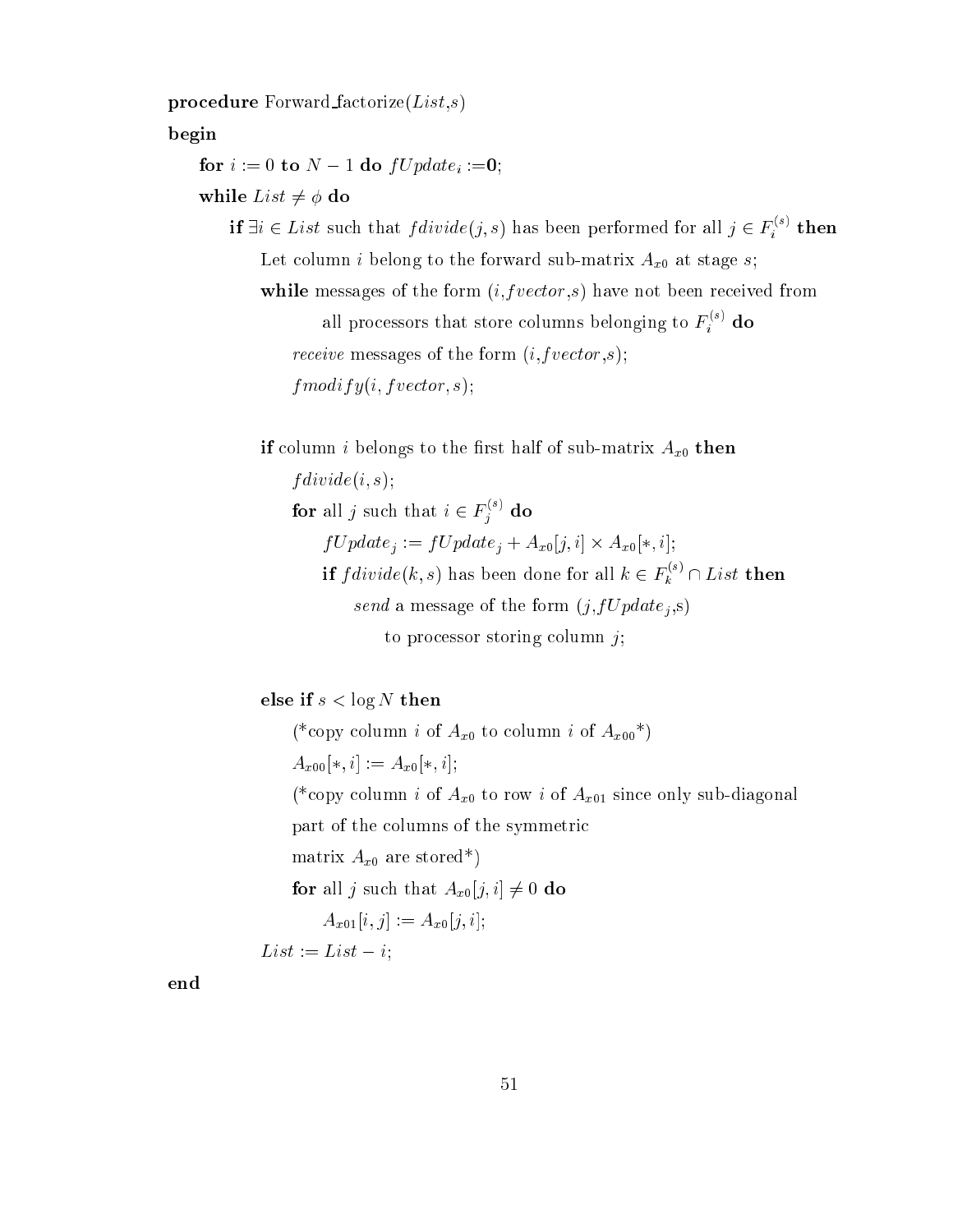pro
edure Ba
kward fa
torize(List,s) begin for i :=0 to  $\mathcal{L}$  . The set of  $\mathcal{L}$  is the  $\mathcal{L}$ while  $List \neq \phi$  do if  $\exists i \in \textit{List}$  such that  $\textit{bdivide}(j, s)$  has been performed for all  $j \in B_i^\times$  then Let olumn i belong to the ba
kward sub-matrix Ax1 at stage s; while messages of the form  $(i, bvector, s)$  have not been received from all processors that store columns belonging to  $B_i^{\times}{}'$  do receive messages of the form  $(i, bvector, s);$  $bmodify(i, bvector, s);$ 

> if the set of sub-matrix  $\omega_1$  then set of sub-matrix  $\omega_2$  $bdivide(i,s);$ for all  $j$  such that  $i \in B_j^{<\sim}$  do bU patei i tutti + Axia - bu patei i ali itu - bu patei itu - bu patei itu - bu p if  $bduvide(k, s)$  has been done for all  $k \in B_k^{<\sim} \cap List$  then send a message of the form (j,bU pdatej ,s) and (j,bU pdatej ,s) and (j,bU pdatej ,s) and (j,bU pdatej ,s) and to processor storing column  $j$ ;

else if  $s < log N$  then

(\*
opy olumn i of Ax1 to row <sup>i</sup> of Ax10 sin
e only super-diagonal part of the olumns of the  $\sim$  , are stored are stored axis and the stored axis and  $\sim$ **for** all j such that  $A_{x1}[j, i] \neq 0$  **do**  $A_{x10}[i, j] := A_{x1}[j, i];$ (\* opp) of Axia to axia to axia to axia to axia to axia  $A_{x11}[*, i] := A_{x1}[*, i];$  $List := List - i;$ 

#### end

An important observation is in order in algorithm 2. Let the number of processors  $p = 2$  (as in hypercube multiprocessors) and  $N = 2$   $(n, a \in N)$ , the set of natu-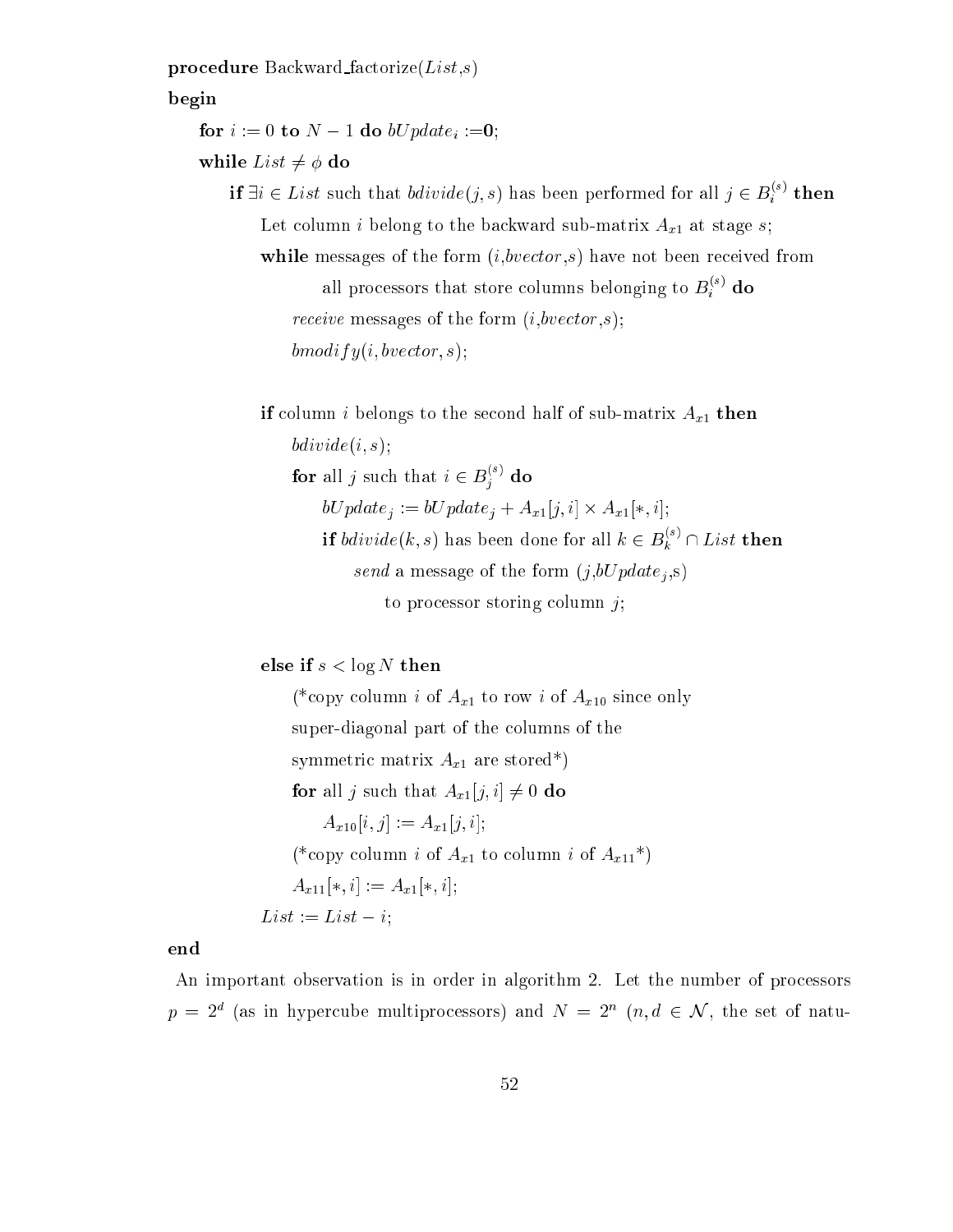

Figure 3.3: Progression of the BSCF algorithm for  $p = 4$  and  $N = 16$  (four columns are stored in ea
h pro
essor).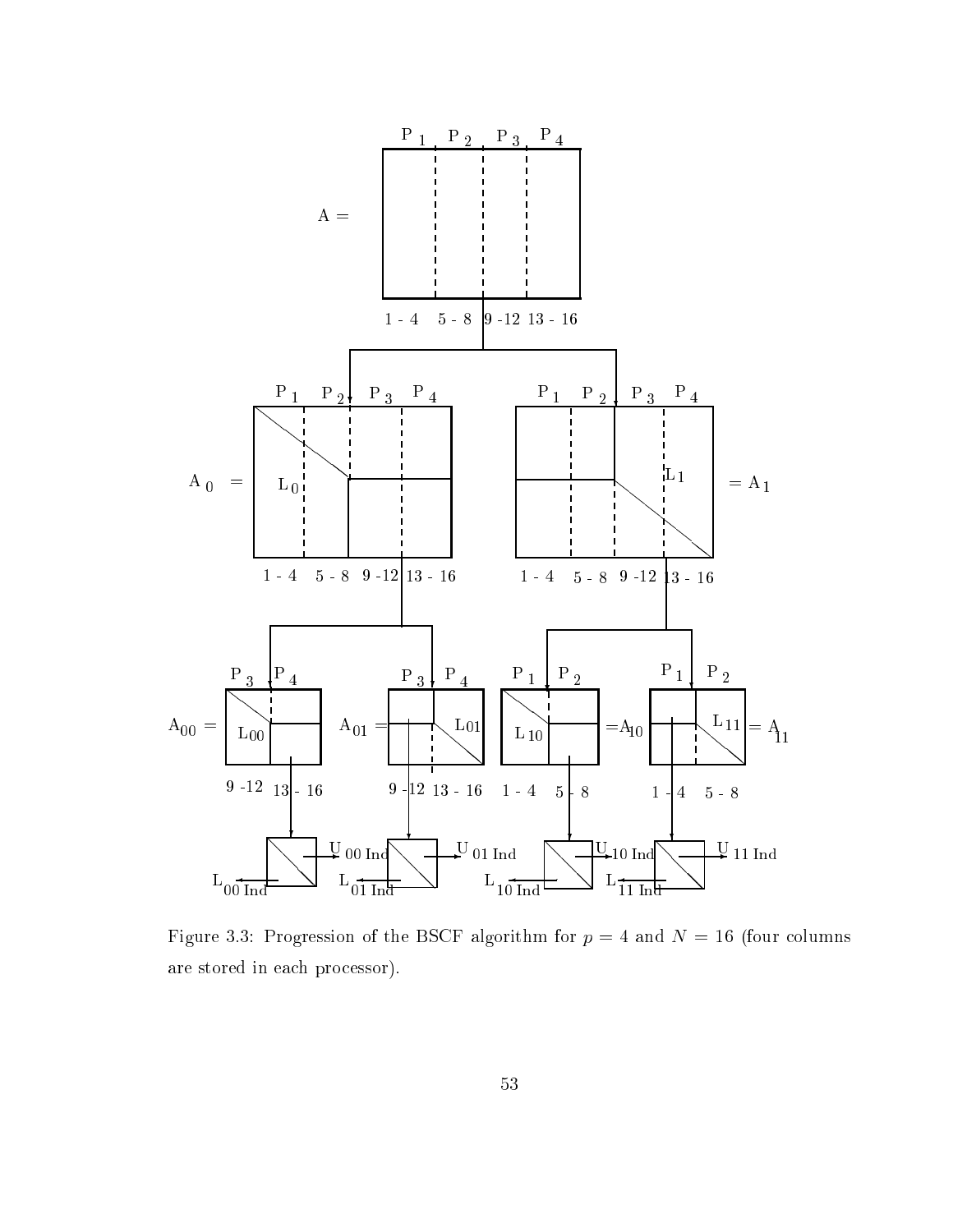ral numbers). Assume that we map the equations on the processors in a block wrap manner (as snown in figure 3.3). Thus each processor holds  $\frac{1}{p} = 2^{n-\alpha}$  consecutive equations. At the end of  $d = \log p$  stages of the fan-in BSCF algorithm, each processor contains an independent system or  $\frac{1}{p}$  equations. This independent system can be factorized within a single pro
essor without any ommuni
ation with any other pro
essor. Sin
e, on a single pro
essor, regular sequential sparse Cholesky fa
torization performs more efficiently than the fan-in BSCF algorithm, we can switch over to this regular sequential version after  $\log p$  stages and factorize the coefficient matrix (say  $A_{ind}$ ) of this independent system into the form  $A_{ind} \equiv L_{ind} L_{ind}^T$ . This results in enhancing the performan
e of the fan-in BSCF algorithm. The manner in whi
h this fa
torization pro
eeds is shown in gure 3.3.

#### 3.3 The Substitution Phase

In this section we present the *bidirectional substitution* (BS) algorithm. Unlike the regular algorithm, which consists of two triangular solution components (i.e., the forward substitution followed by the ba
kward substiution), the BS algorithm onsists of only one forward solution omponent, whi
h is followed by a single step division to yield the solution vector  $x$ . Following the pattern of the previous section, we first present an overall view of the concepts behind the BS algorithm. We then proceed to describe the manner in which the sparsity of the series of trapezoidal factor matrices can be exploited to obtain a higher degree of parallelism.

#### 3.3.1 Bidire
tional Substitution Algorithm - The Con
ept

The scheme we propose below is somewhat on similar lines to the parallel column triangular solver  $(PCTS)$  proposed by Li and Coleman in [34]. To find the solution versee to the body we begin with the street with the street with the begin with t

 $\mathbf{v} = \mathbf{v}$  is modified by subset of multiplication by subset of multiplication of  $\mathbf{v}$ ers  $L_0$  (i.e., from column 1 to column  $|\frac{L_0}{2}|$  ). In other words, after modification by olumn i  $\alpha$  in province the production interest interest  $\alpha$  as  $\alpha$  in the  $\alpha$  it is  $\alpha$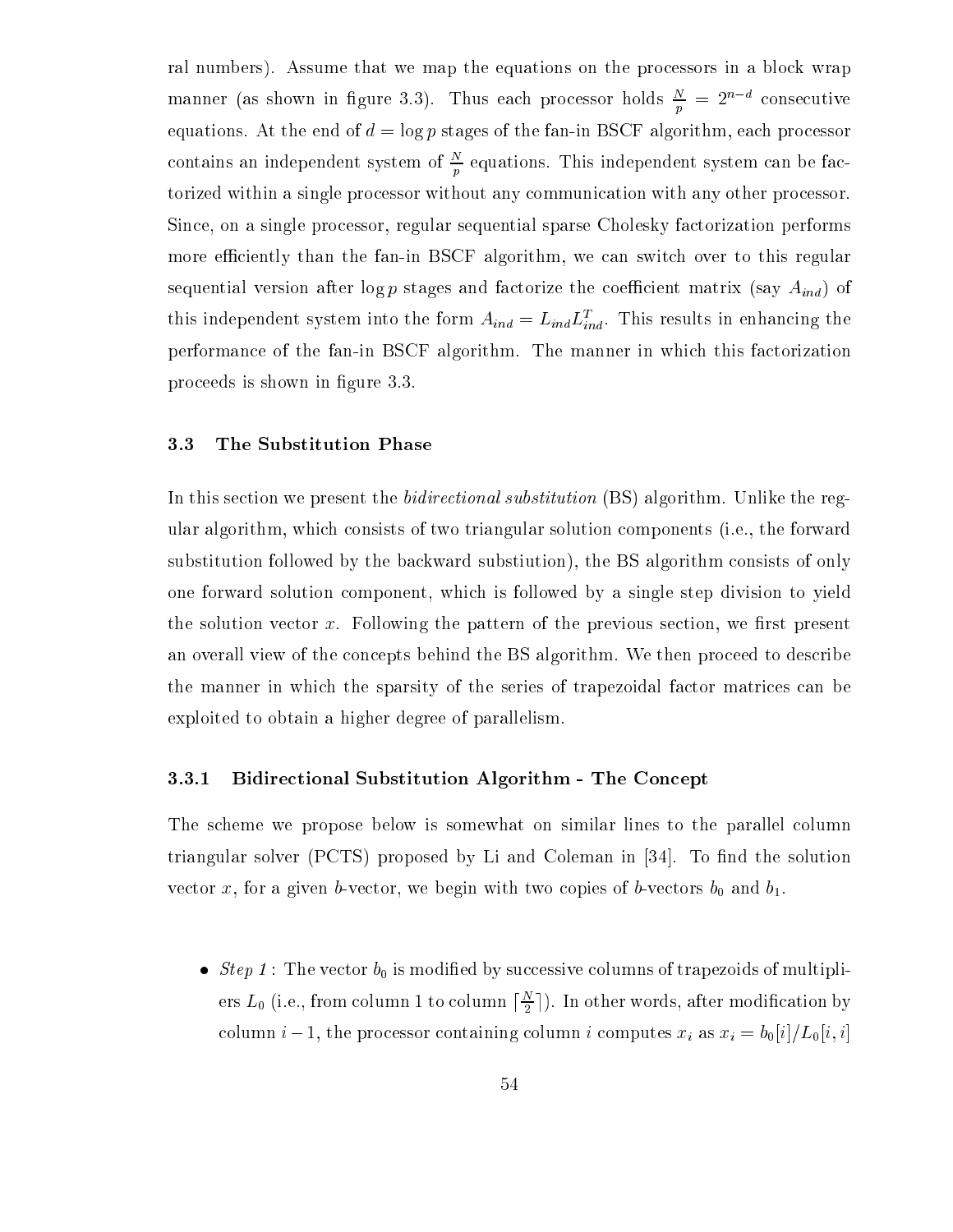

Figure 3.4: The progression of substitution phase for  $N = 4$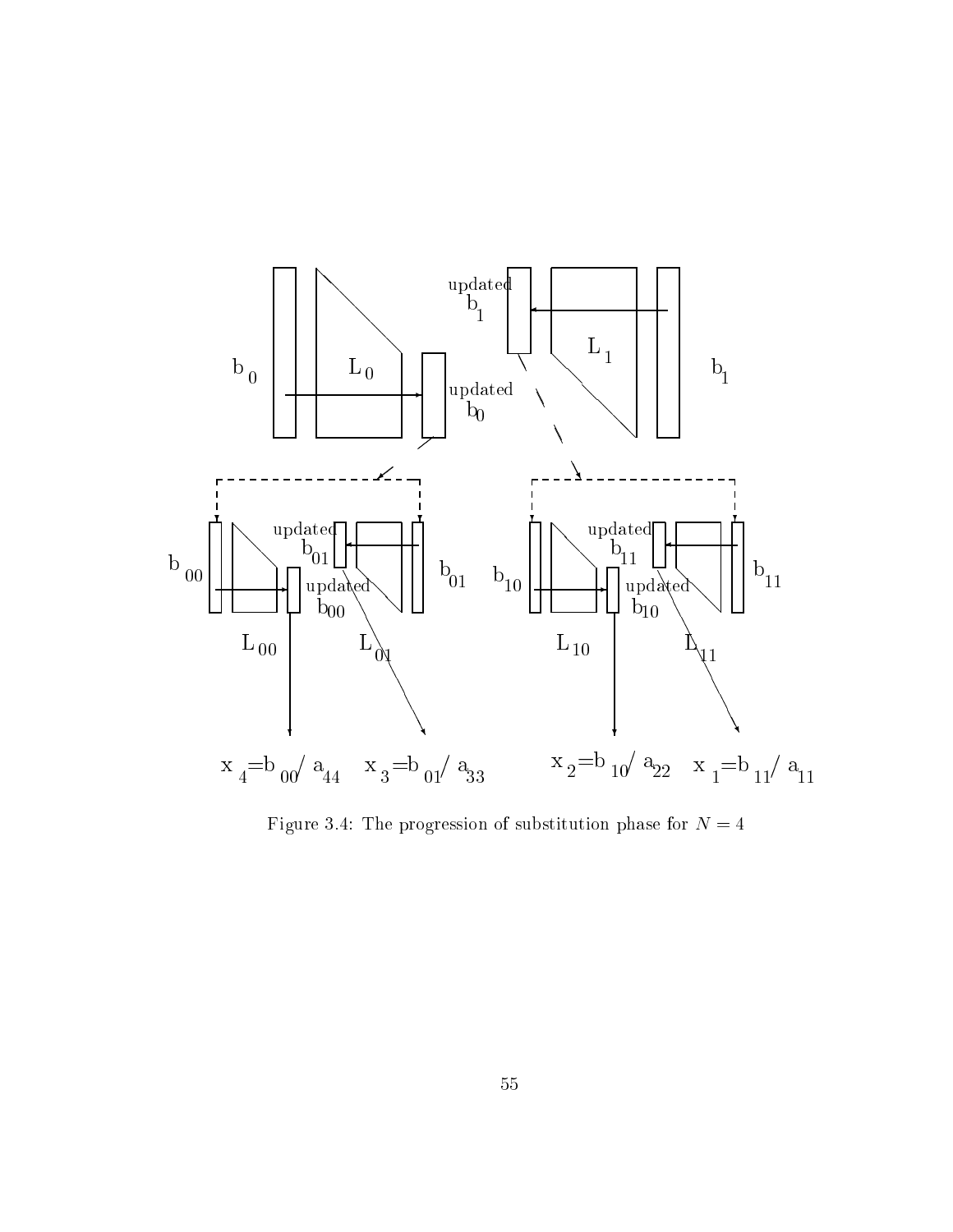and modifies the remaining elements of  $b_0$ -vector as  $b_0[j] = b_0[j] - L_0[j, i] * x_i$ for all j such that  $L_0[j, i] \neq 0$ . At the end of updation by  $L_0$ , the size of vector b0 is reduced to finite the confidence and the film its original size (see the continual). The ve
tor b1 is updated by su

essive olumns of the trapezoidal matrix of multiphers  $L_1$  in backward direction (i.e., from column *I*V to column  $|\frac{1}{2}| + 1$ ). In  $\overline{\phantom{a}}$ other words, after modification by column  $i + 1$ , the processor containing colwhere xis as  $\mu$  as  $\mu$  and  $\mu$   $\mu$  it it is also the remaining binding binding binding binding and  $\mu$  $\mathbb{P} \setminus \{j\} = \{j\}$  if  $j\in\mathbb{N}$  it is that  $\mathbb{P} \setminus \{j\}$  for all  $j\in\mathbb{N}$  for end of updating  $\mathbb{P} \setminus \{j\}$ by L1, the size of ve
tor b1 is redu
ed to half its original size (see gure 3.4).

- Step 2 : The redu
ed b0 is opied to form ve
tors b00 and b01 whereas the redu
ed b1 is opied to form ve
tors b10 and b11. The new ve
tors b00 and b10 are modied by  $\rightarrow$  00 and  $\rightarrow$  10 respectively in formation whereas the version whereas the version  $\sim$  01 and b11 are modied by L01 and L11 respe
tively in ba
kward dire
tion. Thus the size of these new b-ve
tors gets redu
ed by another fa
tor of half (see gure 3.4).
- $\mathcal{S}$  : This product of the size of b-vectors and doubling the size of b-vectors and doubling their numbers and doubling the size of  $\mathcal{S}$ continues for  $\log N$  stages by which time there will be N b-vectors of only one element each. These N b-vectors, when divided by N elements obtained at the end of factorization phase, will give  $N$  x-vector elements.

#### 3.3.2 In
reasing Parallelism by Exploiting Sparsity

In the above scheme we observe that the process of modifying a b-vector through successive columns of a trapezoid is inherently sequential and is communication intensive in case the successive columns happen to reside on separate processors. George et.al. have proposed in  $[14]$ , parallel schemes for solving sparse triangular systems resulting from regular Cholesky factorization. Their scheme is an adaptaion of the corresponding dense algorithm proposed by Romine and Ortega in  $[49]$  and it uses the following inner product form to carry out forward factorization.

$$
x_i = \left(b_i - \sum_{\{j|L[i,j] \neq 0\}} (L[i,j] * x_j) \right) / L[i,i] \quad i = 1, 2, \cdots, N
$$

Sin
e the olumns and the orresponding solution omponents are distributed among the processors, the inner product computation is partitioned accordingly.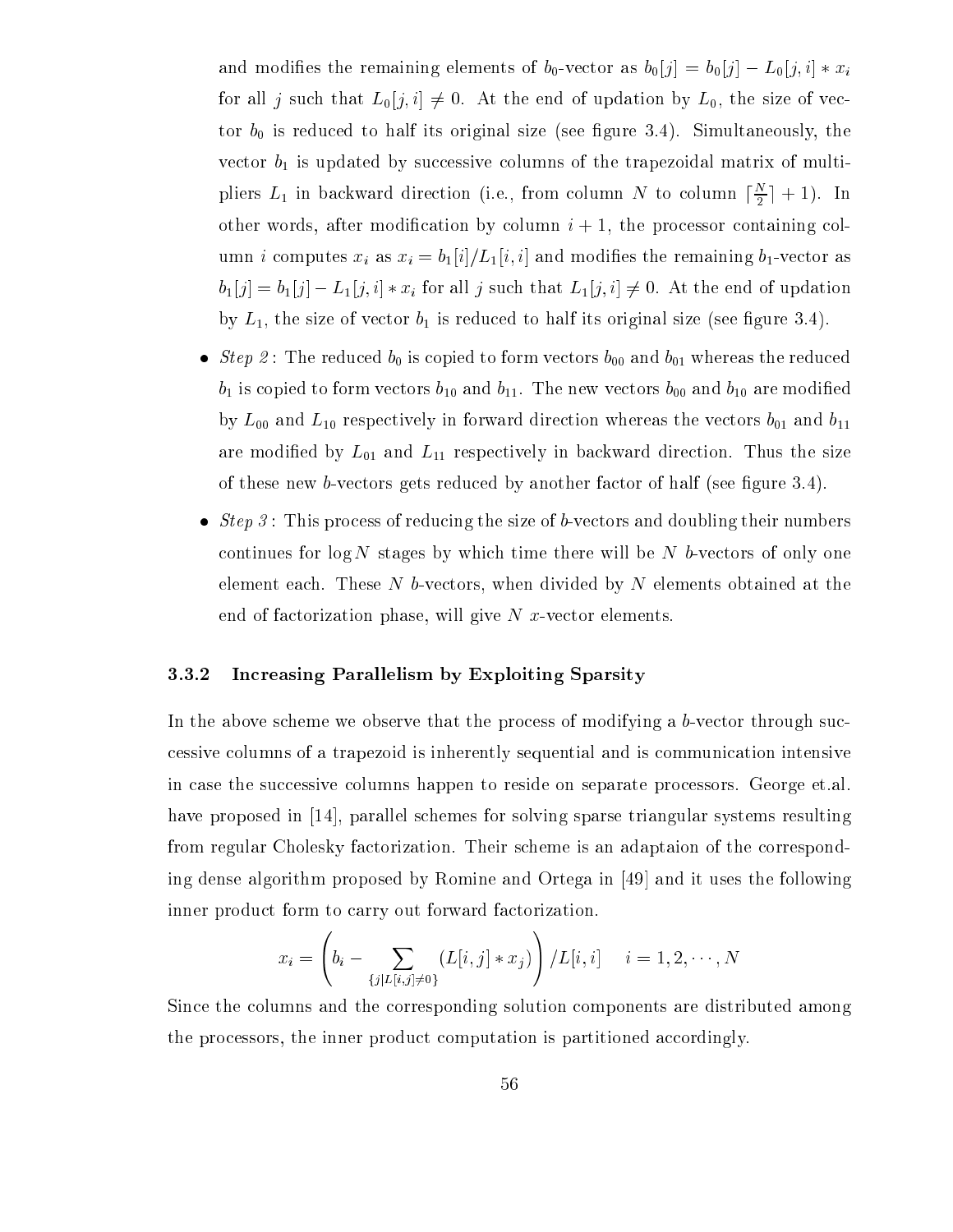The above concept of distributed computation of inner product can be applied to the BS algorithm. Consider the vector  $\omega$  is to be updated by the vector  $\omega$ trapezoid Language tion. In the form of moving the form the form the secondary the vertice in  $\mu_{0}$  from the vertice right across the trapezoid  $L_{x0}$ , each element  $b_{x0}[i]$  is updated as follows. Each processor computes the products of the elements of the row  $i$  of the trapezoid that it contains with the corresponding elements of the solution vector  $x$  and sends their sum i.e., the partial inner product, to the processor containing column  $i$ . Upon receiving the contributions to the inner produ
t from ea
h pro
essor, the pro
essor storing the olumn  $\omega$  views to the matrix and the matrix  $\omega$  views to the matrix  $\omega$  views to the matrix  $\omega$ after subtraction the production in Latin complete in Latin complete in the production of  $x$ storing the olumn i omputes xi <sup>=</sup> bx0[i℄=Lx0[i; i℄. This xi is then used for al
ulating the partial inner products of rows  $j > i$ . On the other hand if the column i belongs to the second half then after subtracting the complete inner product of row i in  $L_{x0}$ from  $b_{x0}[i]$ , two copies of the element  $b_{x0}[i]$ , namely  $b_{x00}[i]$  and  $b_{x01}[i]$ , are made for modification at the next stage of the BS algorithm. Similar mechanism operates while updating a vertex and the transfer a transfer a transfer and the transfer and the transfer and the transfer and of the BS algorithm are given below.

**Algorithm 3** (\* The bidirectional substitution algorithm \*)

#### begin

for  $s := 1$  to  $\log N$  do

#### parbegin

```
Forward_modify(List_{muid}, s);Backward-modify(List_{myid}, s);
```
#### parend

end

#### procedure Forward\_modify $(List,s)$

begin

Let bx0 be the forward opy of the b-ve
tor to be modied by trapezoid Lx0 at stage s.

for interesting the interest  $\iota$  :  $\iota$  :  $\iota$  :  $\iota$  :  $\iota$  :  $\iota$  :  $\iota$  :  $\iota$  :  $\iota$  :  $\iota$  :  $\iota$  :  $\iota$  :  $\iota$  :  $\iota$  :  $\iota$  :  $\iota$  :  $\iota$  :  $\iota$  :  $\iota$  :  $\iota$  :  $\iota$  :  $\iota$  :  $\iota$  :  $\iota$  :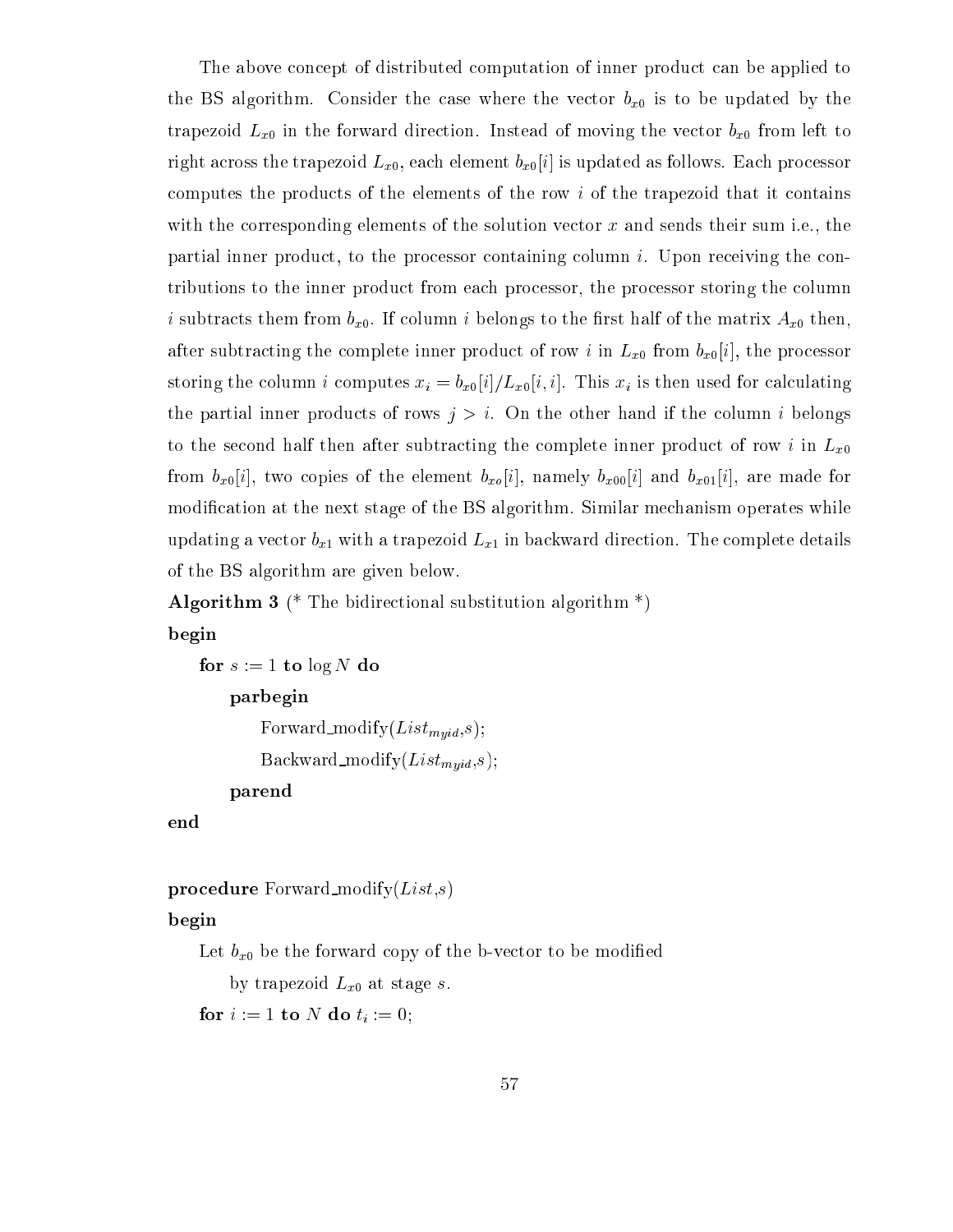for all  $i \in List$  do

for all j su
h that pro
essor Pj has nonzeros belonging to row <sup>i</sup> of Lx0 do recent message (i) having particles produced produced produced produced produced i  $b_{x0}[i] := b_{x0}[i] - t;$ 

if is a constant of the state of  $\alpha$  the theory is the constant of  $\alpha$   $\alpha$   $\beta$  then the constant of  $\alpha$ 

 $\cdots$   $\cdots$   $\cdots$   $\cdots$   $\cdots$   $\cdots$ for all j such that  $L_{x0}[j, i] \neq 0$  do tj := tj <sup>+</sup> xi Lx0[j; i℄; if  $\mathcal{U} \cup \{ \mathcal{Y} \}$  if  $\mathcal{U} = \{ \mathcal{U} \cup \{ \mathcal{Y} \}$  $k \in List$  then send message (j,tj ) to pro
essor storing olumn j; else if  $s < log N$  then  $b_{x00}[i] := b_{x0}[i];$ 

 $b_{x01}[i] := b_{x0}[i];$ 

else (\* s = log N \*) xi := bx0[i℄=Lx0[i℄;

end

**procedure** Backward modify  $List, s$ 

begin

Let bx1 be the ba
kward opy of the b-ve
tor to be modied

by transferred control at state  $\mathbf{O}$  at stars  $\mathbf{O}$ 

for interesting the interest of  $\mathbf{r}$  is  $\mathbf{r}$  in  $\mathbf{r}$  : 0;

- for all  $i \in List$  do
	- for all j su
	h that pro
	essor Pj has nonzeros belonging to row <sup>i</sup> of Lx1 do recent message (i) having particles produced produced produced produced produced i  $b_{x1}[i] := b_{x1}[i] - t;$

if the second to the second the second theoretically in the second theoretical conditions of the second theoretical conditions of the second theoretical conditions of the second terms of the second terms of the second term

 $\cdots$   $\iota$  :  $\cdots$   $\omega$   $\iota$  i  $\cdots$   $\omega$   $\iota$  i  $\cdots$  it is

for all j such that  $L_{x1}[j, i] \neq 0$  do

الناسة له السابق ال

if  $\frac{d\mu}{dt}$  is all known that been all known that  $\frac{d\mu}{dt}$  is all contracts to  $\frac{d\mu}{dt}$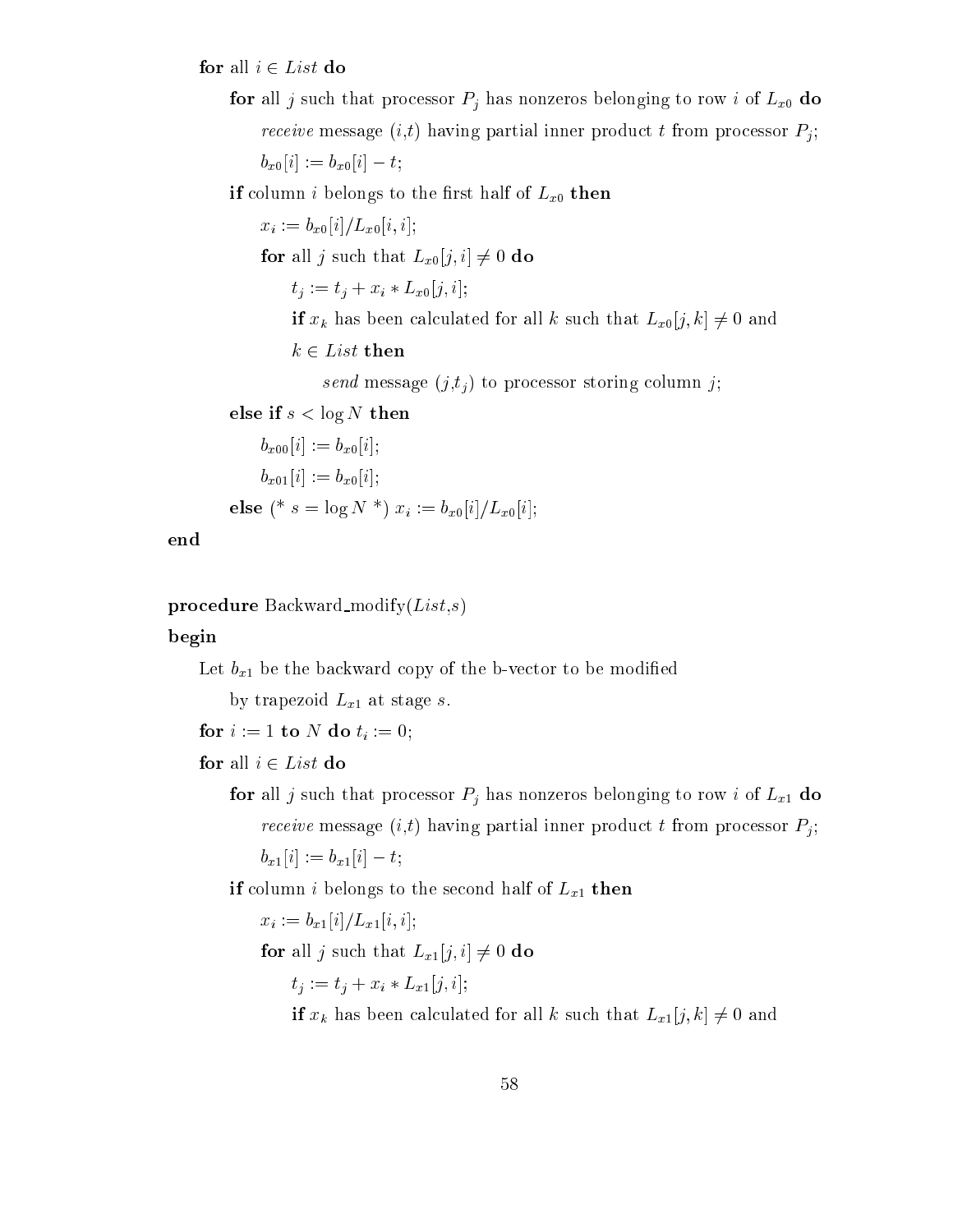#### $k \in List$  then

send message (j,tj i d) to provide the contract of the contract of the contract of the contract of the contract of the contract of the contract of the contract of the contract of the contract of the contract of the contra

```
else if s < log N then
       b_{x10}[i] := b_{x1}[i];b_{x11}[i] := b_{x1}[i];else (* s = log = log n *) or by international substantial problems (* ) or by international problems (* ) or
```
end

As in the case of the BSCF algorithm, a special situation arises when  $p = 2^{\circ}$  and  $N = 2^n$  (*n*,  $a \in N$  ). After  $a = \log p$  stages, the BSCF algorithm switches over to the regular sparse Cholesky factorization and produces triangular factor matrix of the form  $L_{ind}$  in the last stage such that  $A_{ind} \equiv L_{ind} L_{ind}^{\top}$ . Thus in the substitution phase, let bind be one of the p reduced be p reduced by a reduced by  $\Omega$  and  $\Omega$  are p reduced by  $\Omega$ over to the sequential substitution algorithm for solving the two triangular systems,  $L_{ind}y = v_{ind}$  and  $L_{ind}^x x = y$ . In this manner, we avoid executing excessive number of floating point operations when all the remaining computations are resricted to occur within individual pro
essors.

In the next two sections, we describe the ordering and the symbolic factorization algorithms that pre
ede the BSCF algorithm.

#### 3.4 Ordering the Sparse Symmetric Matrix for Bidirectional Factorization

A good initial ordering of a sparse matrix A is crucial to the efficient solution of the sparse symmetric system  $Ax = b$ . The basic aim of the ordering phase is to reorder the columns of the coefficient matrix in such a manner that during the factorization phase, the amount of ll-in is minimized and the degree of parallelism is maximized. In a parallel environment, the former aim is not as important as the latter aim sin
e large amounts of memory are available very heaply.

Sparse symmetri matri
es hie
y arise from k - k regular grids that are en
ountered in finite element problems. The principal ordering heuristic used for reordering the matrices obtained from the regular grid problems is the popular *nested dissec*tion ordering method [13, 10]. The nested dissection ordering yields short and wide elimination trees that are well suited for parallel fa
torization algorithms. For regular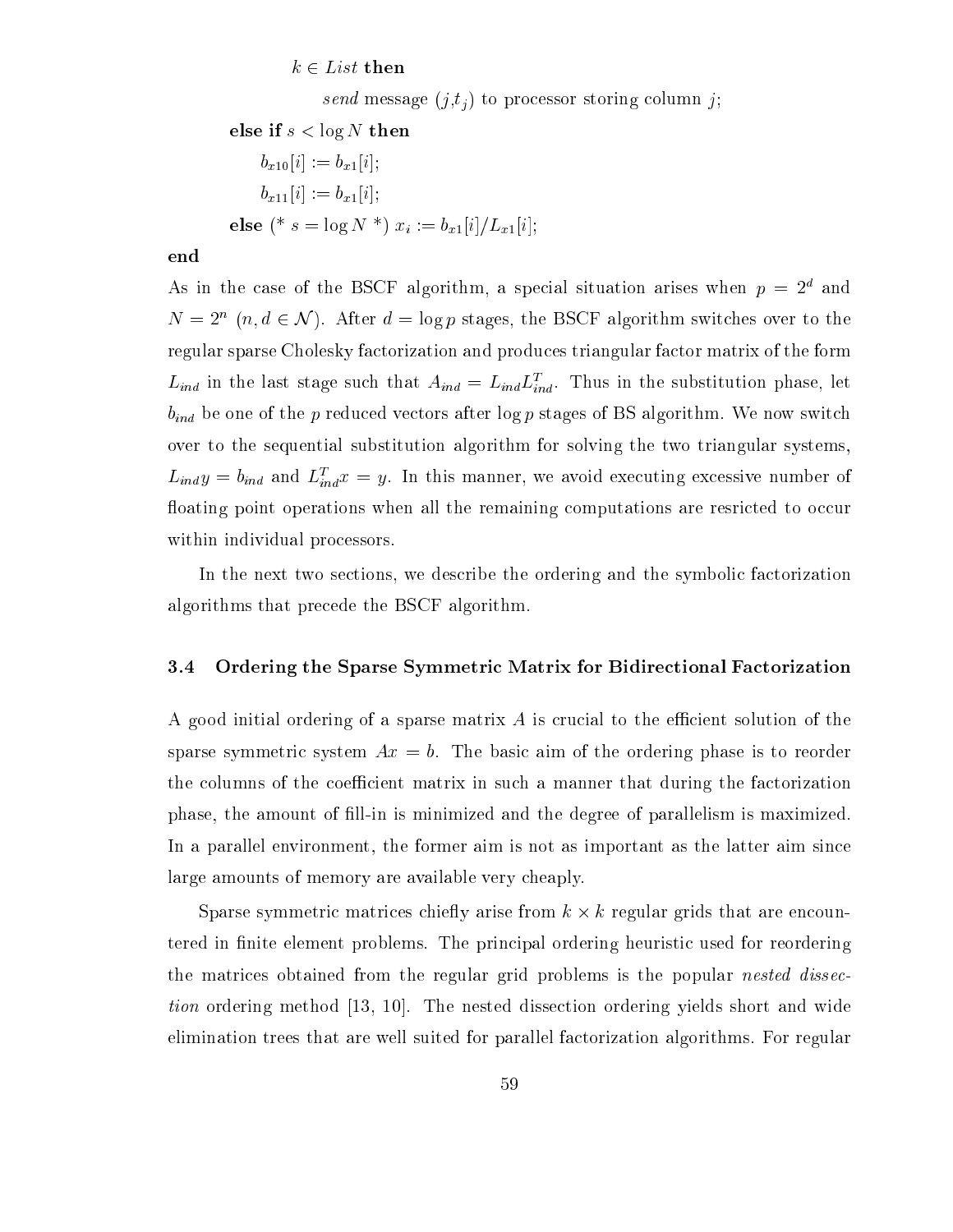Cholesky factorization, this ordering technique satisfies the criteria of both low fill-in and short and wide elimination trees. However, the nested disse
tion ordering in its existing form is not suited for the BSCF algorithm due to reasons given below. Recall that in section 3.2.2 we defined the concepts of forward elimination tree and backward elimination tree for the BSCF algorithm. The degree of parallelism while factorizing in forward dire
tion depends on the shape of the forward elimination tree and that for factorizing in backward direction depends on the shape of the backward elimination tree. An ideal ordering for the BSCF algorithm is one in whi
h both the elimination trees are as short and wide as possible. The forward elimination tree obtained from nested disse
tion algorithm is short and wide and hen
e desirable for parallel fa
torization. On the other hand the ba
kward elimination tree obtained from nested disse
tion algorithm is lean and tall and hen
e undesirable for parallel fa
torization.

In the remaining part of this se
tion, with the help of an example of a 7 - 7 grid, we show why the regular nested dissection algorithm is not suited for BSCF algorithm and then we describe how it can be modified to yield orderings suitable for the BSCF algorithm.

tion algorithm begins by reducing a contract of the contract of the contract of the contract of the contract o disjoint parts using a set of nodes as *separator* nodes and applying the nested dissection algorithm again to the two separated halves. Figure 3.5 shows the manner in whi
h the separators (S1 to S15) divide a 7 - 7 grid. The re
ursive division of the grid yields a tree structure of separators and nodes as shown in figure 3.6. We call this tree a *nested* dissection tree. The internal nodes of the tree are *separator blocks* and the leaves of the tree are blocks of  $node(s)$  at lowermost level which cannot be further sub-divided tion, the distribution of such an and distribution of such an and distribution of the 1, 1 - 1, 1 - 1, 1 - 1, 2 - 2. Su
h indivisible blo
ks are alled leaf blo
ks.

In regular nested dissection ordering, all the grid points at the leaf blocks (say at level 0) are numbered in as
ending order. Then the separator grid points at level 1 are numbered, then level 2 and so on until the grid points at the root separator blo
ks get numbered. The ordering resulting from this scheme is shown in figure 3.7 and the forward and ba
kward elimination trees resulting from this ordering are shown in figure 3.8. As seen from figure 3.8, although the forward tree is short and wide,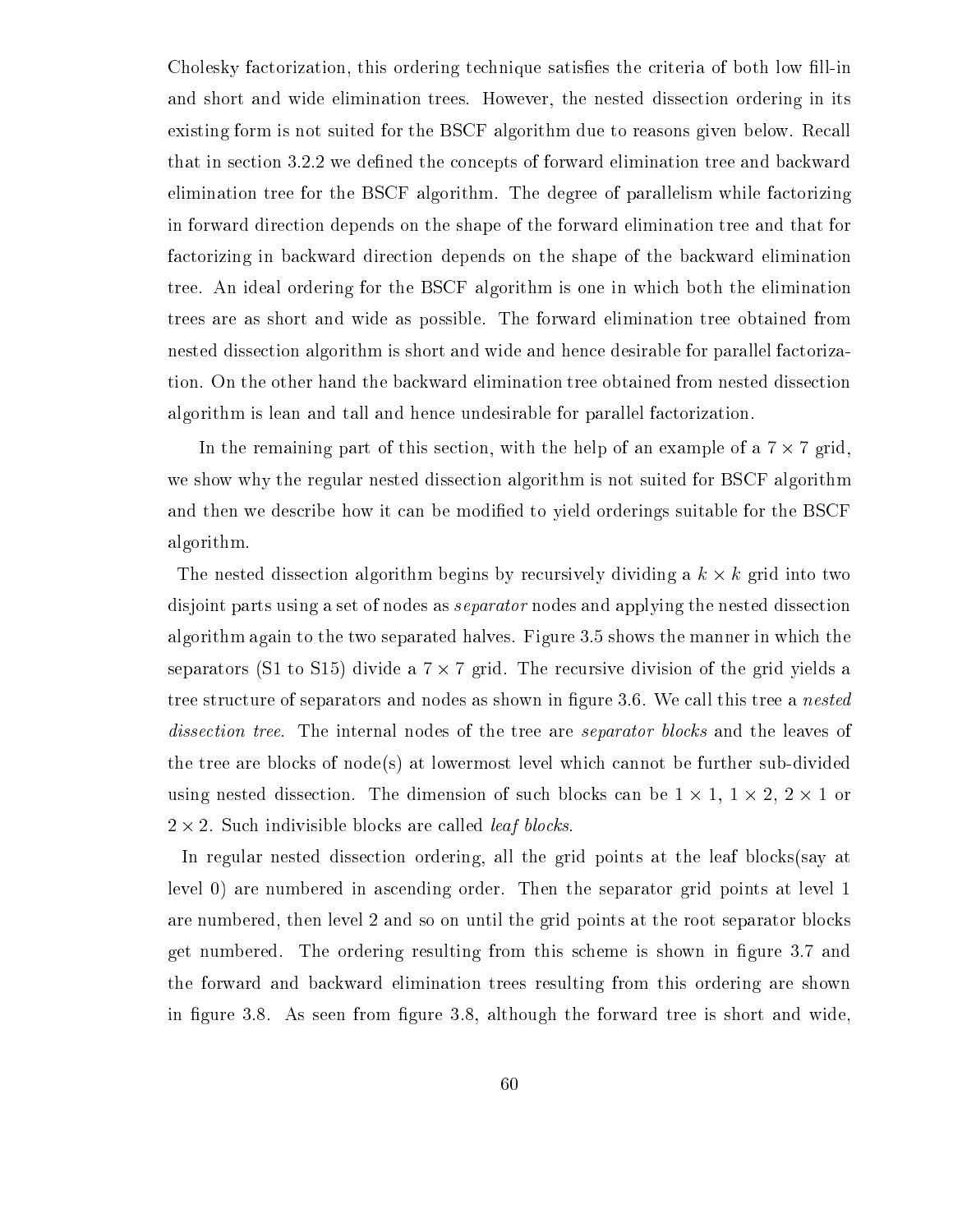

Figure 3.5: Disse
tion of a 7 - 7 grid by separators during nested disse
tion



Figure 3.6: The nested disse
tion tree for a 7 - 7 grid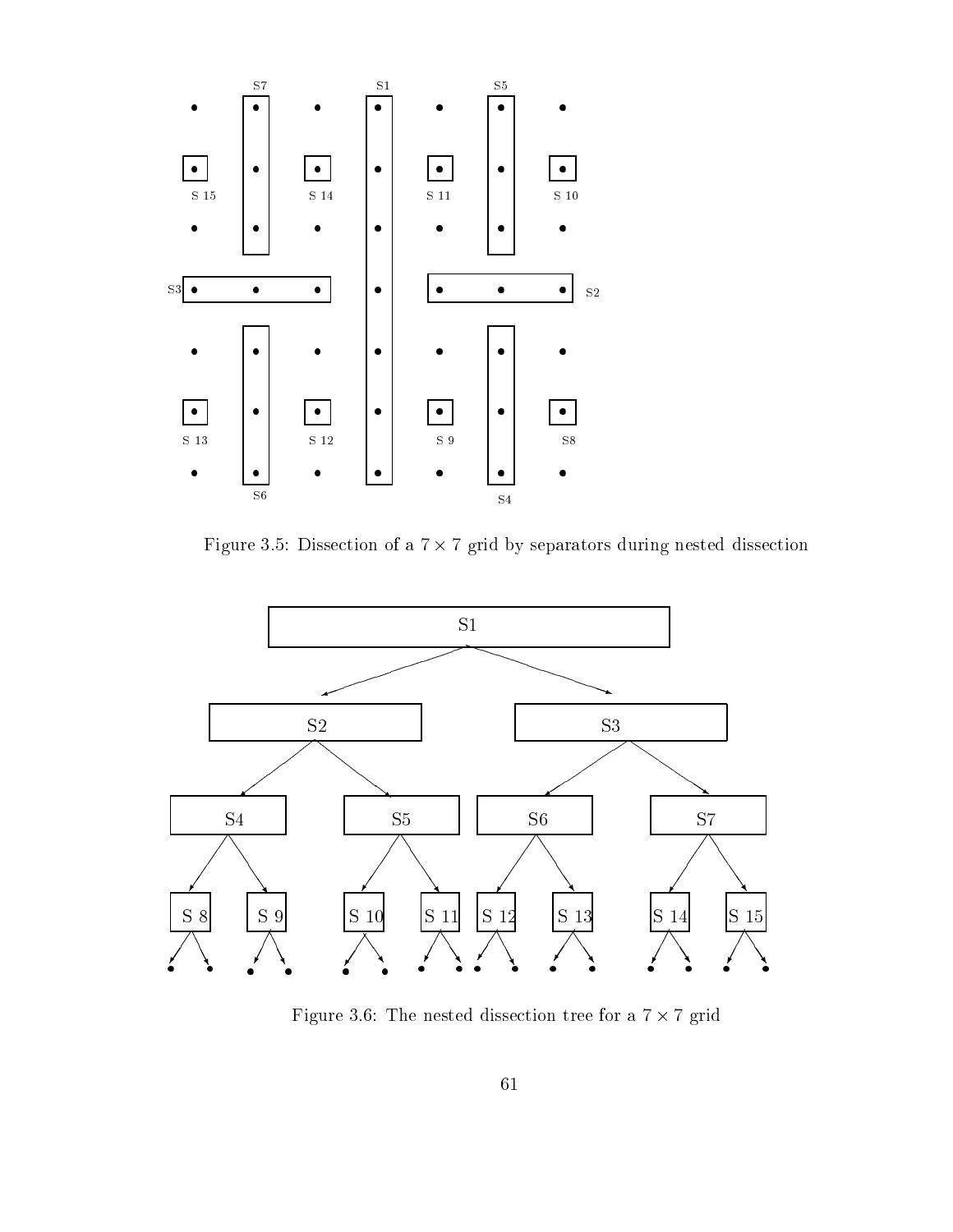

Figure 3.7: Ordering of a 7 - 7 grid using regular nested disse
tion ordering

the ba
kward tree is lean and tall. Hen
e this ordering is not ondu
ive for good performan
e of the BSCF algorithm.

We now look at a modification of the regular nested dissection algorithm which produ
es orderings that provide reasonably good parallelism properties in both forward and backward directions. We call this heuristic as the *bidirectional nested dissection* ordering which proceeds as follows.

- Step 1 : Carry out the disse
tion part of the nested disse
tion algorithm as described above. This gives a nested dissection tree as shown in figure 3.6.
- Step 2 : At ea
h level of the nested disse
tion tree, approximately half of the tree nodes are labeled white and the other half are labeled bla
k as shown in figure 3.9.
- Step 3 : While numbering the grid points, we pro
eed as follows.
	- 1. Keep two counts white Count initialized to 1 and black Count initialized to k - k.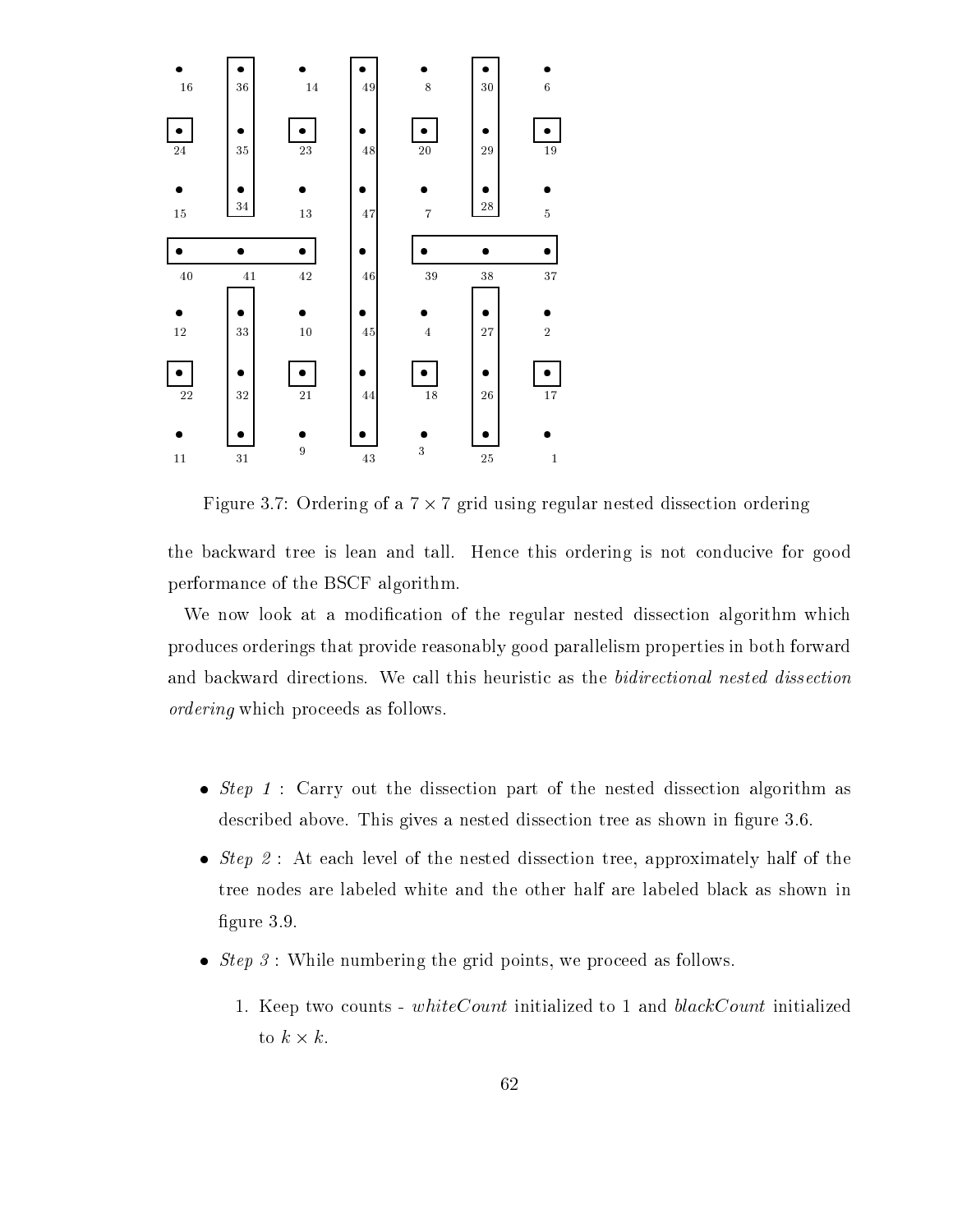

Figure 3.8: The forward and ba
kward elimination trees for a 7 - 7 grid obtained using regular nested disse
tion ordering



Figure 3.9: The colouring of tree nodes in bidirectional nested dissection ordering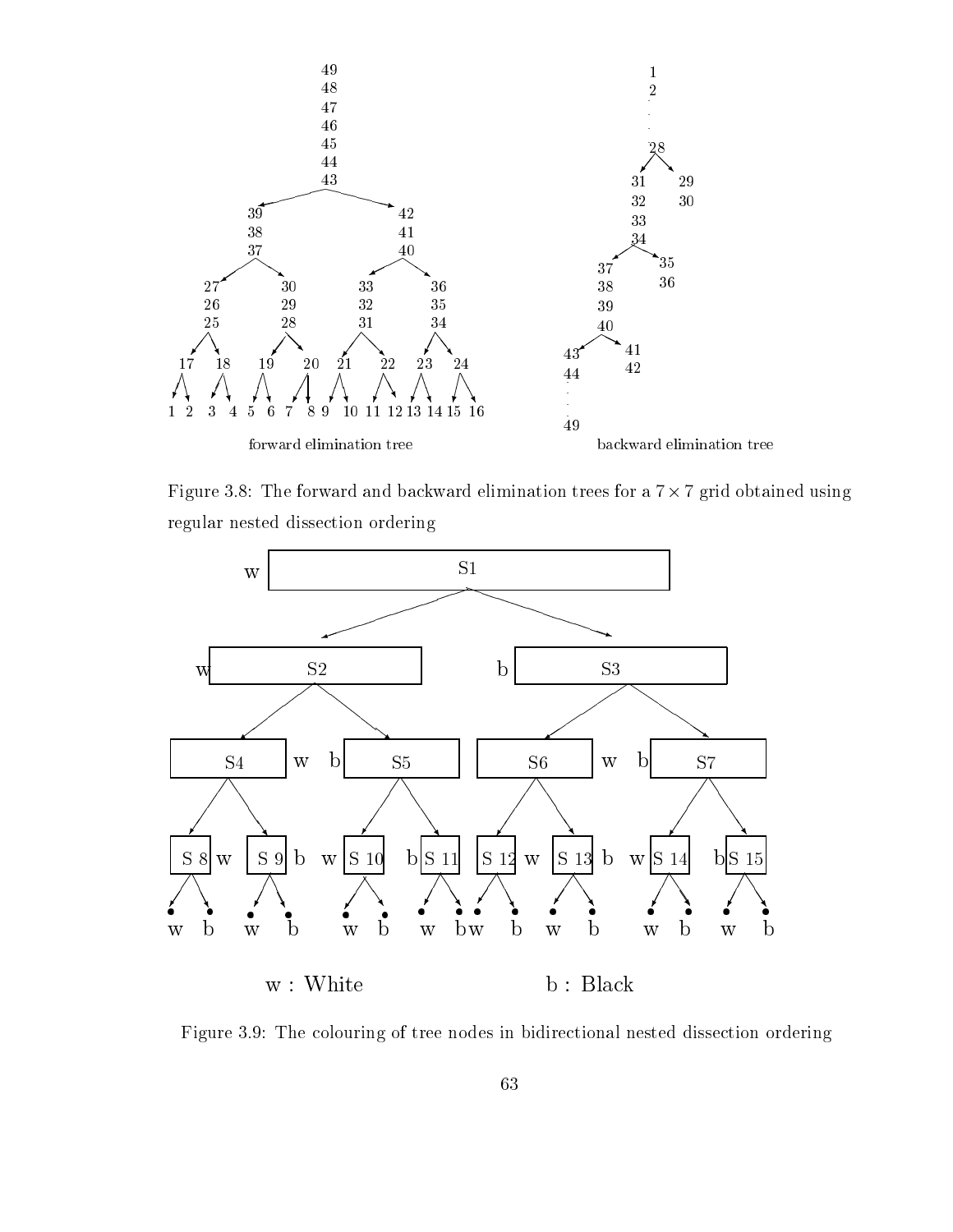

Figure 3.10: Ordering of a 7 - 7 grid using bidire
tional nested disse
tion ordering

- 2. Take a grid point at level 0. If the leaf node to whi
h it belongs is white then number the grid point as *whiteCount* and increment *whiteCount*. Otherwise the leaf node is black. Hence number the grid point as *blackCount* and decrement *blackcount*.
- 3. The above step is applied to all grid points of ea
h node at level 0 followed by ea
h node at level 1 and so on upto the root.

The ordering obtained from this scheme is shown in figure 3.10 and the corresponding forward and backward elimination trees are shown in figure 3.11. As seen in this figure, although the forward elimination tree is not as short and wide as in the case of regular nested dissection ordering, the backward tree is definitely more conducive for good performan
e of parallel fa
torization than in the previous ase. Essentially we have succeeded in balancing the degree of parallelism in both forward and backward directions so that lack of parallelism in any one direction does not act as a bottleneck to the entire BSCF algorithm.

In the next section we look at the bidirectional symbolic factorization algorithm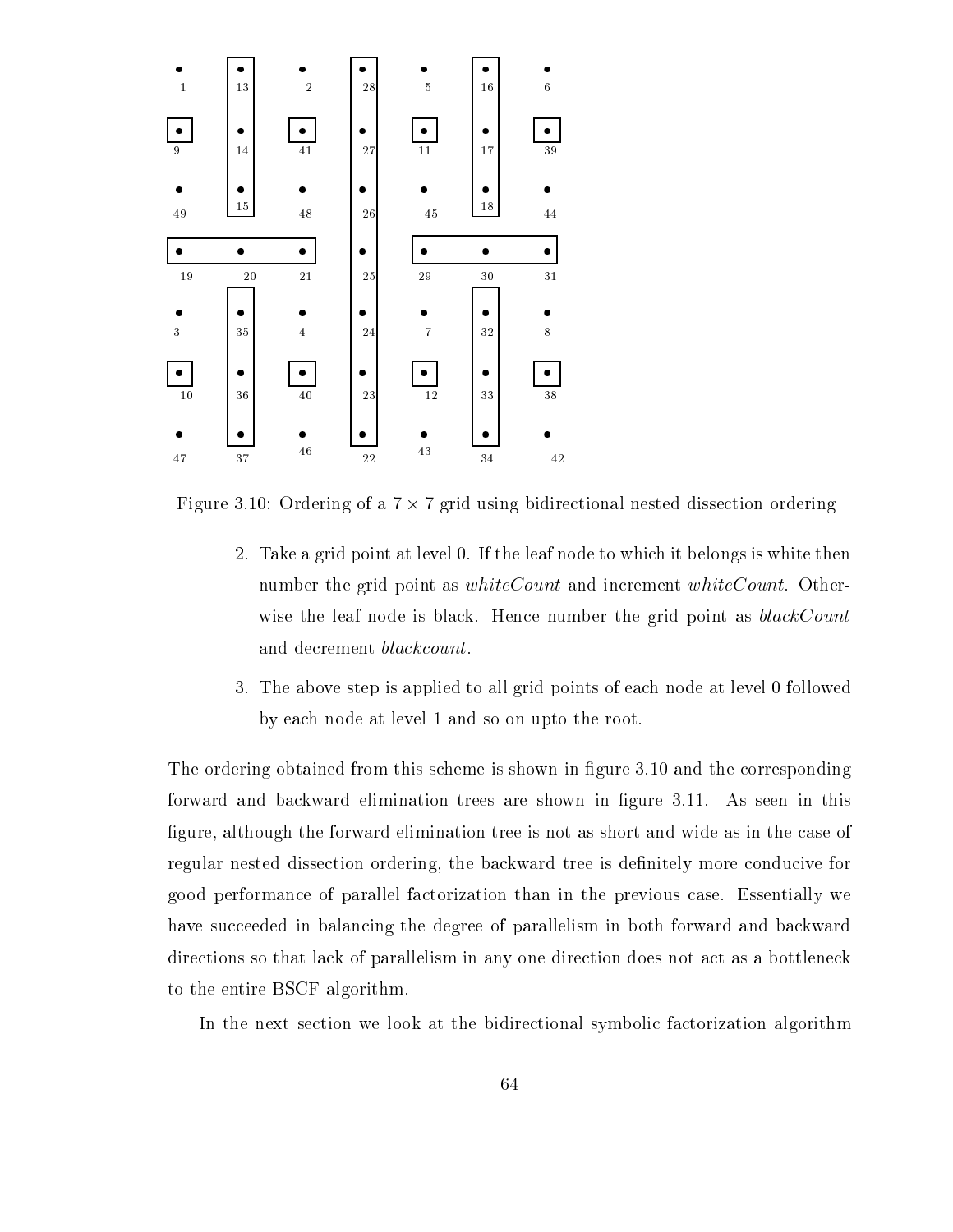

forward elimination tree

ba
kward elimination tree

Figure 3.11: The formation trees for a 7  $\mu$  -formation trees for a 7  $\mu$ using bidire
tional nested disse
tion ordering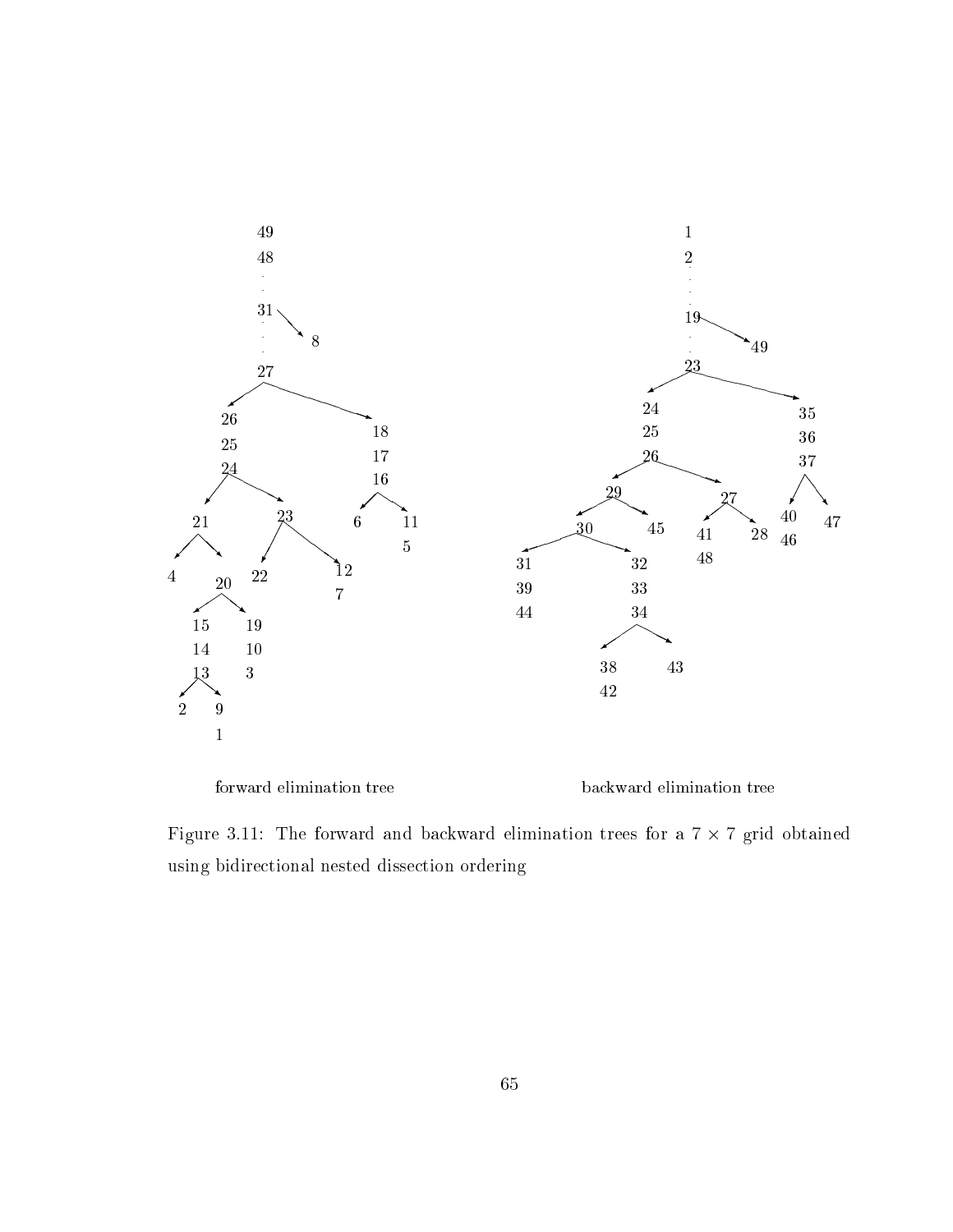which allocates memory and sets up the appropriate data structures prior to the BSCF algorithm.

### 3.5 The Bidirectional Symbolic Factorization Algorithm

The principal aim of the symbolic factorization phase is to determine apriori, the data structure of the factor matrices that result from the numerical factorization phase. As seen in section 3.2, the BSCF algorithm creates a series of trapezoidal factor matrices of multipliers. Hence, the bidirectional symbolic factorization algorithm, which precedes the BSCF phase, does the following.

- tor matrix the structure of the structure of the log number of the log North Control of the log North Control of stages and
- It initializes the data structures for the sets  $F_i^{(s)}$  $i$ , and  $B_i^{(3)}$  which are required during the BSCF algorithm.

We define  $\text{Colstruct}(A_{x0}, i)$  to denote the set of row indices of nonzeros in the sub-diagonal part of column i in the forward matrix  $A_{x0}$ .

$$
Colstruct(A_{x0}, i) = \{j \mid j > i \text{ and } A_{x0}[j, i] \neq 0\}.
$$

In a similar fashion, we define  $\textit{Costruct}\left(A_{x1},\textit{t}\right)$  to denote the set of row indices of nonzeros in the super-diagonal part of column i of the backward matrix  $A_{x1}$ .

$$
Colstruct'(A_{x1}, i) = \{j \mid j < i \text{ and } A_{x1}[j, i] \neq 0\}.
$$

We now describe the bidirectional symbolic factorization algorithm.

Algorithm 4 (\*The bidirectional symbolic factorization algorithm<sup>\*</sup>) begin

for  $s := 1$  to  $\log N$  do for  $col := 1$  to N do  $F_{col}$  $\chi_{col}^{\sim i} := \phi; B_{col}^{\sim i} := \phi;$ for  $s := 1$  to  $\log N$  do for  $col := 1$  to N do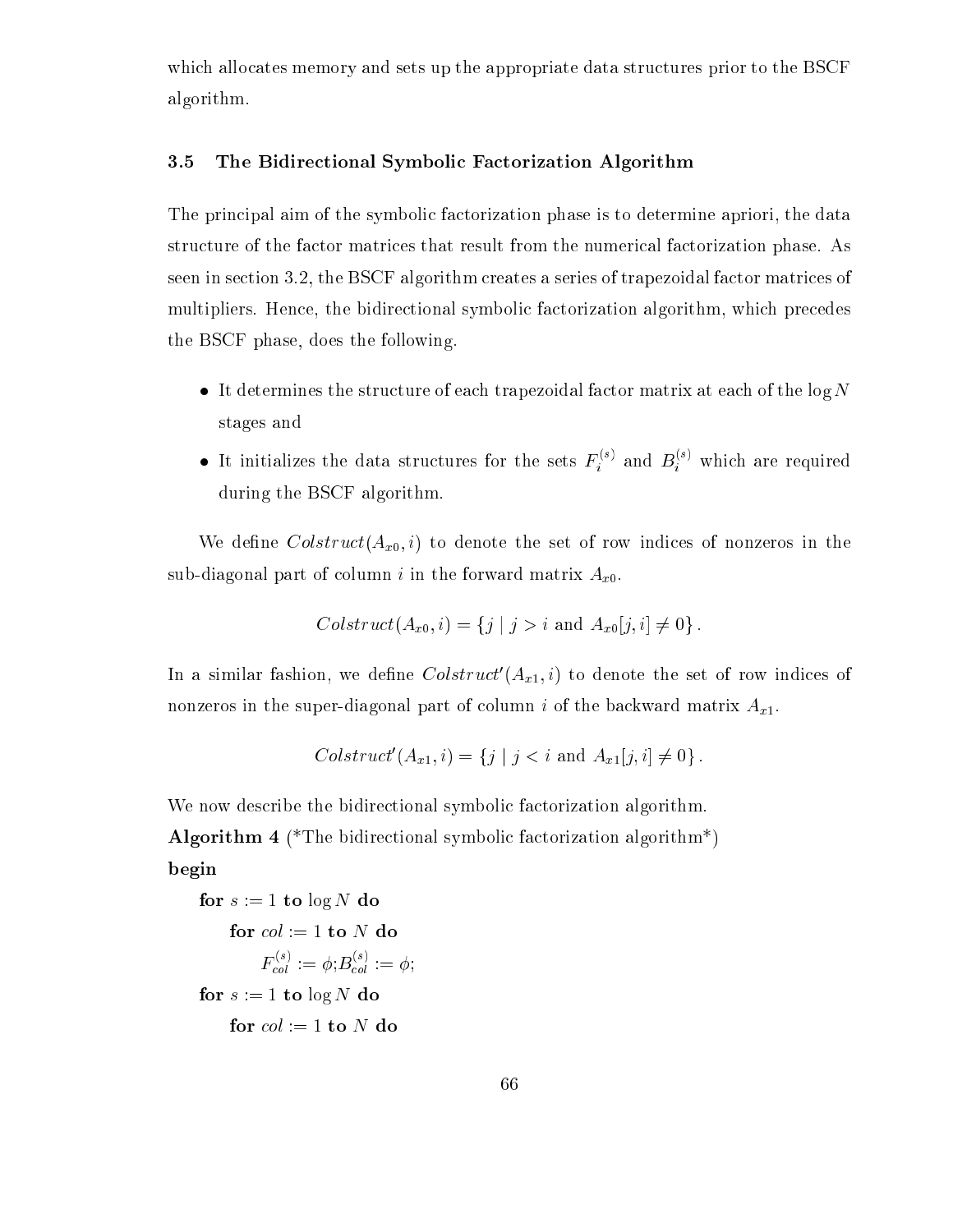```
Forward SF(col, s);
for col := N downto 1 do
    Backward\_SF(col, s);
```
end

### procedure Forward  $SF(col, s)$

### begin

 $\mathcal{L}$ if if  $\alpha$  if the state of  $\alpha$  then the axove the  $\alpha$  if  $\alpha$  then the  $\alpha$ 

Calculate  $fparent(col, A_{x0})$  using definition given in section 3.2.2;

 $\alpha$  if the contract of  $\alpha$  and  $\alpha$  the theoretic theoretic theoretic theoretic theoretic theoretical theoretical theoretical theoretical theoretical theoretical theoretical theoretical theoretical theoretical theoretic

 $\text{Colstruct}(A_{x0}, \text{fparent}(col, A_{x0}))$  :=

```
Colstruct(A_{x0}, fparent(cd, A_{x0}) \cup Colstruct(A_{x0}, col);
```
for all j such that if it seems to seem that it and and and and  $\mu$  if  $\mu$  $Colstruct(A_{x0}, j) := Colstruct(A_{x0}, j) \cup Colstruct(A_{x0}, col);$ 

for all j such that  $j \in Colstruct(A_{x0}, col)$  do

 $\jmath$   $\lnot$   $\lnot$   $\lnot$   $\lnot$ 

 $F_s^{\gamma\gamma}$  $j^{\sim} := F_j^{\sim}$ else

> $Colstruct(A_{x00}, col) := Colstruct(A_{x0}, col);$ for all  $j \in Colstruct(A_{x0}, col)$  do Colstruct  $(A_{x01}, j) := \text{C}$ olstruct  $(A_{x01}, j) \cup \{\text{col}\}\;;$

end

procedure Backward  $SF(col, s)$ 

## begin

 $\mu$ 1 be the basic that basic that  $\Omega$  at stage sub-matrix that  $\Omega$ if ol belongs to the se
ond half of Ax1 then

Calculate  $bparent(cd, A_{x1})$  using definition given in section 3.2.2; if and the second to the second of the second the second to the second term of the second  $\text{C}$ olstru $\text{C}$ t (A<sub>x1</sub>, f parent( $\text{co}$ , A<sub>x1</sub>))  $\qquad \qquad \text{C}$ 

 $\text{C}$ otstruct (A<sub>x1</sub>, f parent(cot, A<sub>x1</sub>)  $\cup$  Cotstruct (A<sub>x1</sub>, cot);

 $:=$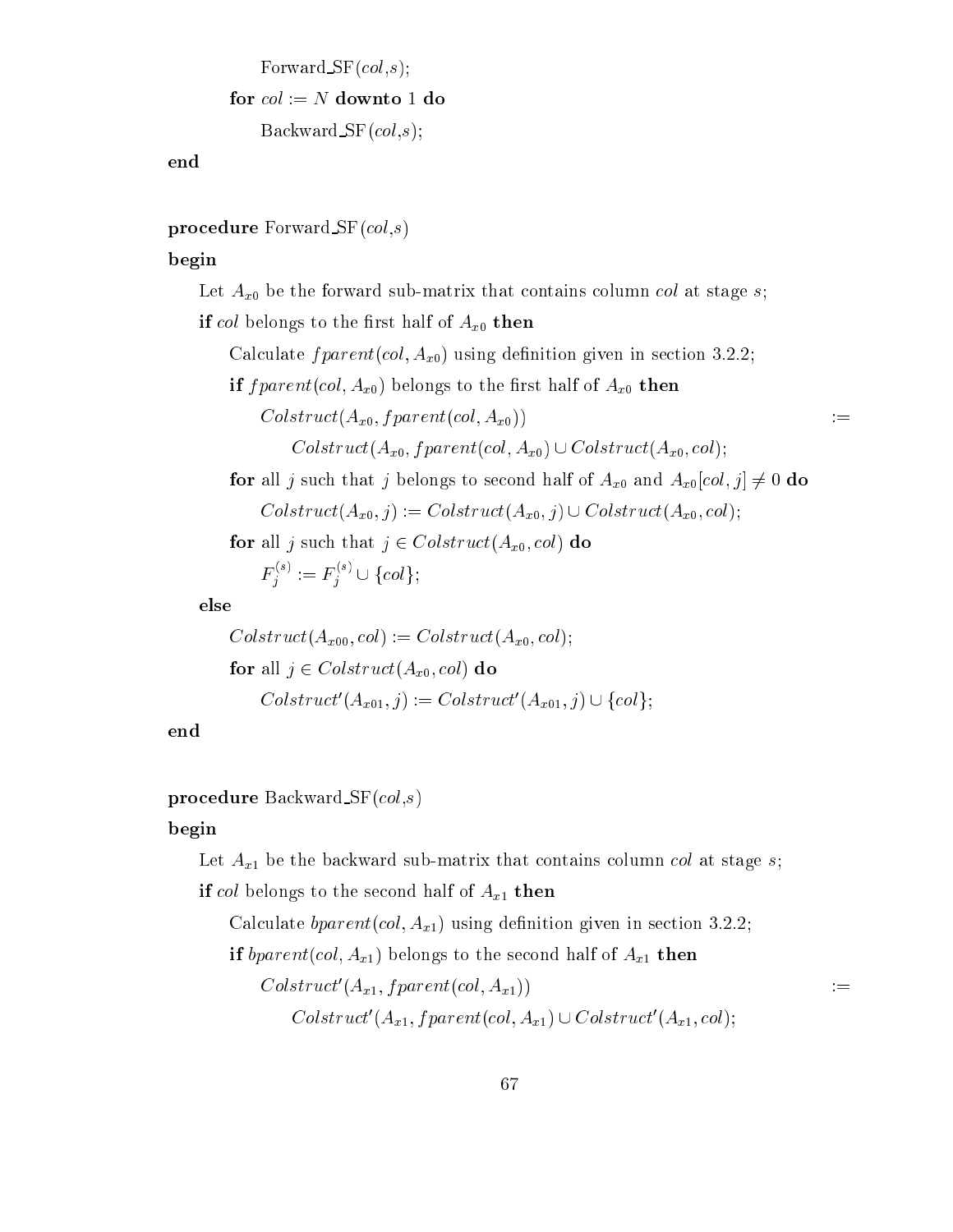. - - قال الليات التي تسمح ال<sub>ل</sub>احية المنتظر المعتقد المناطق المنتظر المنتظر المعتقد المعتقد ال**ل**احدة المناطقة Colstruct  $(A_{x1}, j) := \text{Construct } (A_{x1}, j) \cup \text{Construct } (A_{x1}, \text{col});$ for all j such that  $j \in \textit{Construct}(A_{x_1},\textit{col})$  do  $B_j^{\cdot,\cdot}:=B_j^{\cdot,\cdot}\cup\{col\};$ 

else

for an  $j \in \text{Construct}(A_{x_1},\text{col})$  do  $Colstruct(A_{x10}, j) := Colstruct(A_{x10}, j) \cup \{col\};$ Colstruct  $(A_{x1}, coi) := \text{C}$  or struct  $(A_{x1}, coi)$ ;

end

The bidirectional symbolic factorization algorithm described above has time complexity proportional to the number of nonzero elements stored in trapezoids at ea
h stage. Sin
e the symboli fa
torization algorithm is exe
uted only on
e while solving for multiple b-vectors and also since this phase takes significantly lower time than the numerical factorization phase, parallelizing this phase does not yield significant improvements in the overall performan
e.

For the case of regular symbolic factorization, parallel algorithms have been described in [16, 28]. While the former scheme by George et al. requires the information about the elimination tree structure apriori, the latter scheme by P. S. Kumar et.al. does not require this information and uses the concept of *false elimination trees*  $f$ *(fet)* to compute the symbolic factorization. More specifically, the computation begins with the leaves of the false elimination tree whi
h pass their olumn stru
ture information to their true parents. Each internal node then combines the column structures of all its children with its own column structure, computes the true parent and sends its column stru
ture information to its true parent. This pro
ess ontinues till all the information propagates to the root node.

We have developed a parallel bidirectional symbolic factorization algorithm based on a similar concept of *forward* and *backward* false elimination trees.

f f parent(i; s) denotes the false forward parent of a olumn i in the sub-matrix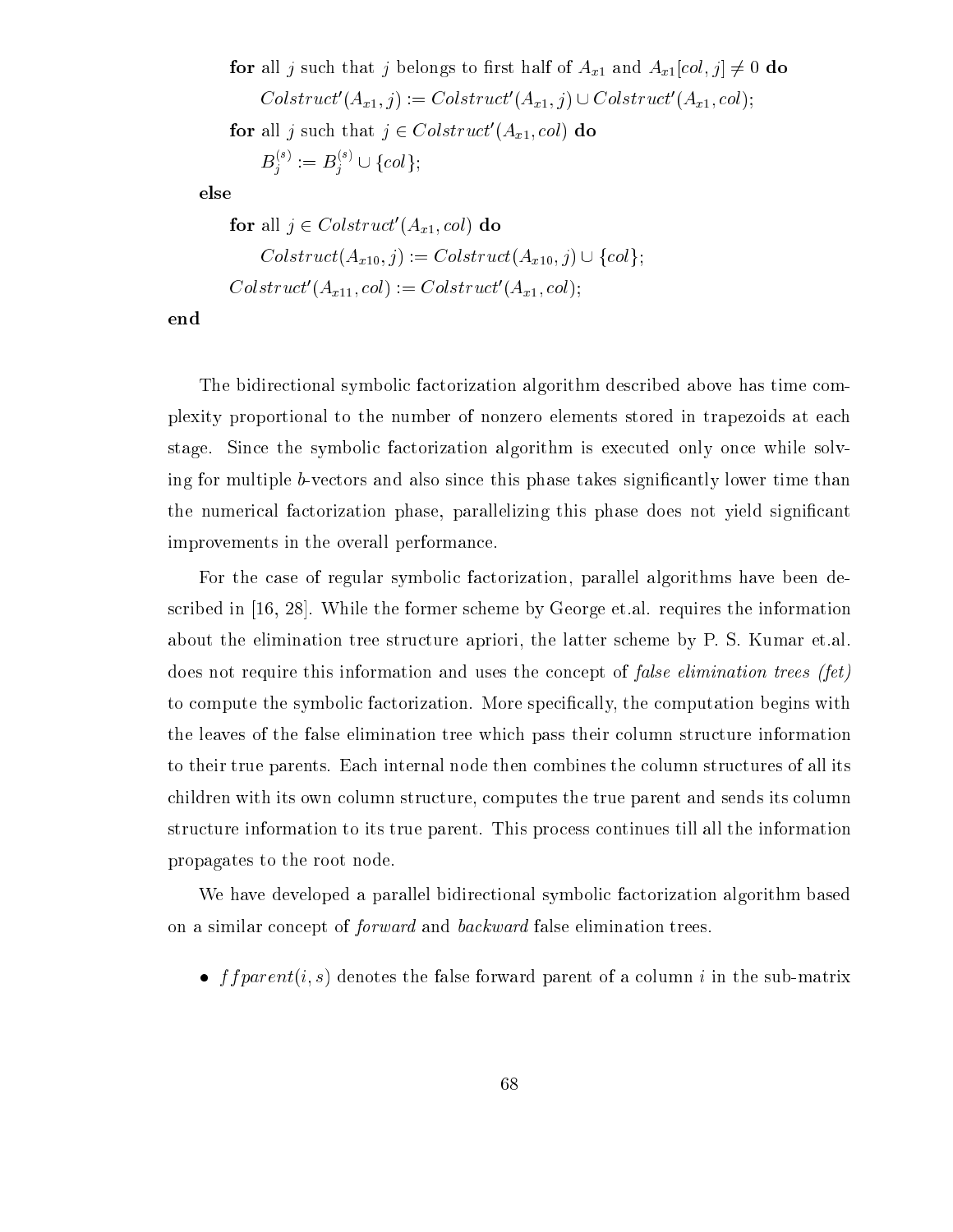Ax0 being fa
torized in the forward dire
tion at stage s.

 $f$  , if we have the first fight  $f$  if  $f$  is the minimum field of  $f$  and  $f$   $f$  is the  $f$  if  $f$  is the  $f$  is the  $f$  is the  $f$  is the  $f$  is the  $f$  is the  $f$  is the  $f$  is the  $f$  is the  $f$  is the  $f$  is the  $f$ 

 f bparent(i; s) denotes the false ba
kward parent of a olumn i in the sub-matrix torized in the basic term of the basic term of the basic term in the basic  $\Delta$  s. In

 $f\in J\$ {oparent}(i,s)=\max\{j\mid j\in\ second half of  $A_{x1}$  and  $j\in\text{Construct}(A_{x1},i)\}$ .

The details of this algorithm are described below.

Algorithm 5 (\*The parallel bidirectional symbolic factorization\*)

### begin

```
for s := 1 to \log N do
                     parbegin
                      \overline{\phantom{A}} \overline{\phantom{A}} , \overline{\phantom{A}} , \overline{\phantom{A}} , \overline{\phantom{A}} , \overline{\phantom{A}} , \overline{\phantom{A}} , \overline{\phantom{A}} , \overline{\phantom{A}} , \overline{\phantom{A}} , \overline{\phantom{A}} , \overline{\phantom{A}} , \overline{\phantom{A}} , \overline{\phantom{A}} , \overline{\phantom{A}} , \overline{\phantom{A}} ,
                      \overline{\phantom{iiiiiiiiiiiiiii}}parend
```
end.

```
procedure Forward SF(List,s)
```
### begin

for each  $i \in List$  do

Let Ax0 be the forward sub-matrix to whi
h olumn <sup>i</sup> belongs at stage s;  $dummy\_parent := last node of sub-matrix A_{x0};$ Determine the false forward parent  $fparent(i, s);$ send  $f$  f parent $(i, s)$  to processor containing dummy parent; if  $i = dummy\_parent$  then receive  $fparent(j, s)$  from each column j; broad
ast forward fet Tf f onstru
ted from re
eived  $f\$ {parent} information; reduction for the form of the form of the form of the form of the form of the form of the form of the form of the form of the form of the form of the form of the form of the form of the form of the form of the form of the  $\frac{1}{1}$   $\frac{1}{1}$   $\frac{1}{1}$   $\frac{1}{1}$   $\frac{1}{1}$ (\*initialise the expected and accumulated weights for node  $i^*$ )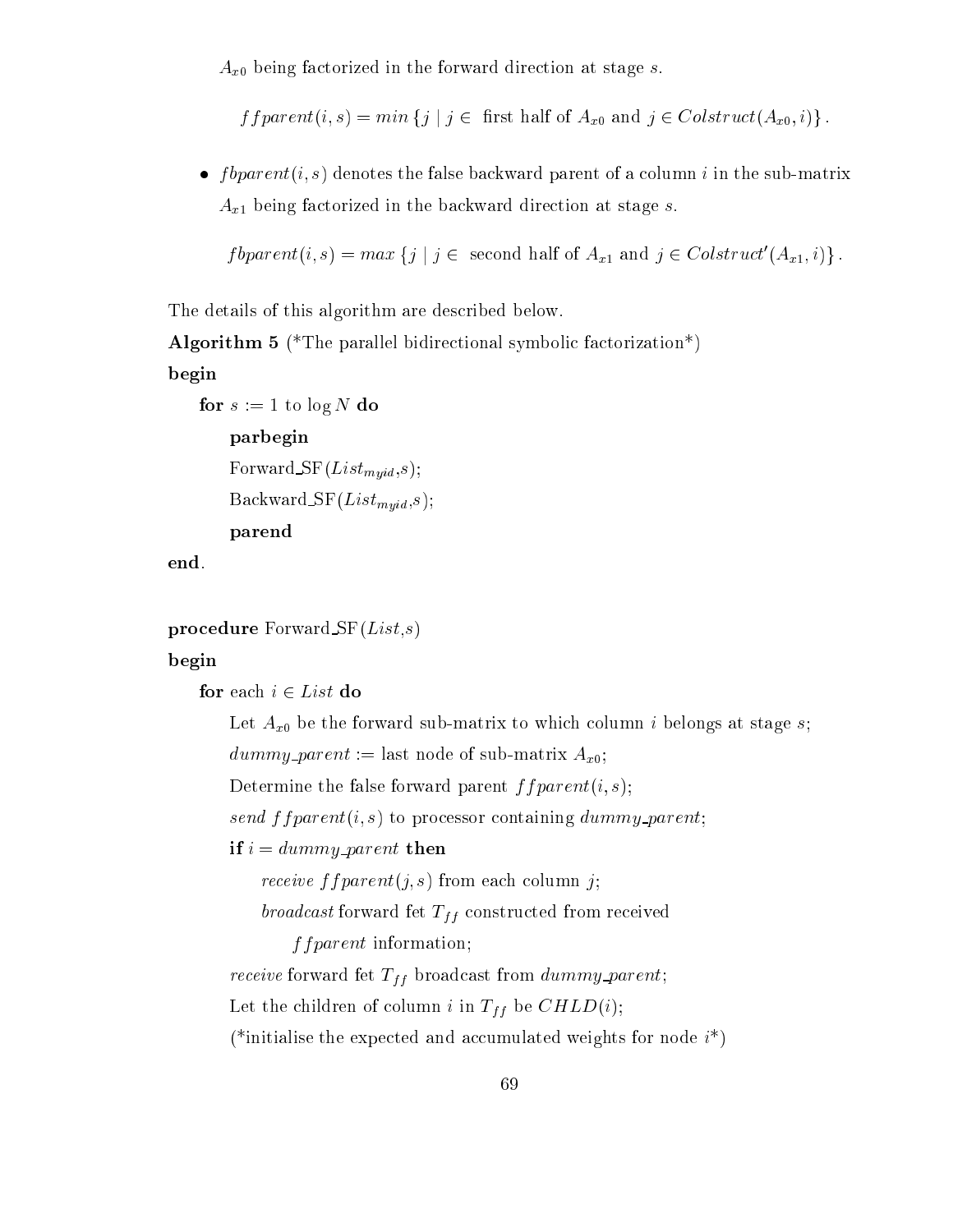$exp\_wt(i) := |CHLD(i)|; acc\_wt(i) := 0;$ 

 $first(i):=true;$ 

if is a true definition in its and the first of the first construction in the state of the first state of the

```
rst half of sub-matrix Ax0 then
```
send Colstruct( $A_{x0}$ , i) to ffparent(i, s) with weight 1;

send Colstruct( $A_{x0}$ , i) with weight 0 to all nodes j in second half of

axo substantial that is the substantial that is the substantial that is the substantial that is a substantial

### repeat

receive a message  $S$  intended for column i;

Let the message be from processor storing column  $j$  with weight  $w$ ;

is is in the sub-matrix of sub-matrix  $\alpha$  is in the sub-matrix  $\alpha$  in  $\alpha$ 

case type of  $S$ 

atta
h or ordinary:

```
\begin{aligned} \textit{Colstruct}(A_{x0},i) := \textit{Colstruct}(A_{x0},i) \cup \textit{Colstruct}(A_{x0},j); \end{aligned}acc\_wt := acc\_wt + w;if j \in \mathcal{CHLD}(i) then delete j from \mathcal{CHLD}(i);
if (|\mathit{CHLD}(i) = 0|) and (\mathit{acc\_wt}(i) \geq \mathit{exp\_wt}(i)) then
     fparent(i, s) := k where k = min(Colstruct(A_{x0}, i));if f f parent(i) has changed then
```
send a detach message to old parent;

## if  $first(i)$  then

```
wt := acc\_wt(i) - exp\_wt(i) + 1;exp\_wt(i) := 0;first(i) := false;
```
else

 $wt := w$ ;

send Colstruct( $A_{x0}$ , i) to ff parent(i) with weight wt;

send Colstruct( $A_{x0}$ , i) to all nodes j in second half of  $A_{x0}$ 

such that  $j \in Colstruct(A_{x0}, i)$  with weight 0;

deta
h :

delete j from  $CHLD(i);$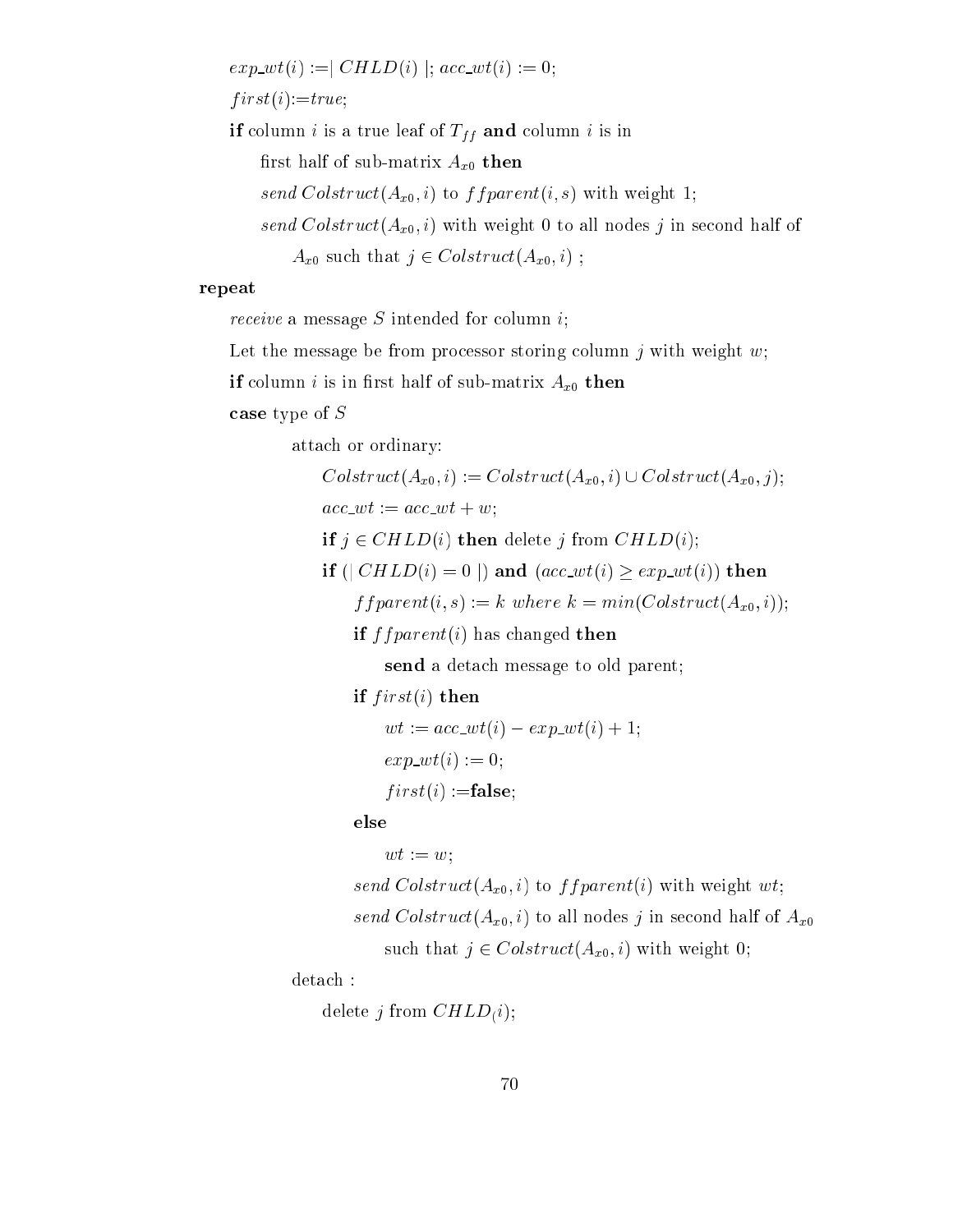else

case type of  $S$ 

atta
h or ordinary:

if  $j \in Colstruct(A_{x0}, i)$  then  $Colstruct(A_{x0}, i) := Colstruct(A_{x0}, i) \cup Colstruct(A_{x0}, j);$ 

if  $i = dummy\_parent$  then delete *j* from  $CHLD(i);$ if  $(|\mathit{CHLD}(i) = 0|)$  then

broad
ast forward phase over message;

until  $S$  is forward phase over message;

for each  $i \in List$  do

if column  $i$  is in second half of sub-matrix then

 $Colstruct(A_{x00}, i) := Colstruct(A_{x0}, i);$ 

**for** all j such that  $A_{x0}[j, i] \neq 0$  do

Colstruct  $(A_{x01}, j) :=$  Colstruct  $(A_{x01}, j) \cup i$ ;

end

pro
edure Ba
kward SF(List,s)

### begin

for each  $i \in List$  do

Let Ax1 be the ba
kward sub-matrix to whi
h olumn <sup>i</sup> belongs at stage s;  $dummy\_parent := last node of sub-matrix A_{x1};$ Determine the false backward parent  $f\text{bparent}(i, s);$ send fbparent $(i, s)$  to processor containing dummy parent; if  $i = dummy\_parent$  then receive  $f\text{bparent}(j, s)$  from each column j; broad
ast ba
kward fet Tf b onstru
ted from re
eived f*bparent* information;

re
eive ba
kward fet Tf b broad
ast from dummy parent;

 $\mathbf{v}$  is the characteristic behind in Times and  $\mathbf{v}$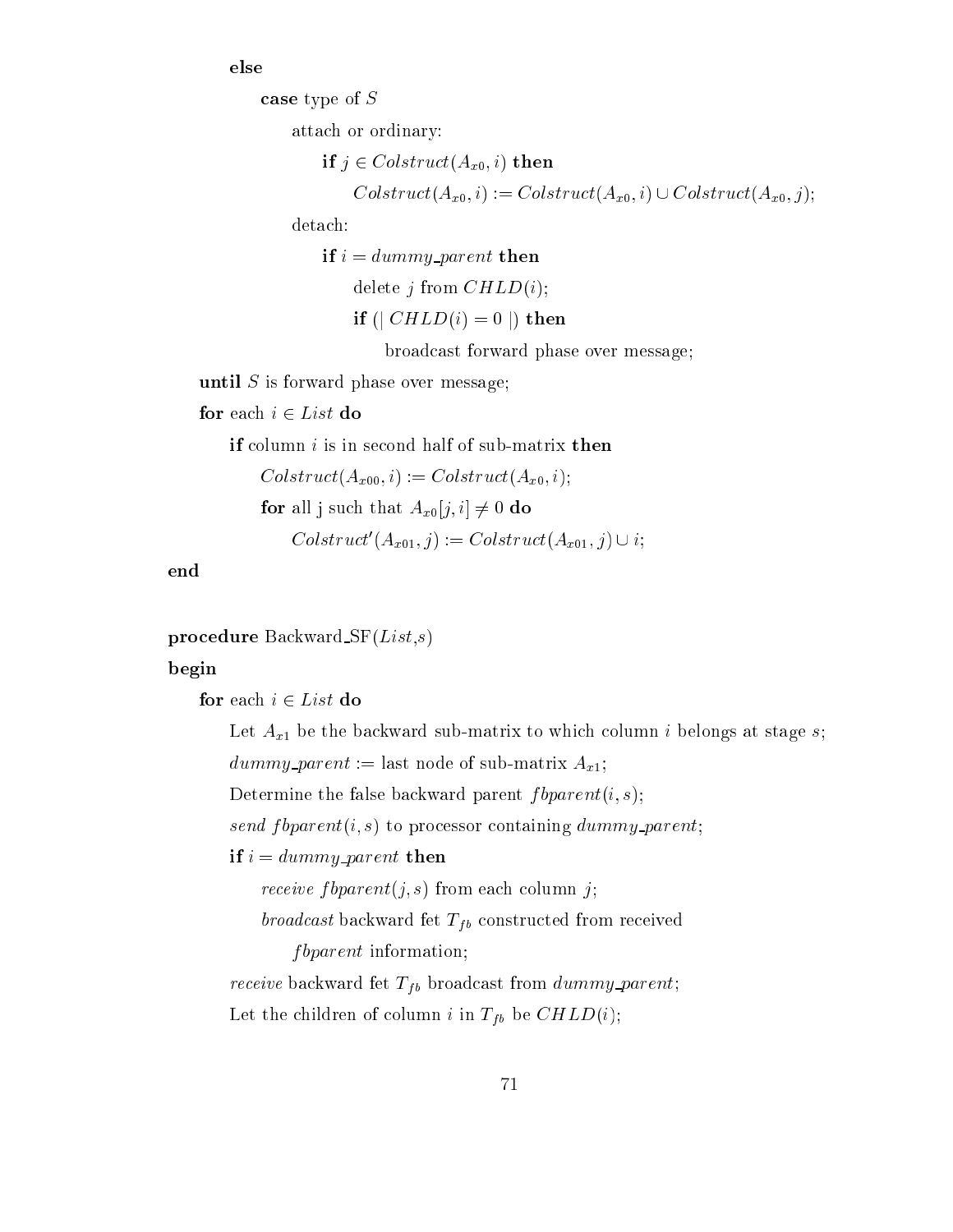$exp\_wt(i) := |CHLD(i)|; acc\_wt(i) := 0;$ 

 $first(i):=true;$ 

is a true leaf of the set of the set  $\alpha$  is a true leaf of the set of the set of the set of the set of the set of sub-matrix Ax1 then  $\mathit{sena}\ \mathit{C}\ \mathit{o}(\mathit{struct}\ (\mathit{A}_{x1},\iota) \ \mathit{to}\ \mathit{f}\ \mathit{oparen}\ \iota(\iota,s) \ \mathit{with}\ \mathit{weight}\ 1;$  $sena\cup ots$ ruc $t(A_{x1},t)$  with weight 0 to all nodes  $j$  in first half

of sub-matrix  $A_{x_1}$  such that  $j \in \textit{Construct}(A_{x_1}, \ell)$ ;

### repeat

receive a message S intended for column i;

Let the message be from processor storing column  $\dot{\jmath}$  with weight w;

is in the second in the sub-matrix  $\sim$  second in second axis the sub-matrix  $\sim$   $\sim$   $\mu_{\perp}$  then then

case type of  $S$ 

atta
h or ordinary:

```
Colstruct (A_{x1}, i) := \text{Cov}struct (A_{x1}, i) \cup \text{Cov}struct (A_{x1}, j);
acc\_wt := acc\_wt + w;if j \in \mathcal{CHLD}(i) then delete j from \mathcal{CHLD}(i);
if (|\mathit{CHLD}(i) = 0|) and (\mathit{acc\_wt}(i) \geq \mathit{exp\_wt}(i)) then
     f(\mathcal{A}_x) := \kappa where \kappa = \max(\mathcal{A}_x) (A_{x,1}, i);
     if fbparent(i) has changed then
```
send a detach message to old parent;

### if  $first(i)$  then

 $wt := acc\_wt(i) - exp\_wt(i) + 1;$  $exp\_wt(i) := 0;$  $first(i) := false;$ 

else

 $wt := w$ ;

sena Colstruct  $(A_{x1}, i)$  to *f oparent*(i) with weight wt;

 $sena\ \textrm{C}oistract\ (A_{x1},i)$  to all nodes  $j$  in first half of sub-matrix

such that  $j \in \textit{Construct}(A_{x1}, i)$  with weight 0;

deta
h :

delete j from  $CHLD(i);$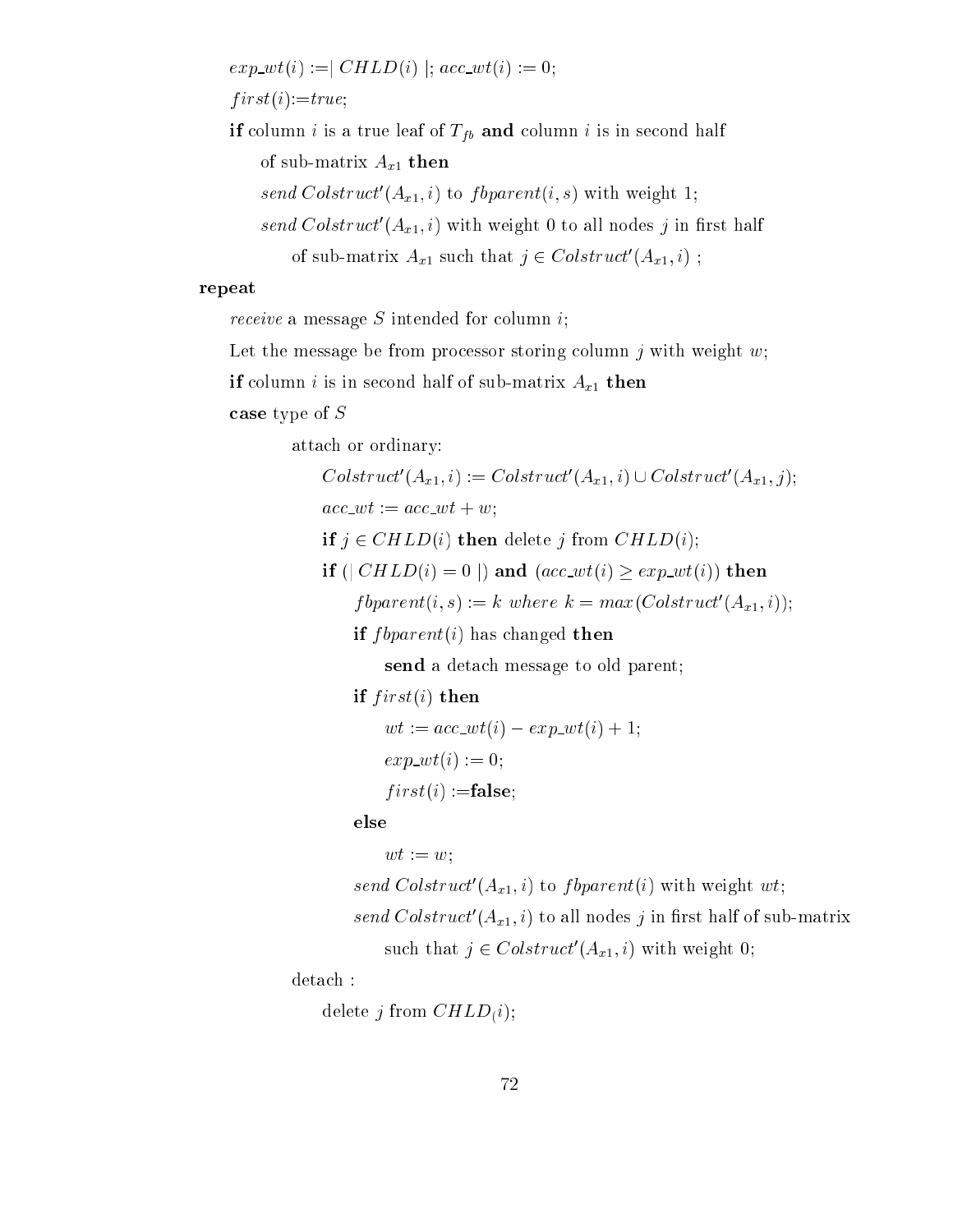else

case type of  $S$ 

atta
h or ordinary:

if  $j \in \textit{Construct}(A_{x1}, \textit{t})$  then Colstruct  $(A_{x_1}, i) := \text{C}$ olstruct  $(A_{x_1}, i) \cup \text{C}$ olstruct  $(A_{x_1}, j)$ ;

if  $i = dummy\_parent$  then delete *j* from  $CHLD(i);$ if  $(|\mathit{CHLD}(i) = 0|)$  then

broad
ast ba
kward phase over message;

until  $S$  is backward phase over message;

for each  $i \in List$  do

if column  $i$  is in first half of sub-matrix then

**for** all j such that  $A_{x1}[j, i] \neq 0$  do

 $\cup$  ot struct  $(A_{x10}, j) := \cup$  ot struct  $(A_{x10}, j) \cup i$ ;

Colstruct  $(A_{x11}, i) := \text{C}$ olstruct  $(A_{x1}, i)$ ;

end

### 3.6 Experimental Results and Performan
e Analysis

To evaluate the performance of the entire bidirectional scheme presented in this work, we implemented a hypercube simulator in C language and compared the *speedups* obtained from the bidire
tional s
heme with those obtained from the regular s
heme. We used SPARC Classic machine to carry out our simulations.

In the bidirectional scheme, we implemented each of the four phases as follows.

- Ordering : The bidire
tional nested disse
tion ordering des
ribed in se
tion 3.4.
- symbolity : the symbolic symbolic bidirect symbolic symbolic symbolic symbolic symbolic symbolic symbolic sym gorithm des
ribed in se
tion 3.5.
- Numeri
al fa
torization : The parallel BSCF algorithm des
ribed in se
tion 3.2.
- substitution : The parallel The parallel BS algorithm design algorithm design to the second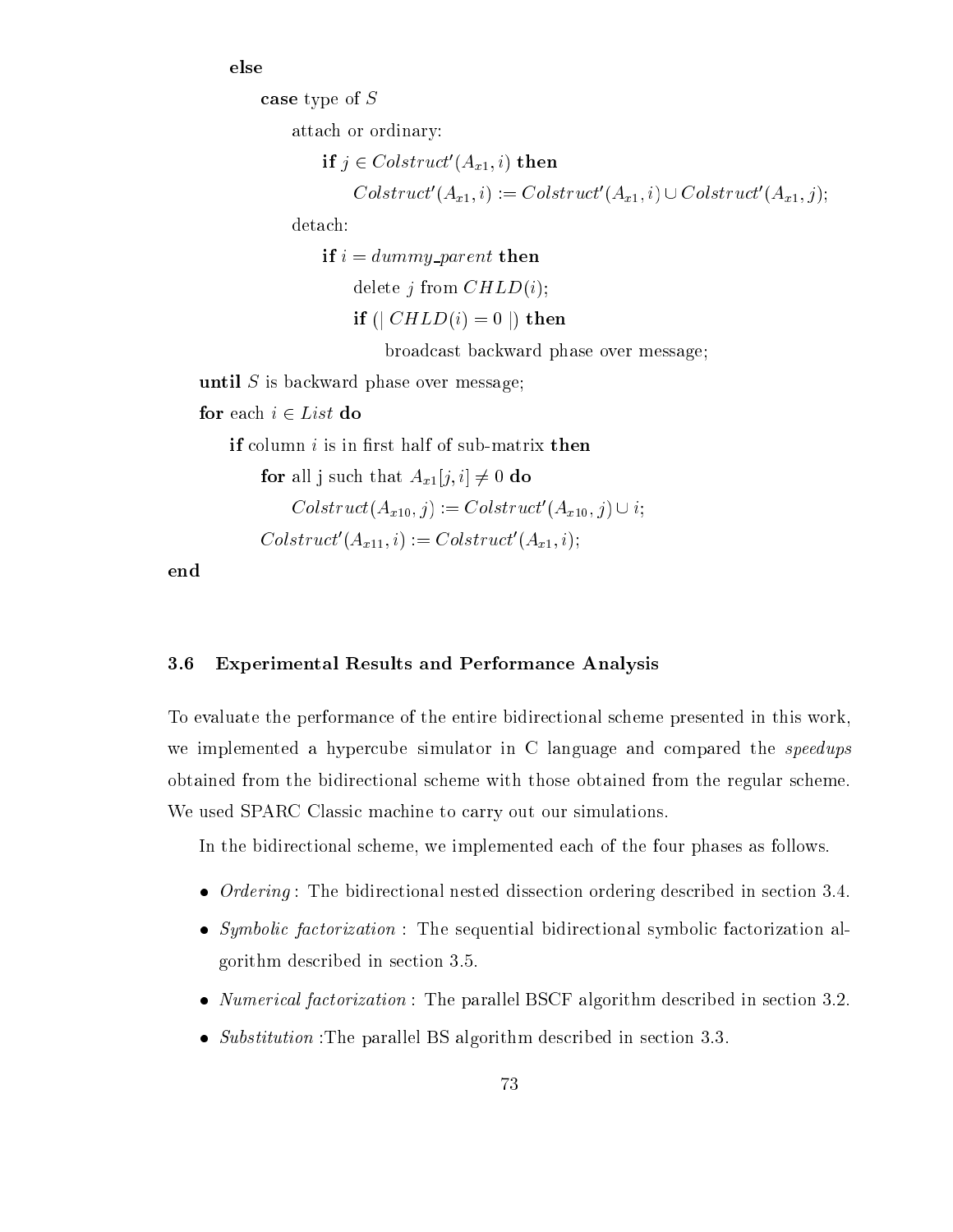In the regular scheme, we implemented each of the four phases as follows.

- ordering : The regular nested dissemination and the regular and the received at the district order
- Symboli fa
torization : The sequential symboli fa
torization algorithm presented in  $[16]$ .
- al fantastic fantastic fan in  $\mathbf{A}$
- Substitution :The elimination tree based forward and ba
k substitution algorithms given in  $[29]$ .

Mapping of columns onto processors is an important issue. For the bidirectional scheme, we have used the *block wrap around mapping* using gray code whereas for the regular algorithm we have used the *subtree-to-processor* mapping [17] based on elimination tree.

The parameters that were varied were the grid size  $k(16 \text{ and } 32)$ , the number of processors  $p(1$  to 1024), the number of b-vectors for which solution vector x was obtained, and the  $C/E$  ratio i.e., the ratio of time for communicating a floating point data between two neighbouring processors to the time for a floating point operation (50) and 100). Figures 3.12, 3.13, 3.14, and 3.15 show the omparison of the measured speedups of the two s
hemes for various values of the above parameters.

As mentioned earlier in section 3.1, the first three phases, namely ordering, symbolic factorization, and numerical factorization, are executed only once and the substitution phase is repeatedly executed for each one of the different b-vectors. The output of the fa
torization phase of the bidire
tional algorithm is a series of trapezoidal fa
tor matri
es whereas the output of the regular fa
torization algorithm is the pair of lower and upper triangular factor matrices. As a result, the inputs to the substitution phase of bidirectional and regular algorithms also differ. For separate comparison of the two phases of bidire
tional and regular algorithms, we have onsidered a pseudo-speedup ratio for the bidire
tional algorithm. This is a ratio of the time taken by the best sequential regular algorithm for the fa
torization (substitution) phase to the time taken by the parallel bidire
tional algorithm for the fa
torization (substitution) phase.

Therefore figures  $3.12(a)$ ,  $3.13(a)$ ,  $3.14(a)$ , and  $3.15(a)$  compare the pseudo-speedup of the bidirectional algorithm with the speedup of the regular algorithm for the first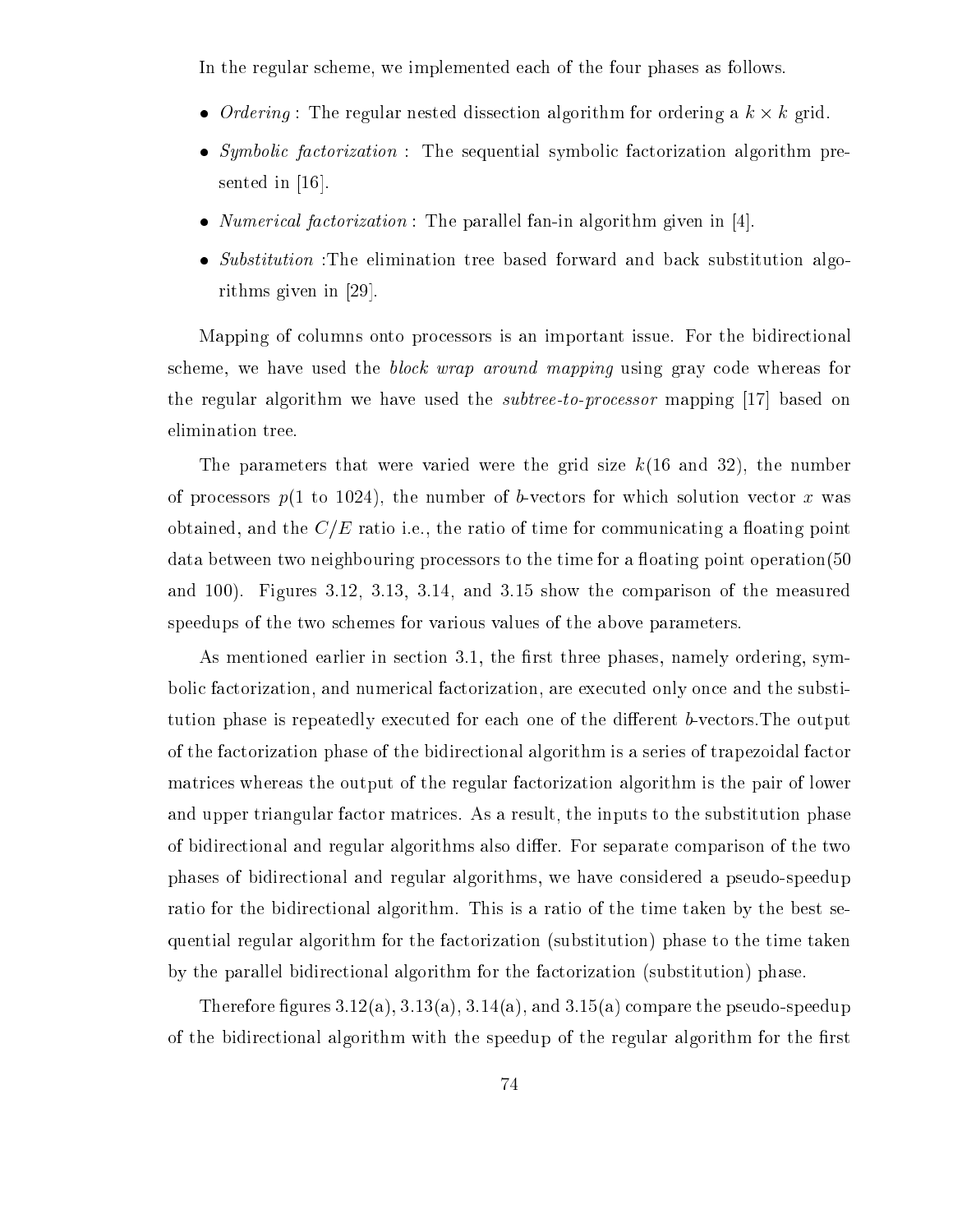

(
) solving multiple b-ve
tors with 8 pro
essors

Figure 3.12: Speedups obtained for bidire
tional algorithm versus regular algorithm for a 16 - 16 grid (i.e., <sup>N</sup> = 256) with C=E = 50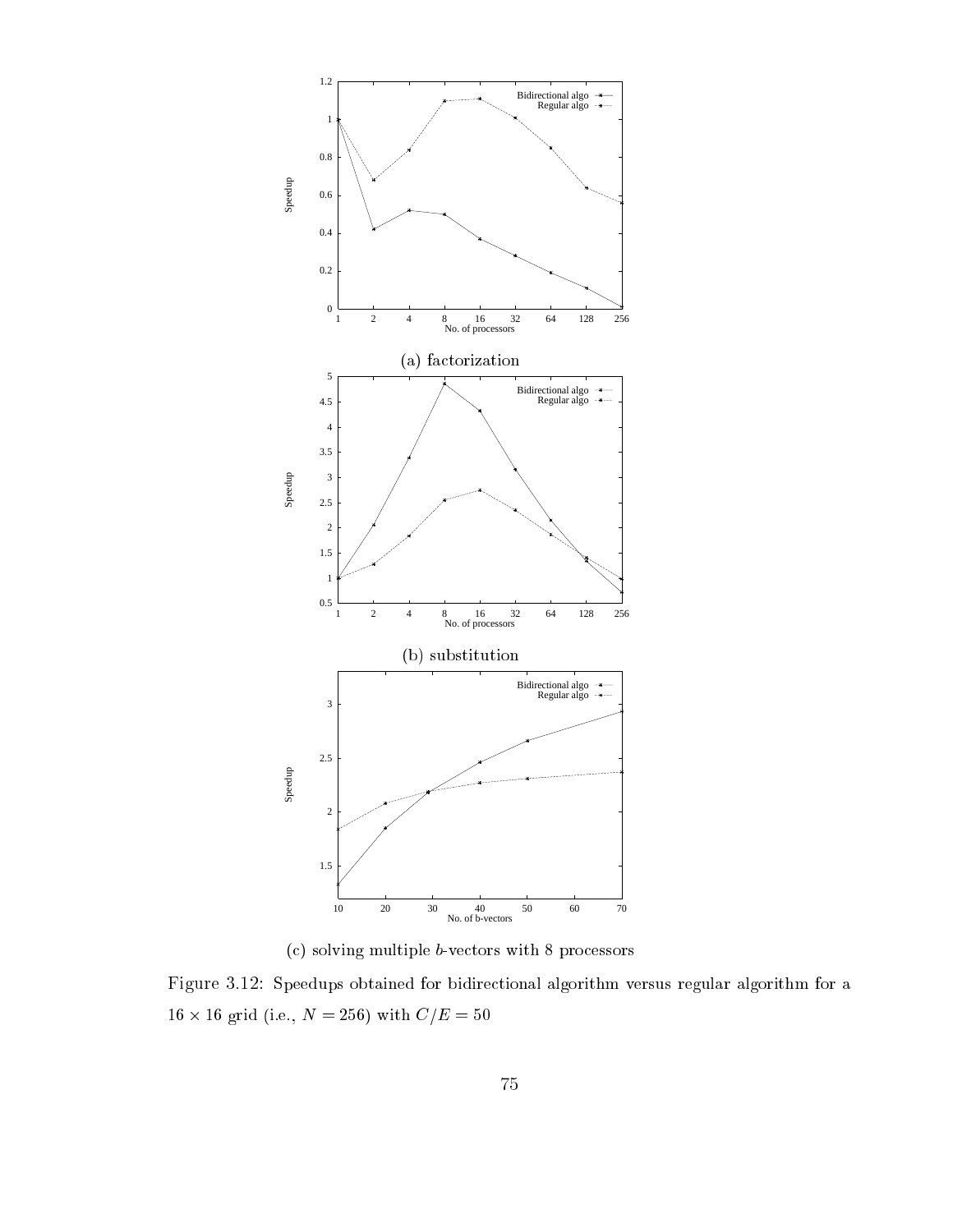

(
) solving multiple b-ve
tors with 8 pro
essors

Figure 3.13: Speedups obtained for bidire
tional algorithm versus regular algorithm for a 16 - 16 grid (i.e., <sup>N</sup> = 256) with C=E = 100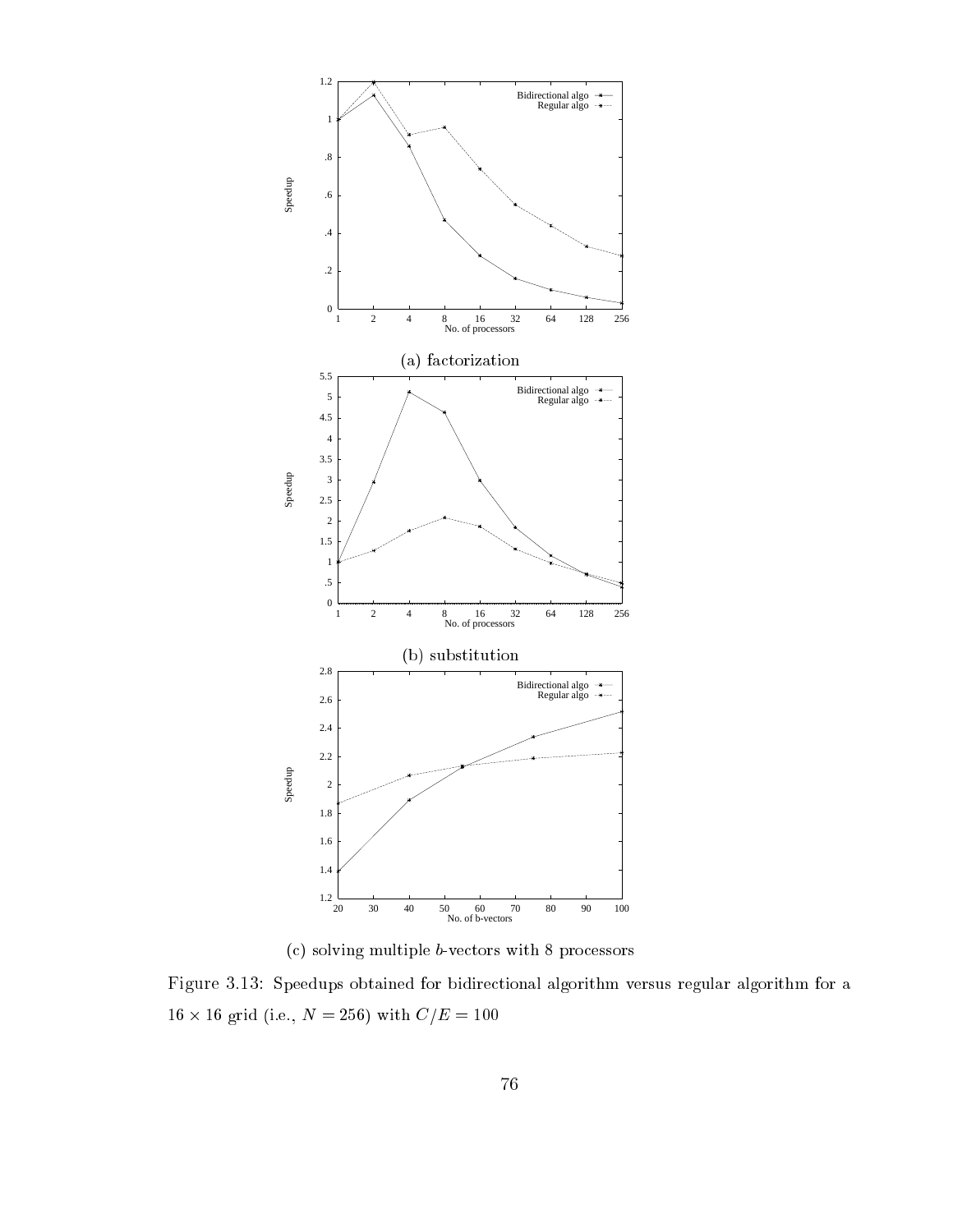

(
) solving multiple b-ve
tors with 8 pro
essors

Figure 3.14: Speedups obtained for bidire
tional algorithm versus regular algorithm for a 32 - 32 grid (i.e., 1925) with C-E = 30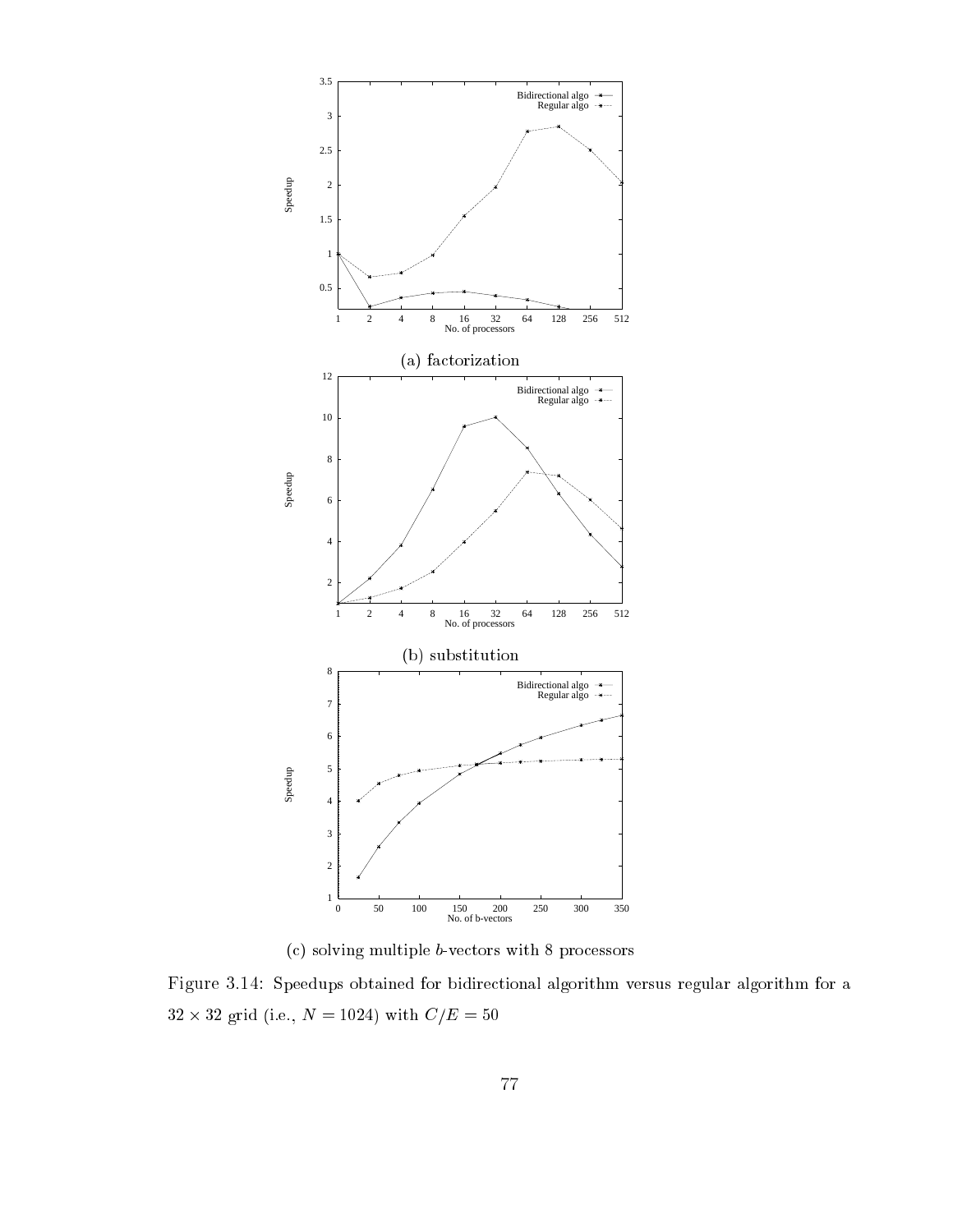

(
) solving multiple b-ve
tors with 16 pro
essors

Figure 3.15: Speedups obtained for bidire
tional algorithm versus regular algorithm for a 32 - 32 grid (i.e., n.e., n.e., n.e., 100 m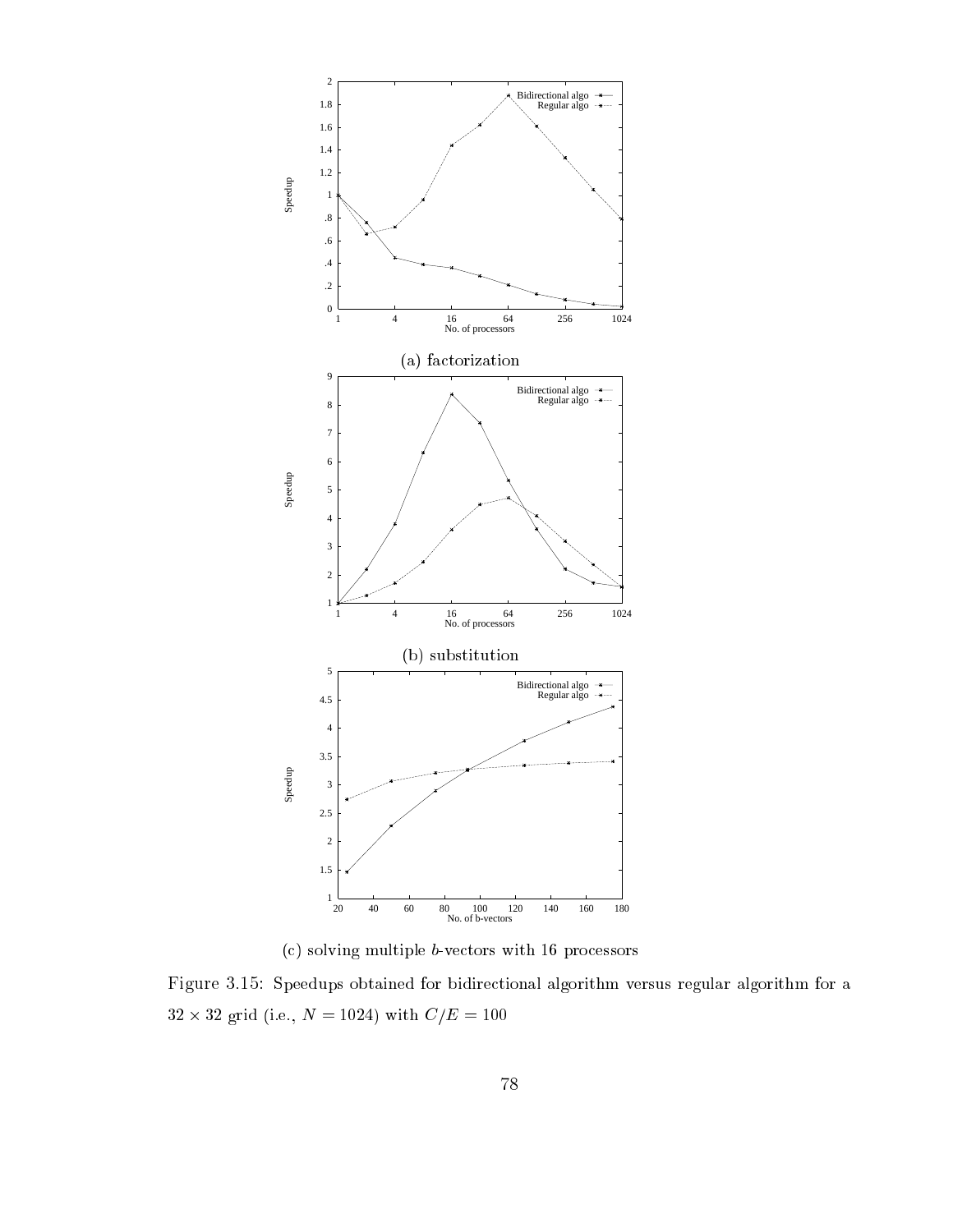three phases put together. The figures  $3.12(b)$ ,  $3.13(b)$ ,  $3.14(b)$ , and  $3.15(b)$  compare the pseudo-speedup of the bidire
tional algorithm with the speedup of the regular algorithm for the substitution phase alone. Figures  $3.12(c)$ ,  $3.13(c)$ ,  $3.14(c)$ , and  $3.15(c)$ plot the a
tual speedups of bidire
tional and regular algorithms for all the four phases put together versus the number of b-ve
tors for whi
h substitution phase is repeatedly executed. In figure 3.12(c), this comparison has been shown for the case when  $p = 8$ and  $k = 16$  (or  $N = 256$ ) since, for  $k = 16$ , bidirectional factorization phase gives maximum speedup at  $p = 8$ . Similarly, in figure 3.13(c)  $p = 8$  and  $k = 16$ , in figure 3.14(c)  $p = 32$  and  $k = 32$ , and in figure 3.15(c)  $p = 16$  and  $k = 32$  (or  $N = 1024$ ). These figures clearly indicate that with increasing number of b-vectors, the speedup obtained from our bidire
tional s
heme be
omes higher than that obtained from the regular scheme. On increasing the problem size from  $k = 16$  to 32, we observe that the magnitude of speedup obtained also increases. Increasing the  $C/E$  ratio causes a de
rease in the magnitude of speedup obtained.

### 3.7 Con
lusions

In this chapter, we have proposed a new bidirectional algorithm for direct solution of sparse symmetric system of linear equations. This scheme generates a series of trapezoidal fa
tor matri
es during the fa
torization phase due to whi
h the substitution phase has only one forward substitution omponent and, unlike the regular substitution algorithms, it does not possess a ba
k substitution omponent. Thus the bidire
tional algorithm is well suited for situations where the system of equations has to be solved for multiple b-vectors. We have demonstrated the effectiveness of the bidire
tional algorithm by omparing it with the regular methods for solving sparse symmetric systems. Further work is possible in the direction of increasing the amount of parallelism in the fa
torization and substitution phases of the bidire
tional algorithm. In this work, we have considered a situation where computations on a particular  $\text{column, say } i$ , for both forward and backward factorizations are handled by the same pro
essor. However, the omputations for forward and ba
kward fa
torizations are independent of each other (i.e., concurrent) at every stage s. Same is the case with the computations on a column  $i$  in substitution phase. This concurrency has not been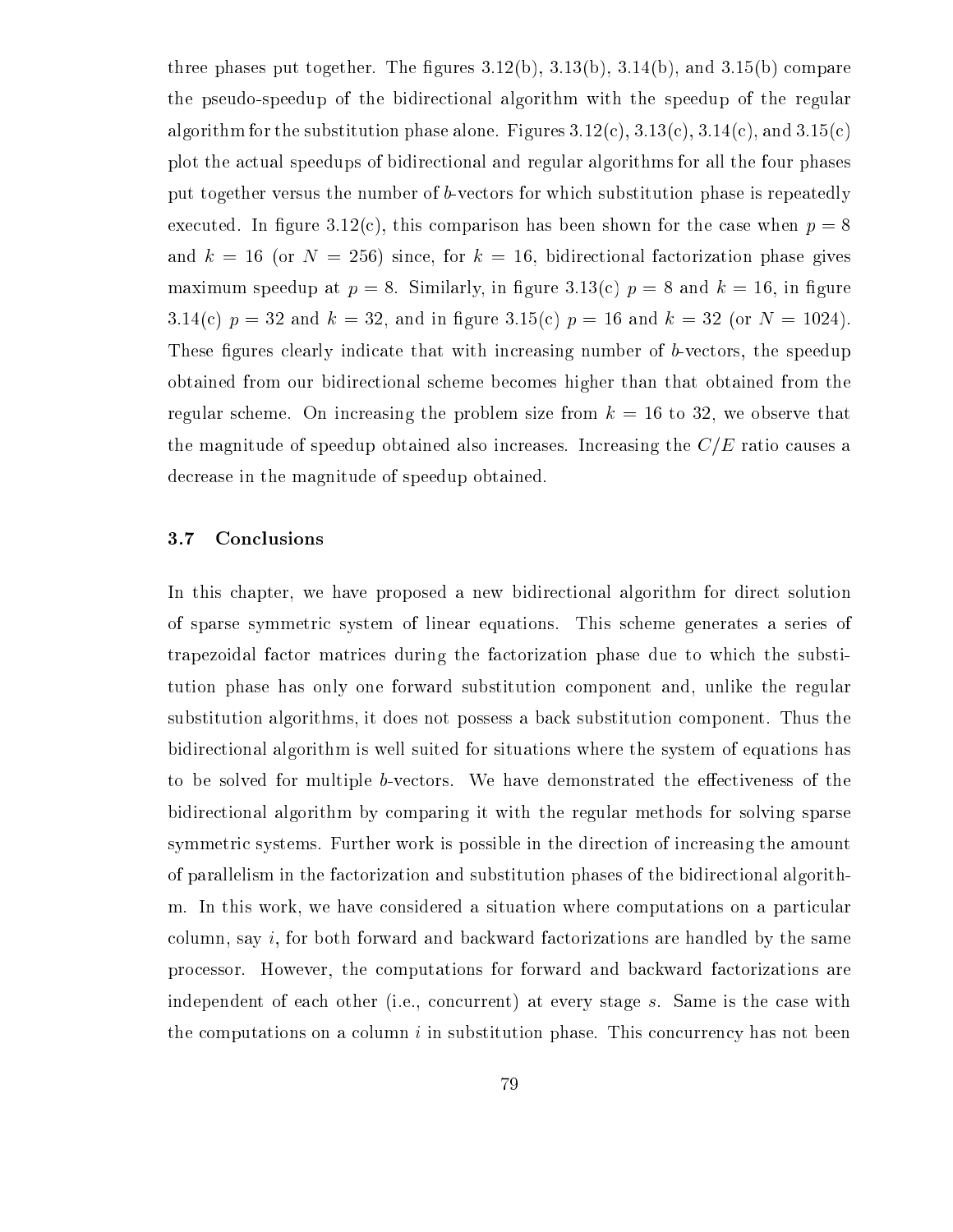sufficiently exploited in the present work. In place of using  $p$  processors, we can use  $2p$ processors, such that two processors are responsible for computations on each column - one handling computations related to forward factorization and the other related to ba
kward fa
torization. Developing su
h a s
heme is an open problem.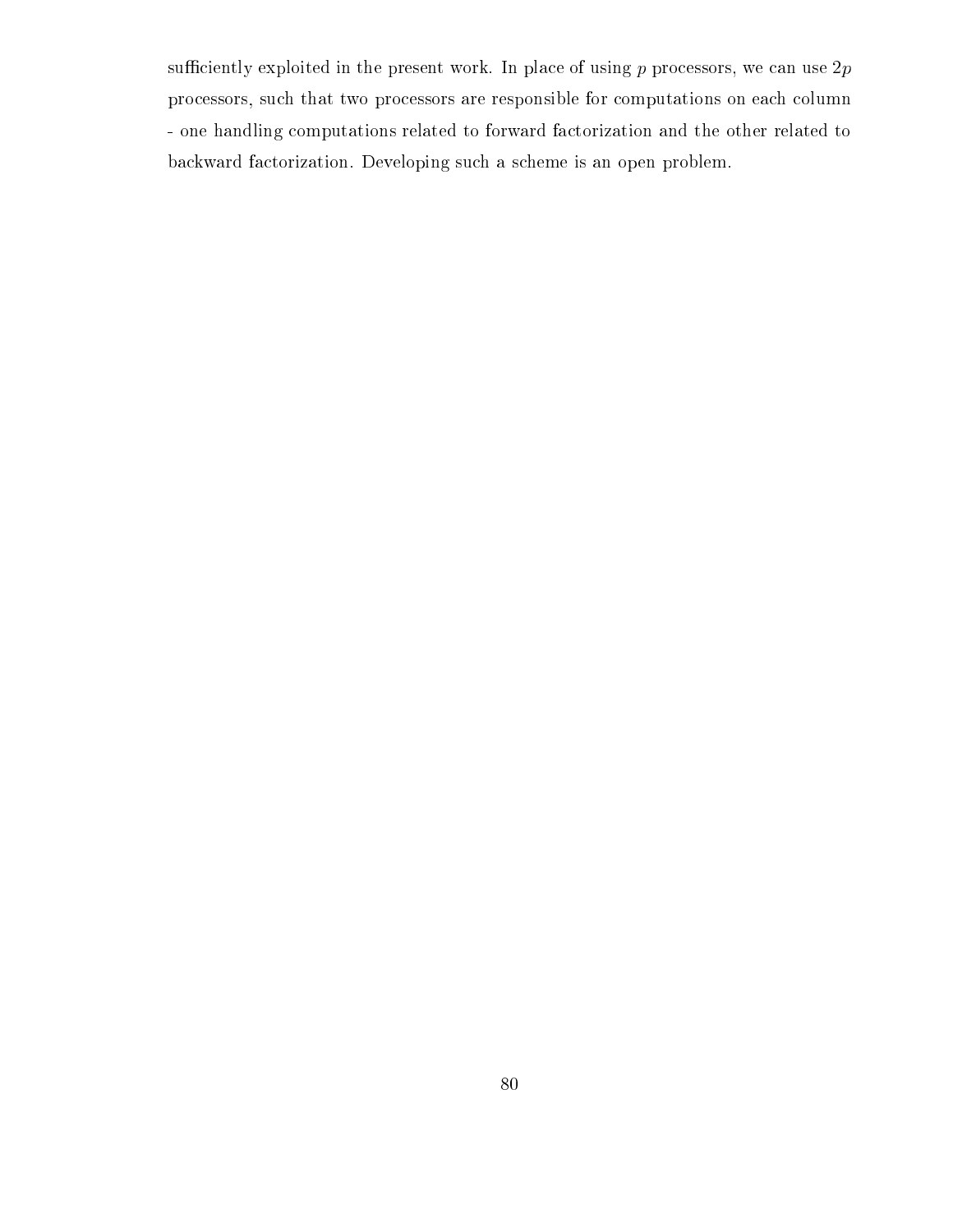## Chapter 4

# A New Algorithm for Dire
t Solution of General Sparse Linear Systems

### 4.1 **Introduction**

In this chapter, we consider the problem of solving general sparse system of linear equations of the form  $Ax = b$ , where the coefficient matrix A has a general structure (i.e., A an be either symmetri or non-symmetri in nature), and is of dimension N - N, and x and b are N-ve
tors. Su
h equations arise in various appli
ations such as structural engineering, chemical engineering, fluid flow problems and nuclear physics. As with the sparse symmetric coefficient matrix case, the traditional process for obtaining direct solution of a general sparse system of linear equations,  $Ax = b$ , involves the following four distin
t phases.

- Ordering : Apply an appropriate symmetri permutation matrix P su
h that the new system is of the form  $(PAT^+)$   $(Px) = (P\theta)$ .
- symbolity : set up the structure in the structure of the appropriate data structure in the numerical component fa
torization phase.
- al false the factorization is the factorization of the form a second contract of the form a second contract of where L is a lower triangular matrix and U is an upper triangular matrix.
- substitution is the solution of the solution of the solution  $\mathcal{A}$  , the form  $\mathcal{A}$  the form  $\mathcal{A}$ gular system  $Ly = b$  and then solving the backward triangular system  $Ux = y$ .

For solution of multiple b-vectors, the first three phases are carried out only once following which the substitution phase is repeated for each b-vector in order to obtain a different solution vector x in each case. Thus, in problems which involve solution of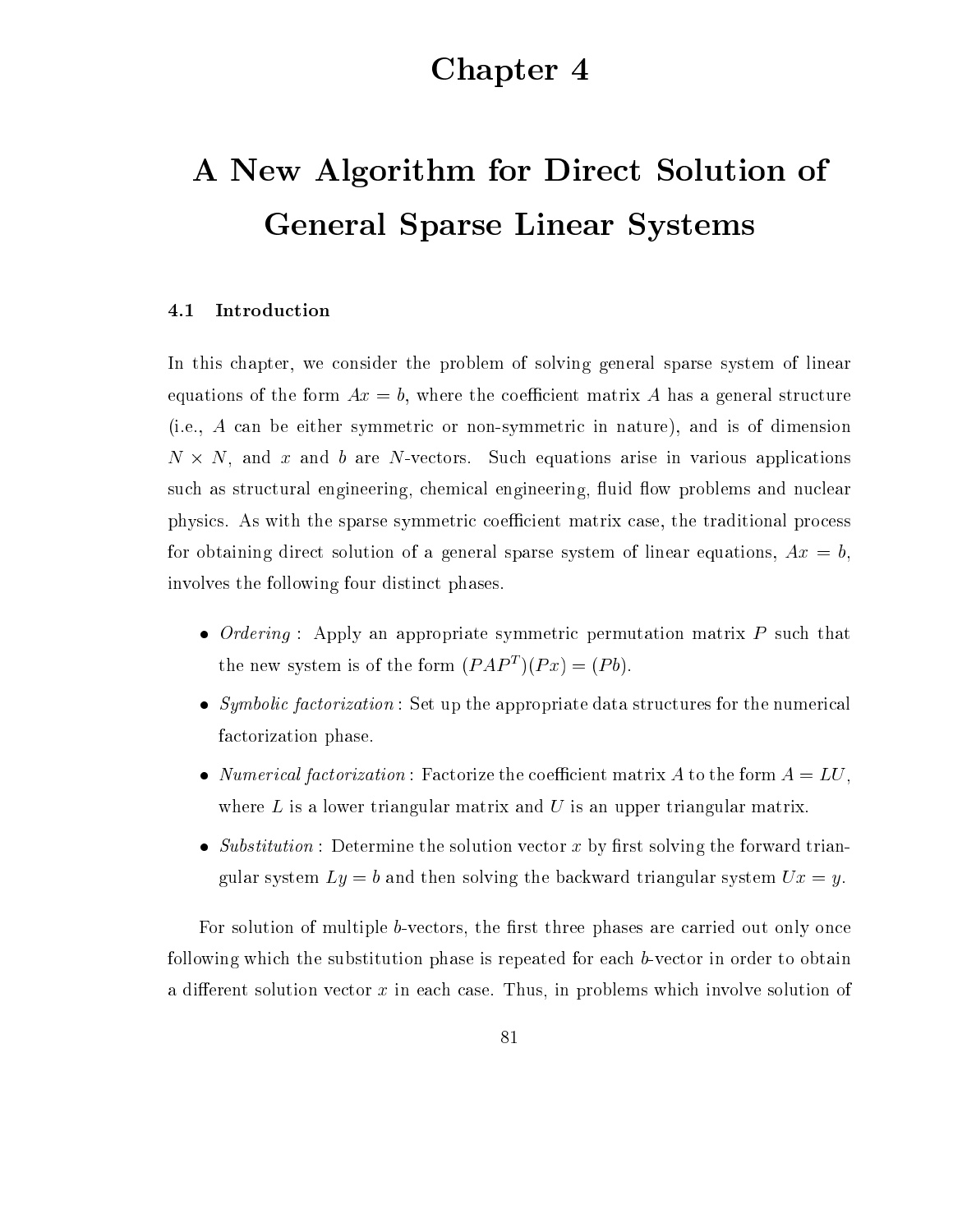multiple *b*-vectors, the time taken by repeated execution of substitution phase dominates the overall solution time. Although efficient parallel algorithms exist for the numerical factorization phase  $[5, 2, 44, 14, 11, 20, 30]$ , not much progress has been made in the case of substitution phase  $[14, 22, 29]$  due to the limited amount of parallelism inherent in this phase.

In this chapter we present a new *bidirectional algorithm*, based on LU factorization. for the solution of general sparse system of linear equations. As in the sparse symmetric case, the numerical factorization phase is carried out in such a manner that the entire ba
k substitution omponent of the substitution phase is repla
ed by a single step division. However, due to absence of symmetry, important differences arise in the ordering te
hnique, the symboli fa
torization phase, and message passing during numeri
al fa
torization phase. The bidire
tional substitution phase for solving general sparse systems is the same as that for sparse symmetric systems (see section 3.3).

It is known that for sparse non-symmetric problems, pivoting is necessary to ensure numeri
al stability during numeri
al fa
torization phase. In this work, however, we consider the case where bidirectional factorization is done without pivoting so as to maintain clarity and concentrate more on other basic issues such as exploiting parallelism and reducing communication overheads. Existing work on bidirectional factorization algorithm based on LU factorization with partial pivoting for dense linear systems can be found in  $[42]$ .

The rest of the chapter is organized as follows. In section 4.2, we present the bidire
tional sparse fa
torization algorithm based on LU fa
torization for general sparse matrices. In section 4.3, we develop a bidirectional heuristic algorithm which produces a reordered coefficient matrix suitable for numerical factorization phase. In section 4.4, we look at a symbolic factorization algorithm which sets up data structures required by the numerical factorization phase. In section 4.5, we evaluate the performance of the bidirectional algorithm on hypercube multiprocessors and present comparison of our algorithm with the existing scheme based on sparse LU factorization. In section 4.6, we conclude the work with some observations about possible future improvements to the bidire
tional s
heme.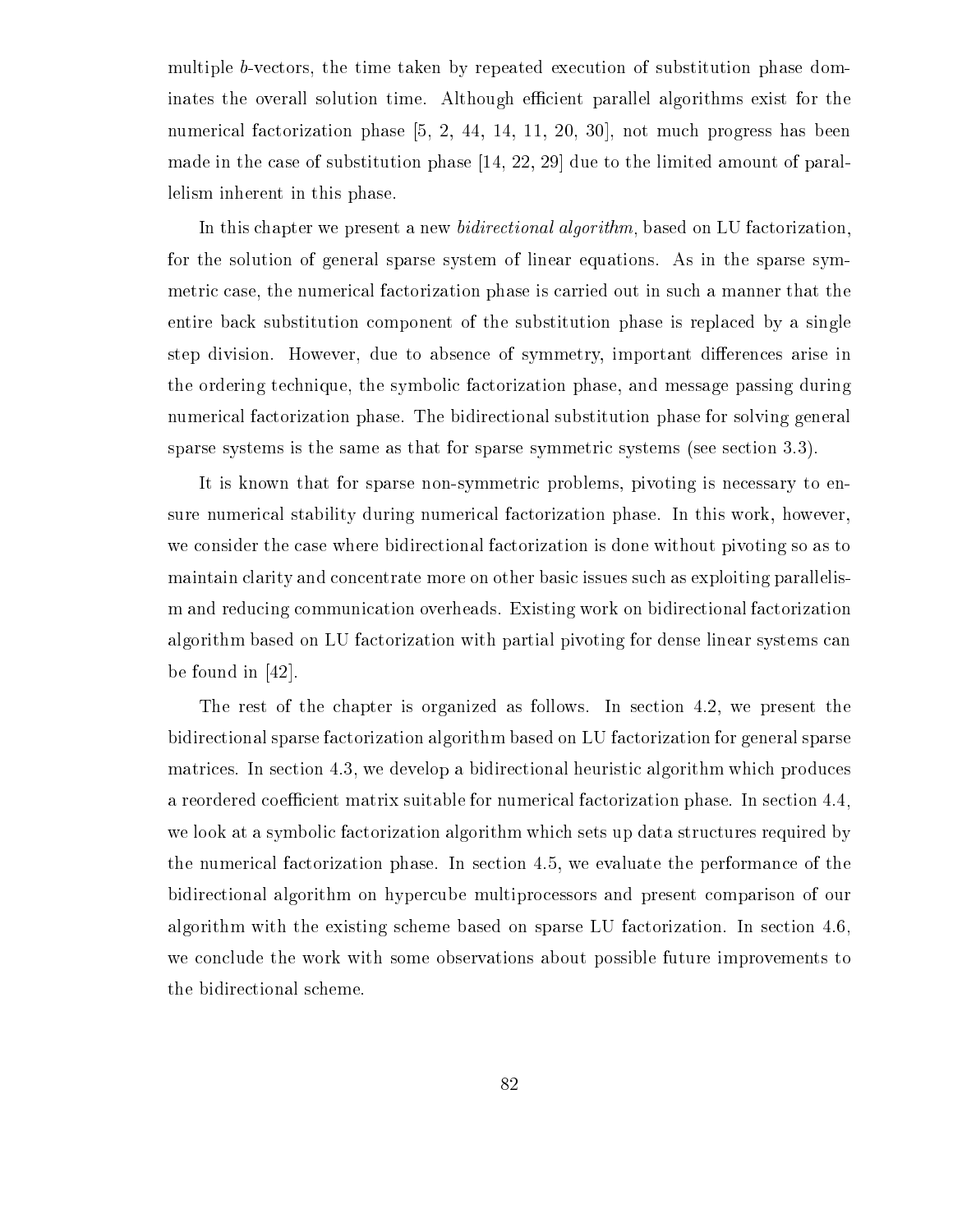### 4.2 The Bidire
tional Sparse Fa
torization (BSF) Algorithm

Unlike the regular LU factorization algorithm which factorizes A to the form  $A = LU$ , the BSF algorithm factorizes A into a series of *trapezoidal* matrices of multipliers. This series of trapezoidal matri
es remove the need for the ba
k substitution omponent in the substitution phase.

In this section, we first present an overall view of the concept of bidirectional factorization. We then proceed to describe the manner in which the sparsity of the coefficient matrix can be exploited to obtain higher degree of parallelism. Following this we present the details of implementing BSF algorithm on multipro
essor systems.

### 4.2.1 Bidirectional Factorization - The Concept

The basic concept behind the bidirectional factorization algorithm is the same as that presented in section 3.2.1. For  $\log N$  stages, we repeatedly halve the size of submatri
es through simultaneous fa
torizations in both forward and ba
kward dire
tions (generating lower and upper trapezoidal fa
tor matri
es in the pro
ess) and double the number of sub-matrices through copying at each stage. Finally, we end up with N sub-matrix is of order to the support of the pivot constraint operation during the forward and ba
kward fa
torization is the same as in LU fa
torization. The substitution phase (des
ribed earlier in se
tion 3.3) onsists of moving the b-ve
tor down the tree of trapezoids to produce  $N$  equations with one variable each, which are then solved by a single step division to produce the solution vector x (see figure 3.4).

### 4.2.2 Exploiting the Sparsity of the Coefficient Matrix A

In this section we look at the notion of *elimination tree* and consider as to how this notion abstracts the level of concurrency available during factorization process.

In regular sparse LU factorization, let  $F$  be the filled matrix obtained after factorizing the coefficient matrix  $A$ . An elimination tree contains a node corresponding to each column of the coefficient matrix. The parent of a node  $i$  is defined as

$$
parent(i) = min \{ j \mid j > i \text{ and } F[i, j] \neq 0 \} .
$$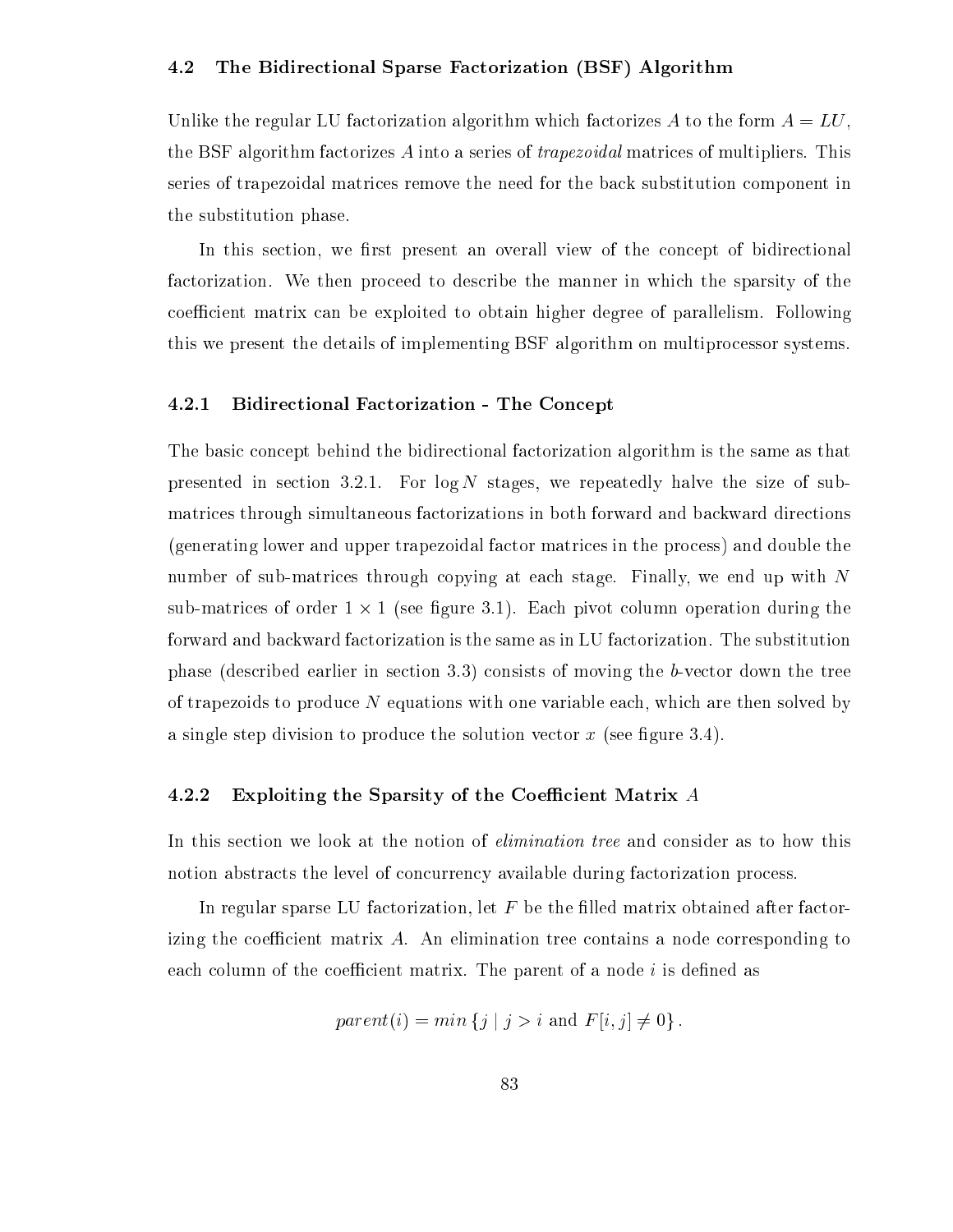The elimination tree defines a partially ordered precedence relation which determines when a certain column can be used as pivot.

Similarly, in BSF algorithm, we can define the notions of *forward elimination tree* and based ward bard elimination trees. At some stands in the log Ng, let Ax1, let Ax1, let Ax be a sub-matrix  $\begin{pmatrix} 1 & 0 \end{pmatrix}$  being factorized in the formation and Ax1 being factorized in the formation  $\begin{pmatrix} 1 & 0 \end{pmatrix}$ the backward direction (x being a possibly empty string of 0's and 1's). Let  $F_{x0}$  and Fx1 be the respe
tive lled sub-matri
es generated at the end this fa
torization step. The *forward parent* of node  $i$ , is defined as

$$
fparent(i, A_{x0}) = min \{j \mid j > i \text{ and } F_{x0}[i, j] \neq 0 \}.
$$

Similarly, the *backward parent* of node  $i$ , is defined as

$$
bparent(i, A_{x1}) = max\{j \mid j < i \text{ and } F_{x1}[i, j] \neq 0\}.
$$

For a
hieving a high degree of parallelism during fa
torization phase, both the forward and the ba
kward elimination trees should be as short and wide as possible. This is the function of the ordering phase (described in section 4.3).

In the next subsection, we examine the parallel implementation of BSF algorithm on multipro
essors.

### 4.2.3 Implementing the BSF Algorithm on Multipro
essors

For our present study, we consider the *medium grain model* of parallelism in which tasks perform floating point operations over nonzero elements of entire columns of coefficient matrix. The following elementary tasks are onsidered for the BSF algorithm.

- for a form of  $\alpha$  divides by Axon and  $\alpha$  is a consequence of the sub-diagonal part of the sub-diagonal part  $\alpha$ of the *i*th column of sub-matrix  $A_{x0}$ .
- bdivide (i,c) divides by Axia (i,l) it is used the super-diagonal part of the super-diagonal part of of the *i*th column of sub-matrix  $A_{x1}$ .
- fmodify(i) subtract (i) and the item the influence of vertical substance of subtract (i) and when the item olumn of a sub-matrix Ax0, at stage s 2 f1 stage in the state  $\mu$  contains the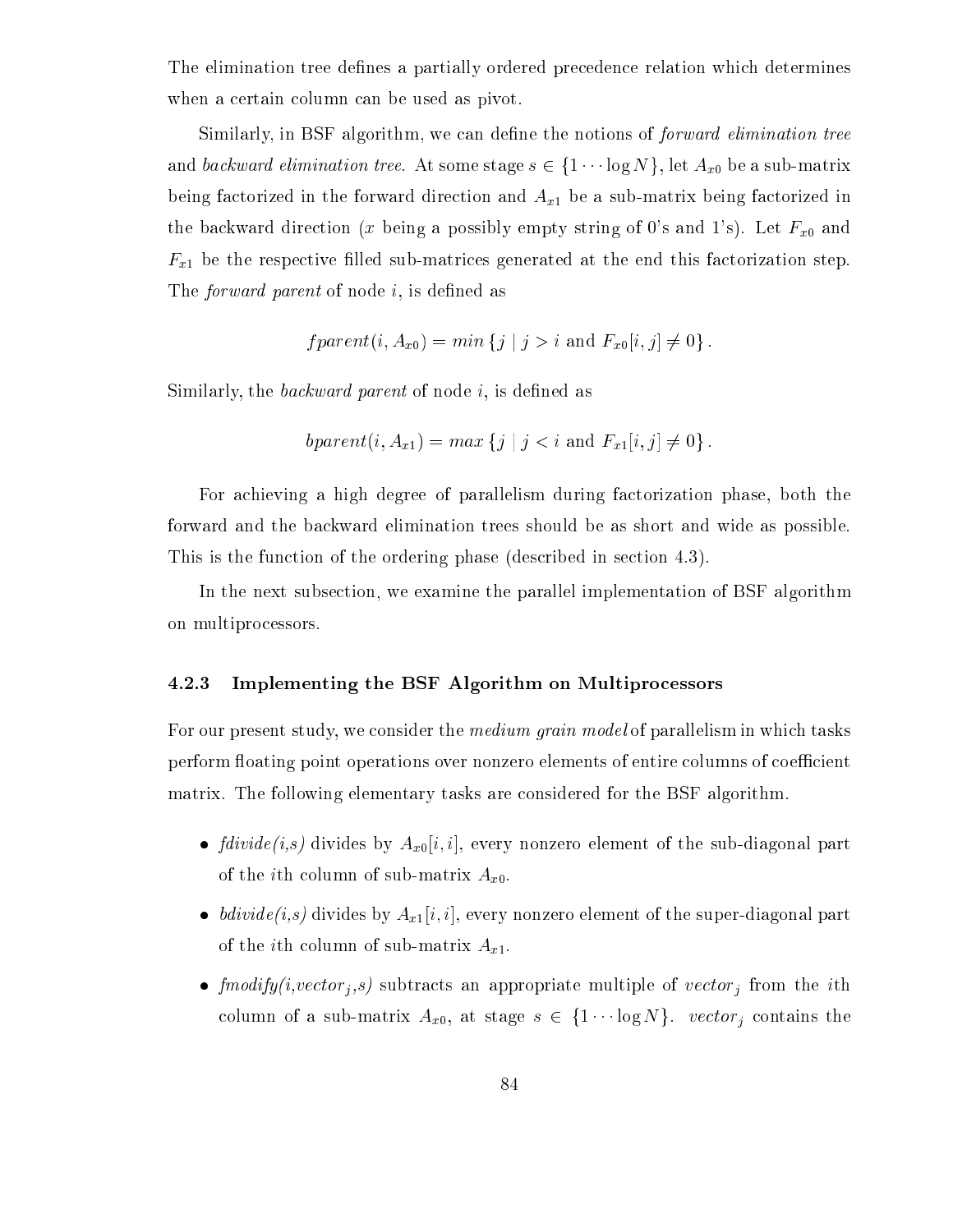contents of some column j of  $A_{x0}$ , which modifies column i directly in forward direction at stage s.

bodify the internal term of vectorial contracts and internal contracts of vectorial contracts of vectorial contracts of vectorial contracts of vectorial contracts of vectorial contracts of vectorial contracts of vectorial olumn of a sub-matrix Axia, at stage s 2 f1  $\alpha$  in the statistic statistic statistic statistic statistic stat contents of some column j of  $A_{x1}$ , which modifies column i directly in backward direction at stage s.

To keep track of the columns that each pivot should modify at each of the  $\log N$ stages, we maintain the following data stru
tures.

- $\bullet$   $F_i^{++}$  $\imath$  denotes the set of all conditions with indicated all smaller than i than indicated  $\imath$ ith column in the forward direction at stage s.
- $\bullet$   $B_i^{\gamma\gamma}$  denotes the set of all columns with indices greater than  $i$  that modify the iith column in the backward direction at stage s.

These data structures are generated during the symbolic factorization phase. This phase is des
ribed in se
tion 4.4. In the remaining part of this se
tion, we des
ribe the implementation of BSF algorithm on a message passing multipro
essor for the ase where the number of processors  $p$  is less than or equal to the order N of the coefficient matrix.

In parallel fan-in BSCF algorithm (described in section 3.2), the symmetric nature of coefficient matrix is exploited to reduce the communication overheads. Multiples of various columns located in the same processor, which modify a particular column j located in some other processor, are added into a single message vector which is then sent over to the destination pro
essor. In parallel BSF algorithm, on the other hand, the absence of symmetry in the coefficient matrix does not permit such an optimization. Thus for every column i, which modifies column j in the forward (backward) direction (i.e., i belongs to the set  $F_i^{\gamma}$ )  $j_{i}^{(s)}(B_{j}^{(s)}))$ , a separate message vector containing column  $i$ is sent to the processor storing column  $j$ .

In algorithm 1 below, we incorporate the above idea in the BSF algorithm and present the fan-out  $\Omega$  and stored in the set of  $\Omega$  in the set of  $\Omega$  is the set of  $\Omega$ processor  $P_{muid}$ . If column *i* is to modify column *j* in forward direction at stage *s* then,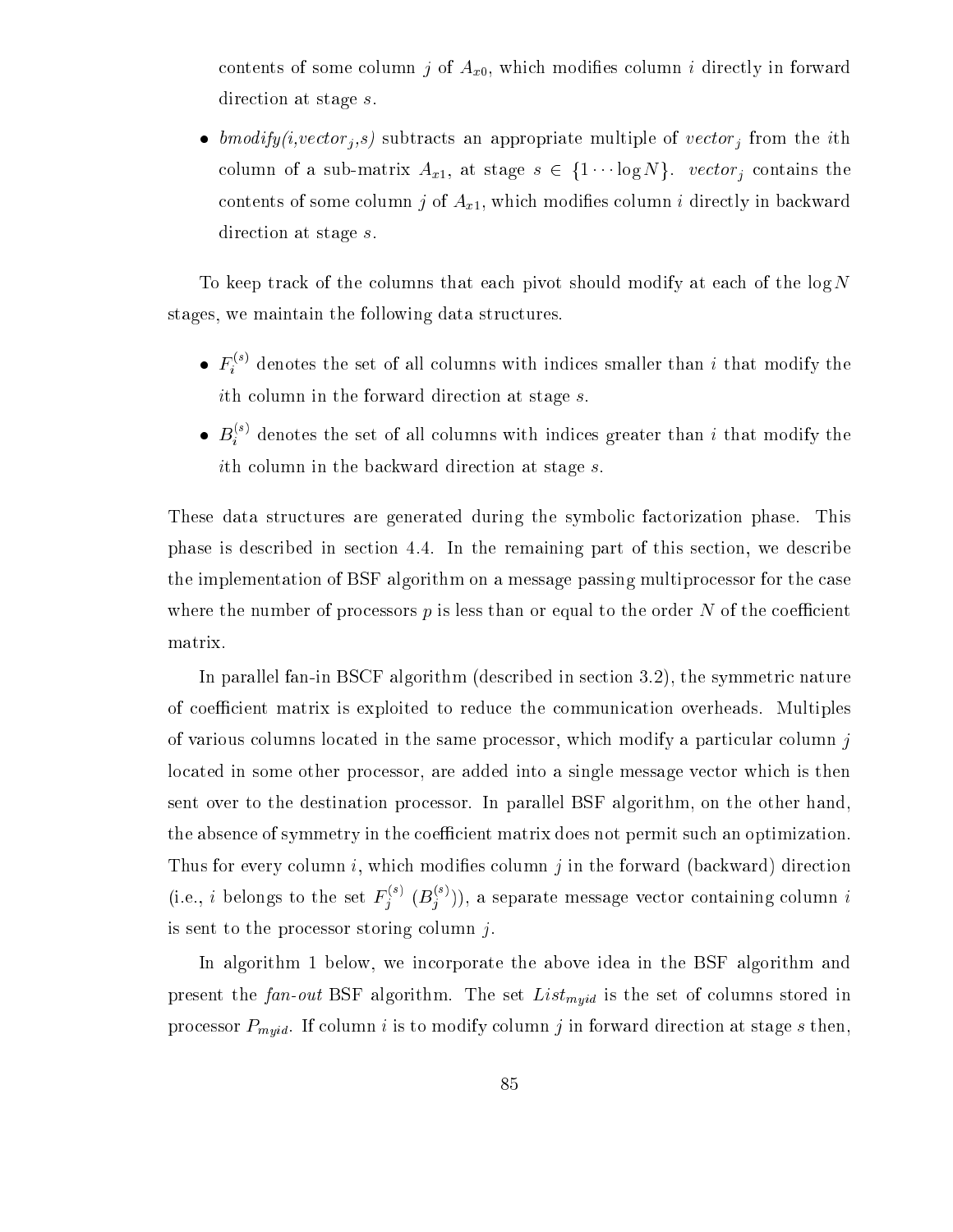after performing  $fdivide( i, s)$  operation, the processor which stores the column i, sends a message containing the contents of column  $i$  to the processor storing the column  $j$ . Similar mechanism operates for factorization in backward direction.

**Algorithm 1** (\*The parallel fan-out BSF algorithm for case  $p \leq N^*$ ) begin

```
for s := 1 to \log N do
    parbegin
        Forward_factorize(List_{muid}, s);
        Backward\_factorize(List_{muid}, s);parend
```
end

```
procedure Forward factorize List, s
```
### begin

while  $List \neq \phi$  do if  $\exists i \in \text{List}$  such that *f vector<sub>i</sub>* has been received for all  $j \in F_i^{\leq \epsilon}$  $i$  then the set  $\Omega$  belong to the form in the form in the form in the form in the form in the form in the form in the form in the form in the form in the form in the form in the form in the form in the form in the form in the form in th for  $k := 0$  to  $i - 1$  do if  $k \in F_i^{*}*$  then  $f \text{ mod } t$   $y(t, f \text{ vector}_j, s);$ if the contract of the contract of sub-matrix  $\omega$  of sub-matrix  $\omega$  of sub-matrix  $\omega$  $fdivide(i, s);$ for all  $\eta$  such that  $\imath \in F^{\gamma\gamma}_{\delta}$ j do f ve
tori := Ax0[; i℄; send a message of the form  $(j, fvector_i, s)$ to processor storing column  $j$ ; else if  $s < log N$  then (\*
opy olumn i of Ax0 to olumn <sup>i</sup> of Ax00 and Ax01\*)  $A_{x00}[*, i] := A_{x0}[*, i];$ 

```
A_{x01}[*, i] := A_{x0}[*, i];
```
 $List := List - i;$ 

if there is an incoming message then receive and store the message;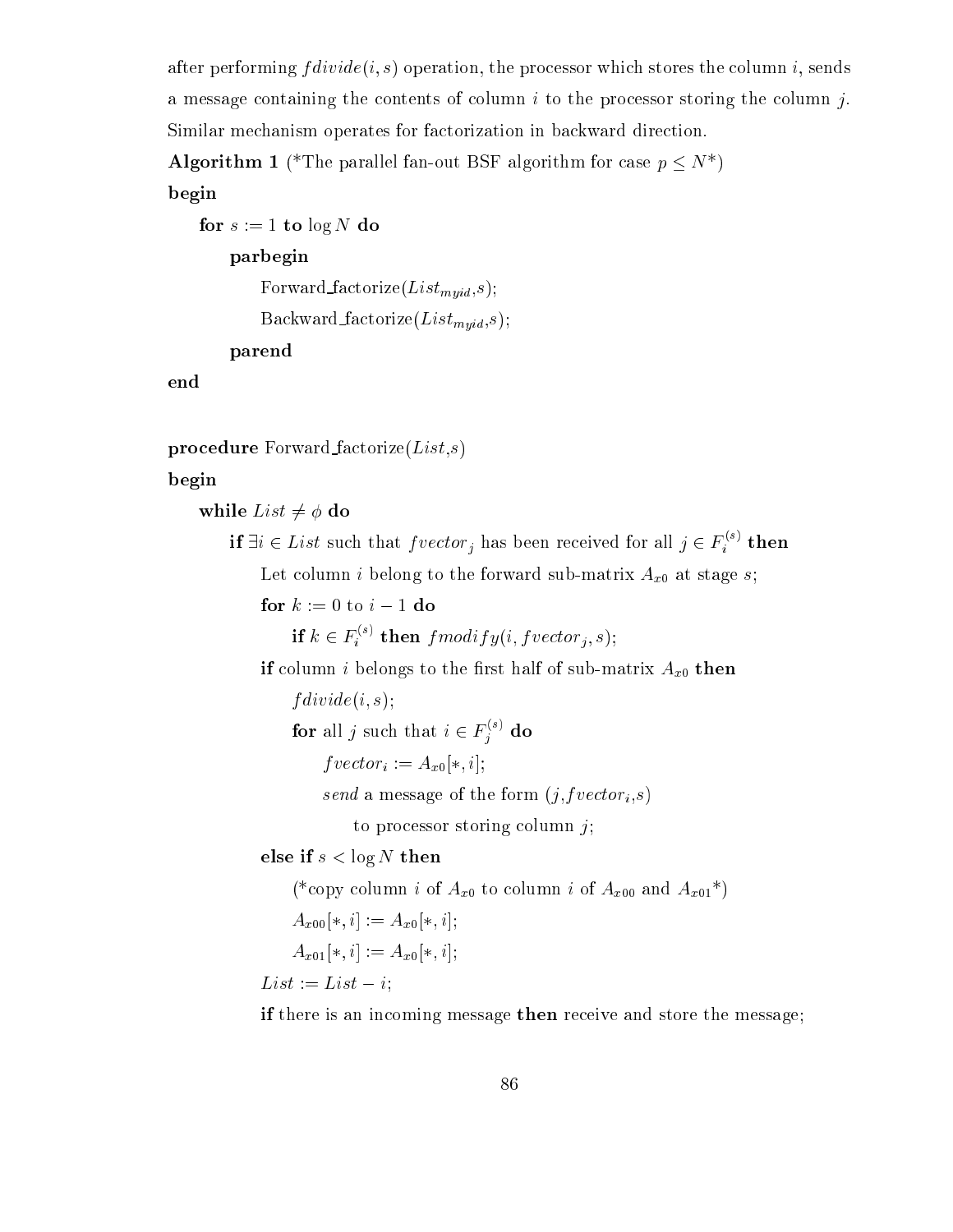pro
edure Ba
kward fa
torize(List,s)

begin

while  $List \neq \phi$  do if  $\exists i \in \textit{List}$  such that bvector<sub>j</sub> has been received for all  $j \in B_i^{*}*$  then  $\Omega$  belong to the basic to the basic sub-matrix  $\Omega$  at stage size sub-matrix  $\Omega$ for  $k := N - 1$  downto  $i + 1$  do if  $k \in B_i^{*}*$  then bmodify(i, bvector<sub>i</sub>, s);  $\Omega$  ond half of sub-matrix  $\mu$  then see the set sub-matrix  $\mu$  then see the set sub-matrix  $\mu$  then see the set sub-matrix  $\mu$  $bdivide(i,s);$ for all  $j$  such that  $i \in B_j^{<\sim}$  do bve
tori := Ax1[; i℄; send a message of the form  $(j, bvector_i, s)$ to processor storing column  $j$ ; else if  $s < log N$  then (\*
opy olumn i of Ax1 to olumn <sup>i</sup> of Ax10 and Ax11\*)

 $A_{x10}[*, i] := A_{x1}[*, i];$ 

$$
A_{x11}[*, i] := A_{x1}[*, i];
$$

 $List := List - i;$ 

if there is an incoming message then receive and store the message;

end

As noted in section 3.2.3, a special situation arises when the number of processors  $p = 2^{\circ}$  (as in hypercupe multiprocessors) and  $N = 2^{\circ}$  ( $n, a \in \mathcal{N}$ ). Assume that we map the equations on the processors in a block wrap manner (as shown in figure 3.3). Thus each processor holds  $\frac{p}{p} = 2^n$  consecutive equations. At the end of  $a = \log p$ stages of the fan-out BSF algorithm, ea
h pro
essor ontains an independent system of  $\div$  equations. This independent system can be factorized within a single processor  $\mathbf{r}$ without any communication with any other processor. Since, on a single processor, regular sequential sparse LU factorization performs more efficiently than the fan-out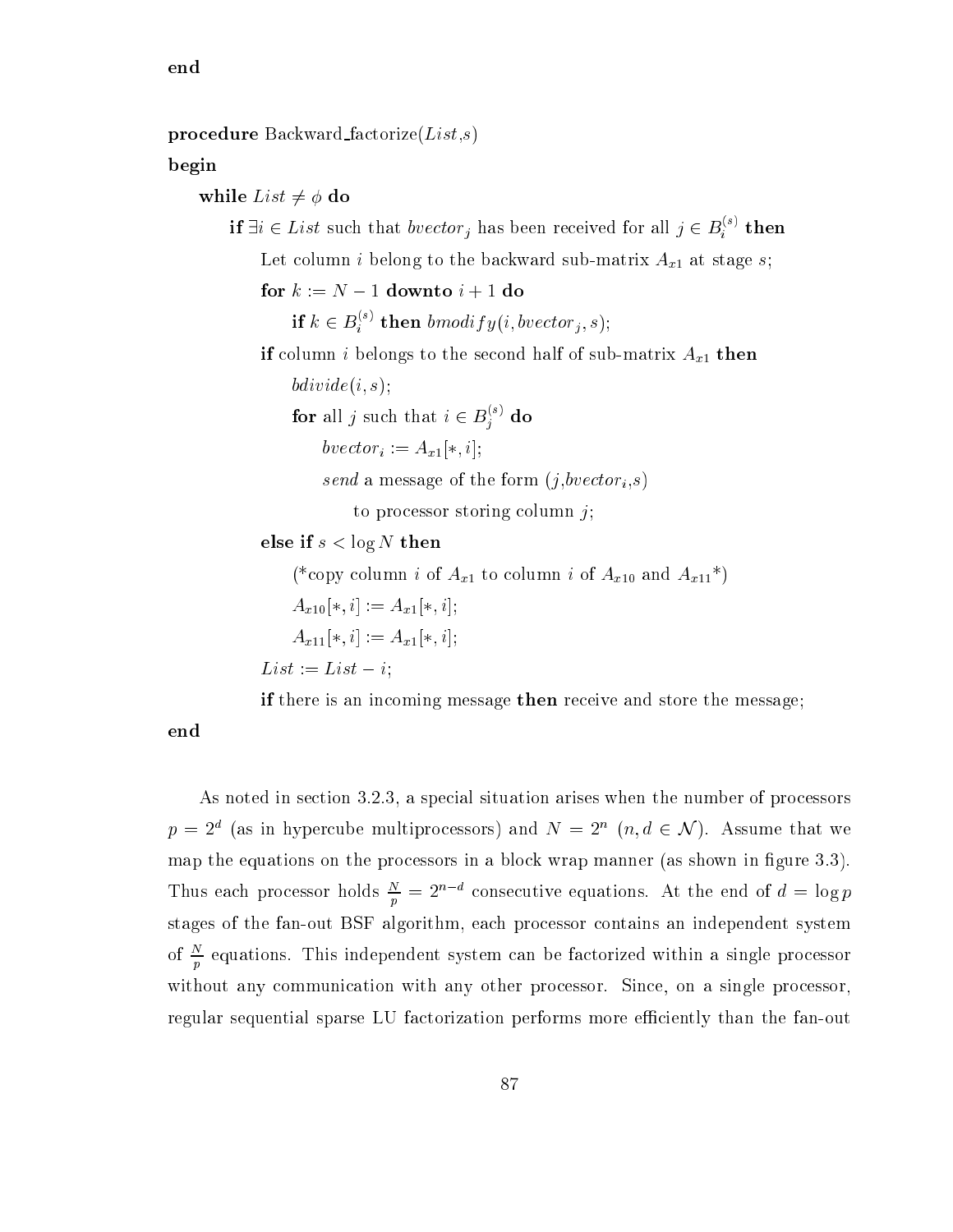BSF algorithm, we can switch over to this regular sequential version after  $\log p$  stages and factorize the coefficient matrix (say  $A_{ind}$ ) of this independent system into the form Aind <sup>=</sup> LindUind. This results in enhan
ing the performan
e of the fan-out BSF algorithm.

### 4.3 Ordering the General Sparse Matrix for Bidire
tional Fa
torization

As noted earlier, the basic aim of the ordering phase is to reorder the columns of the coefficient matrix in such a manner that during the factorization phase, the amount of fill-in is minimized and the degree of parallelism is maximized. The principal ordering te
hnique used for reordering the general sparse matri
es for regular LU fa
torization algorithms involves two stages. In the first stage, a fill reducing ordering, such as minimum degree ordering  $[12]$ , is applied to the coefficient matrix A. This is followed by application of Liu's scheme of elimination tree rotation [38, 39] which causes a reduction in the height of the elimination tree without affecting the amount of fill-in in the upper triangular factor  $U$ . The resulting elimination tree is more appropriate for parallel LU factorization.

The ordering resulting from the above s
heme is, however, not suited for the BSF algorithm due to reasons given below. Recall that in section  $4.2.2$  we defined the conepts of forward elimination tree and ba
kward elimination tree for the BSF algorithm. The degree of parallelism while factorizing in forward direction depends on the shape of the forward elimination tree and that for fa
torizing in ba
kward dire
tion depends on the shape of the ba
kward elimination tree. An ideal ordering for the BSF algorithm is one in whi
h both the elimination trees are as short and wide as possible. The forward elimination tree obtained from the above s
heme is short and wide and hen
e desirable for parallel fa
torization. On the other hand the ba
kward elimination tree obtained from the above s
heme is lean and tall and hen
e undesirable for parallel fa
torization.

In the remaining part of this section we describe how the above scheme can be extended to yield ordering suitable for the BSF algorithm. We all the new heuristi as the *alternate stripe reordering method* and it proceeds as follows. First we apply a fill reducing ordering, such as the minimum degree ordering, followed by Liu's height redu
ing elimination tree rotation s
heme to obtain a reordered matrix whose forward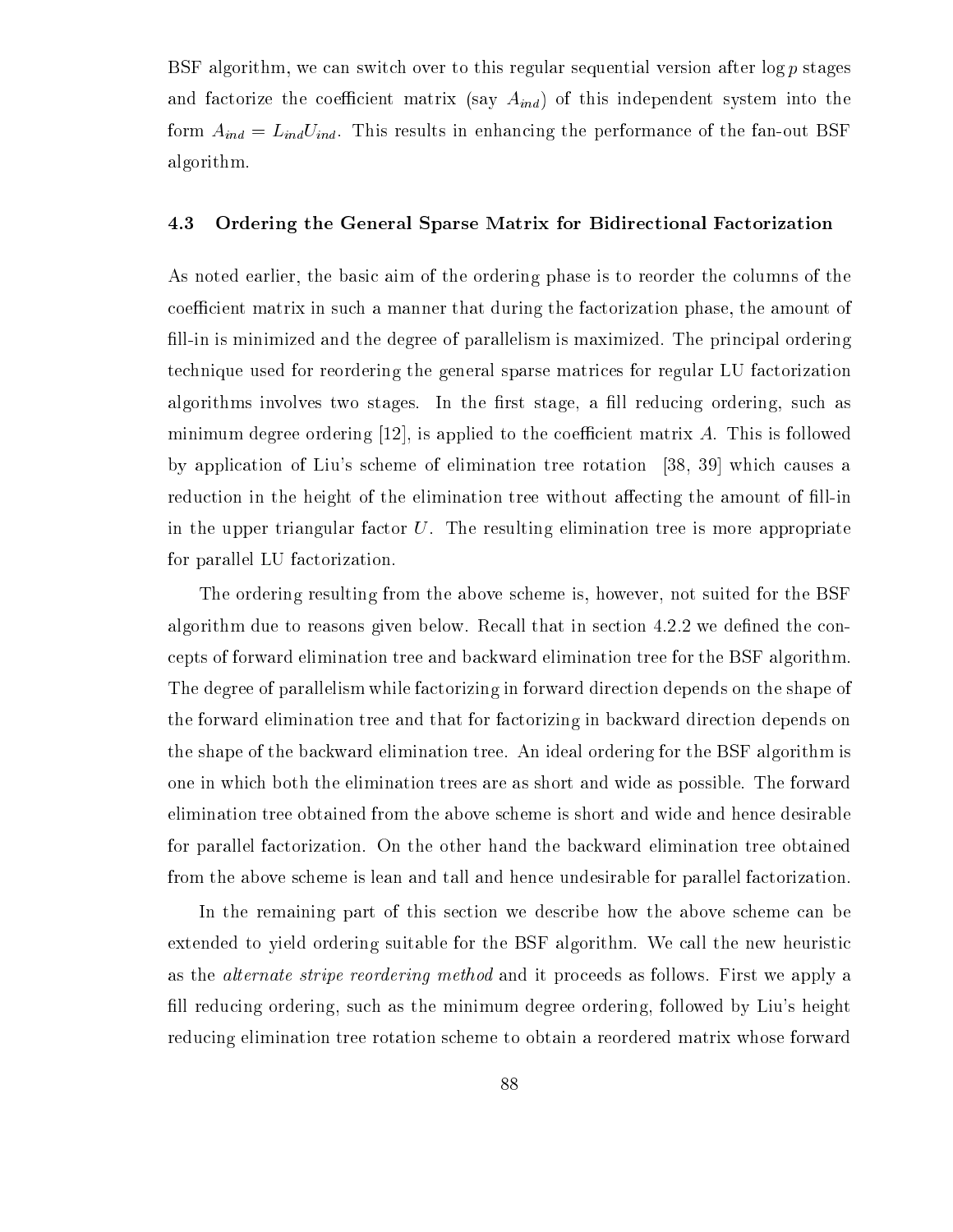|                  | stripe 1 stripe 2 stripe 3 |             |             |                |                |             | stripe 4        |             |             |                  |              |             |              |                |                 |             |                |              |              |
|------------------|----------------------------|-------------|-------------|----------------|----------------|-------------|-----------------|-------------|-------------|------------------|--------------|-------------|--------------|----------------|-----------------|-------------|----------------|--------------|--------------|
|                  | $\mathbf{1}$               | 2           | 3           | $\overline{4}$ | 5 <sup>1</sup> | $6^{\circ}$ | $7\overline{7}$ | 8           | 9           |                  | $\mathbf{1}$ | 2           | 3            | $\overline{4}$ | $5\overline{)}$ | - 6         | $7\phantom{.}$ | 8            | 9            |
| $\mathbf{1}$     | x                          | $\mathbf x$ |             |                | $\mathbf X$    |             | $\mathbf X$     |             |             | 1                | $\mathbf x$  | $\mathbf X$ |              | $\mathbf x$    |                 |             |                | $\mathbf X$  |              |
| $\overline{2}$   |                            | $\mathbf X$ |             | $\mathbf{x}$   |                |             | $\mathbf X$     |             |             | $\overline{2}$   |              | $\mathbf X$ | $\mathbf X$  |                |                 |             |                | $\mathbf X$  |              |
| $\sqrt{3}$       |                            |             | $\mathbf x$ |                | $\mathbf X$    |             |                 |             | $\mathbf X$ | 3                |              |             | $\mathbf{x}$ | X              | $\mathbf x$     | $\mathbf x$ |                |              |              |
| $\overline{4}$   |                            |             |             | $\mathbf X$    | $\mathbf x$    | $\mathbf X$ |                 |             | $\mathbf X$ | $\overline{4}$   | $\mathbf x$  |             | $\mathbf x$  | X              | $\mathbf x$     |             | $\mathbf X$    |              |              |
| $\overline{5}$   | $\mathbf X$                |             |             | $\mathbf x$    | $\mathbf X$    | $\mathbf X$ |                 | $\mathbf X$ |             | $\overline{5}$   |              | $\mathbf X$ |              |                | $\mathbf X$     |             |                |              |              |
| $\boldsymbol{6}$ |                            | $\mathbf X$ |             |                |                | $\mathbf X$ |                 |             |             | $\boldsymbol{6}$ |              |             | $\mathbf X$  |                |                 | $\mathbf X$ | $\mathbf x$    | $\mathbf{X}$ | $\mathbf{X}$ |
| $\overline{7}$   | $\mathbf X$                | $\mathbf X$ |             |                |                |             | $\mathbf x$     | $\mathbf X$ |             | 7                |              |             |              | $\mathbf x$    | $\mathbf x$     | $\mathbf x$ | X              | $\mathbf X$  |              |
| 8                |                            |             |             |                | $\mathbf x$    | $\mathbf X$ | $\mathbf X$     | $\mathbf X$ | $\mathbf X$ | 8                | $\mathbf x$  | $\mathbf X$ |              |                |                 |             | $\mathbf X$    | $\mathbf x$  |              |
| 9                |                            |             | X           | $\mathbf x$    |                |             | $\mathbf x$     | X           | $\mathbf x$ | 9                |              |             |              | X              |                 | $\mathbf X$ |                |              | $\mathbf X$  |



Figure 4.1: Ordering of a 9 - 9 matrix using alternate stripe reordering.

elimination tree has low height. Let the reordered matrix be  $A$  . The following steps  $\overline{\phantom{a}}$ of afternate stripe reordering method are applied to the matrix  $A$  .

- $\bullet$  *Step 1*: Stripe the matrix A  $\,$  mto groups of columns as shown in figure 4.1. The grouping of columns into stripes is done according to the following criteria. Column *i* and column  $i+1$  belong to the same stripe if  $A[i, i+1] \neq 0$ . Otherwise, column i and column  $i + 1$  belong to consecutive stripes.
- Step 2 : Initialize upcount to 1 and downCount to 1 and downCount to 1 and 2 and 2 and 2 and 4 and 2 and 2 and  $newOrder$  of size N to store the new ordering.
- Step 3 :

For each successive column  $i$  of stripe 1 do

- $= newOrder[i] := upCount;$
- $= upCount = upCount + 1;$

For each successive column  $\imath$  or stripe  $\imath$  do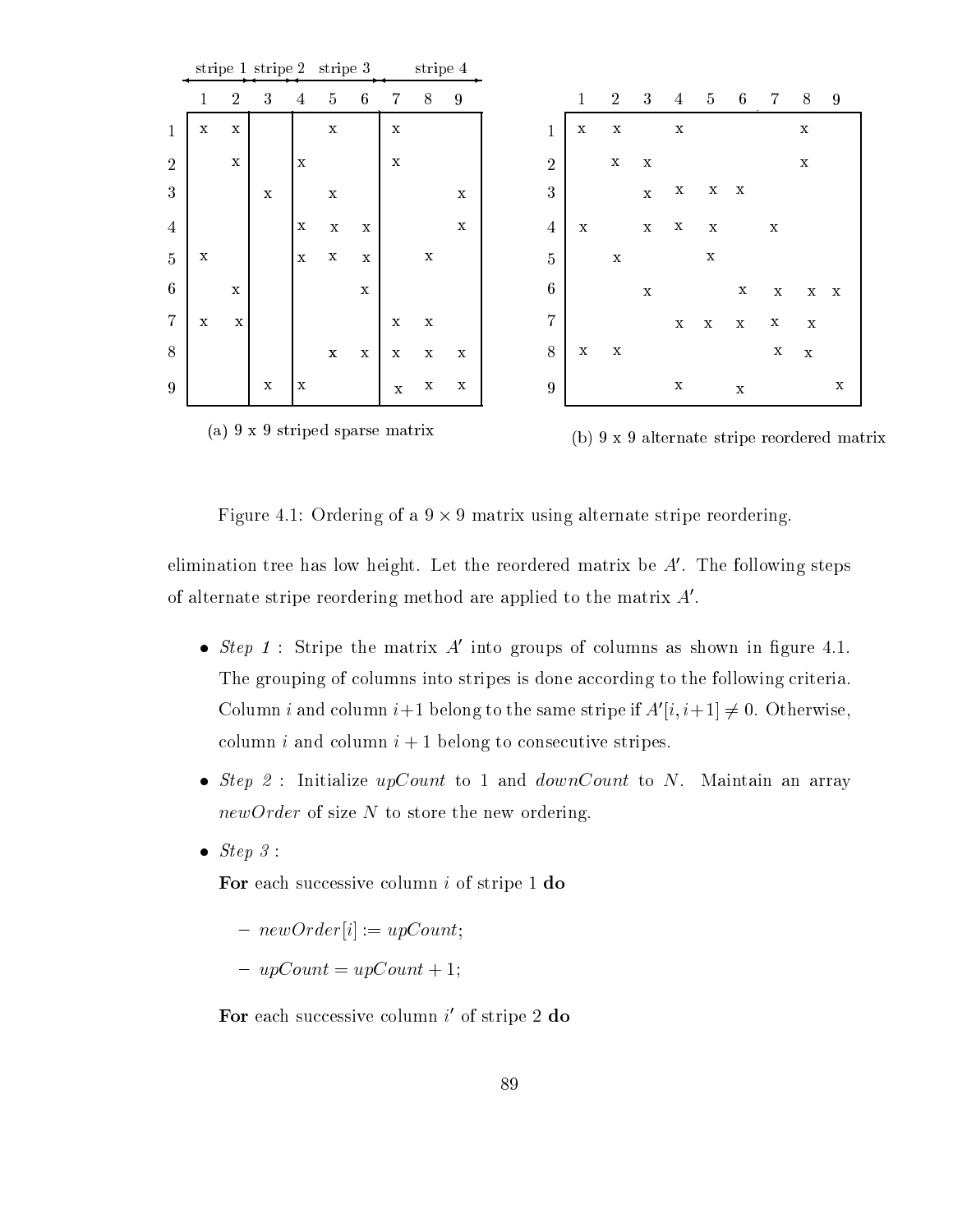- $=$  newOrder $|i| := a$ ownCount;
- $= downCount = downCount 1;$
- Step 3 : The above numbering method is repeated for ea
h su

essive pair of stripes i.e., olumns belonging to odd stripes are numbered by in
rementing  $upCount$  and columns belonging to even stripes are numbered by decrementing downCount.
- *Step 4*: The row i and column i of matrix A are numbered as row  $newOrder[i]$ and column  $newOrder[i]$  in the final reordered matrix.

A little thought reveals that the alternate stripe reordering method is a generalization of the bidire
tional nested disse
tion method des
ribed in se
tion 3.4. The latter method an be alternatively viewed as onsisting of two stages - (i) applying the regular method to the k control to the k and the control to the k and the k applying alternative stripe reordering to the matrix obtained from the first stage. It will be shown through experimental results at the end of this chapter that the new reordering scheme does indeed yield reorderings better suited to parallel bidirectional factorization than the scheme based on fill-reduction and elimination tree rotations alone.

In the next section we look at the bidirectional symbolic factorization algorithm which allocates memory and sets up the appropriate data structures prior to the BSF algorithm.

### 4.4 The Bidire
tional Symboli Fa
torization Algorithm

The bidirectional symbolic factorization algorithm, which precedes the BSF phase, does the following.

- It determines appriori, the structure of the sub-matrice sub-structure of the sub-matrice of the light at ea
h of the log N stages and
- It initializes the data structures for the sets  $F_i^{(s)}$  $i$ , and  $B_i^{(3)}$  which are required during the BSF algorithm.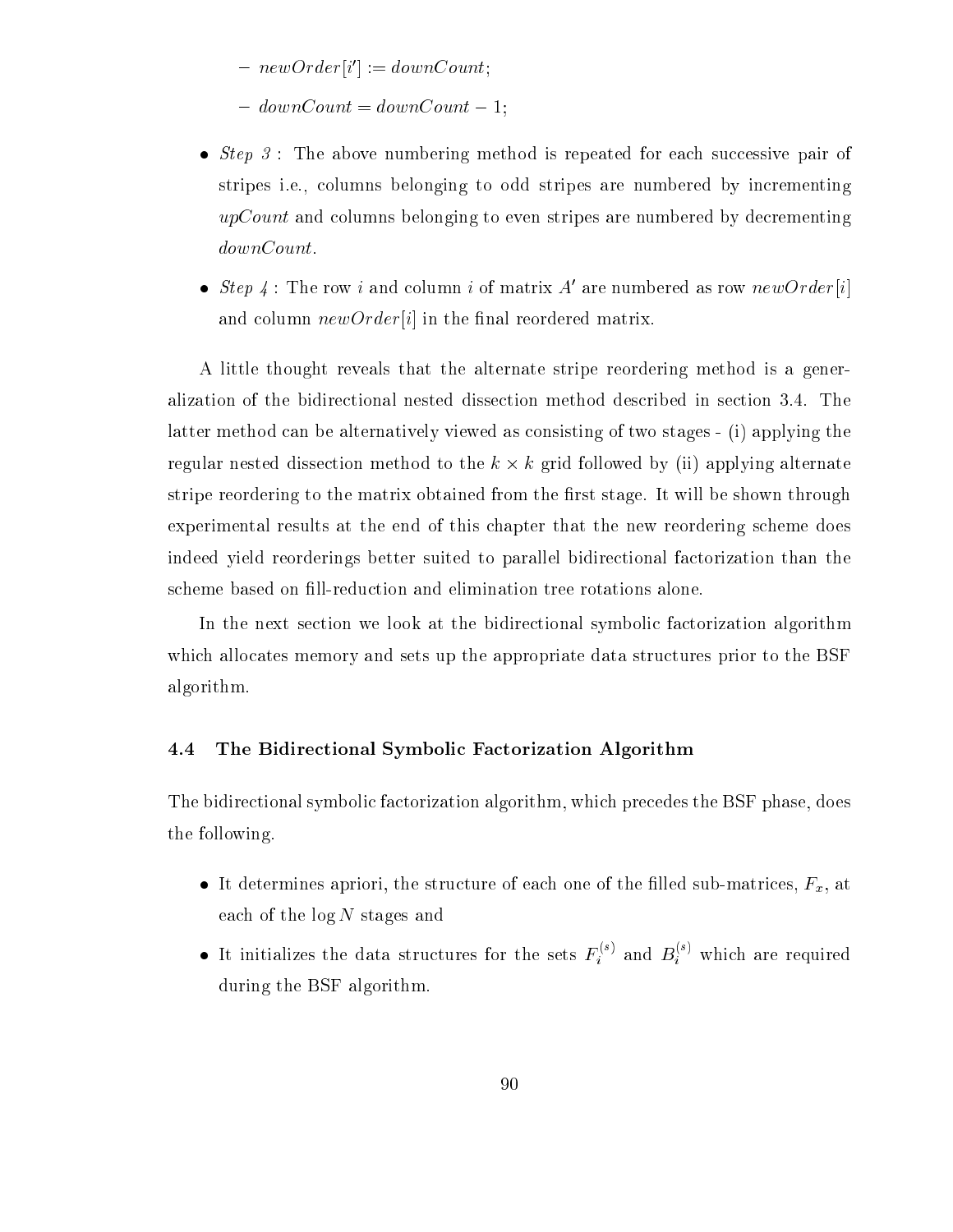We define  $\text{Colstruct}(A_{x0}, i)$  to denote the set of row indices of nonzeros in the column i of forward matrix  $A_{x0}$ .

$$
Colstruct(A_{x0}, i) = \{j \mid A_{x0}[j, i] \neq 0\}.
$$

In a similar fashion, we define  $\mathcal{C} \mathit{ol} \mathit{struct}\left(A_{x1}, \mathit{t}\right)$  to denote the set of row indices of nonzeros in the column *i* of the backward matrix  $A_{x1}$ .

$$
Colstruct'(A_{x1}, i) = \{j \mid A_{x1}[j, i] \neq 0\}.
$$

We now describe the bidirectional symbolic factorization algorithm.

**Algorithm 2** (\*The bidirectional symbolic factorization algorithm<sup>\*</sup>) begin

```
for s := 1 to \log N do
     for col := 1 to N do
          F_{col}\chi_{col}^{\sim i} := \phi; B_{col}^{\sim i} := \phi;for s := 1 to \log N do
     for col := 1 to N do
          Forward SF(col, s);for col := N downto 1 do
          Backward\_SF(col, s);
```
end

procedure Forward  $SF(col, s)$ 

### begin

ol at  $\mathcal{O}(n)$  be the form of the form that the form of the form of the state six of the form  $\mathcal{O}$  at sta

if if  $\alpha$  if  $\alpha$  is the second of  $\alpha$  is the  $\alpha$ 

Calculate  $fparent,col, A_{x0})$  using definition given in section 4.2.2;

 $\alpha$  if the contract of  $\alpha$  and  $\alpha$  the theoretic theoretic theoretic theoretic theoretic theoretical theoretical theoretical theoretical theoretical theoretical theoretical theoretical theoretical theoretical theoretic

 $\text{Colstruct}(A_{x0}, \text{fparent}(col, A_{x0}))$  :=

 $Colstruct(A_{x0}, fparent,col, A_{x0}) \cup Colstruct(A_{x0}, col);$ 

for all j belongs to see that it is seen to see that  $\tau$  and  $\tau$  and  $\tau$  and  $\tau$  $\begin{aligned} \textit{Colstruct}(A_{x0}, j) := \textit{Colstruct}(A_{x0}, j) \cup \textit{Colstruct}(A_{x0}, col); \end{aligned}$ 

for all j such that  $j \in Colstruct(A_{x0}, col)$  and  $j < col$  do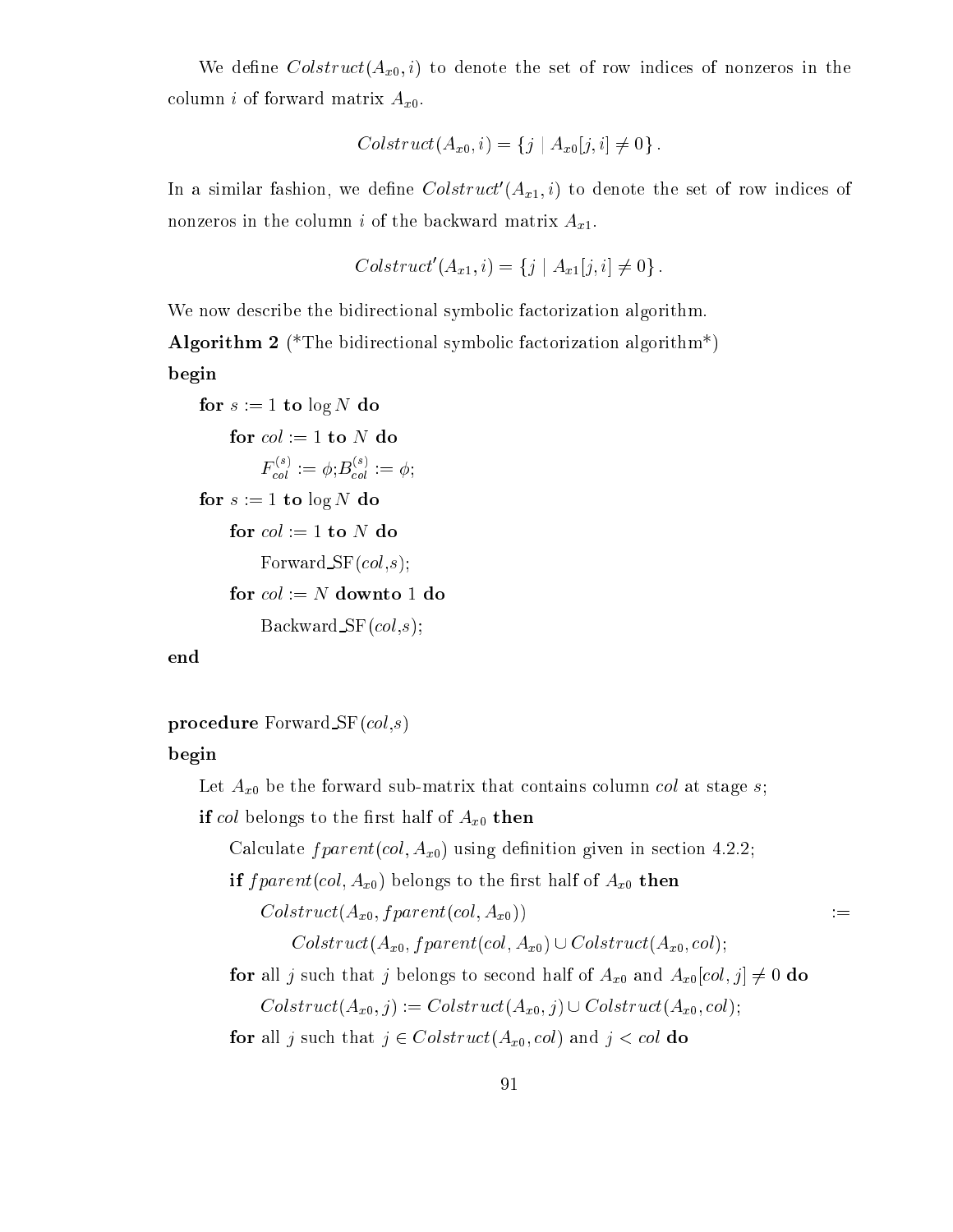$F_{col}$  $_{col}^{\sim}$  :=  $F_{col}^{\sim}$  $\mathcal{C}$ *o*l  $\leq$  (  $\cdot$  )  $\cdot$ 

else

```
Colstruct(A_{x00}, col) := Colstruct(A_{x0}, col);Colstruct (A_{x01},\text{col}):=\text{C} of struct (A_{x0},\text{col});
```
end

procedure Backward  $SF(col, s)$ 

### begin

ol at the basic that the basic that the basic that the basic that the state sub-matrix that  $\alpha$ if the set of  $\omega_1$  then the set of  $\omega_2$ 

Calculate  $bparent(cd, A_{x1})$  using definition given in section 4.2.2; if belongs to the set of Axi the set of Axi the set of Axi the set of Axi the set of Axi the set of Axi then t  $\text{Cov}$ stru $\text{C}$ t $(A_{x_1}, f \text{parent}(\text{co}_1, A_{x_1}))$  := Colstruct  $(A_{x1}, f_{\text{part}})$  for  $A_{x1}$   $\cup$  Colstruct  $(A_{x1}, co1)$ ; for all justices that  $j$  is the  $\cap$  can be that is and  $\{x\}$  and  $\{y\}$  of  $\{x\}$ Colstruct  $(A_{x1}, j) := \text{Construct } (A_{x1}, j) \cup \text{Construct } (A_{x1}, \text{col});$ for an j such that  $j \in \text{C}$  or struct  $(A_{x_1}, \text{col})$  and  $j > \text{col}$  do  $B_j^{\cdot,\cdot}:=B_j^{\cdot,\cdot}\cup\{col\};$ 

else

$$
Colstruct(A_{x10}, col) := Colstruct'(A_{x1}, col);
$$
  

$$
Colstruct'(A_{x11}, col) := Colstruct'(A_{x1}, col);
$$

end

The bidirectional symbolic factorization algorithm described above has time complexity proportional to the number of nonzero elements stored in trapezoids at ea
h stage.

### 4.5 Experimental Results and Performance Analysis

To evaluate the performan
e of the entire bidire
tional s
heme presented in this work, we implemented a hypercube simulator in  $\mathbb C$  language and compared the *speedups*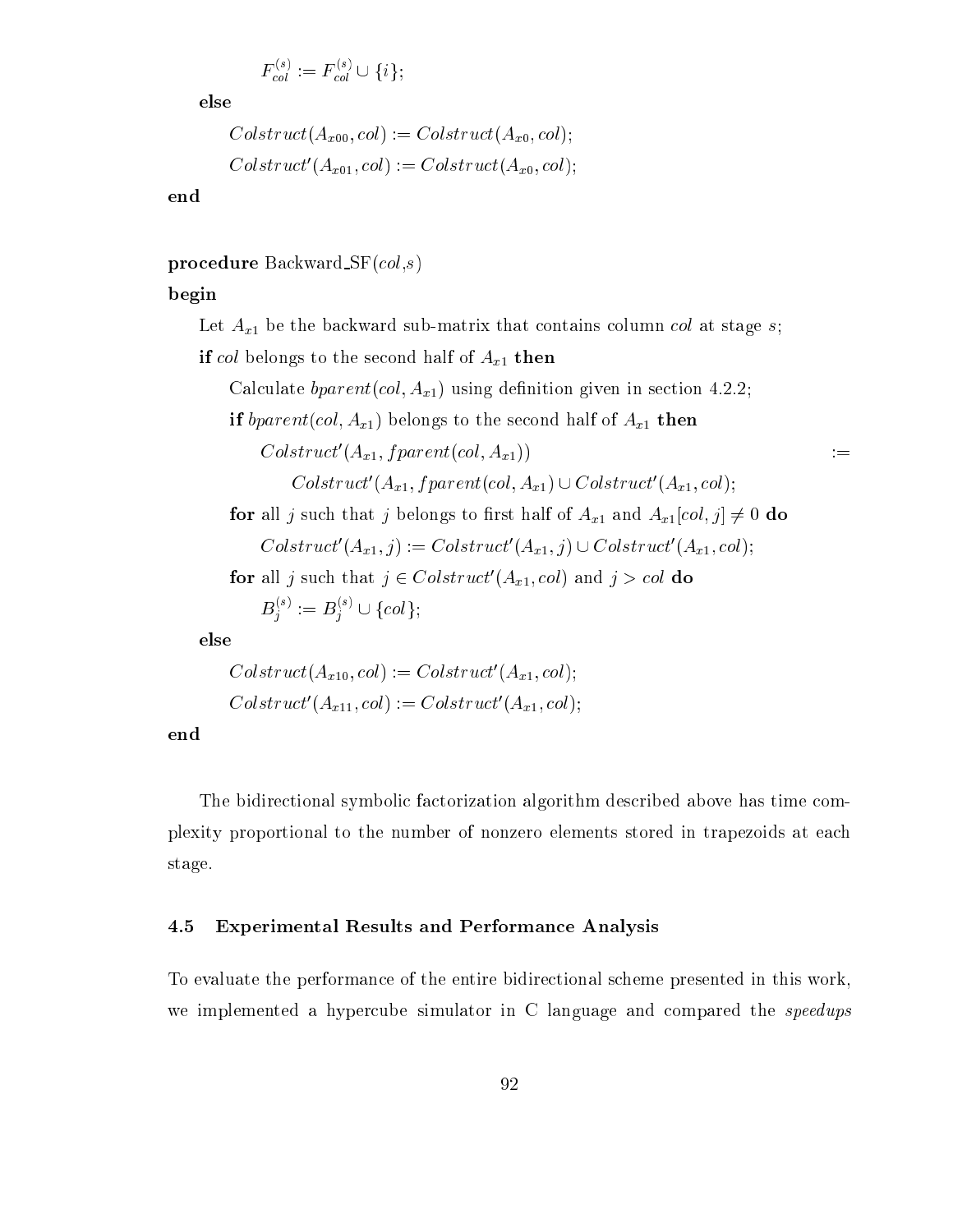obtained from the bidire
tional s
heme with those obtained from the regular s
heme. We used the SPARC Classic machine to carry out our simulations.

In the bidire
tional s
heme, we implemented ea
h of the four phases as follows.

- Ordering : The alternate stripe reordering method des
ribed in se
tion 4.3.
- Symboli fa
torization : The sequential bidire
tional symboli fa
torization algorithm des
ribed in se
tion 4.4.
- Numeri
al fa
torization : The parallel fan-out BSF algorithm des
ribed in se
 tion 4.2.
- substitution : The parallel The parallel BS algorithm design algorithm design to the second

In the regular scheme, we implemented each of the four phases as follows.

- *Ordering*: The fill reducing minimum degree ordering [12] followed by Liu's elimination tree rotation scheme [38].
- Symboli fa
torization : The sequential symboli fa
torization algorithm presented in  $[16]$ .
- al fanta fan out al fan out als torization in the parallel fan out algorithm given in the state of the parallel
- Substitution :The elimination tree based forward and ba
k substitution algorithms given in  $[29]$ .

Mapping of columns onto processors is an important issue. For the bidirectional scheme, we have used the *block wrap around mapping* using gray code whereas for the regular algorithm we have used the *subtree-to-processor* mapping [17] based on elimination tree.

For the purpose of simulation we used three test matrices, described in table 4.1, from the Harwell-Boeing Colle
tion. Due to memory onstraints, the maximum dimension of the test matrix onsidered was 343 - 343. The parameters that were varied were the number of processors  $p(1)$  to 128), the number of b-vectors for which solution vector x was obtained, and the  $C/E$  ratio i.e., the ratio of time for communicating a floating point data between two neighbouring processors to the time for a floating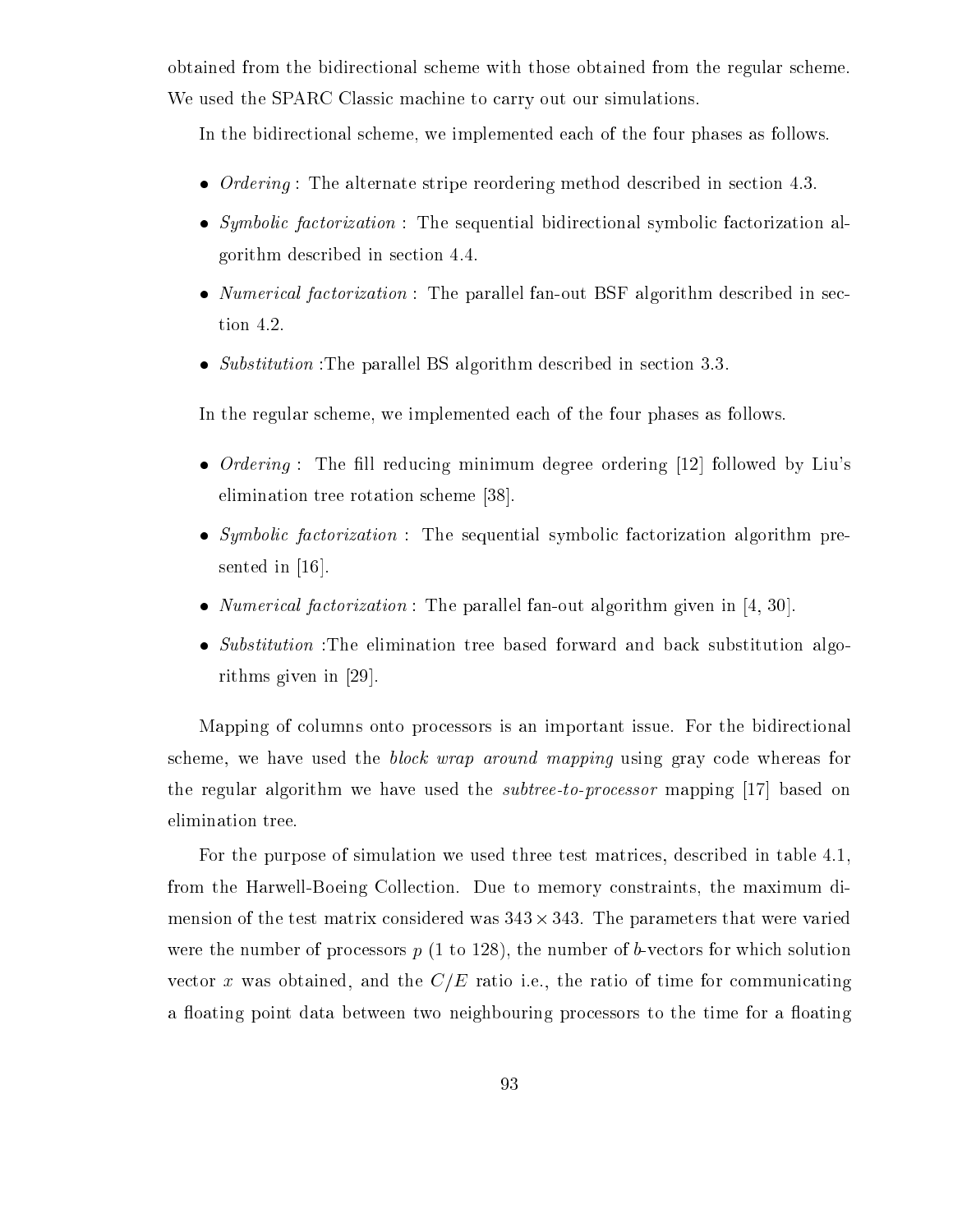| Tuble 1.1. Mutrices from Hurtwell Dochig concetton |                 |                                              |  |  |  |  |  |  |  |
|----------------------------------------------------|-----------------|----------------------------------------------|--|--|--|--|--|--|--|
| Number of                                          | Number of       |                                              |  |  |  |  |  |  |  |
| equations                                          | nonzeros in $A$ | Description                                  |  |  |  |  |  |  |  |
| 199                                                | 701             | WILL199 : pattern of stress analysis matrix. |  |  |  |  |  |  |  |
| 216                                                | 876             | GRE216A : unsymmetric matrix from Grenoble.  |  |  |  |  |  |  |  |
| 343                                                | 1435            | GRE343 : unsymmetric matrix from Grenoble.   |  |  |  |  |  |  |  |

Table 4.1: Matrices from Harwell-Boeing collection

point operation (50 and 100). Figures 4.2, 4.3, and 4.4 show the omparison of the measured speedups of the two s
hemes for various values of the above parameters.

As mentioned earlier in section 4.1, the first three phases, namely ordering, symbolic factorization, and numerical factorization, are executed only once and the substitution phase is repeatedly executed for each one of the different b-vectors. The output of the fa
torization phase of the bidire
tional algorithm is a series of trapezoidal fa
tor matri
es whereas the output of the regular fa
torization algorithm is the pair of lower and upper triangular factor matrices. As a result, the inputs to the substitution phase of bidirectional and regular algorithms also differ. For separate comparison of the two phases of bidire
tional and regular algorithms, we have onsidered a pseudo-speedup ratio for the bidire
tional algorithm. This is a ratio of the time taken by the best sequential regular algorithm for the fa
torization (substitution) phase to the time taken by the parallel bidire
tional algorithm for the fa
torization (substitution) phase.

Therefore figures 4.2(a), 4.2(d), 4.3(a), 4.3(d), 4.4(a), and 4.4(d) compare the pseudo-speedup of the bidire
tional algorithm with the speedup of the regular algorithm for the first three phases put together. The figures  $4.2(b)$ ,  $4.2(e)$ ,  $4.3(b)$ ,  $4.3(e)$ ,  $4.4(b)$ , and  $4.4(e)$  compare the pseudo-speedup of the bidirectional algorithm with the speedup of the regular algorithm for the substitution phase alone. The figures  $4.2(c)$ , 4.2(f), 4.3(c), 4.3(f), 4.4(c), and 4.4(f) plot the actual speedups of bidirectional and regular algorithms for all the four phases put together versus the number of b-vectors for which substitution phase is repeatedly executed. In figure  $4.2(c)$ , this comparison has been shown for the case when  $p = 16$ ,  $N = 199$ , and  $C/E = 50$  since, for this ombination of parameters, bidire
tional fa
torization phase gives maximum speedup at  $p = 16$ . Same logic holds for figures 4.2(f), 4.3(c), 4.3(f), 4.4(c), and 4.4(f). These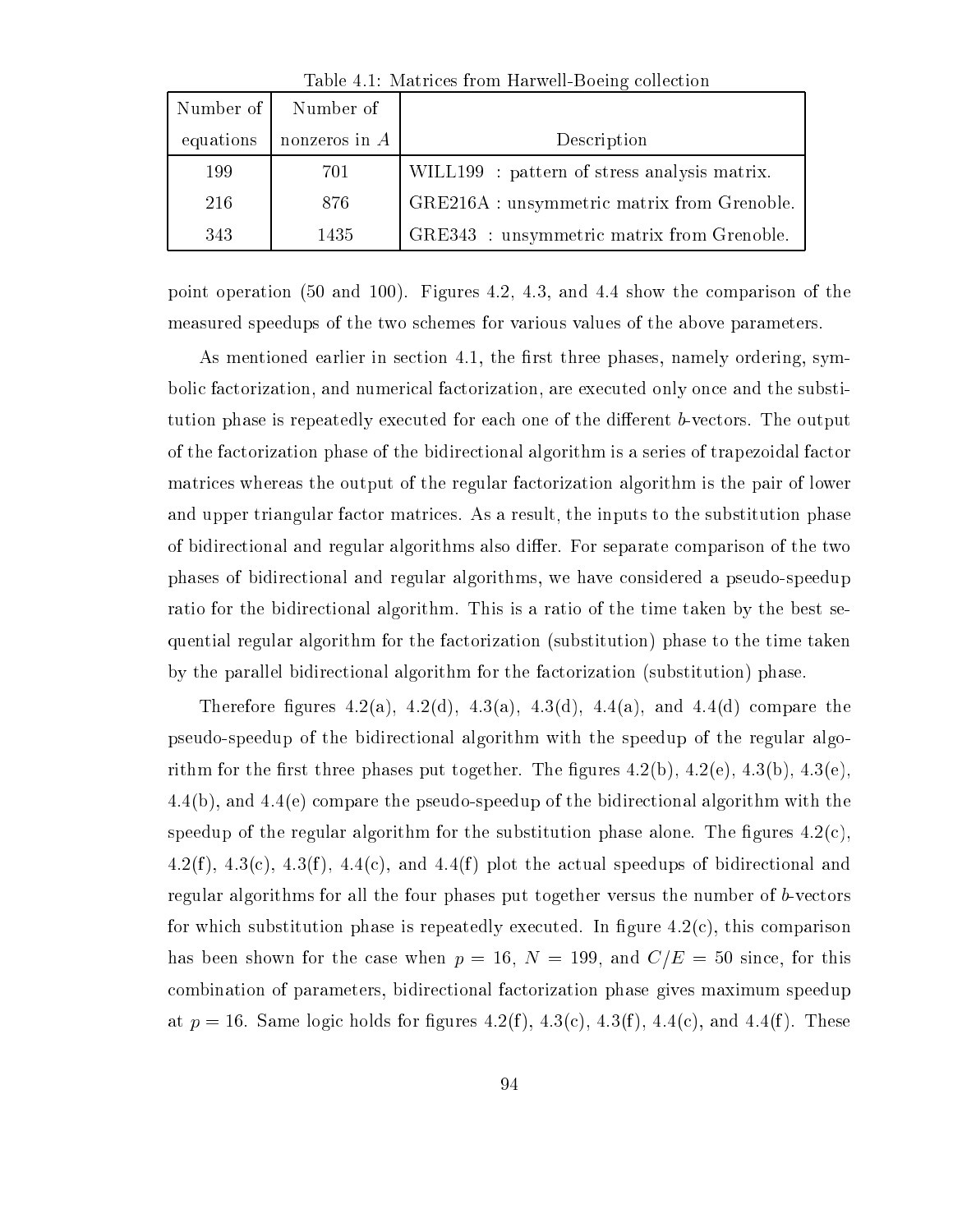

with 16 pro
essors, C/E=50 with 8 pro
essors, C/E=100

Figure 4.2: Speedups obtained for bidire
tional algorithm versus regular algorithm for WILL199.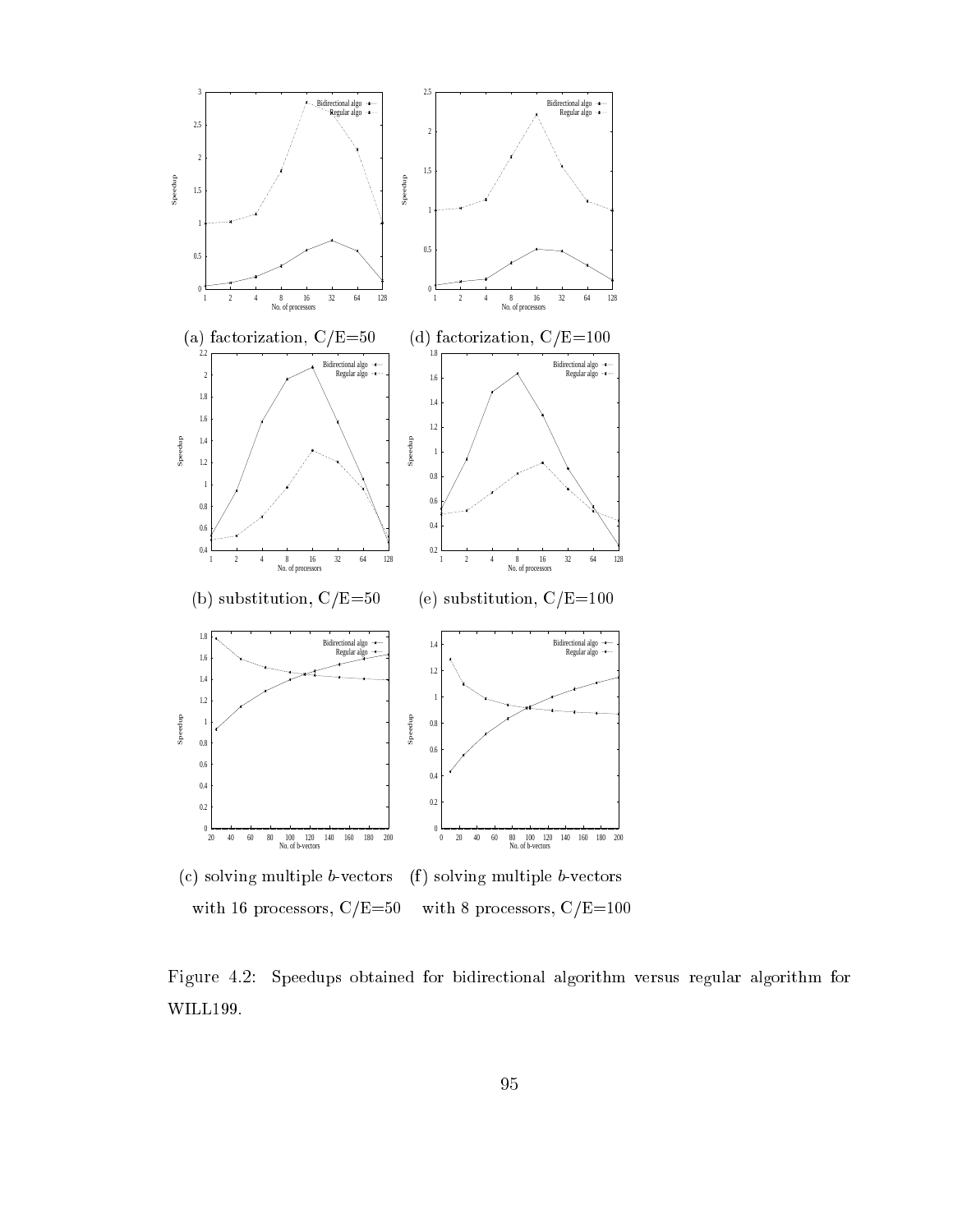

Figure 4.3: Speedups obtained for bidire
tional algorithm versus regular algorithm for GRE216A.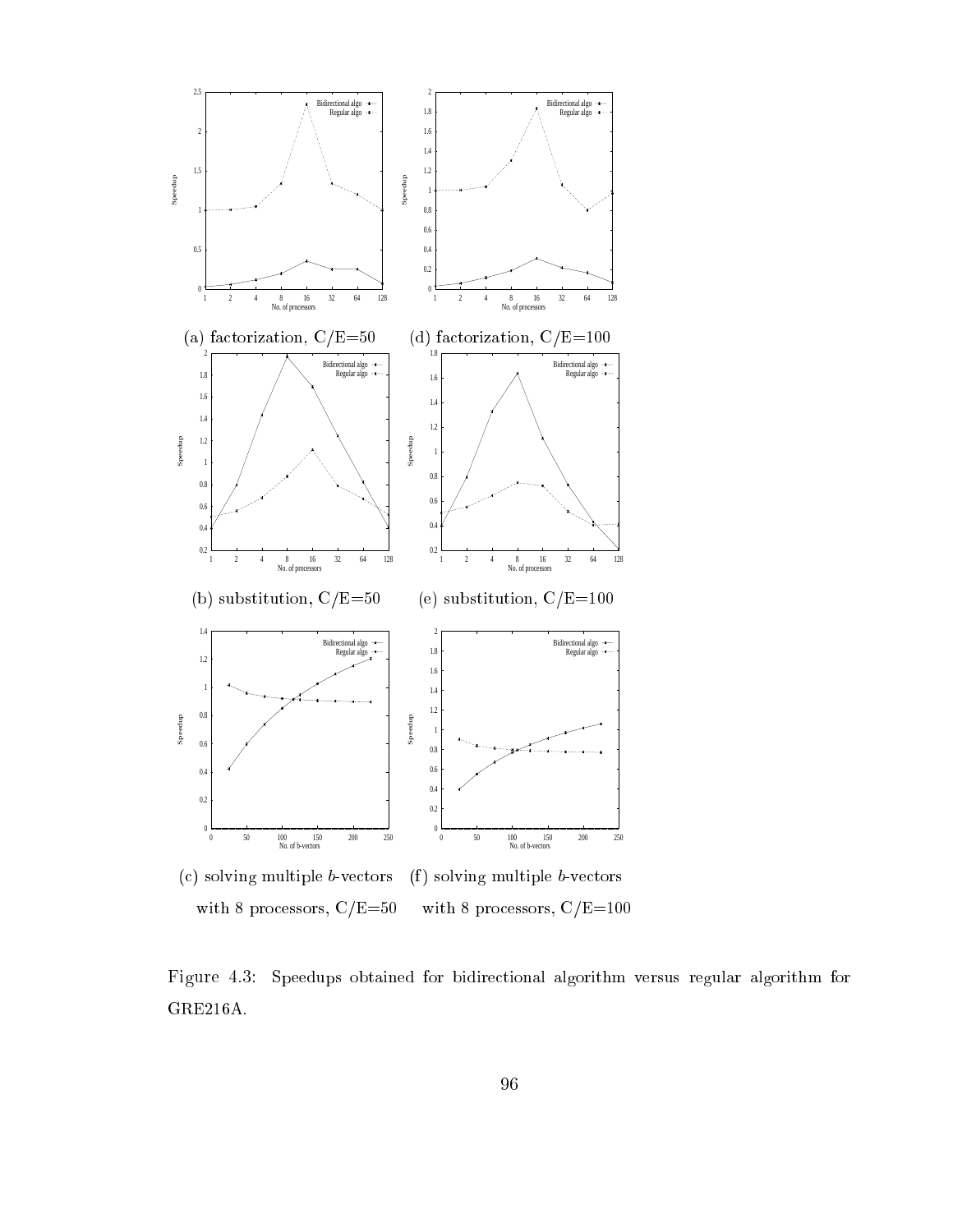

(
) solving multiple b-ve
tors with 16 pro
essors, C/E=50 (f) solving multiple *b*-vectors with 8 processors,  $C/E = 100$ 

Figure 4.4: Speedups obtained for bidire
tional algorithm versus regular algorithm for GRE343.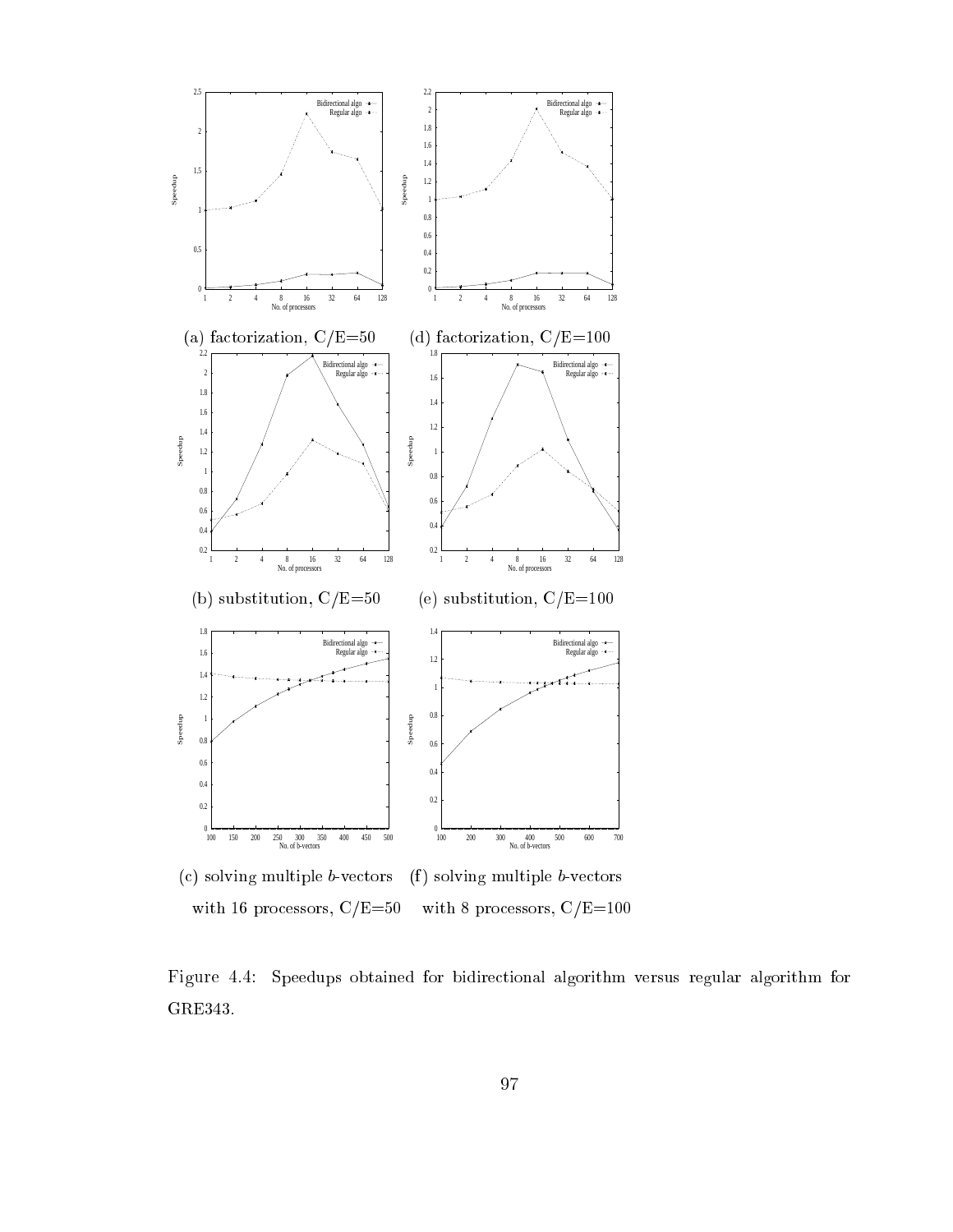

Figure 4.5: Pseudo-speedups obtained for bidirectional factorization with matrices reordered by ASR method versus those reordered by Liu's rotation method.  $C/E = 50$ .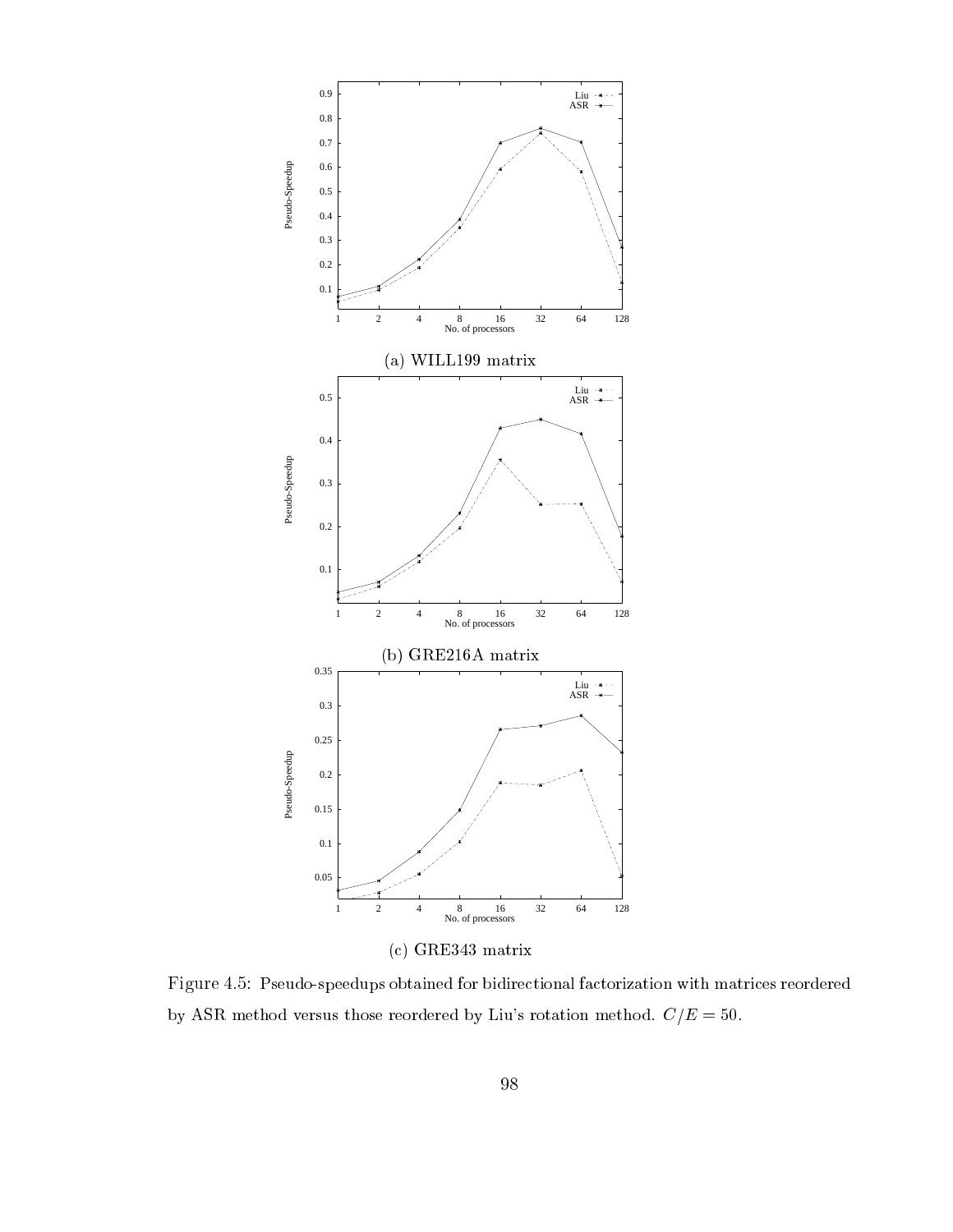figures clearly indicate that with increasing number of b-vectors, the speedup obtained from our bidire
tional s
heme steadily be
omes higher than that obtained from the regular scheme. Increasing the  $C/E$  ratio causes a decrease in the magnitude of speedup obtained.

Figures 4.5(a), (b), and (c) compare the pseudo-speedup of the bidirectional factorization phase with two different reorderings of each of the coefficient matrices - one obtained using the ASR heuristi proposed in se
tion 4.3 and the other obtained using Liu's scheme [38]. The graphs clearly indicate that BSF algorithm gives higher speedup when the coefficient matrix is reordered using the ASR heuristic rather than with Liu's s
heme.

#### 4.6 Con
lusions

In this chapter, we have proposed a new bidirectional algorithm for direct solution of general sparse system of linear equations. This s
heme generates a series of trapezoidal factor matrices during the factorization phase due to which the substitution phase has only one forward substitution omponent. Unlike the regular substitution algorithms, it does not possess a ba
k substitution omponent in the substitution phase. Thus the bidire
tional algorithm is well suited for situations where the system of equations has to be solved for multiple *b*-vectors. We have demonstrated the effectiveness of the bidire
tional algorithm by omparing it with the regular methods for solving general sparse systems. Further work is possible in the direction of incorporating partial pivoting in the present parallel bidirectional scheme. This will call for modification of the bidirectional symbolic factorization method since, the structure of the filled sub-matrices at each stage of factorization will depend not only on the structure of coefficient matrix A, but also on the row interchanges that occur due to partial pivoting. Also, as in the sparse symmetric case, the amount of parallelism can be increased by using  $2p$ pro
essors, instead of p pro
essors, for handling the forward and ba
kward operations on separate pro
essors.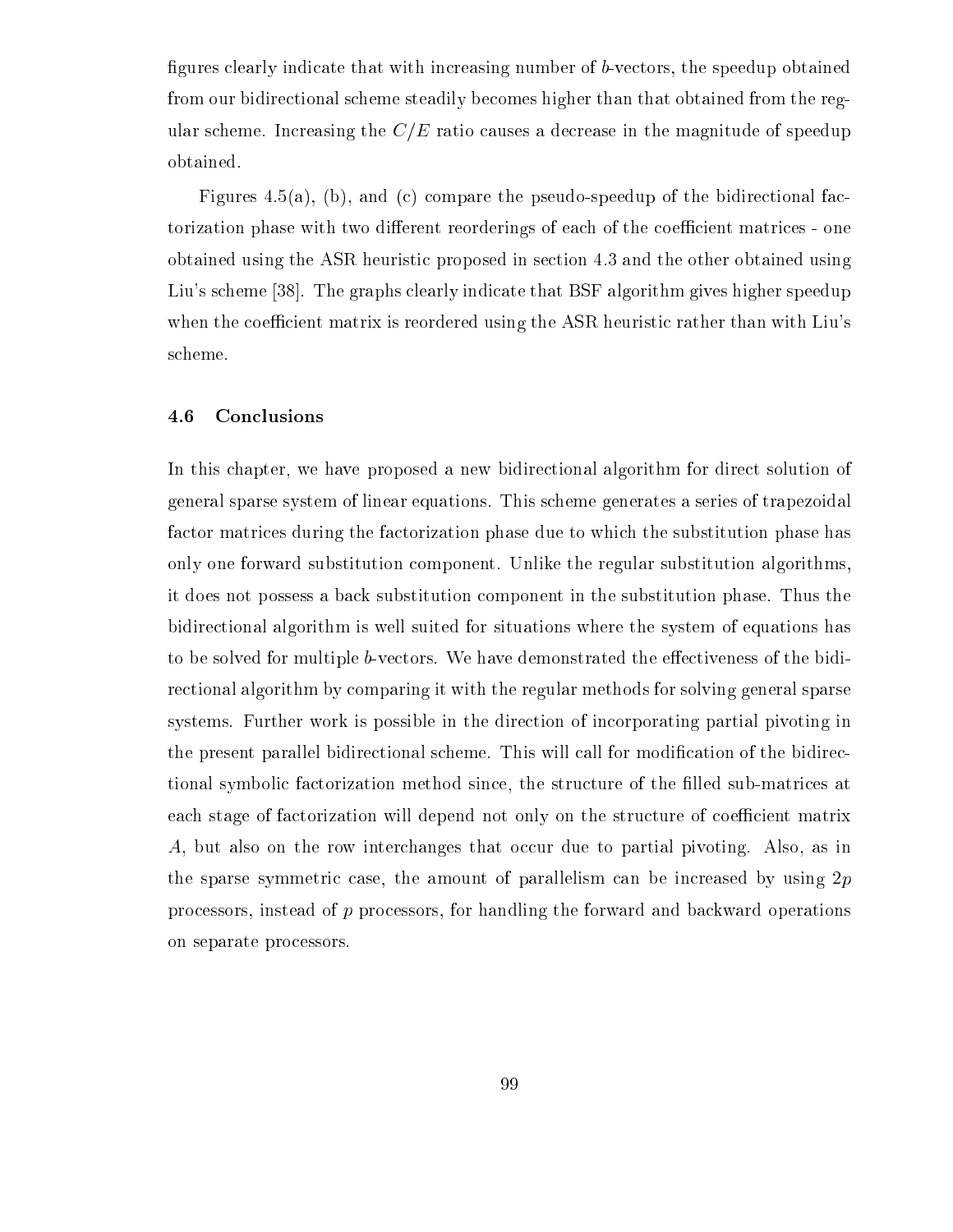## Chapter 5

## **Conclusions**

In this thesis, we have addressed the problem of solving three important classes of sparse linear systems - (i) block tridiagonal linear systems, (ii) sparse symmetric linear systems, and (iii) general sparse linear systems. In the first class, we have proposed an improved mapping of cyclic elimination  $(CE)$  algorithm onto hypercube multiproessors whi
h a
hieves desirable mapping through judi
ious use of the on
ept of data replication. For the second and third classes of problems, we have proposed new *bidi*rectional algorithms which, due to the absence of back-substitution component in the substitution phase, are very well suited for solving multiple b-ve
tor systems. Most of the existing parallel algorithms for solving sparse linear systems attempt to parallelize their good sequential counterparts. This approach has not borne fruit, since the basic goal of a good sequential algorithm *i.e.*, minimizing the total operation count, conflicts with the basic goal of a good parallel algorithm, which is maximizing the number of on
urrent sub-problems. By exploiting the higher degree of parallelism available in the problem itself, the new algorithms proposed in our work achieve better performance than the traditional algorithms.

#### 5.1 Summary

In chapter 2, we have proposed an improved mapping of the cyclic elimination algorithm for the solution of the block-tridiagonal linear systems onto hypercube multiprocessors. Unlike the previous mapping schemes, our improved mapping uses the concept of data replication to achieve only neighbouring processor communication at all stages of processing. Our improved mapping scheme is shown to be effective by comparing it with the existing mapping of the *cyclic reduction*  $(CR)$  algorithm onto hypercubes using both analyti
al and simulation methods. The omparison shows that as the number of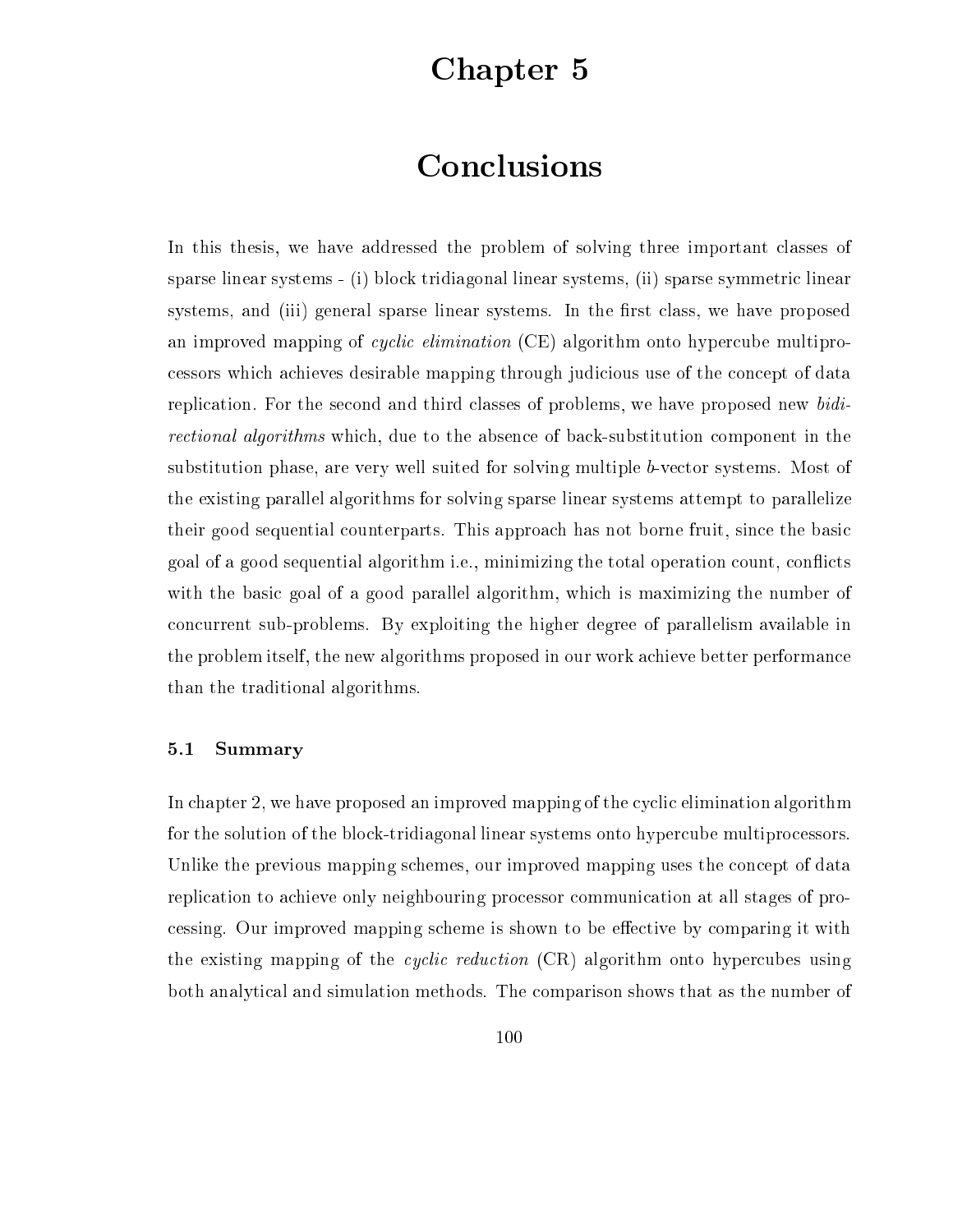pro
essors in
reases, our improved mapping steadily overtakes the existing mapping of the CR algorithm in terms of speedup. Two significant features of our algorithm are that, the omputational load is balan
ed among all pro
essors at all stages of the algorithm and secondly, much of the communication gets overlapped with the computation giving an overall better performan
e.

In chapter 3, we have proposed a new *bidirectional* algorithm for the direct solution of sparse symmetric system of linear equations. This scheme generates a series of trapezoidal fa
tor matri
es during the fa
torization phase due to whi
h the substitution phase has only one forward substitution omponent and, unlike the regular substitution algorithms, it does not possess a back-substitution component. For the numerical factorization phase, we have proposed a fan-in bidirectional sparse Cholesky factorization (BSCF) algorithm. For the substitution phase, we have proposed a *bidirectional* substitution algorithm in which the b-vector gets modified by the tree of trapezoids produ
ed during the fa
torization phase. For the ordering phase, we have proposed a *bidirectional nested dissection* algorithm which produces orderings suited to parallel factorization using BSCF algorithm. Further, we have developed *bidirectional symbolic* factorization algorithm which sets up the appropriate data structures required during the BSCF algorithm.

In chapter 4, we have addressed the problem of solving general sparse linear systems using the bidire
tional s
heme. For the fa
torization phase, we have developed a fan-out bidirectional sparse factorization (BSF) algorithm based on LU factorization. The bidire
tional algorithm for the substitution phase is the same as that for the sparse symmetric case. In the ordering phase, we have proposed an *alternate stripes* reordering algorithm which produces orderings suited to parallel factorization using B-SF algorithm. We have also developed a *bidirectional symbolic factorization algorithm* for setting up the appropriate data stru
tures required during the BSF algorithm.

In order to demonstrate the effectiveness of the two bidirectional schemes presented in chapters 3 and 4, we have conducted extensive simulation studies on the performance of these algorithms on hypercube multiprocessors. We have compared the speedups obtained from the entire bidirectional scheme for solving the sparse symmetric linear systems with those obtained from the regular Cholesky factorization based schemes.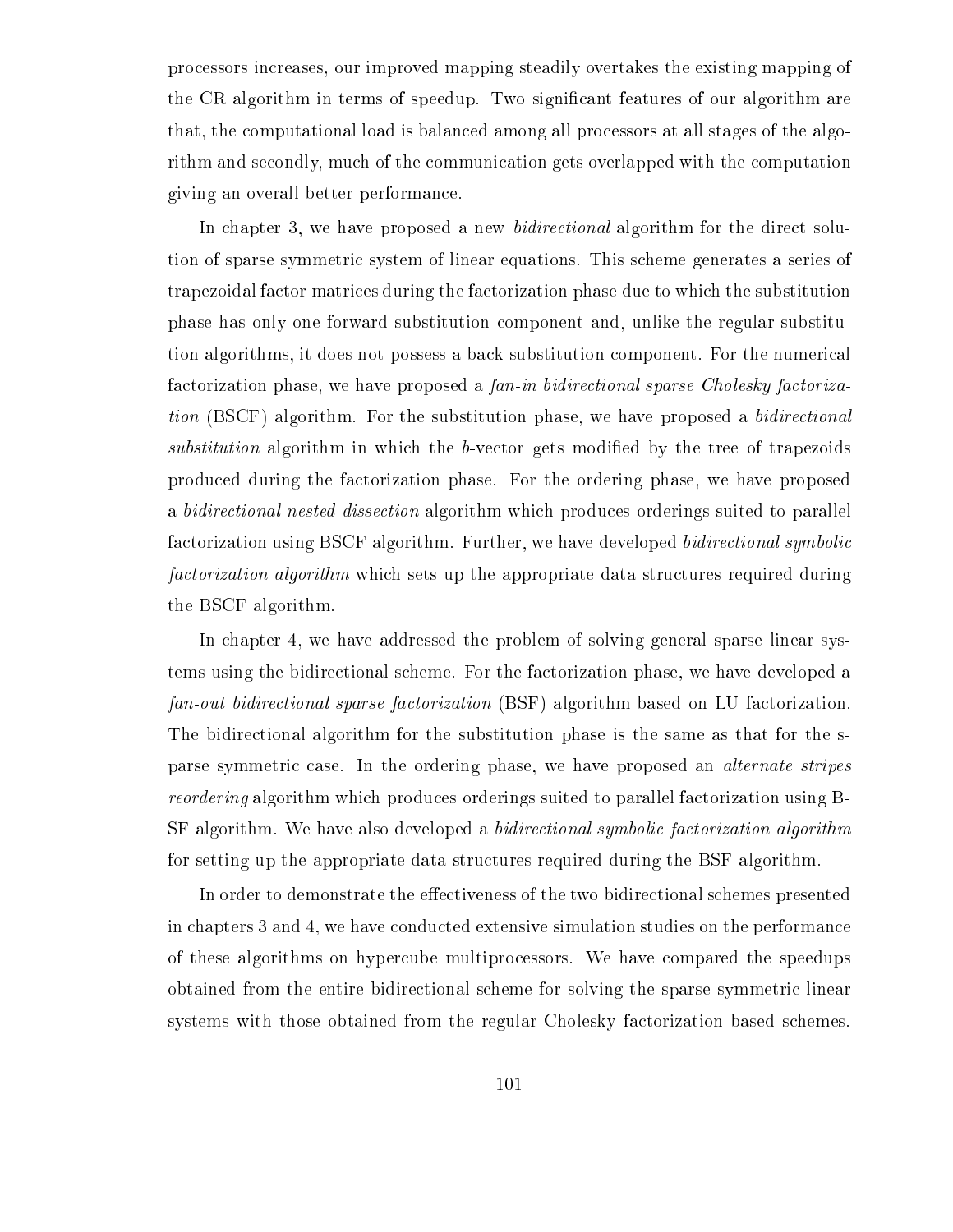Similarly, we have compared the speedups obtained from the entire bidirectional scheme for solving the general sparse linear systems with those obtained from the regular LU factorization based schemes. The results indicate that, when solving for multiple bvectors, the speedups obtained from the bidirectional schemes steadily overtake those obtained from the regular s
hemes, as the number of b-ve
tors for whi
h the system is solved increases.

#### 5.2 Suggestions for Future Work

Further work can be done in the following directions.

- in the parallelism in the parallelism in the improved mapping of the indicated mapping of the contract nation algorithm onto hypercube multiprocessors can be controlled by switching over to the sequential algorithm for solving blo
k-tridiagonal systems at a stage earlier than  $\log N$ . Determining the optimal stage k, at which this switching should occur is an open problem.
- In the bidire
tional algorithms for solving sparse linear systems in hapters 3 and 4, further on
urren
y an be exploited by assigning the omputation of forward and ba
kward fa
torization phases to separate pro
essors. This will mean using twice the number of processors currently being considered.
- In hapter 4, the bidire
tional algorithms presented for solving general sparse linear systems can be modified to include pivoting which is widely considered to be crucial for ensuring the stability.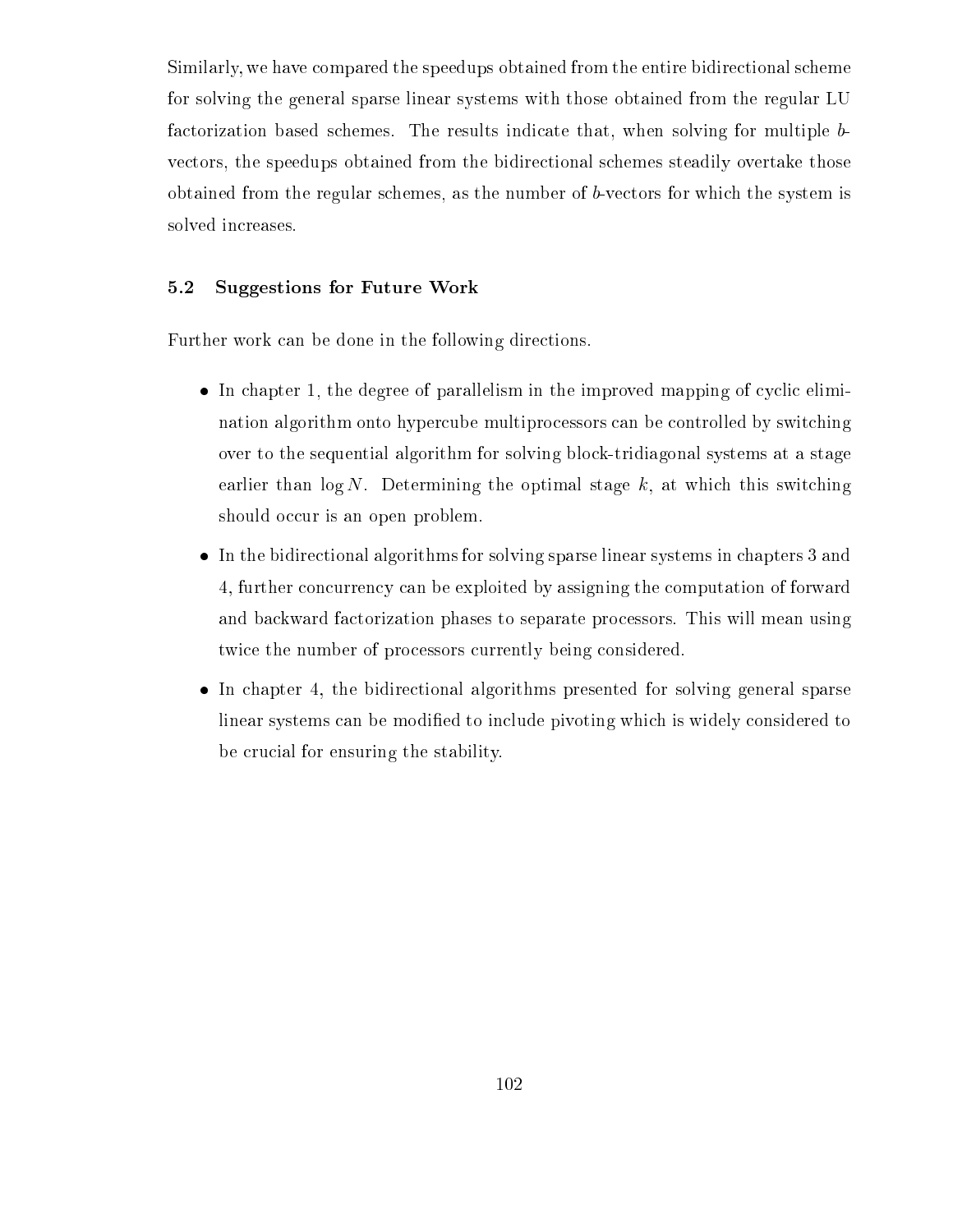# Bibliography

- [1] J.C.Agui and J.Jimenez, A binary tree implementation of a parallel distributed tridiagonal solver, Parallel Computing, Vol. 21, No. 2, 1995, pp. 233-241.
- [2] G.Alaghband and H.Jordan, *Multiprocessor sparse L/U decomposition with con*trolled fill-in, Technical Report 85-48, ICASE, NASA Langey Research Center, Hampton, VA 1985.
- [3] P.Amodio, *Optimised cyclic reduction for the solution of linear tridiagonal sys*tems on parallel computers, Computers and Mathematics with Applications, Vol. 26, No. 3, 1993, pp. 45-53.
- [4] C.Ashcraft, S.C.Eisenstat and J.W.H.Liu, A fan-in algorithm for distributed sparse numerical factorization, SIAM J. Sci. Stat. Comput., Vol. 11, No. 3, 1990, pp. 593-599.
- [5] C.Ashcraft, S.C.Eisenstat, J.W.H.Liu, and A.H.Sherman, A comparison of three olumn based distributed sparse fa
torization s
hemes, Te
hni
al Report YALEU/DCS/RR-810, Yale University, New haven, CT, 1990.
- [6] D.P.Bertsekas and J.N.Tsitsiklis, *Parallel and Distributed Computation Nu*merical Methods, Prentice-Hall, Engelwood Cliffs, New Jersy, 1989.
- [7] B.L.Buzbee, G.H.Golub and C.W.Nielson, On direct methods for solving Poisson's equations, SIAM J. Numer. Anal., Vol. 7, 1970, pp. 627-655.
- [8] J.M.Conroy, *Parallel nested dissection*, Parallel Computing, Vol. 16, 1990, pp. 139-156.
- [9] I.S.Duff and J.K.Reid, *Multifrontal solution of indefinite sparse symmetric linear* equations, ACM Trans. Math. Soft., Vol. 9, May 1983, pp. 302-325.
- [10] A. George, *Nested dissection of a regular finite element mesh*, SIAM J. Numer. Anal., Vol. 10, No. 2, 1973, pp. 345-363.
- [11] A.George and E.Ng, *Parallel sparse Gaussian elimination with partial pivoting*. Annals of Operations Resear
h, Vol. 22, 1990, pp. 219-240.
- $[12]$  A.George and J.W.H.Liu, The evolution of minimum degree ordering algorithm. SIAM Review, Vol. 31, No. 1, 1989, pp. 1-19.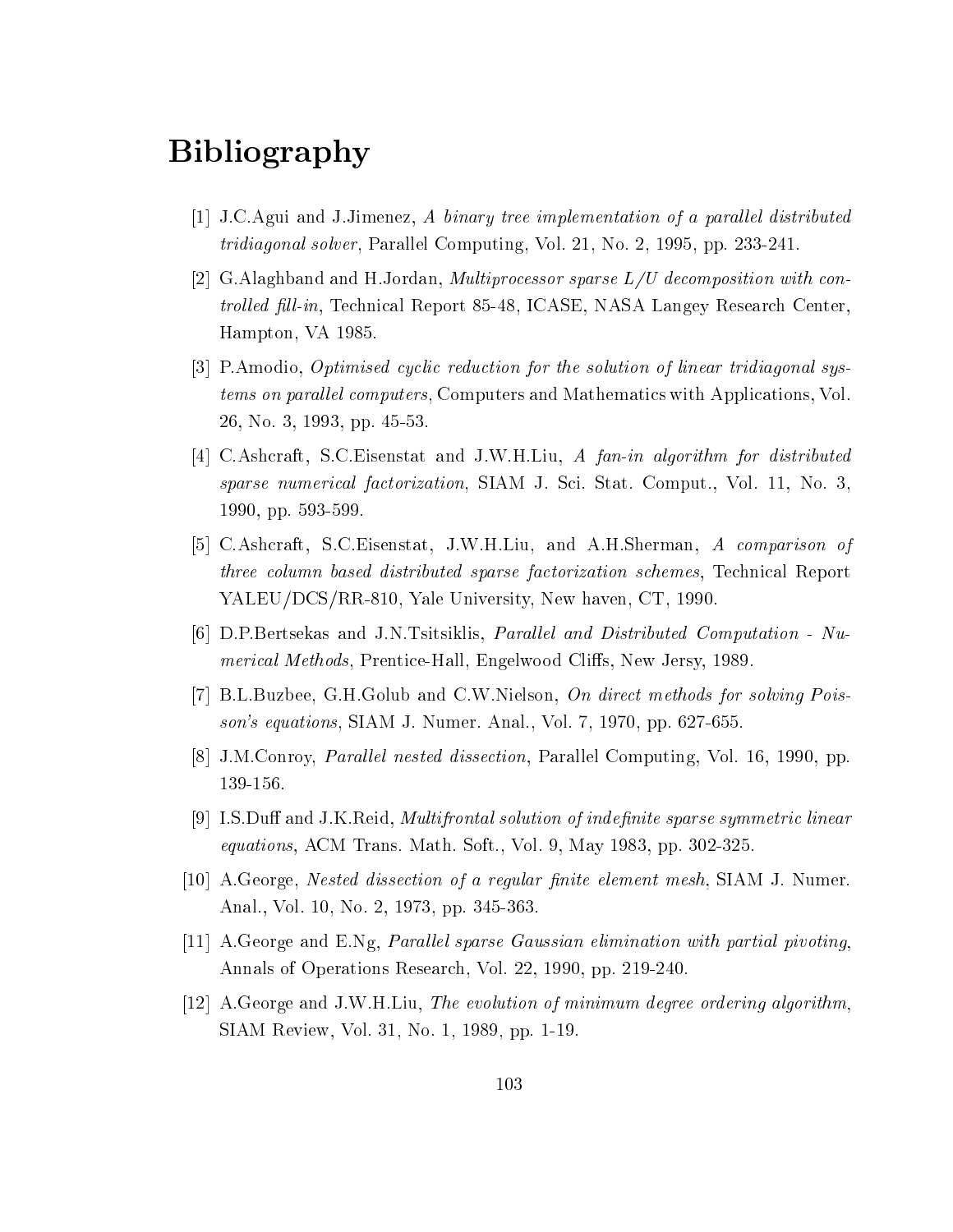- [13] A.George, M.T.Heath, J.W.H.Liu and E.Ng, Computer Solution of Large Sparse Positive Definite Systems Prentice Hall, Englewood Cliffs, NJ, 1981.
- [14] A.George, M.T.Heath, J.W.H.Liu and E.Ng, Solution of sparse positive definite systems on hypercube, J. Comput. Applied Math., Vol. 27, 1989, pp. 129-156.
- [15] A. George, M.T. Heath, J.W. H. Liu and E.Ng, *Sparse Cholesky factorization on a* local memory multiprocessor, SIAM J. Sci. Stat. Comput., Vol. 9, No. 2, 1988. pp. 327-340.
- [16] A. George, M.T. Heath, E.Ng and J.W.H. Liu, Symbolic Cholesky factorization on local memory multiprocessor, Parallel Computing, Vol. 5, 1987, pp. 85-95.
- [17] A.George, J.W.H.Liu and  $E.Ng$ , *Communication results for parallel sparse C*holesky factorization on hypercube, Parallel Computing, Vol. 10, No. 3, 1989, pp. 287-298.
- [18] J.R.Gilbert and H.Hafsteinsson, *Parallel symbolic factorization for sparse linear* systems, Parallel Computing, Vol. 14, 1990, pp. 151-162.
- [19] G.H.Golub, and C.F.V.Loan, *Matrix Computations : Second Edition*, John Hopkins University Press, Baltimore, MD, 1989.
- [20] M.T.Heath, E.Ng and B.W.Peyton, *Parallel algorithms for sparse linear systems*, SIAM Review, Vol. 33, 1991, pp. 420-460.
- [21] D.Heller, A survey of parallel algorithms in numerical linear algebra, SIAM Review, Vol. 20, No. 4, Oct. 1978, pp. 740-777.
- [22] C.W.Ho, Fast Parallel Algorithms Related to Chordal Graphs, Ph.D. Thesis, Institute of Computer and Decision Sciences, National Tsing Hua University, Hsin
hu, Taiwan, Republi of China, 1988.
- [23] C.T.Ho and S.L.Johnsson, *Optimizing tridiagonal solvers for alternating direc*tion methods on boolean cube multiprocessors, SIAM J. Sci. Stat. Comput., Vol. 11, No. 3, May 1990, pp. 563-592.
- [24] R.Hockney, A fast direct solution of Poisson's equation using Fourier analysis. J. ACM, Vol. 12, 1965, pp. 95-113.
- [25] R.W.Hockney and C.R.Jesshope, *Parallel Computers*, Adam Hilger Ltd, 1981.
- [26] J.Jess and H.Kees, A data structure for parallel  $L/U$  decomposition, IEEE Trans. on Computers, C-31, 1982, pp. 231-239.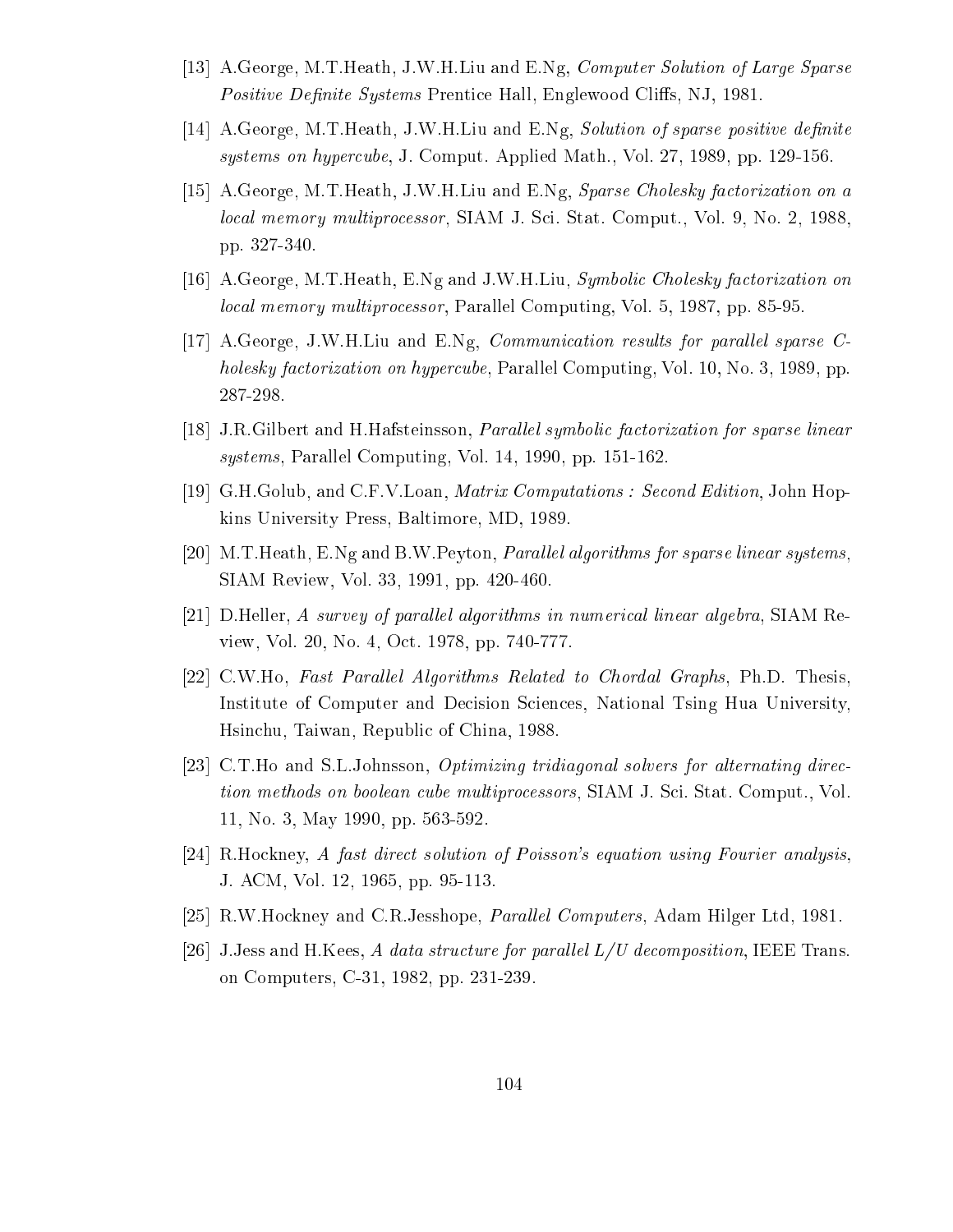- [27] S.L.Johnsson, *Odd-even Cyclic Reduction on Ensemble Architecture and the So*lution of Tridiagonal Systems of Equations, Technical Report DCS-RR339, Department of Computer S
ien
e, Yale University, New Haven, CT, 1984.
- [28] P.S.Kumar, M.K.Kumar and A.Basu, A parallel algorithm for elimination tree computation and symbolic factorization, Parallel Computing, Vol. 18, 1992, pp. 849-856.
- [29] P.S.Kumar, M.K.Kumar and A.Basu, *Parallel algorithms for sparse triangular* system solution, Parallel Computing, Vol. 19, 1993, pp. 187-196.
- [30] V.Kumar, A.Grama, A.Gupta, and G.Karypis, *Introduction to Parallel Com*puting - Design and Analysis of Algorithms, Benjamin/Cummings Publishing Company In
., 1994.
- [31] S.Lakshmivarahan and S.K.Dhall, Analysis and Design of Parallel Algorithms -Arithmetic and Matrix Problems, McGraw-Hill Publishing Company, 1990.
- [32] C.E.Leiserson and T.G.Lewis, *Orderings for parallel sparse symmetric factoriza*tion, In Proceedings of the Third SIAM Conference on Parallel Processing for Scientific Computing, 1987, pp. 27-32.
- [33] T.G.Lewis, B.W.Peyton, and A.Pothen, A fast algorithm for reordering sparse matrices for parallel factorization, SIAM J. Sci. Stat. Comput., Vol. 10, 1989. pp. 1146-1173.
- [34] G.Li and T.F.Coleman, A new method for solving triangular systems on distributed memory message passing multiprocessors, SIAM J. Sci. Stat. Comput., Vol. 10, 1989, pp. 382-396.
- [35] W.Y.Lin and C.L.Chen, A parallel algorithm for solving tridiagonal linear systems on distributed memory multipro
essors, Intl. J. High Speed Comput., Vol. 6, No. 3, 1994, pp. 375-386.
- [36] J.W.H.Liu, *Computational models and task scheduling for parallel sparse C*holesky factorization, Parallel Computing, Vol. 3, 1986, pp. 327-342.
- [37] J.W.H.Liu, Role of elimination trees in sparse factorization, SIAM J. Matrix Anal. App., Vol. 11, 1990, pp. 134-172.
- [38] J.W.H.Liu, *Reordering sparse matrices for parallel elimination*, Parallel Computing, Vol. 11, 1989, pp. 73-91.
- [39] J.W.H.Liu, *Equivalent sparse matrix reordering by elimination tree rotations*, SIAM J. S
i. Stat. Comput., Vol. 9, 1988, pp. 424-444.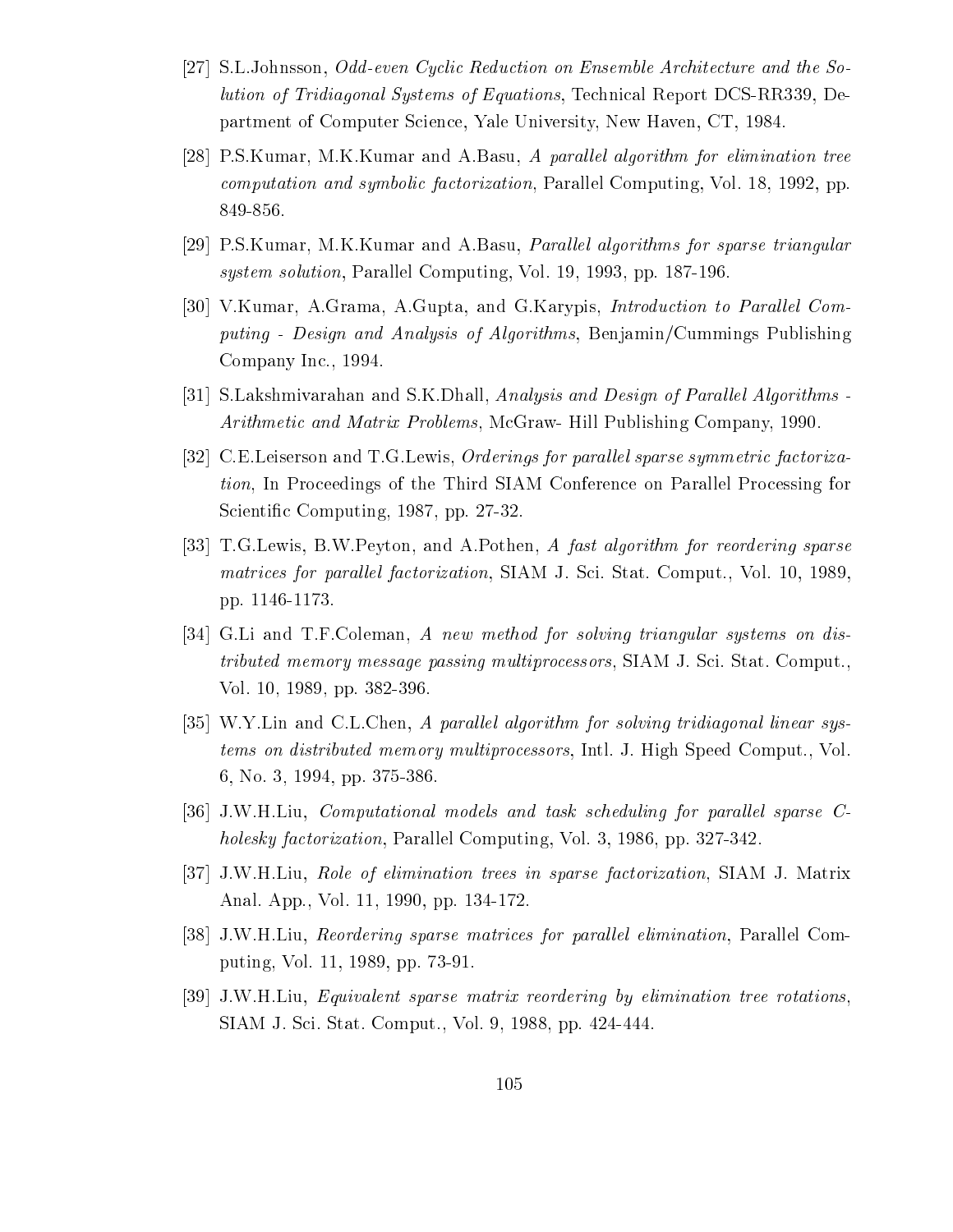- [40] J.W.H.Liu, The multifrontal method for sparse matrix solution: Theory and pra
ti
e, SIAM Review, Vol. 34, 1992, pp. 82-109.
- $[41]$  J.W.H.Liu, Modification of minimum degree algorithm by multiple elimination, ACM Trans. Math. Soft., Vol. 11, 1985, pp. 141-153.
- [42] K.N.B.Murthy, New Algorithms for Parallel Solution of Linear Equations on Distributed Memory Multiprocessors, Ph.D. Thesis, Department of Computer S
ien
e and Engineering, Indian Institute of Te
hnology, Madras, India, 1995.
- [43] K.N.B.Murthy and  $C.S.R.Murthy$ , A new Gaussian elimination based algorithm for parallel solution of linear equations, Computers and Mathematics with Appli
ations, Vol. 29, No. 7, 1995, pp. 39-54.
- [44] E.Ng, *Parallel direct solution of sparse linear systems*, Parallel Supercomputing: Methods, Algorithms and Appli
ations, John Wiley and Sons Ltd., 1989.
- $[45]$  J.M.Ortega and R.G.Voigt, Solution of partial differential equations on vector and parallel computers, SIAM Review, Vol. 27, No. 2, June 1985, pp. 149-240.
- $[46]$  R.P.Pargas, *Parallel solution of elliptic partial differential equations on a tree* machine, Ph.D. Thesis, University of North Carolina, Chapel Hill, 1982.
- [47] F. Peters, *Parallel pivoting algorithms for sparse symmetric matrices*, Parallel Computing, Vol. 1, 1984, pp. 99-110.
- [48] E.M.Reingold, J.Nievergelt, and N.Deo, *Combinatorial Algorithms : Theory and* Practice, Prentice Hall, Englewood Cliffs, NJ, 1977.
- [49] C.H.Romine and J.M.Ortega, *Parallel solution of triangular systems of equa*tions, Parallel Computing, Vol. 6, 1988, pp. 109-111.
- [50] A.H.Sameh and D.J.Kuck, On stable parallel linear system solvers, J. ACM, Vol. 25, No. 1, January 1978, pp. 81-91.
- [51] G.Spaletta and D.J.Evans, The parallel recursive decoupling algorithm for solving tridiagonal linear equations, Parallel Computing, Vol. 19, January 1993, pp. 563- 576.
- [52] H.S.Stone, *Parallel tridiagonal equation solvers*, ACM Trans. Math. Soft., Vol. 1, No. 4, 1975, pp. 289-307.